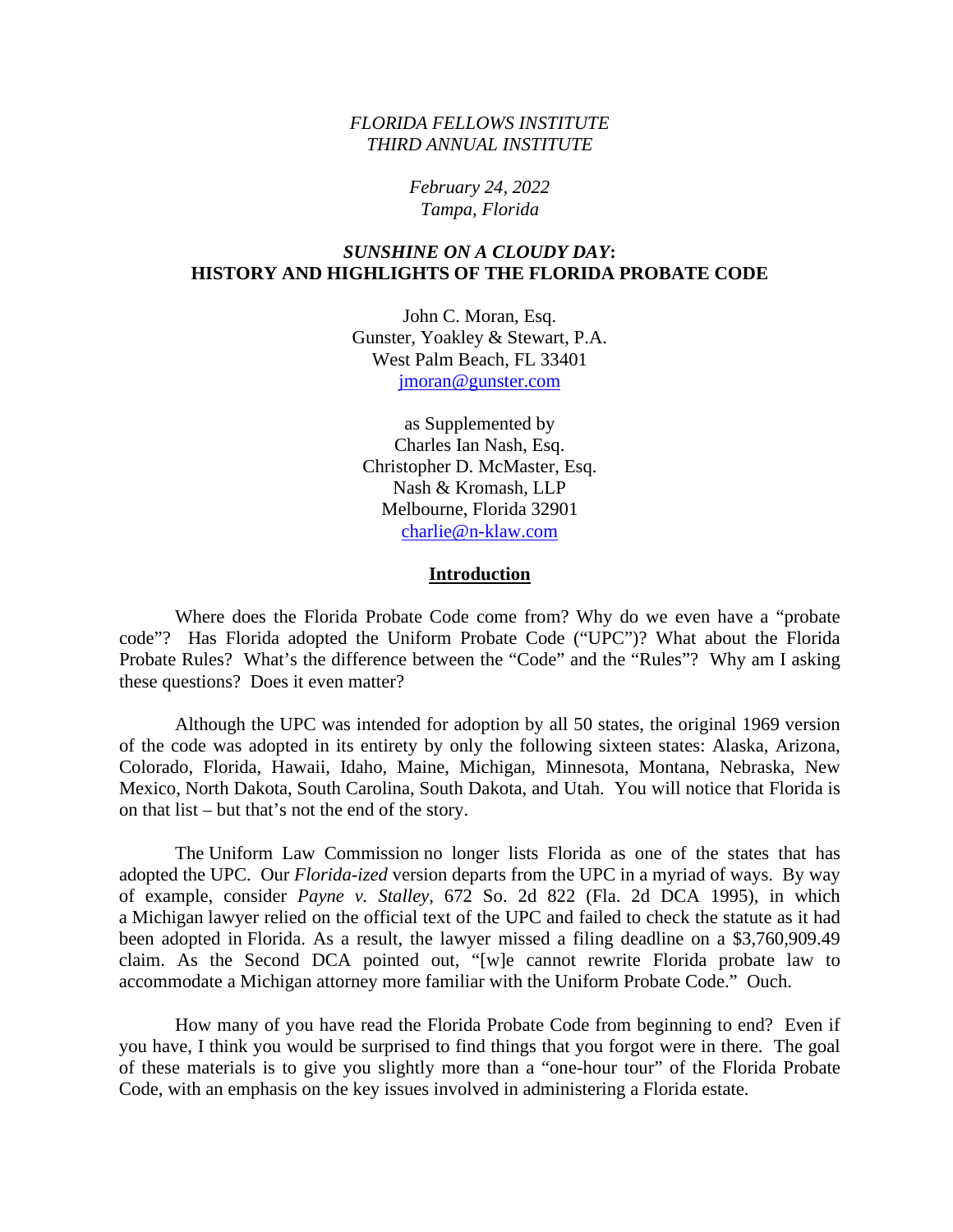# **Chapter 731 – Probate Code: General Provisions**

## **I. Statutes, Substantive Rights, and Procedures**

A. Statutes. The Florida Probate Code, which is found in Florida Statutes Chapters 731-735 ("Code"), sets forth the basic substantive law that applies to a probate proceeding. F.S. § 731.105. The legislature enacts the laws that govern substantive rights. F.S. § 731.011.

B. What Provisions Apply? The Code originally became effective on January 1, 1976. F.S. § 731.011. The Code was revamped effective January 1, 2002. F.S. § 731.155 provides that substantive rights that vested prior to January 1, 2002 are determined as provided by the former provisions of the Code. Thus, if a decedent died before January 1, 2002, you must be careful to apply the proper provisions.

C. Rules. The Florida Probate Rules ("Rules") govern the procedural aspects of a probate proceeding. The Florida Constitution vests the Florida Supreme Court with the power to adopt rules for practice and procedure in all courts. Thus, the Rules are promulgated by order of the Florida Supreme Court. If there is a conflict between the Code and the Rules, the Rules control over any procedural provisions located in the Code.

1. General Rule. The Florida Rules of Civil Procedure only apply as provided in the Rules. The Rules provide that the Florida Rules of Civil Procedure apply with respect to discovery and the issuance of a subpoena. Rule 5.010, Rule 5.080.

2. Exception. If a proceeding is an adversary proceeding or declared an adversary proceeding, as set forth in Rule 5.025, then the proceeding is conducted similar to suits of a civil nature, and the Florida Rules of Civil Procedure apply.

D. Construction against implied repeal. The Code is intended as a unified coverage of its subject matter. No part of it shall be impliedly repealed by subsequent legislation if that construction can be reasonably avoided. F.S. § 731.102.

## **II. Evidence as to death or status -- F.S. § 731.103; Rule 5.171**

A. Death Certificate. An authenticated copy of a death certificate is prima facie proof of the death. F.S. § 731.103(1); Rule 5.171(a).

B. Governmental Documents. A copy of any record or report of a governmental agency, domestic or foreign, evidencing that a person from the facts related is presumed dead, is prima facie evidence of the status of death. F.S. § 731.103(2); Rule 5.171(b).

C. Lapse of Time. A person who is absent from the place of his or her last known domicile for a continuous period of 5 years and whose absence is not satisfactorily explained after diligent search and inquiry, is presumed dead. His or her death is presumed to have occurred at the end of the period unless there is evidence establishing that death occurred earlier. F.S. § 731.103(3); Rule 5.171(c).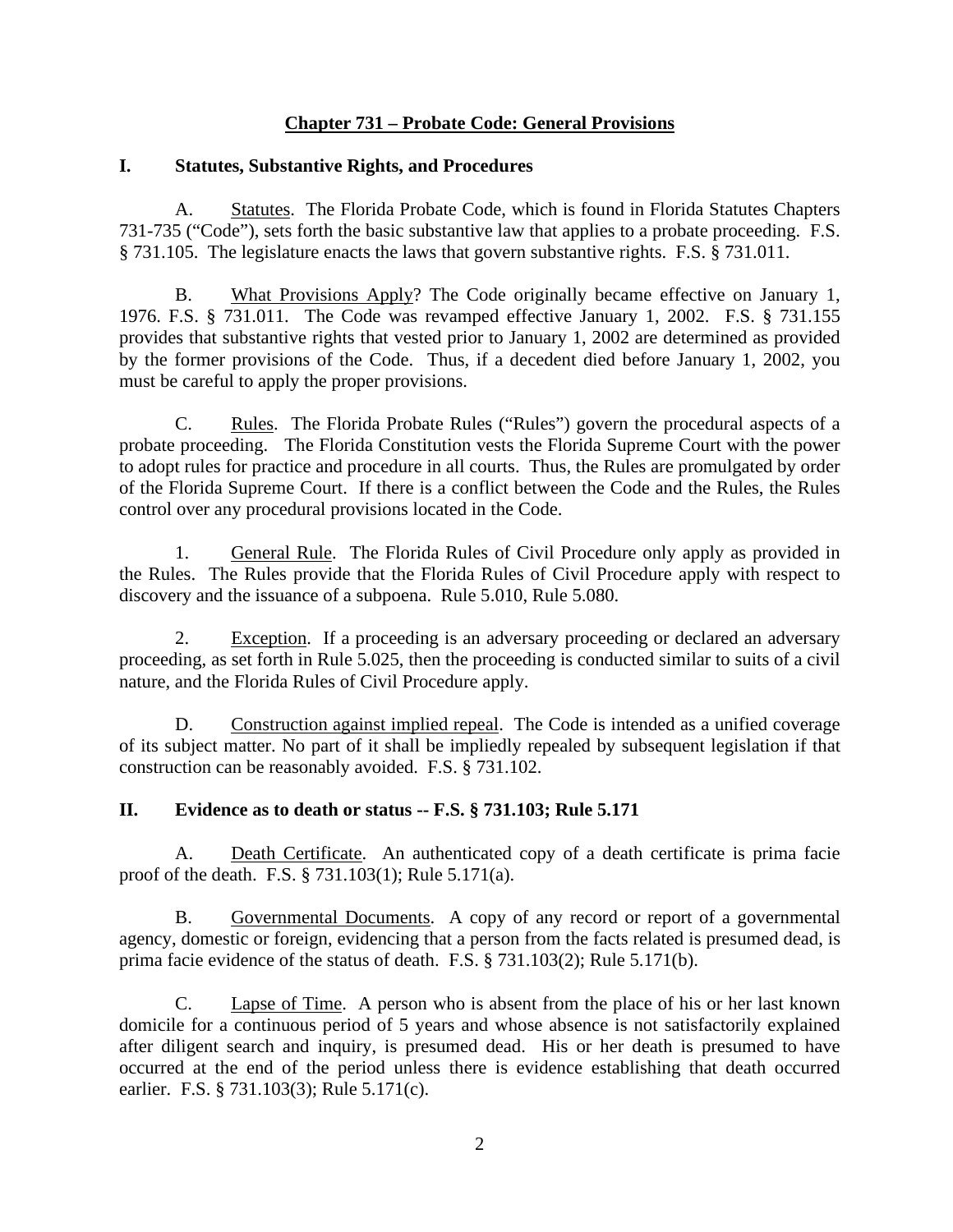D. Circumstantial Evidence. In *Woods v. Estate of Woods*, 681 So.2d 903 (Fla. 4th DCA, 1996), the decedent was a member of a crew whose ship sank during a hurricane. The Coast Guard conducted an extensive search and found some survivors, but the decedent was not among the survivors. The Fourth DCA held that the death could be proven by circumstantial evidence. The standard of proof to be applied is "whether the circumstantial evidence amounts to a preponderance of all reasonable inferences that can be drawn from the circumstances in evidence to the end that the evidence is not reasonably susceptible to two equally reasonable inferences." This concept was codified in 2007, as F.S. § 731.103(4) statutorily permits proof of death by direct or circumstantial evidence.

## **III. Application of the rules of evidence -- F.S. § 731.1035; Rule 5.170**

The rules of evidence in civil actions apply unless the Code or Rules provide otherwise.

## **IV. Verification of documents -- F.S. § 731.104; Rule 5.020; Rule 5.330**

A. Verification. If a document is required to be verified it must include the following oath or affirmation provided in Rule 5.020 (e): "Under penalties of perjury, I declare that I have read the foregoing, and the facts alleged are trust, to the best of my knowledge and belief." The following probate filings must be verified:

- 1. Petition for Appointment of Curator Rule 5.122
- 2. Petition for Administration Rule 5.200
- 3. Petition to Probate a Will Without Administration Rule 5.210
- 4. Statement Regarding Creditors Rule 5.241
- 5. Inventory Rule 5.340
- 6. Safe Deposit Box Inventory Rule 5.342
- 7. Petition for Order Authorizing Search of Safe Deposit Box Rule 5.3425
- 8. All Accountings Rule 5.345, 5.346
- 9. Petition to Continue Unincorporated Business or Venture Rule 5.350
- 10. Petition to Sell Real Property Where No Power Conferred Rule 5.370
- 11. Petition to Determine Protected Homestead Status of Real Property– Rule 5.405
- 12. Petition to Determine Exempt Property Rule 5.406
- 13. Petition to Determine Family Allowance Rule 5.407
- 14. Petition for Resignation of Personal Representative Rule 5.430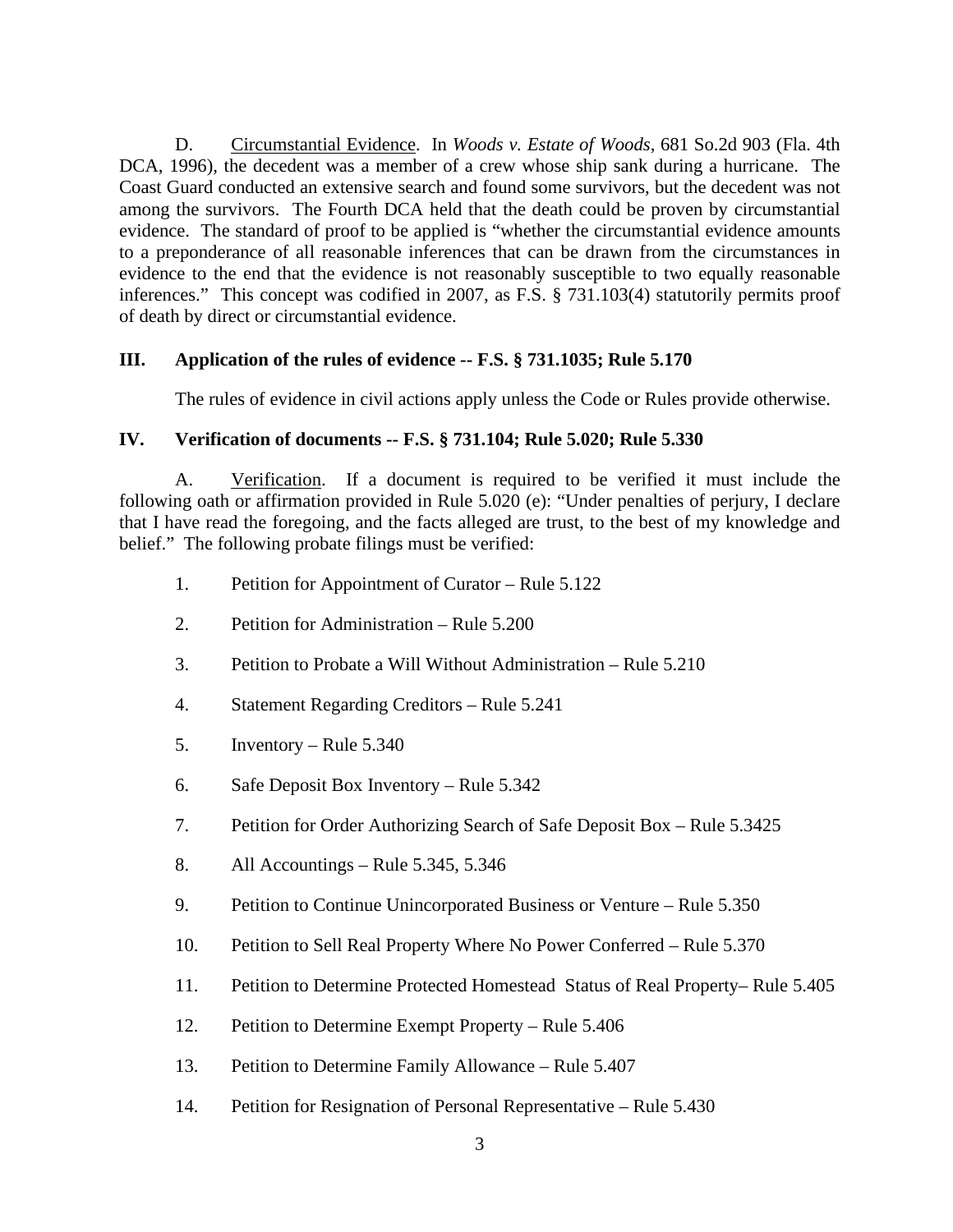- 15. Petition for Ancillary Administration Rule 5.470
- 16. Statement of Claim (Creditor) Rule 5.490
- 17. Petition for Summary Administration Rule 5.530

B. Documents that must be signed by the Personal Representative. Pursuant to Rule 5.330, the following documents must be signed by the personal representative:

- 1. inventory;
- 2. accountings;

3. petition for sale or confirmation of sale or encumbrance or real or personal property;

- 4. petition to continue business of decedent;
- 5. petition to compromise or settle claim;
- 6. petition to purchase on credit;
- 7. petition for distribution and discharge; and
- 8. resignation of personal representative.

## **V. In rem proceeding -- F.S § 731.105**

A. Exclusive jurisdiction over estates of decedents in Florida is vested in the Circuit Courts. Art. V. § 20(c)(3), Fla. Con.; F.S. § 26.012(2)(b).

B. Jurisdiction over a decedent's estate is "in rem" jurisdiction. Thus, the Court has jurisdiction over the res (property of the estate) and, after reasonable notice, the court can also decide the rights of the person to the property.

C. "In personam" jurisdiction is needed in order to obtain a personal judgment or order of a person. Although probate proceedings are generally in rem, "in personam" jurisdiction may be acquired in several instances after some form of personal notice/service is provided or there is a waiver or voluntary appearance (i.e. elective share, exempt property, will contest, determination of beneficiaries, family allowance, or proceedings to compel the personal representative to account or distribute). Generally, the personal representative becomes subject to the "in personam" jurisdiction of the court upon filing the petition for appointment.

D. A personal judgment may not be entered against a person unless the court has "in personam" jurisdiction. However, a judgment affecting the property rights may be entered.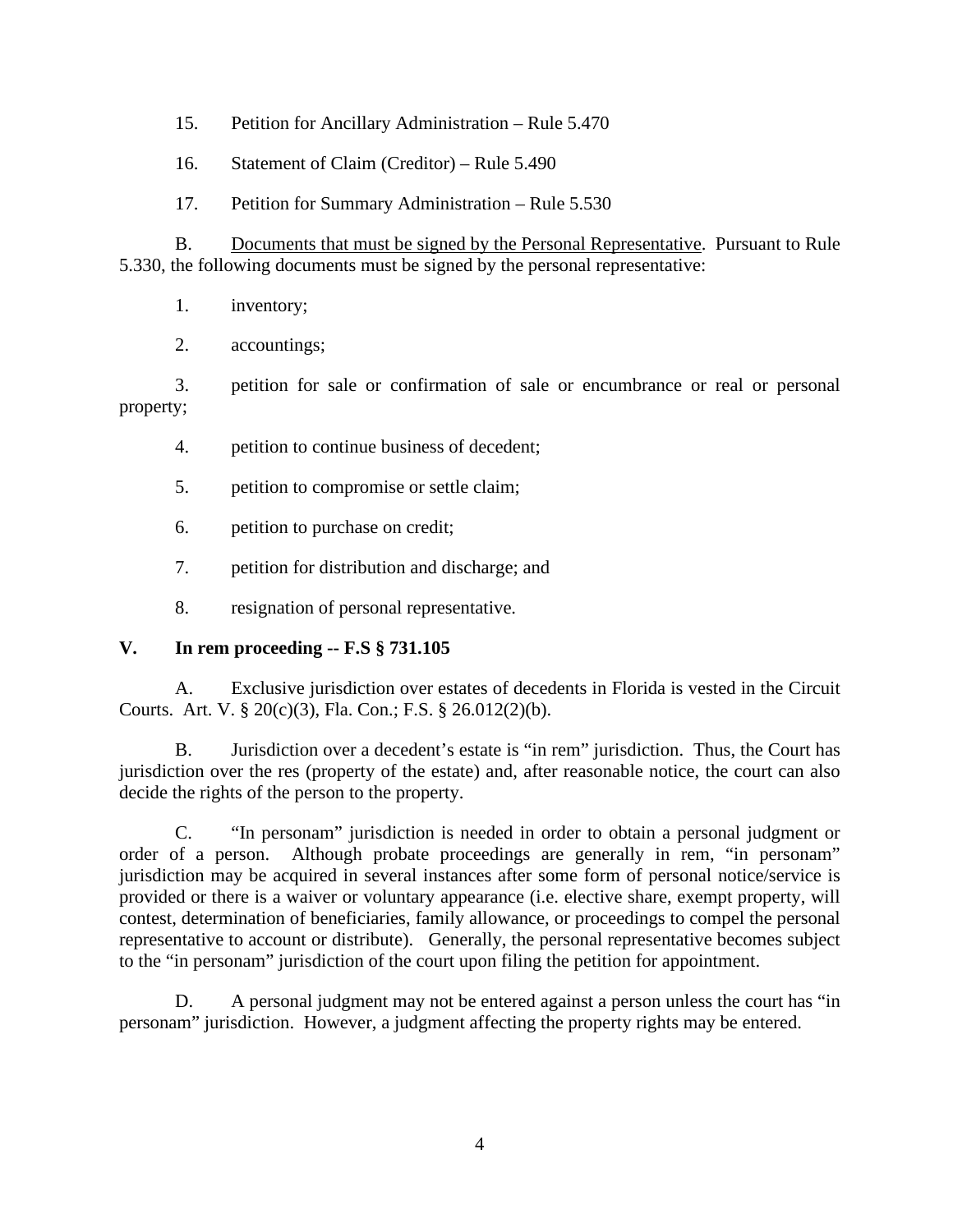### **VI. Assets of Nondomiciliaries – F.S. § 731.106**

A. Debts. A debt in favor of a nondomiciliary, other than one evidenced by investment or commercial paper or other instrument, is located in the county where the debtor resides or, if the debtor is not an individual, at the place where the debtor has its principal office. Commercial paper, investment paper, and other instruments are located where the instrument is at the time of death.

B. Florida Property. When a nonresident decedent, whether or not a citizen of the United States, provides by will that the testamentary disposition of tangible or intangible personal property having a situs within Florida, or of real property Florida, shall be construed and regulated by the laws of Florida, the validity and effect of the dispositions shall be determined by Florida law. The court may, and in the case of a decedent who was at the time of death a resident of a foreign country the court shall, direct the personal representative appointed in this state to make distribution directly to those designated by the decedent's will as beneficiaries of the tangible or intangible property or to the persons entitled to receive the decedent's personal estate under the laws of the decedent's domicile.

C. The *Saunders* Issue. When Florida adopted the Uniform Probate Code in 1975, it included section 731.106, which states, in subsection (2), that when a nonresident decedent provides by will that property located in Florida, including real property, shall be governed by Florida law, then Florida law shall apply. As it related to real property, the statute was merely restating the well-known common law principle of lex loci rei sitae. The way the statute was worded, however, gave rise to a possible negative implication: if a testator could mandate that Florida law govern the disposition of real property in Florida, then in the absence of such a direction the law of the decedent's domicile would apply.

The First DCA, in *Saunders v. Saunders*, 796 So.2d 1253, 1254 (Fla. 1st DCA 2001), applied that negative implication to reach its decision. The court held that the laws of the nonresident decedent's domicile govern the disposition of the Florida real property when the will of a nonresident testator does not provide that Florida law shall determine the validity and effect of the disposition of the nonresident testator's Florida property. In reaching its holding, the court stated that "[t]he common law is changed where a statute clearly, unequivocally, and specifically prescribes a different rule of law from a common law rule, as does section 731.106(2). *Saunders*, 796 So.2d at 1254.

## D. Disposition of Florida Real Property

In light of the ruling in *Saunders*, the 2016 Florida Legislature passed legislation which clarifies that Florida common law regarding the Florida real property of nonresident decedents was not changed, but rather codified, by the enactment of F.S. § 731.106(2). Newly created F.S. § 731.1055 confirms that Florida law governs the validity and effect of the disposition of Florida real property, whether owned by resident or nonresident, and regardless of any directive in a will:

> F.S. 731.1055. Disposition of real property. – The validity and effect of a disposition, whether intestate or testate, of real property in this state shall be determined by Florida law.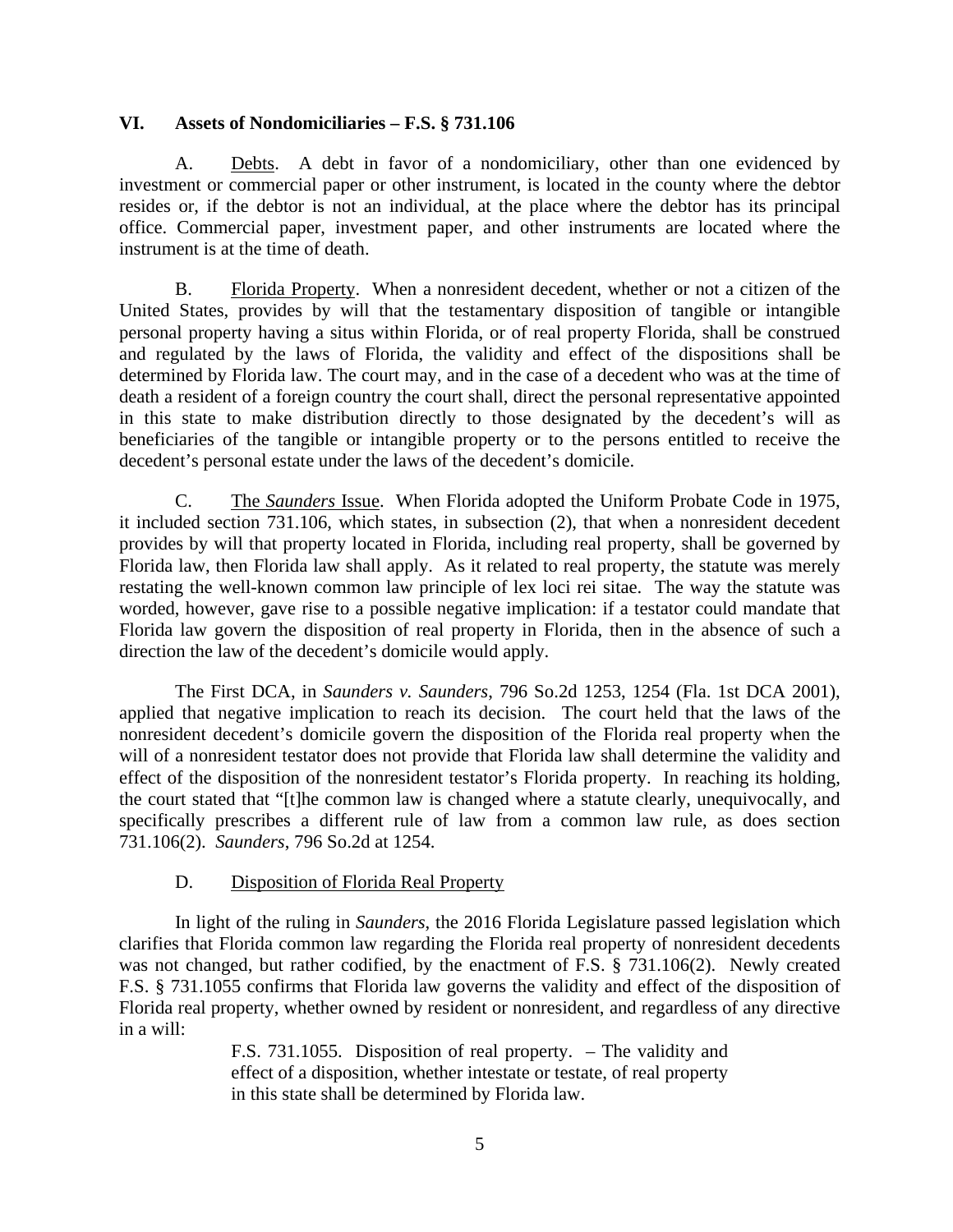In order to avoid confusion, Chapter 2016-189 of the Laws of Florida also included a corresponding amendment to existing statute F.S. § 731.106(2) as follows:

> (2) When a nonresident decedent, whether or not a citizen of the United States, provides by will that the testamentary disposition of tangible or intangible personal property having a situs within this state, or of real property in this state, shall be construed and regulated by the laws of this state, the validity and effect of the dispositions shall be determined by Florida law. The court may, and in the case of a decedent who was at the time of death a resident of a foreign country the court shall, direct the personal representative appointed in this state to make distribution directly to those designated by the decedent's will as beneficiaries of the tangible or intangible property or to the persons entitled to receive the decedent's personal estate under the laws of the decedent's domicile.

## **VII. Caveat; proceedings – F.S. § 731.110; Rule 5.260**

A. Who May File. Any interested person, including a creditor, may file a caveat with the court. F.S. § 733.110(1); Rule 5.260(a).

B. When Can a Caveat be Filed? The caveat of an interested person, other than a creditor, may be filed before or after the death of a person for whom the estate will be, or is being, administered. The caveat of a creditor may be filed only after the person's death. F.S. § 733.110(1).

# C. Effect of Filing.

1. Interested person. If a caveat is filed by an interested person (as opposed to a creditor) the court cannot admit the will to probate or appoint a personal representative until the interested person receives formal notice of the submission of a will for probate. Rule 5.260(f). If the will is challenged, the trial court is required to rule on the challenge to the will before proceeding to probate or appointing the personal representative designated by the contested will. *Grooms v. Royce*, 638 So.2d 1019 (Fla. 5th DCA 1994).

2. Creditor. If a caveator is a creditor, the clerk must notify the caveator in writing of the date of issuance of letters of administration. Rule 5.260(e).

D. Expiration of Pre-Death Caveat. A caveat filed before the death of the person for whom the estate will be administered expires 2 years after filing. F.S. § 731.110.

## **VIII.** *Select* **General Definitions – F.S. § 731.201**

A. Beneficiary. As a general rule, a beneficiary of a trust is not a beneficiary of the estate of which that trust is a beneficiary. However, if each trustee is also a personal representative of the estate, the beneficiary or beneficiaries of the trust are treated as beneficiaries of the estate.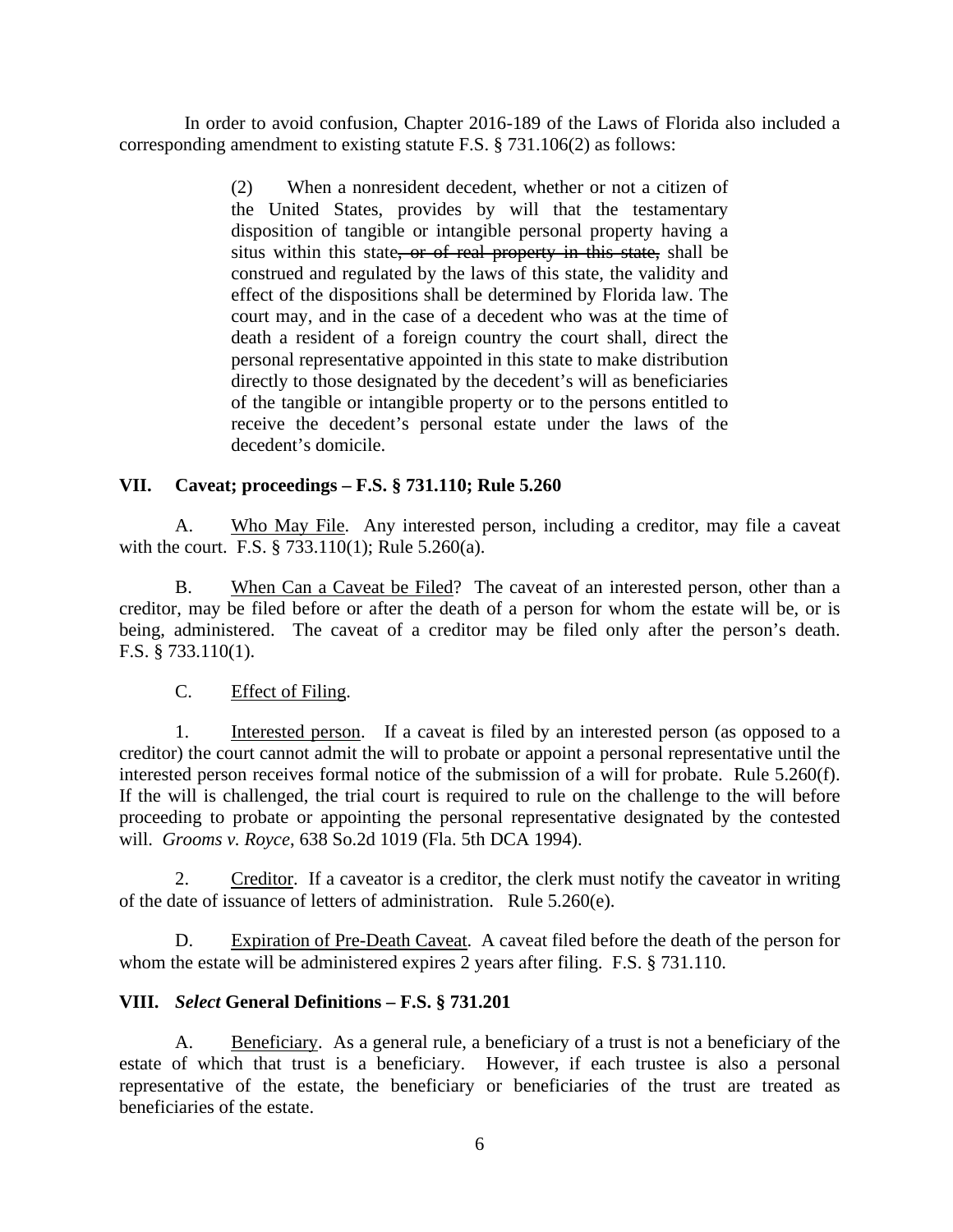B. Claim. The term claim includes funeral expenses. The term claim does not include expenses of administration or taxes.

C. Devisee. As a general rule, in the case of a devise to a trust, the trustee of the trust is considered the devisee for purposes of the Code. However, if each trustee is also a personal representative of the estate, then the beneficiaries of the trust are considered devisees of the estate.

D. Interested Persons. The meaning may vary from time to time during the estate proceeding. It is important to note that a creditor of the estate is an interested person to the extent the outcome of a particular proceeding may affect the creditor's rights.

E. Protected Homestead. Protected Homestead does not include real property that is owned as tenants by the entirety. It applies only to real property that at the death of the owner the exemption under the Constitution inures to the owner's surviving spouse or heirs. Thus, if the decedent is not survived by a spouse and the decedent devises the homestead to someone other than an heir at law the homestead is not "Protected Homestead".

F. Will. The will includes an electronic will as defined in F.S. § 732.521.

## **IX. Notice F.S. § 731.301; Rule 5.040; 5.041; 5.042**

## A. Formal Notice.

1. When required. Unless formal notice is specified by the Code or Rules, formal notice is not required. However, formal notice may be given in lieu of informal notice at the option of the person giving notice. Rule 5.040(d). If optional formal notice is used, then formal notice must be given to all interested persons entitled to notice. Rule 5.040(d)

2. Method. Formal notice is given by serving a copy of the pleading or motion on an interested person, or the person's attorney, if the person has appeared through an attorney or requested that notice be sent to his or her attorney. A notice must accompany the pleading or motion stating that the person served must file and serve written defenses within 20 days of service, excluding the day of service, days after service and informing the person served that failure to serve written defenses within the time required may result in a judgment or order being entered for the relief demanded, without any further notice. Rule 5.040(a)(1).

3. Manner of Service. Formal notice must be served by one of the following methods:

a. Any commercial delivery service requiring a signed receipt (i.e. FedEx), or any form of mail requiring a signed receipt (i.e. certified or registered mail).

b. As provided in the Florida Rules of Civil Procedure or as otherwise provided by Florida law for service of process (i.e. service of process).

c. By first-class mail when only in rem or quasi in rem relief is sought against a person if registered or certified mail and delivery by commercial delivery is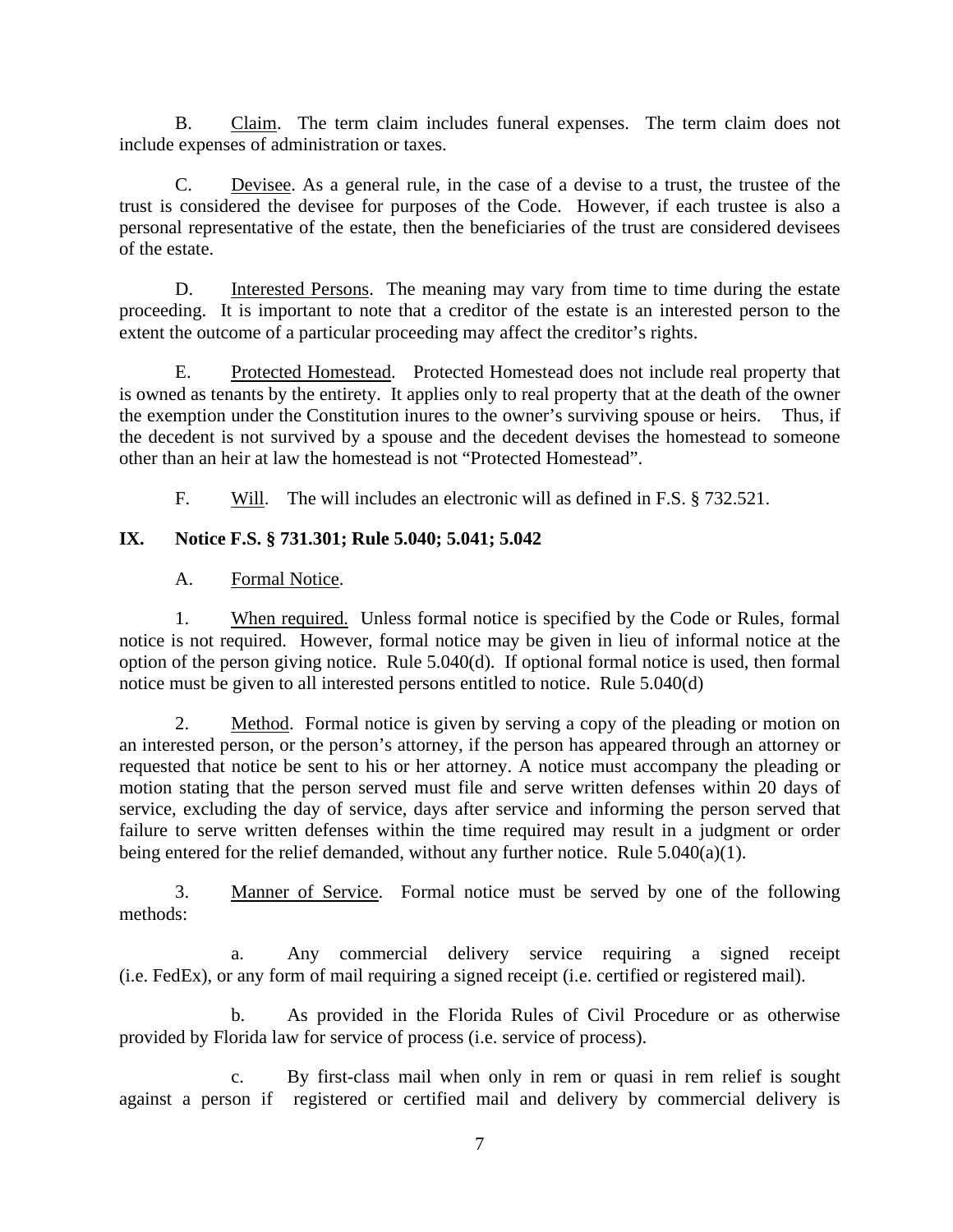unavailable, attempted delivery by registered or certified mail or commercial delivery is refused, or delivery by registered or certified mail or commercial delivery is attempted and unclaimed and notice to the addressee by the delivering entity.

4. Proof of Service. Proof of service is accomplished by filing a verified statement of the person giving the notice along with the signed receipt or other evidence of satisfactory proof of service. Service is complete upon receipt of the notice.

5. Effect. Formal Notice is sufficient to acquire jurisdiction over the person receiving formal notice to the extent of the person's interest in the estate. If the person fails to serve a written answer or defense within the 20-day period, the court is authorized to consider the pleading or motion *ex parte* as to that person. The failure to file a response does not allow for the entry of a default against the person. Formal notice also does not afford "in personam" jurisdiction. Formal notice is only a method of service.

6. September 1, 2016 Amendment to Rule 5.040. On September 1, 2016, the Florida Supreme Court amended Rule 5.040 to add a new subdivision (e). This subdivision provides that if a document is served in the manner provided for in service of formal notice, service will be deemed complete when the document is received, and that proof of service shall be made in the manner set forth in Rule 5.040(a)(6). See *In Re: Amendments to the Florida Probate Rules*, 199 So. 3d 835 (Fla. 2016).

7. December 19, 2019 Amendment to Rule 5.040. The December 19, 2019, amendment by the Florida Supreme Court to Rule 5.040 accomplished two things; first rule 5.040 was reformatted for easier reading; second, Subdivision (a)(3)(D) was amended to provide for service by first-class mail when only in rem or quasi in rem relief is sought under certain circumstances. *See In Re: Amendments to the Florida Probate Rules,* 287 So. 3d 492 (Fla. 2019).

# **X. Waiver and Consent – F.S. § 731.302**

Subsequent to the filing of a petition for administration, an interested person, including a guardian ad litem, administrator ad litem, guardian of the property, personal representative, trustee, or other fiduciary, or a sole holder or all coholders of a power of revocation or a power of appointment, may waive, to the extent of that person's interest or the interest which that person represents, subject to the provisions of F.S. §§ [731.303](http://www.leg.state.fl.us/Statutes/index.cfm?App_mode=Display_Statute&Search_String=&URL=0700-0799/0731/Sections/0731.303.html) and [733.604,](http://www.leg.state.fl.us/Statutes/index.cfm?App_mode=Display_Statute&Search_String=&URL=0700-0799/0733/Sections/0733.604.html) any right or notice or the filing of any document, exhibit, or schedule required to be filed and may consent to any action or proceeding which may be required or permitted by the Code.

## **XI. Representation -- F.S. § 731.303**

A. Common-law Doctrine of Virtual Representation. Under common law, unknown, unborn, unascertained, and sometimes minor beneficiaries can be represented by one or more persons who have identical, similar, or greater interest with no disabling conflicts and who appear to the court to represent adequately the interests of the otherwise unrepresented person.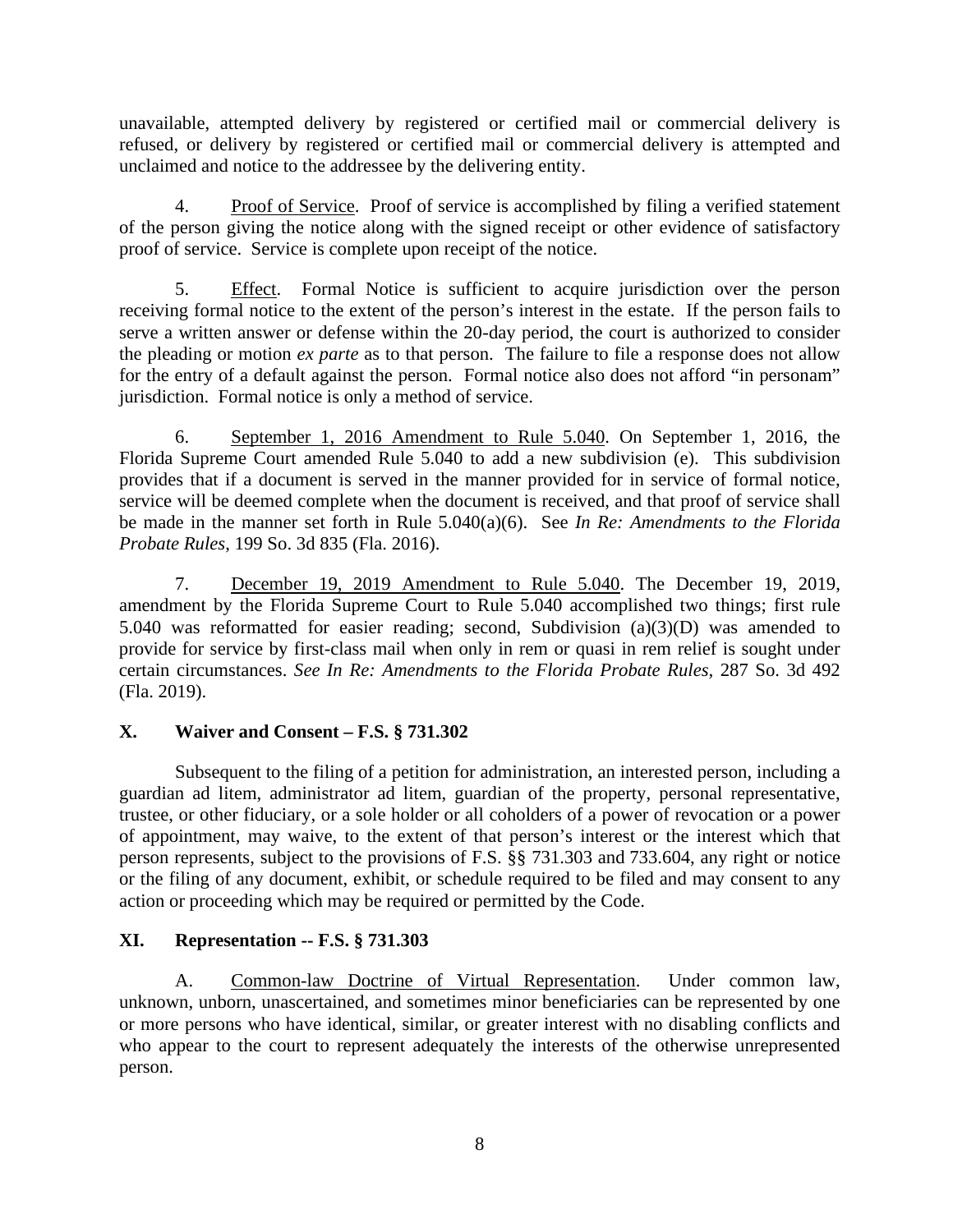B. Representation Under the Code. The Code expands the definition of persons who can be bound by a court order that binds others who are not parties to the proceedings.

1. Under the Code, persons are bound by orders binding others in the following cases:

a. takers under a power of appointment or revocation are bound by orders binding the holders of the power, F.S. § 731.303(1)(a);

b. a ward is bound by orders binding the guardian of the property, F.S. § 731.303(1)(b)1;

c. beneficiaries of a trust are bound by orders binding the trustee, F.S. § 731.303(1)(b)2;

d. beneficiaries of an estate are bound by orders binding the personal representative F.S. § 731.303(1)(b)3;

e. unborn, or unascertained persons, or a minor or any other person under a legal disability, who is not otherwise represented, is bound by an order to the extent that person's interest is represented by another party having the same or greater quality of interest F.S. § 731.303(c); and

f. takers under a power of appointment or revocation are bound by agreements, waivers, consents, approvals, accounts, trust accounting and other written reports that adequately disclose matters set forth therein that are binding on the holders of the power. F.S. § 731.303(5)

2. Both common law and the Code recognize that a conflict of interest between the representative person and the represented person will disqualify the representative person from binding the interest of the represented person. In any case in which the court determines that representation of the interest would be inadequate, a guardian ad litem for the represented person may be appointed. F.S. § 731.303(4).

3. Notice must be given as prescribed by the Rules to every interested person or the representative person who can bind the interested person, or both. § 731.303(3)(a). Notice is given to unborn or unascertained persons who are not otherwise represented by giving notice to all known persons whose interest in the proceedings are the same as, or of a greater quality than, those of the unborn or unascertained persons. F.S. § 731.303(3)(b).

## **XII. Arbitration of Disputes – F.S. § 731.401**

A provision in a will or trust requiring the arbitration of disputes, other than disputes of the validity of all or a part of a will or trust, between or among the beneficiaries and a fiduciary under the will or trust, or any combination of such persons or entities, is enforceable. Unless otherwise specified in the will or trust, a will or trust provision requiring arbitration is presumed to require binding arbitration under chapter 682, the Revised Florida Arbitration Code.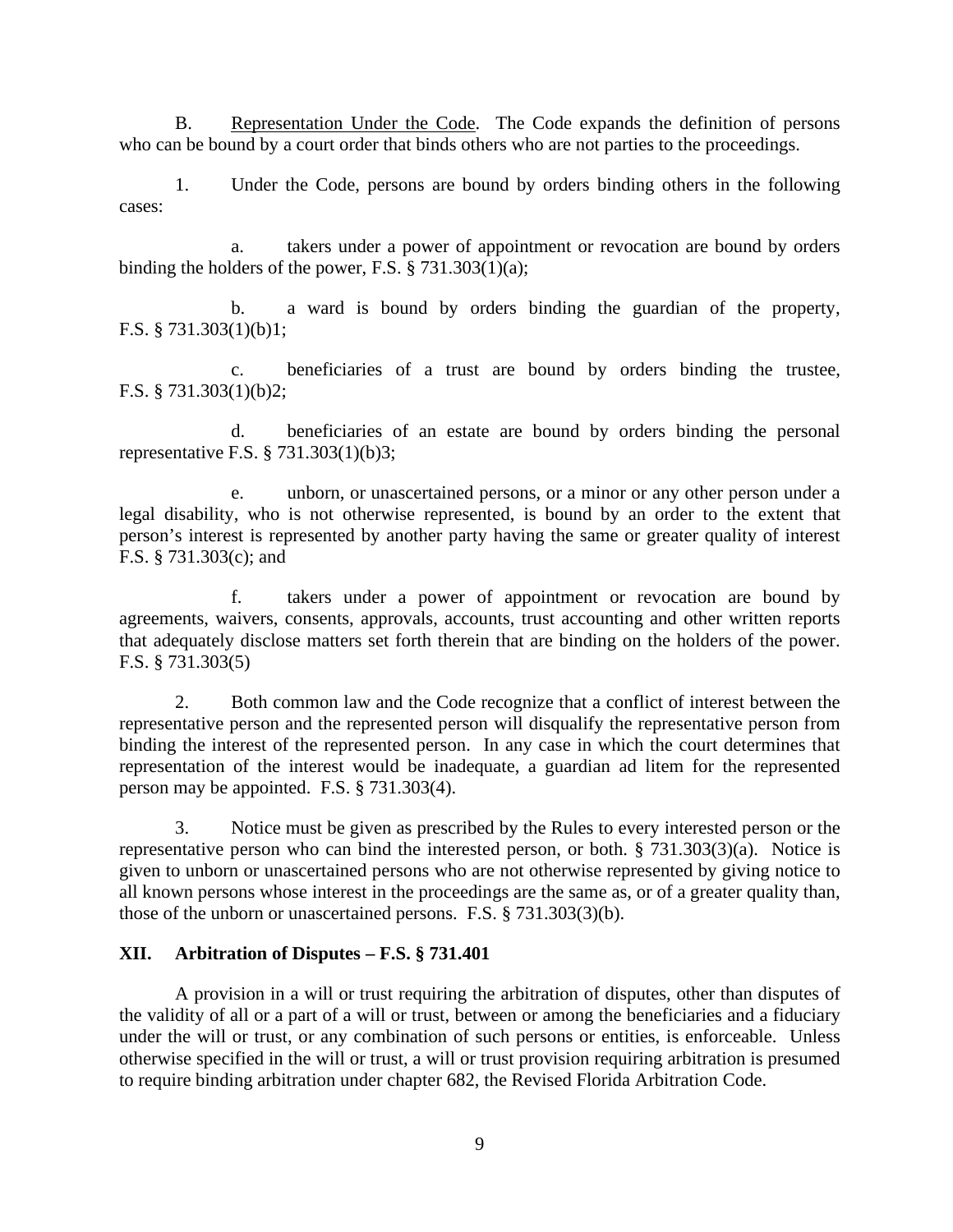#### **Chapter 732 – Intestate Succession and Wills**

## **I. Part I. - Intestate Succession – F.S. §§ 732.101 – 732.111**

An entire chapter of a book could be written on intestate succession in the State of Florida. Indeed, one has. See Michael D. Simon, William T. Hennessey, John C. Moran, and Jamison C. Evert, *Intestate Succession*, Litigation under Florida Probate Code, 12<sup>th</sup> Ed. (2020).

#### A. Generally

Any part of the estate of a person that is not disposed of by will is controlled by the intestacy provisions of the Florida Probate Code, F.S. § 732.101–732.111. A testator may choose to dispose of only a portion of his or her estate by will, allowing the balance to descend under the laws of intestate succession. *Aldrich v. Basile,* 136 So.3d 530 (Fla. 2014).

Under F.S. § 732.101(2), it is the event of the decedent's death that vests the heirs' right to intestate property. That right, however, is subject to the right of the personal representative to possession of the estate under F.S. § 733.607. See *In re Estate of Slater*, 437 So.2d 1110 (Fla. 5th DCA 1983); *Ray v. Rotella*, 425 So.2d 94 (Fla. 5th DCA 1983). There is no distinction in Florida between vesting in realty or personalty.

In cases involving intestacy, persons qualifying as beneficiaries of the decedent's estate are known as "heirs" or "heirs at law." F.S. § 731.201(2), (20). See also F.S. § 731.201(6) and (9) (defining "collateral heir" and "descendant" respectively).

#### B. Spouse's Share of Intestate Estate

Florida Statute 732.102 provides for the share of the spouse in an intestate estate. If there are no surviving descendants of the decedent, the spouse takes the entire estate. F.S. § 732.102(1). However, if there are surviving descendants of the decedent, it must be determined whether they are all lineal descendants of the surviving spouse.

If the decedent is survived by a spouse and descendants, all of whom were also descendants of the surviving spouse (*e.g.*, children or grandchildren of the one marriage), and the spouse has no other descendant, the surviving spouse takes the entire intestate estate. F.S. § 732.102(2). The share passing to the surviving spouse changed significantly under this scenario as part of the 2011 legislative session. Under prior law, the surviving spouse would have taken \$60,000 plus one half of the balance of the intestate estate. F.S. § 732.102 (2010). The 2011 legislative change recognized that, in most instances, when all lineal descendants of the spouses are of the same marriage, spouses generally tend to leave most of their assets to the surviving spouse. The new legislation is applicable to the estates of decedent's dying on or after October 1, 2011. Ch. 2012-109, §2, Laws of Fla.

If there are surviving descendants of the decedent, one or more of whom are not the lineal descendants of the surviving spouse (*e.g.*, children or grandchildren from a previous marriage), the surviving spouse takes one half of the intestate estate. F.S. § 732.102(3). Likewise, if there are one or more descendants of the decedent, all of whom are also descendants of the surviving spouse, *and the surviving spouse has one or more descendants*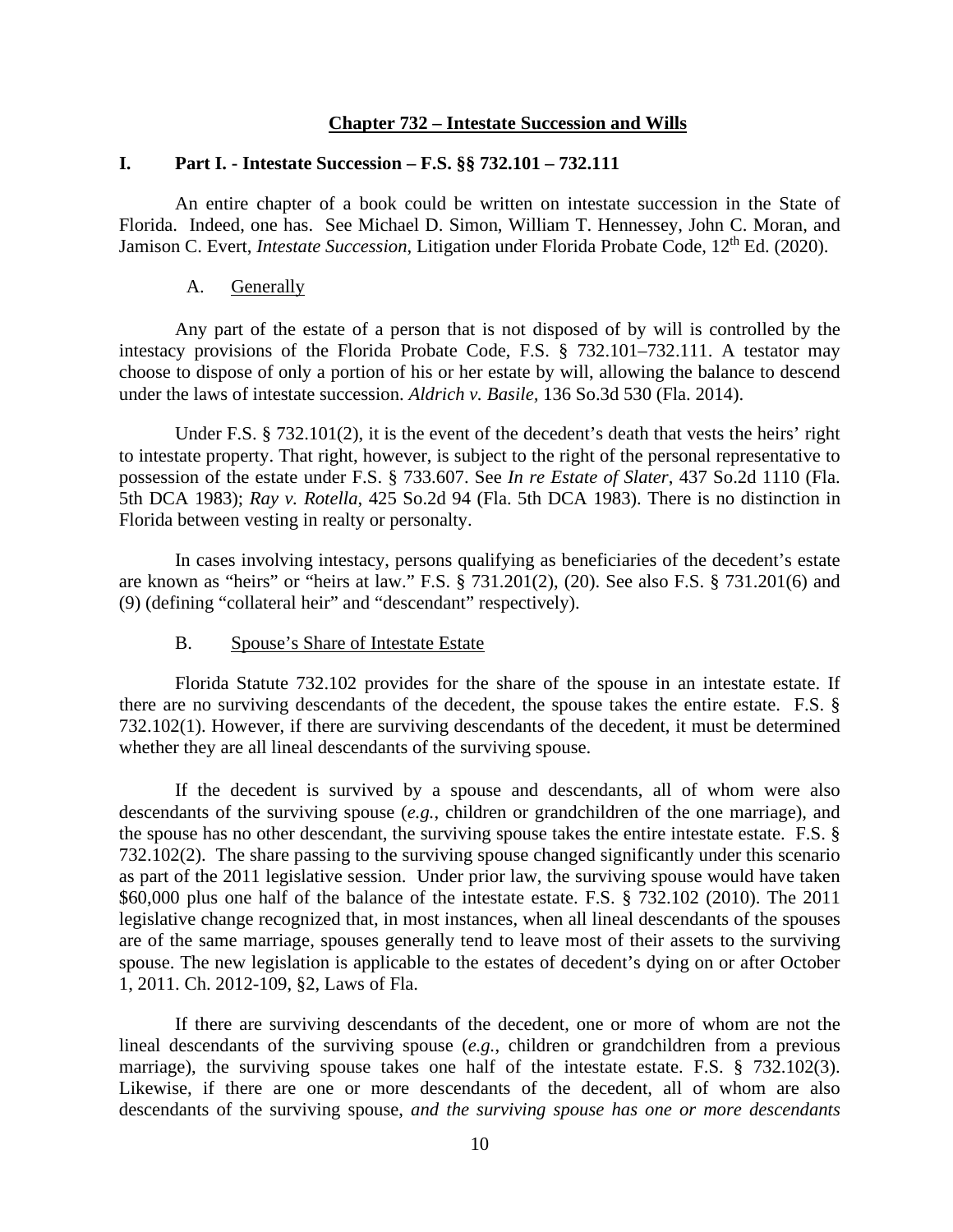*who are not descendants of the decedent*, the surviving spouse receives one-half of the intestate estate. F.S. § 732.104. In other words, if either spouse has children or more remote descendants that are not also descendants of the other spouse, the surviving spouse's share is one-half of the intestate estate. The surviving spouse is also entitled to take a number of entitlements before the spouse's share is computed from the remaining assets of the estate. The surviving spouse, for example, could take the maximum family allowance and personal property exemption as well as receive a life estate in any homestead property.

## C. Share Of Heirs Other Than Spouse

Florida Statute 732.103 controls the shares passing in intestacy to all heirs other than a surviving spouse. If there is no surviving spouse, the decedent's descendants share the entire estate. F.S. § 732.103(1). In the absence of a surviving spouse and descendants, the decedent's property passes according to the following hierarchy:

1. To the decedent's father and mother equally, or to the survivor of them. F.S. § 732.103(2).

2. To the decedent's brothers and sisters and their descendants, per stirpes. F.S. §§ 732.103(3), 732.104.

3. If the decedent was not survived by descendants, parents, brothers and sisters, or descendants of brothers and sisters, the estate is divided into two distinct shares. One share goes to the maternal kindred and the other share goes to the paternal kindred in the following order:

a. To the decedent's grandparents equally, or to the survivor of them. F.S. § 732.103(4)(a).

b. To uncles and aunts and descendants of deceased uncles and aunts, per stirpes. F.S. § 732.103(4)(b), 732.104.

c. If there are no kindred on one side of the family who can take, the entire estate will pass through the other side of the family. F.S. § 732.103(4)(c).

4. To the kindred of the last deceased spouse of the decedent. F.S. § 732.103(5).

5. To the state, by escheat. F.S. § 732.107. However, if any of the descendants of the decedent's great-grandparents were Holocaust victims as defined in F.S. § 626.9543(3)(a), the descendants of the great-grandparents are entitled to the estate. This latter provision applied only to proceedings filed before December 31, 2004. F.S. § 732.103(6).

Thus, subject to the "last deceased spouse" rule, there is generally no inheritance by persons more remotely related to the decedent than grandparents or descendants of grandparents. This is called the "laughing heir" rule. It eliminates inheritance by persons so remotely related to the decedent that they suffer no sense of loss, only gain, at the news of the decedent's death.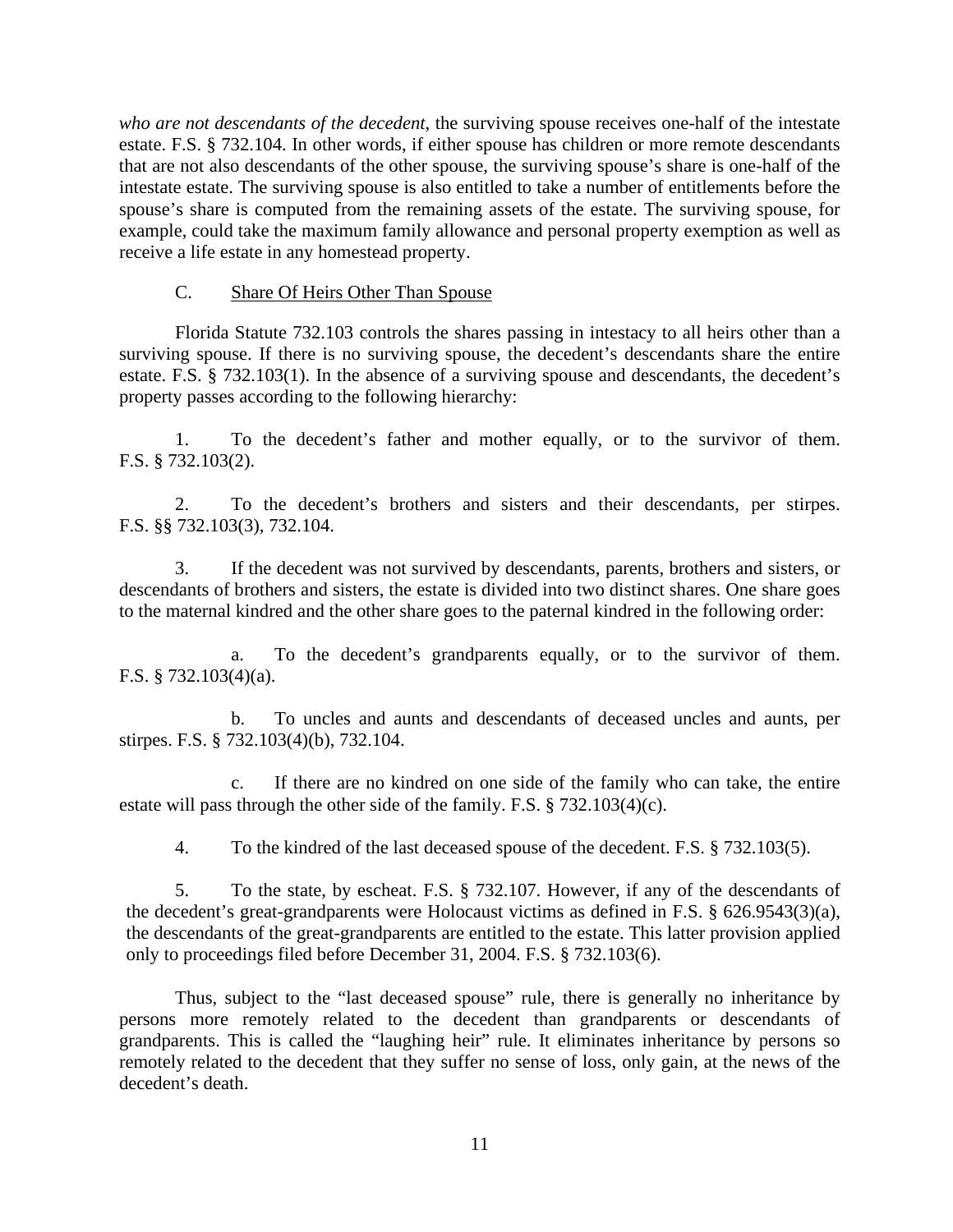#### D. Inheritance *Per Stirpes*

Florida Statute 732.104 provides that all intestate property passes *per stirpes*, whether to descendants or collateral heirs. A majority of jurisdictions allow property to pass per capita by representation, whereby the estate is initially divided into primary shares at the first generation level where the nearest successor is found. However, in Florida, distribution is "strict *per stirpes*," meaning that Florida makes the division into primary shares at the first level of relationship to the decedent regardless of whether anyone is alive on that level. *In re Estate of Davol*, 100 So.2d 188 (Fla. 3d DCA 1958). Thus, even though the decedent is survived by equally related takers, the estate will be divided into primary shares at the first level of relationship in common between the decedent and the heirs. *See id*. For example, in the case of descendants, this first level of relationship will be the decedent's children, whereas with collaterals, the first level would be the closest common ancestor.

### E. Half Blood Inheritance

Persons related by the half blood are those who have either the same father or the same mother, but not both parents in common. F.S. § 732.105 provides that if there are collateral kindred of the intestate and some of those collateral relatives are related by the whole blood to the intestate and some are related by the half blood, those of the half blood will inherit only one half as much as those of the whole blood. If all are of the half blood, however, they each inherit whole portions. *Id.*

The question may be raised as to the application of F.S. § 732.105 if the decedent's estate is divided one half to the decedent's paternal kindred and one half to the decedent's maternal kindred. If the grandparents on the maternal side are dead, leaving descendants who are related only by half blood to the intestate, there is a question as to whether the half blood relatives would take the whole share intended for the maternal side or whether that share would be divided again into halves, half of it going to the paternal side with the other share. In accordance with the ruling in *Estes v. Nicholson*, 39 Fla. 759, 23 So. 490 (1898), the proper solution is for the maternal and the paternal heirs each to receive a whole share, regardless of whether they are related to the intestate by half blood or by whole blood.

### F. Afterborn Heirs

Under F.S. § 732.106, heirs of a decedent conceived before the decedent's death, but born after the death, inherit as if they had been born during the decedent's lifetime. This rule reflects the common-law doctrine of *en ventre sa mere* ("in its mother's womb"). The problem posed by this rule is the determination as to the exact time of conception. A person could be conceived on the same date as the date of death of the decedent from whom the person would inherit. Expert medical testimony might be necessary to establish the time of conception if the issue were disputed. The Uniform Parentage Act, which has not been adopted in Florida, provides that a deceased husband is presumed to be the father of a child born to his surviving wife within 300 days after the husband's death. Uniform Parentage Act §204(a)(2). The right to distribution is governed by the law in force at the time of the decedent's death. See *In re Ruff's Estate*, 159 Fla. 777, 32 So.2d 840 (1947), 175 A.L.R. 370.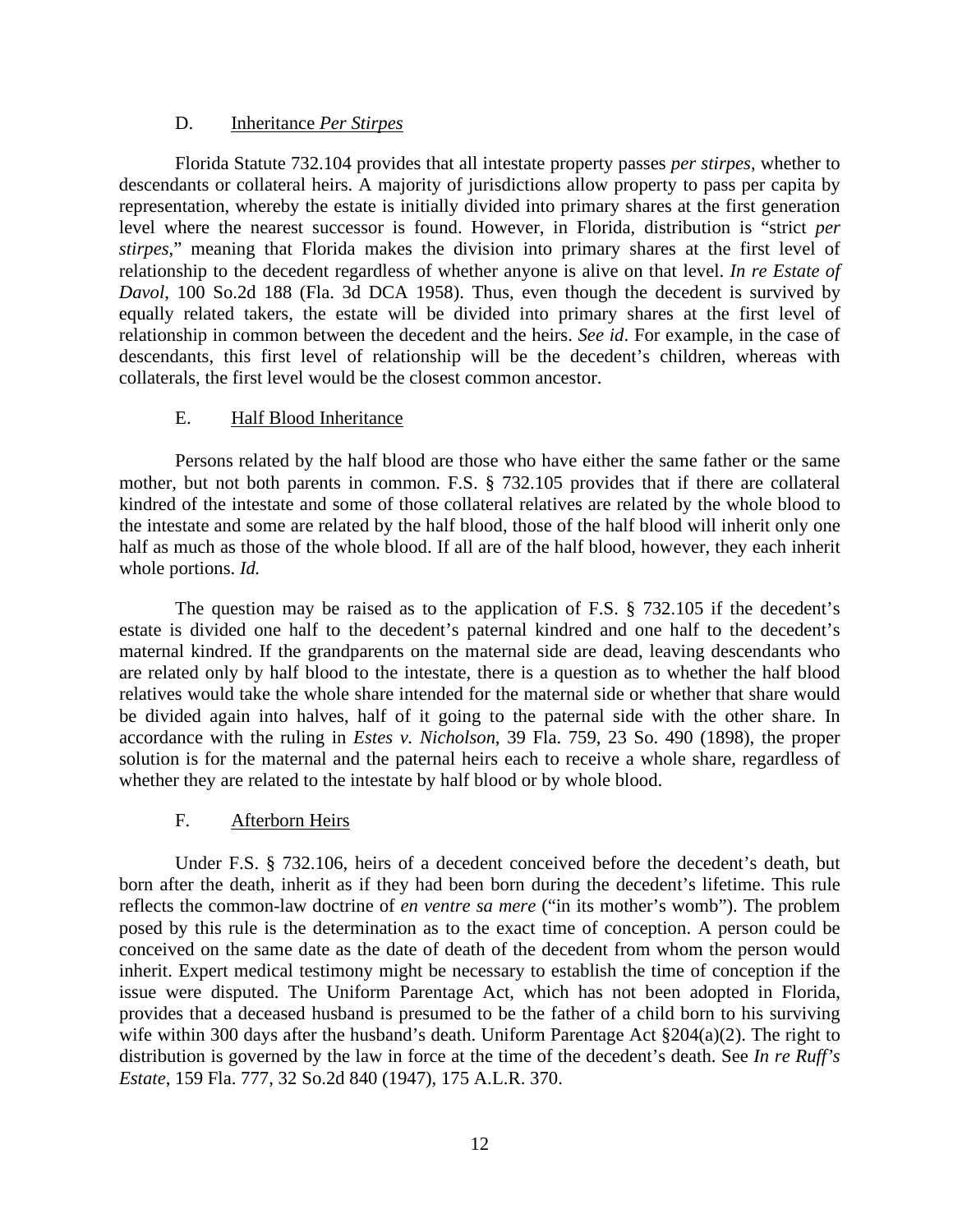Interestingly, advancements in technology and artificial insemination have added a new wrinkle to this topic. Under F.S. § 742.17(4), a child conceived from the eggs or sperm of a person who died before the transfer of that person's eggs, sperm, or preembryos to a woman's body is not eligible for a claim against the decedent's estate unless the child has been provided for by the decedent's will. See, e.g., *Astrue v. Capato ex rel. B.N.C*., 132 S. Ct. 2021 (2012)(holding that children of deceased insured wage earner and his spouse, who were conceived through in vitro fertilization *after* wage earner's death, were not entitled to surviving child's insurance benefits under the Social Security Act, where they did not qualify for inheritance from wage earner under Florida's intestacy law (Fla. Stat. 732.106) or satisfy any of the statutory alternatives to that requirement); *Capato ex rel. B.N.C. v. Comm'r Soc. Sec.*, 532 F. App'x 251 (3d Cir. 2013)(holding that Claimant was not entitled to surviving child's insurance benefits under the Social Security Act for twin children who were conceived through in vitro fertilization after the death of her husband while he was domiciled in Florida, because Florida intestacy law precluded children's claim against husband's estate absent provision for children in husband's will).

### G. Escheat

Under F.S. § 732.107, when a person dies leaving an estate without being survived by any person entitled to a part of it, that part of the estate escheats to the state. Property that escheats is to be sold as provided in the Florida Probate Rules and the proceeds paid to the Chief Financial Officer of the state and deposited in the State School Fund.

At any time within 10 years after the payment to the Chief Financial Officer, a person claiming to be entitled to the proceeds may reopen the administration to assert entitlement to the proceeds. If no claim is timely asserted, the state's rights to the proceeds become absolute.

The Department of Legal Affairs has standing to represent the state in all proceedings concerning escheated estates.

- H. Adopted Persons and Persons Born Out of Wedlock
	- 1. Children Born Out Of Wedlock
	- a. Establishing Paternity

For purposes of intestate succession, a child is regarded as a descendant of the mother and one of the natural kindred of all members of the mother's family. F.S. § 732.108(2). However, the child cannot inherit from or through the father unless (1) the natural parents have participated in a marriage ceremony before or after the child's birth (even if the marriage is void); (2) paternity is established by adjudication either before or after the father's death; or (3) the father acknowledges paternity in writing. *Id.*; *Breedlove v. Estate of Breedlove*, 586 So.2d 466 (Fla. 1st DCA 1991). Marriage of the mother and reputed father of a child born out of wedlock results in the child being deemed legitimate in all respects. F.S. § 742.091. However, interested persons can raise the question as to whether a reputed father who participates in a marriage ceremony is in fact the natural father of the child, in the absence of a specific acknowledgment of paternity. Therefore, the better practice would be for the father to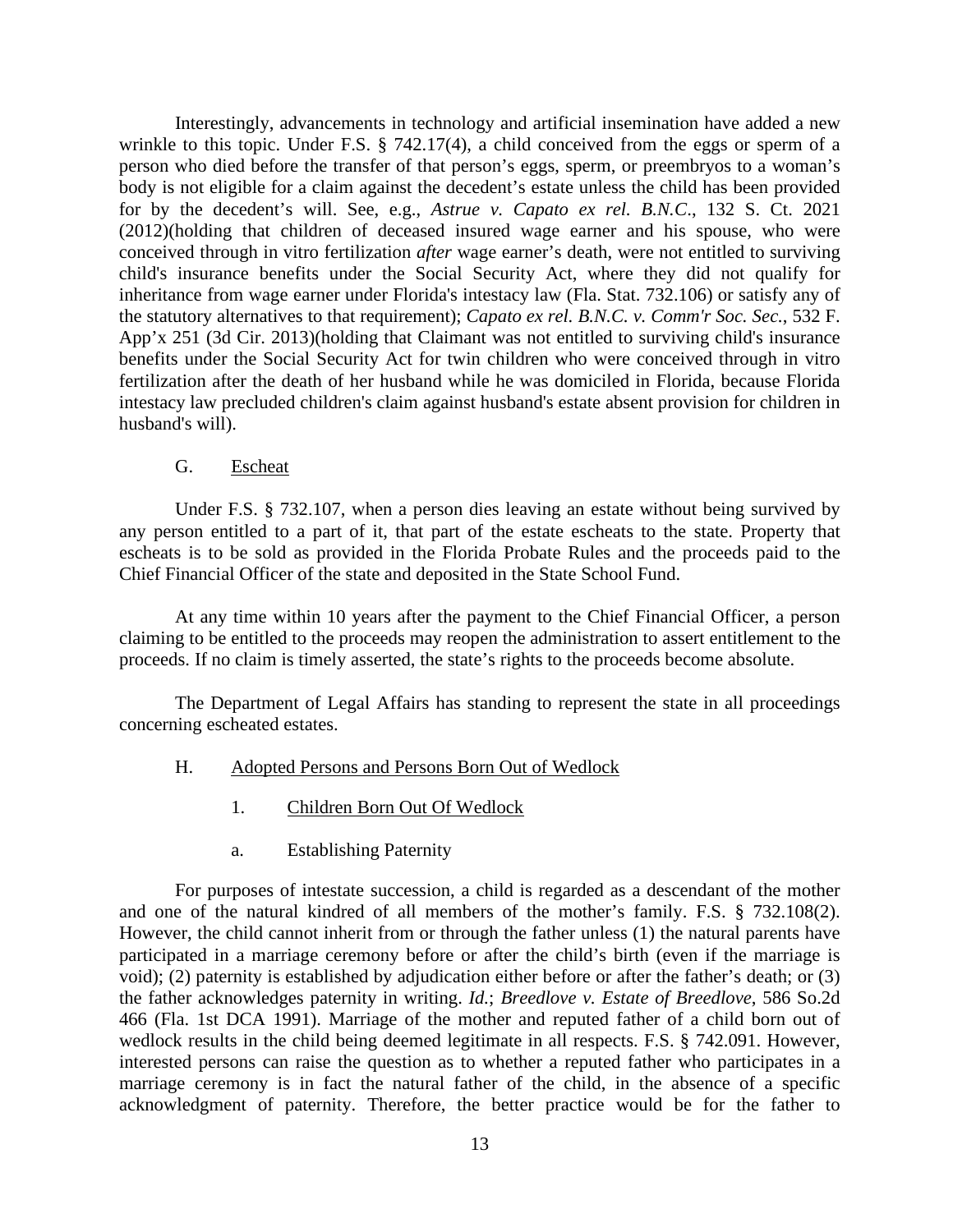acknowledge paternity in writing, in addition to participating in the marriage ceremony. *See Barnett v. Barnett*, 336 So.2d 1213 (Fla. 1st DCA 1976), *aff'd* 360 So.2d 399.

"The paternity of the father may be established in a proceeding to determine intestate succession." *Fagan v. Cramer*, 877 So.2d 945, 946 (Fla. 4th DCA 2004) (citing *In re Estate of Smith*, 685 So.2d 1206 (Fla. 1996)); *see also Glover v. Miller*, 947 So.2d 1254 (Fla. 4th DCA 2007). However, when a paternity action has previously been brought, any resulting determination of paternity has the effect of determining the issue for purposes of intestate succession. *In re Estate of Smith*; *Glover*.

Florida Statute 732.108 specifically provides that the statutes of limitation in Chapter 95 shall not apply in proceedings to determine paternity in probate. F.S.  $\S$  732.108(2)(b) (abrogating the holdings in *In re Estate of Smith* and *Thurston v. Thurston*, 777 So.2d 1001 (Fla. 1st DCA 2001), which found that a probate proceeding to establish paternity must be filed within the four-year statute of limitations set forth in F.S. § 95.11(3)(b). *See* Ch. 2009-115, Laws of Fla. (amending Fla. Stat. § 732.108(2)(b) to provide that "Chapter 95 shall not apply in determining heirs in a probate proceeding under this paragraph.").

#### b. Presumptions

When a child is born in wedlock and the father disputes his paternity, "one of the strongest rebuttable presumptions known to the law is required to be overcome before the child can be bastardized." *Barnett v. Barnett*, 336 So.2d 1213, 1218 (Fla. 1st DCA 1976), *aff'd* 360 So.2d 399; *Daniels v. Greenfield*, 15 So.3d 908, 913 (Fla. 4th DCA 2009), *approved* 51 So.3d 421. The presumption that the child is legitimate must be overcome by "clear and satisfactory testimony," and the evidence presented must show more than a "strong suspicion" of illegitimacy. *Eldridge v. Eldridge*, 153 Fla. 873, 16 So.2d 163, 164 (1944); see, e.g., *Blitch v. Blitch*, 341 So.2d 251 (Fla. 1st DCA 1976) (emotional outburst by wife that her husband was not father was not sufficient). "The presumption is so strong that it 'can defeat the claim of a man proven beyond all doubt to be the biological father.'" *Nevitt v. Bonomo*, 53 So.3d 1078, 1081 (Fla. 1st DCA 2010) (quoting *Dept. of Health & Rehabilitative Services v. Privette*, 617 So.2d 305, 308 (Fla. 1993)).

"The presumption of legitimacy is codified in [*F.S.*] 382.013(2)(a)." *Dept. of Revenue ex rel. Preston v. Cummings*, 871 So.2d 1055, 1059 (Fla. 2d DCA 2004). The presumption may be overcome with a clear and compelling reason "based primarily on the child's best interests." *J.T.J v. N.H.*, 84 So.3d 1176, 1179 (Fla. 4th DCA 2012).

The primary concern in any paternity action is the best interest of the child. If the child is born in wedlock, there is a strong presumption that the husband is the father of the child. *Sacks v. Sacks*, 267 So.2d 73 (Fla. 1972). "The presumption of legitimacy is a constitutional right afforded to every child born into a marriage granting the child the right to remain legitimate, both legally and factually, if doing so is in the child's best interest." *Parker v. Parker*, 950 So.2d 388, 394 (Fla. 2007) (citing Art. I, §9, Fla. Const.); *D.P. v. C.L.G.*, 37 So.3d 897 (Fla. 1st DCA 2010) (father who married child's mother after child's birth but before final judicial termination of his parental rights acquired same status as if he had married child's mother before child's birth and was not required to file claim of paternity with Florida Putative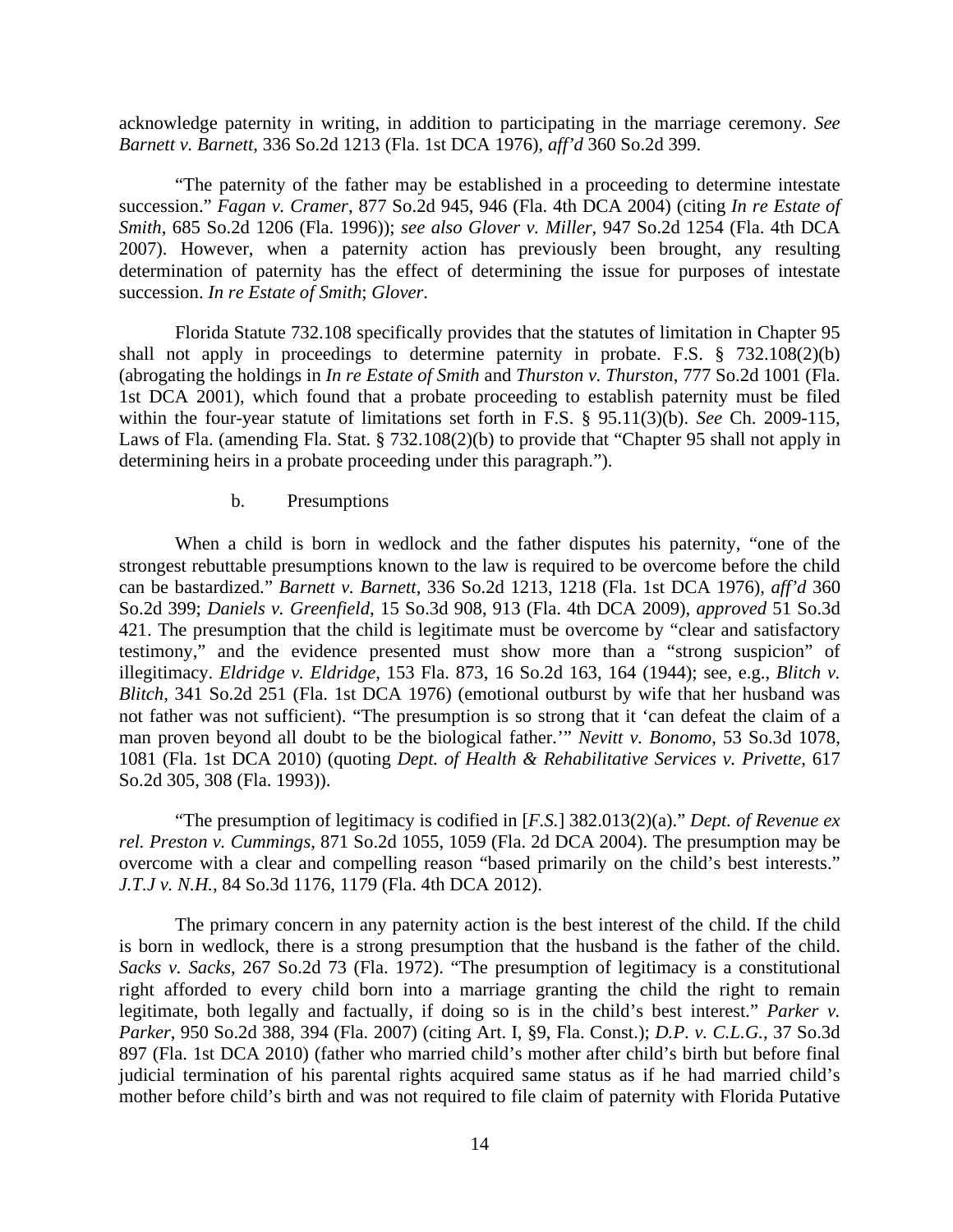Father Registry to preserve his rights).

In *Dept. of Health & Rehabilitative Services v. Privette*, 617 So.2d 305, 309 (Fla. 1993), the Florida Supreme Court held "that there must be a clear and compelling reason based primarily on the child's best interests to overcome the presumption of legitimacy *even after* the legal father is proven not to be the biological father" by HLA or other scientific tests [emphasis added]. The court found that the burden of proof in such cases would have to be at least the equivalent of the burden of proof in proceedings to terminate the legal father's parental rights. Thus, the legal father must be given notice of the hearing and an opportunity to be heard.

Before a putative father can be ordered by the court to submit to an HLA blood test to establish paternity, the mother has the burden of proving by clear and convincing evidence that (1) the complaint is factually accurate, brought in good faith, and likely to be supported by reliable evidence, and (2) the child's best interest will be better served even if the blood test later proves factual illegitimacy. *Privette*; see also *Parker*; *Benac v. Bree*, 590 So.2d 536 (Fla. 2d DCA 1991). A claim of estoppel may similarly be asserted. *Marshek v. Marshek*, 599 So.2d 175 (Fla. 1st DCA 1992).

Florida Statute 732.108(2)(b) provides that paternity may be established after the death of the putative father. Chapter 95 does not apply to proceedings to determine paternity in probate. F.S. § 732.108(2)(b). The statute abrogated the holdings in *In re Estate of Smith*, 685 So.2d 1206 (Fla. 1997), and *Thurston v. Thurston*, 777 So.2d 1001 (Fla. 1st DCA 2001), which found that a probate proceeding to establish paternity must be filed within the four-year statute of limitations set forth in F.S. § 95.11(3)(b). A putative heir who is trying to establish paternity through adjudication after the father's death under F.S. § 732.108(2)(b) must do so through evidence that is "clear, strong and unequivocal, that is, the person born out of wedlock should prove paternity by clear and convincing evidence." *Breedlove v. Estate of Breedlove*, 586 So.2d 466, 467 (Fla. 1st DCA 1991).

Early cases held that a mother of a child born in wedlock is not competent to testify that the child actually is illegitimate. *Gossett v. Ullendorff*, 114 Fla. 159, 154 So. 177 (1934). This general rule, however, has been modified to permit a woman who was married to one man when her children were conceived or born to sue another man to establish that the latter was the father of her children. F.S. § 742.011; *Gammon v. Cobb*, 335 So.2d 261 (Fla. 1976) (distinction between married and unmarried women was unconstitutional); *Holliman v. Green*, 439 So.2d 955 (Fla. 1st DCA 1983); *In re Estate of Jerrido*, 339 So.2d 237 (Fla. 4th DCA 1976); but see *R.H.B. v. J.B.W.*, 826 So.2d 346 (Fla. 2d DCA 2002) (questioning whether such action is appropriate when mother and presumptive father remain married).

If a child wishes to bastardize himself or herself for the purpose of inheriting from a putative father, the courts will allow such an action to proceed. *In re Estate of Robertson*. Although there is an extremely strong presumption that children born within a marriage are legitimate, such a presumption is rebuttable. *Id*.

In *Estate of Maher v. Iglikova*, 138 So.3d 484 (Fla. 3d DCA 2014), the court held that a child who was born before decedent executed his will, but legitimized by an adjudication of paternity after the execution of the will, was not a pretermitted child, so as to be entitled to an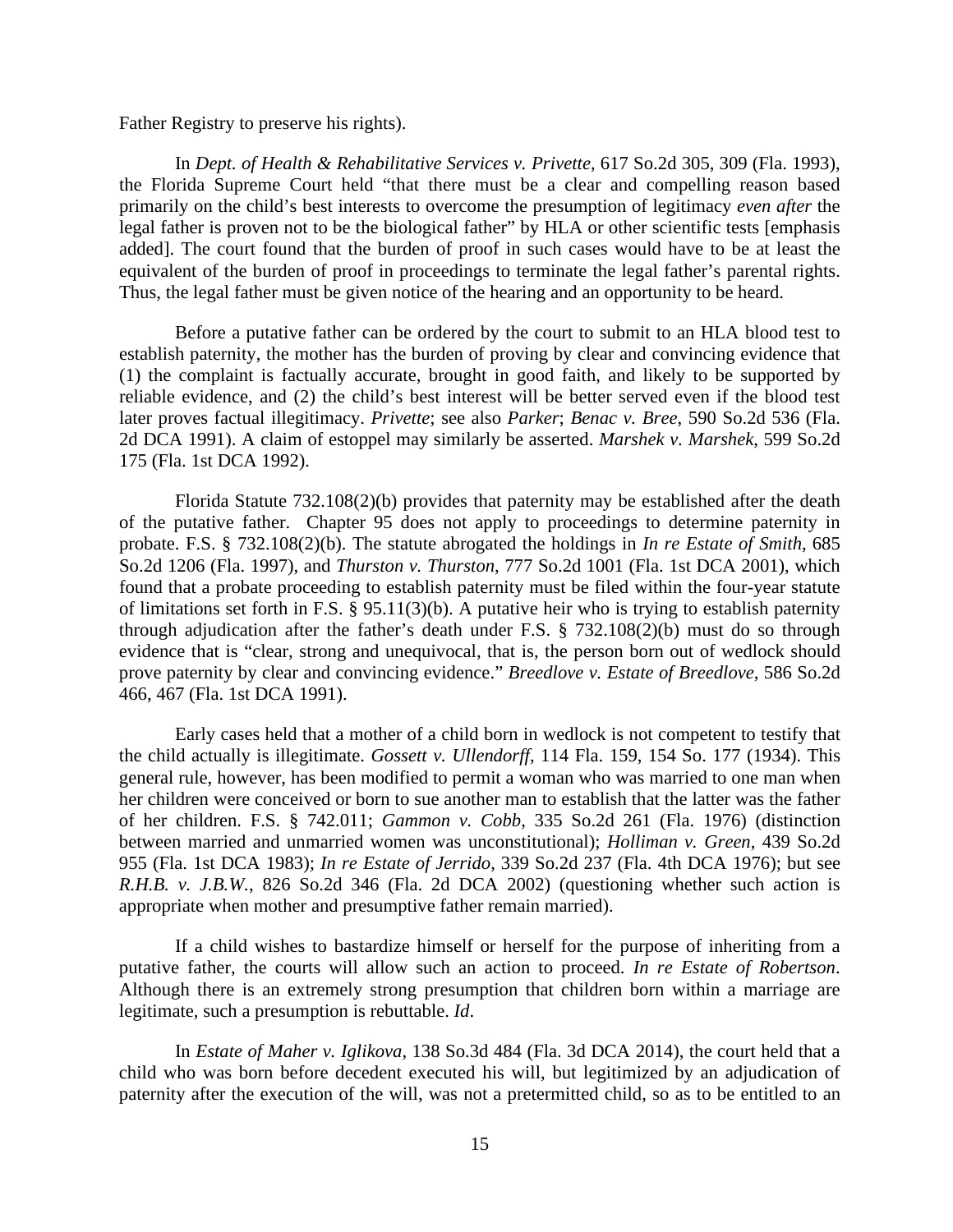intestate share of decedent's estate under F.S. § 732.302. The Third DCA in the *Estate of Maher* rejected the argument that an adjudication of paternity should be equated with an adoption that took place after the execution of the will on the basis that adoption and adjudication of paternity are legally distinct, noting that "adoption" means the act of creating the legal relationship between parent and child where it did not exist, whereas an adjudication of paternity merely acknowledges an existing relationship.

### 2. Adoption

a. Effect of Judgment

For purposes of inheritance by intestacy, Florida law makes no distinction between adopted and natural persons. See F.S. § 732.108(1). An "adopted person is a descendant of the adopting parent and is one of the natural kindred of all members of the adopting parent's family." *Id.*

The adopted person is not a descendant of his or her natural parents or any of their kindred, or any prior adoptive parents' family, except in three limited instances:

- Adoption of a child by a stepparent has no effect on inheritance rights between the child and the spouse of the stepparent (the natural parent) or the spouse's family, F.S. § 732.108(1)(a).
- Adoption of a child by the spouse of a natural parent who marries the natural parent after the death of the other natural parent has no effect on the inheritance rights between the child and the family of the deceased natural parent, F.S. § 732.108(1)(b).
- Adoption of a child by a "close relative" after the deaths of the natural parents does not affect the relationship between the child and the families of the deceased natural parents, F.S. § 732.108(1)(c).

A "close relative" is the "child's brother, sister, grandparent, aunt, or uncle." F.S. § 63.172(2).

Generally, stepchildren have no inheritance rights. Therefore, if the stepparent fails to adopt the child, no legal relationship exists between them for inheritance purposes. However, under the right facts, the child may be able to establish adoption by estoppel.

A judgment of adoption endows the adopted person with the same family relationship that would have existed if he or she were a legitimate blood descendant of the adopting parent. See F.S. § 732.108; *Korbin v. Ginsberg*, 232 So.2d 417 (Fla. 4th DCA 1970).

Florida Statute 732.108(1) is similar to F.S. § 63.172 regarding the effect of a judgment of adoption. See also *Turner v. Weeks*, 384 So.2d 193 (Fla. 2d DCA 1980); *In re Estate of Carlton*, 348 So.2d 896 (Fla. 4th DCA 1977).

Adopted persons include adult adoptees. *See* F.S. § 63.042(1)("Any person, a minor or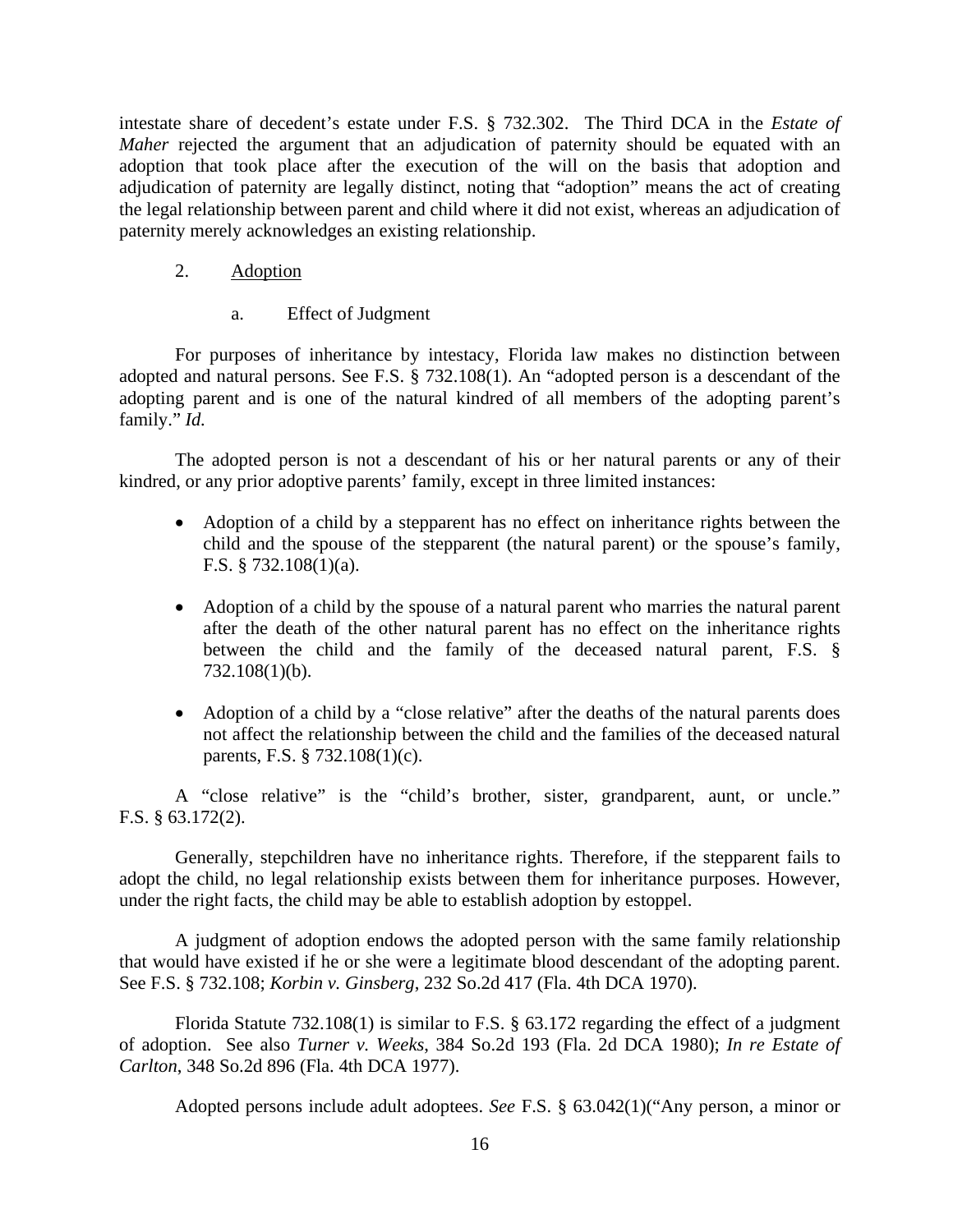an adult, may be adopted."); See also *Dennis v. Kline*, 120 So.3d 11, 18 (Fla. 4th DCA 2013)(noting that "[t]he public policy of Florida expressly permits the adoption of adults.")

b. Death of Party to Proceeding

An adoption cannot be decreed posthumously. *In re Adoption of R.A.B.*, 426 So.2d 1203 (Fla. 4th DCA 1983). Adoption is a creature of statute, and one of the key elements is that the person to be adopted must be capable of being adopted and the person seeking to adopt must be capable of adopting. *See Korbin v. Ginsberg*, 232 So.2d 417 (Fla. 4th DCA 1970). It necessarily follows that both parties to the adoption must be living at the time of the judgment of adoption, notwithstanding that the proceedings may have been pending before the death of one or the other. *Id.*

#### c. Adoptee's Status as Pretermitted Child

A child adopted after the execution of a will is considered to be a pretermitted child under F.S. § 732.302, which may entitle him or her to take a child's intestate share. See *In re Estate of Frizzell*, 156 So.2d 558 (Fla. 2d DCA 1963).

### d. Effect of Foreign Judgment; "De Facto," "Virtual," Or "Equitable" Adoption

The laws of other jurisdictions can introduce a wide range of factual situations in which foreign adoptions will be recognized for purposes of determining inheritance rights in Florida, even when they do not meet the technical requirements of the Florida statutes on adoption. The validity of a foreign adoption depends on whether the adoption in fact took place under the laws of the jurisdiction in question and whether the judgment of adoption was issued in accordance with due process of law. See F.S. § 63.192. If these tests are met, Florida courts will recognize the validity of the adoption pursuant to Article IV, §1, of the United States Constitution, the full faith and credit clause. See F.S. § 63.192; see also *Mott v. First Nat. Bank of St. Petersburg*, 98 Fla. 444, 124 So. 36 (1929). Florida courts will recognize adoption decrees of foreign jurisdictions even when the adoption is against the established policy of the state, so long as the adoption was accomplished properly under the laws of the foreign jurisdiction. *Embry v. Ryan*, 11 So.3d 408 (Fla. 2d DCA 2009) (giving full faith and credit to Washington same-sex adoption); *Florida Dept. of Children & Families v. Adoption of X.X.G.*, 45 So.3d 79, 99 (Fla. 3d DCA 2010)(rejecting a claim that the Washington adoption was contrary to Florida public policy under § 63.042(3)); *but see Kupec v. Cooper*, 593 So.2d 1176 (Fla. 5th DCA 1992) (court refused to recognize German "adoption" in which there was no court judgment of adoption and no showing that German adoption law is similar to Florida's and deserving of Florida's recognition).

In some jurisdictions, there are certain instances in which adoption by a deed, contract, or notarial act has been authorized by statute. This is known as "de facto," "virtual," or "equitable" adoption. When the statute is complied with, the legal status of the parties is no different from that which results from a decree of adoption in a judicial proceeding. This type of adoption could be recognized in Florida by virtue of the statutory and constitutional provisions cited above, unless the rights flowing from the adoption "are not contemplated by or are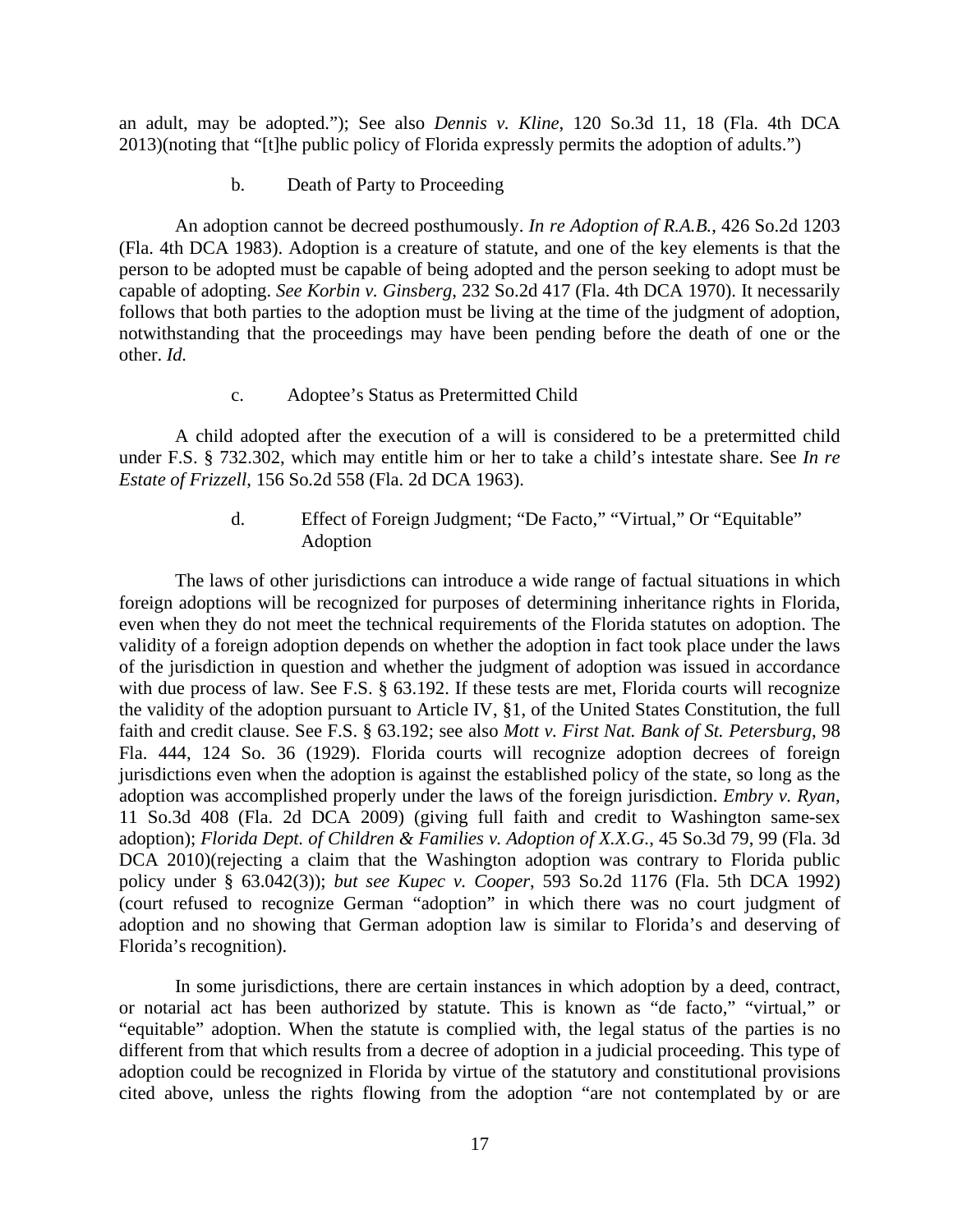repugnant to the laws or public policy" of the state on the subject. *Mott*, 124 So. at 37. Each state possesses the sovereign power to prescribe its own laws as to adoptions, as well as its own laws for the descent and distribution of property within its limits. *Id.* In the exercise of this power, a state may deny the rights of inheritance in that state to one adopted under the laws of another state, or may refuse to recognize an adoption under the laws of the foreign state for the purpose of transmitting title by inheritance. *See Id.*; RESTATEMENT (SECOND) OF CONFLICT OF LAWS §261 (ALI-ABA 1971). In the absence of a statute authorizing the adoption of a child by deed, contract, or notarial act, there cannot be a legal adoption.

The virtual adoption concept has been recognized in Florida. *In re Estate of Musil*, 965 So.2d 1157 (Fla. 2d DCA 2007). Virtual adoption is an equitable doctrine designed to protect the interests of a minor child who was supposed to have been adopted but whose adoptive parents failed to undertake the legal steps necessary to formally accomplish the adoption. *Miller v. Paczier*, 591 So.2d 321 (Fla. 3d DCA 1991); *McMullen v. Bennis*, 20 So.3d 890 (Fla. 3d DCA 2009). It allows the "supposed-to-have-been-adopted" child to take as a beneficiary of an estate. See *Williams v. Dorrell*, 714 So.2d 574, 575 (Fla. 3d DCA 1998). Thus, the concept of equitable adoption is not applicable on behalf of a putative adoptee who was an adult at the time the contract was made, because to do so would be contrary to the fundamental basis of the doctrine and might lead to fraudulent claims. *See Miller*; 2 AM.JUR.2D *Adoption* §16.

A child who is able to prove that he or she is an equitably adopted child of the decedent is deemed to have an enforceable contract right against the decedent's estate. *In re Heirs of Hodge*, 470 So.2d 740 (Fla. 5th DCA 1985). The child may sue for specific performance of the contract to adopt, which would establish the right of inheritance in the decedent's estate. *Sheffield v. Barry*, 153 Fla. 144, 14 So.2d 417 (1943). The elements of a virtual adoption are

- an agreement between the natural and adoptive parents;
- performance by the natural parents (by giving up custody);
- performance by the child (by living with the adoptive parents);
- partial performance by the adoptive parents (by taking the child into their home and treating him or her as their child); and
- the intestacy of the foster parents.

*Id.*; *In re Estate of Musil*; *Williams v. Estate of Pender*, 738 So.2d 453 (Fla. 1st DCA 1999); *Dorrell*; *In re Estate of Wall*, 502 So.2d 531 (Fla. 4th DCA 1987); *Hodge*. The elements of "virtual adoption" must be proved by clear and convincing evidence. *In re Estate of Musil*; *Estate of Pender*. It is not essential that a contract to adopt be shown by direct evidence; the agreement to adopt may be inferred by acts, conduct, and admissions of the adopting parent. *Hodge*.

A lawsuit for specific performance of a contract to adopt under the virtual adoption theory must be distinguished from an action for specific performance to declare the adoption effectual. *Sheffield*. The action does not give the child the status of a legally adopted child. *Tarver v. Evergreen Sod Farms, Inc.*, 533 So.2d 765 (Fla. 1988); *In re Adoption of R.A.B.*, 426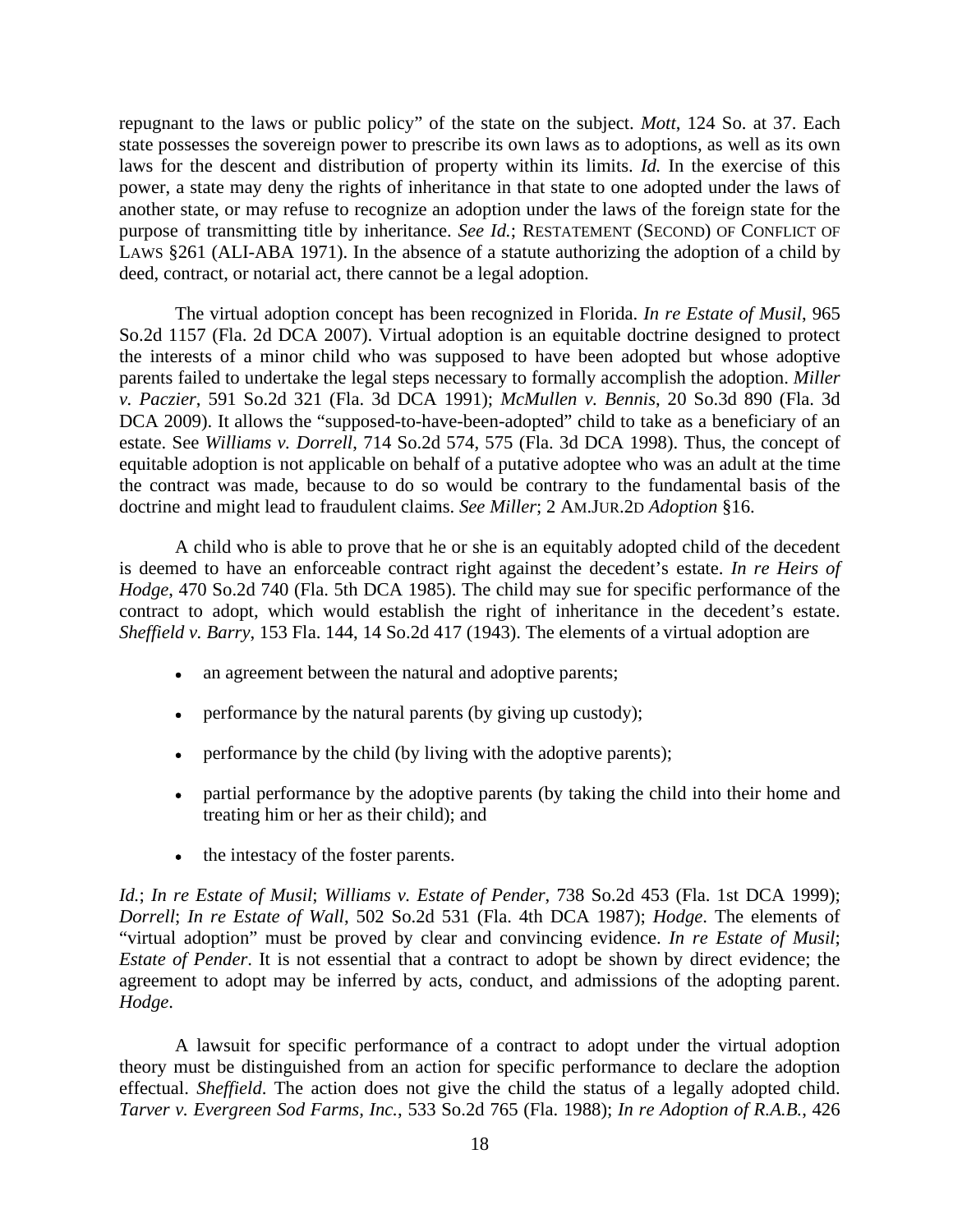So.2d 1203 (Fla. 4th DCA 1983). For example, in *Grant v. Sedco Corp.*, 364 So.2d 774 (Fla. 2d DCA 1978), the court ruled that an equitably adopted child could not recover as a survivor under the Florida Wrongful Death Act. The court observed that the "nature of equitable adoption is a remedy in equity to enforce a contract right, not to create the relationship of parent and child." *Id.* at 775. The doctrine usually does not apply to testate estates, although a virtually adopted child could be treated as a pretermitted child. *Wall*. Moreover, the doctrine may not be utilized prior to the death of the adoptive parent. *Tarver*.

The Third DCA has held that a virtually adopted child is also considered an "heir" for purposes of entitlement to homestead property. *Dorrell*.

In *McMullen,* the court held that a petition to determine beneficiaries concerning whether a child has been virtually adopted is not ripe until the validity of the decedent's will is resolved. The trial court agreed to conduct a preliminary hearing on the issue of virtual adoption. The appellate court reversed, finding that such a proceeding amounted to an improper advisory opinion and that it was premature until the decedent's will is admitted to probate. In *Platt v. Osteen*, 103 So.3d 1010 (Fla. 5th DCA 2012), the court held that a beneficiary of will who was listed therein as a daughter of testator, but who was not testator's biological daughter and was never legally adopted by him, was nevertheless entitled to an evidentiary hearing to determine whether she had been "virtually adopted" and had standing to contest the will.

### I. Termination of Parental Rights

For the purpose of intestate succession by a natural or adoptive parent, a natural or adoptive parent is barred from inheriting from or through a child if the natural or adoptive parent's parental rights were terminated pursuant to chapter 39 prior to the death of the child, and the natural or adoptive parent is treated as if the parent predeceased the child. F.S. § 732.1081.

## J. Debts of the Decedent

A debt owed to the decedent cannot be charged against the intestate share of any person except the debtor. If the debtor does not survive the decedent, the debt shall not be taken into account in computing the intestate share of the debtor's heirs. F.S. § 732.109.

### K. Aliens

Florida Statute 732.1101 provides that "[a]liens shall have the same rights of inheritance as citizens." An alien is a citizen or subject of a foreign country who has not been naturalized.

### L. Dower and Curtesy Abolished

Dower and curtesy are remnants of the common law. Dower refers to the portion of a decedent's estate to which a surviving wife is entitled. Curtesy refers to what a man may claim. Florida Statute 732.111 clarifies that these concepts are abolished in Florida.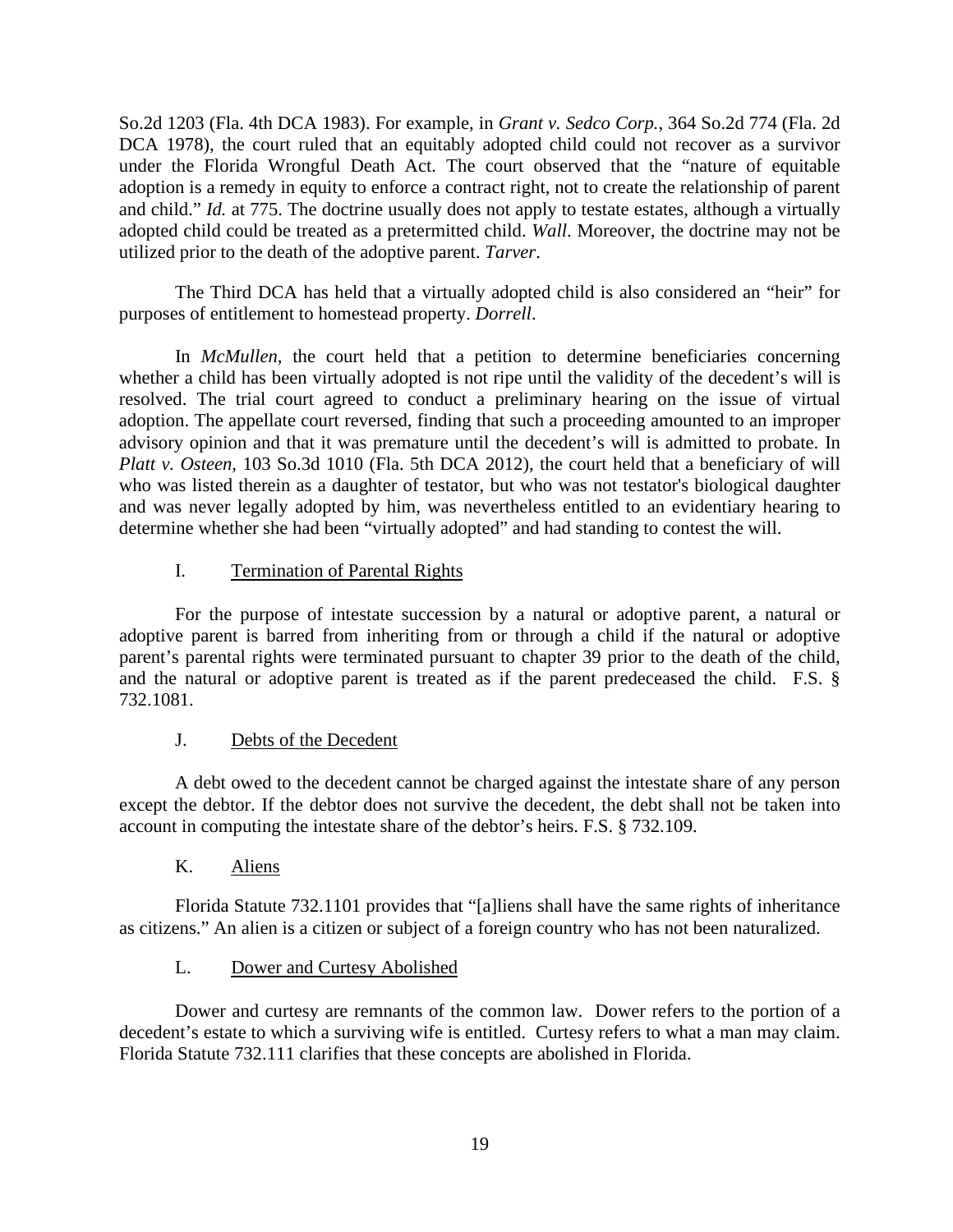### **II. Part II - Elective Share of Surviving Spouse -- F.S. §§ 732.201 - 732.2155; Rule 5.360**

This topic is being covered separately by Debra Boje.

Nevertheless, it's worth mentioning that during the 2016 legislative session, the Real Property, Probate, and Trust Law Section of the Florida Bar learned of at least one instance in which a trial court applied the elective share laws to create a ceiling, or maximum amount, that the surviving spouse may receive upon the filing of an election to take the elective share. In that case, transfers to the surviving spouse under the decedent's estate plan in excess of the amount of the elective share were declared invalid. See *In Re: Estate of Robert Michael Richardson*, Miami-Dade County, Florida, File No. 12-4534, Adversary Proceeding No. 14- 2481 CP 03, April 17, 2015 *Order Determining Amount of Elective Share* & April 17, 2015 *Order Confirming Payment of Elective Share and Determining Withdrawal To Be Untimely*. This result appeared to be contrary to the intent of the elective share laws, and resulted in the imposition of a penalty on surviving spouse for filing the election in good faith.

While the Florida Probate Code provides for a surviving spouse to withdraw the election for elective share within 8 months after the decedent's death and before the court's order of contribution, that provision was included merely to assure certainty for the decedent's estate tax return as to the existence of a spousal share. *See* F.S. § 732.2135(3). In practice, an election may not be filed for several months following the decedent's death and it can often take several additional months to make a final determination of the value of all assets in the elective estate and to determine if the elective share will exceed the value of the assets received by the surviving spouse under the decedent's estate plan, thereby prohibiting the surviving spouse from withdrawing the election. If filed in good faith, the election was intended to simply provide a minimum amount and was merely ignored if it was ultimately determined that the surviving spouse received more under the decedent's estate plan, including the transfer of nonprobate assets.

After learning of the case in which the elective share laws were applied to create a maximum amount that the surviving spouse may receive upon the filing of an election to take the elective share, the RPPTL's Elective Share Review Committee analyzed the issue and proposed legislation to confirm that the original intent of the statute was to ensure that a minimum share of the decedent's estate would be payable to the surviving spouse if the election was properly filed. The proposal further clarified that the elective share laws are not intended to limit or reduce the surviving spouse's share of the decedent's assets.

As a result of 2016 legislation, F.S. § 732.201 was amended as follows:

F.S. 732.201. Right to elective share**.** - The surviving spouse of a person who dies domiciled in Florida has the right to a share of the elective estate of the decedent as provided in this part, to be designated the elective share. The election does not reduce what the spouse receives if the election were not made and the spouse is not treated as having predeceased the decedent.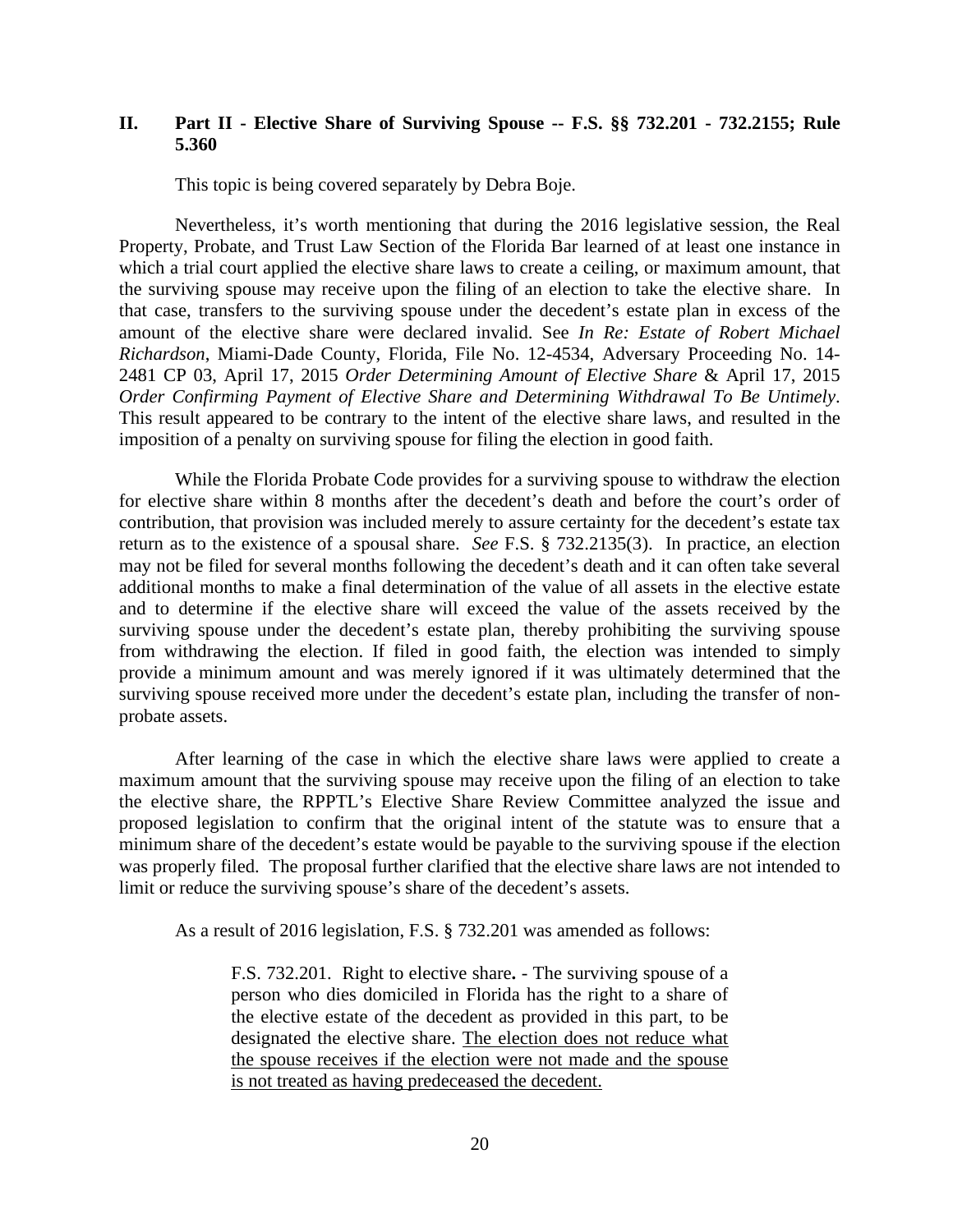Chapter 2016-189 of the Laws of Florida also includes the following statement of the Florida Legislature's intent:

> Section 4. It is the intent of the Legislature that the amendment to s. 732.201, Florida Statutes, made by this act is to clarify existing law.

# **III. Part II -- Rights in Community Property - Florida Uniform Disposition of Community Property Rights at Death Act -- F.S. § 732.216 - 732.228**

A. Introduction. In 1992, Florida adopted its own version of the Uniform Disposition of Community Property Rights at Death Act ("Uniform Act"). The Florida act, known as the Florida Uniform Disposition of Community Property Rights at Death Act ("Florida Act"), is set forth in the F.S. §§ 732.216 – 732.228. The Florida Act is very similar to the Uniform Act, but there are differences.

B. Personal Property. Pursuant to F.S. § 732.217(1), the Florida Act applies to personal property, wherever located, if the property:

1. was acquired as, or became and remained, community property under the laws of another jurisdiction;

2. was acquired with rents, issues, or income of, or the proceeds from, or in exchange for, community property; or

3. is traceable to that community property.

Thus, under the above definition, if a couple lives in Texas and acquires personal property while domiciled in Texas, then sells the personal property, and moves to Florida where the couple subsequently buys new personal property in Florida with the proceeds from the Texas sale, then the new personal property would be considered community property.

C. Real Property.

1. The General Rule. Pursuant to F.S. § 732.217(2), the Florida Act applies to real property, except real property held as tenants by the entirety, which is located in this state, and which:

a. was acquired with the rents, issues, or income of, the proceeds from, or in exchange for, property acquired as, or which became and remained, community property under the laws of another jurisdiction; or

b. is traceable to that community property.

2. The Florida Act only pertains to real property "located" in the State of Florida. The rationale for this limitation is that the laws of the state in which real property is located generally govern the disposition of that real property.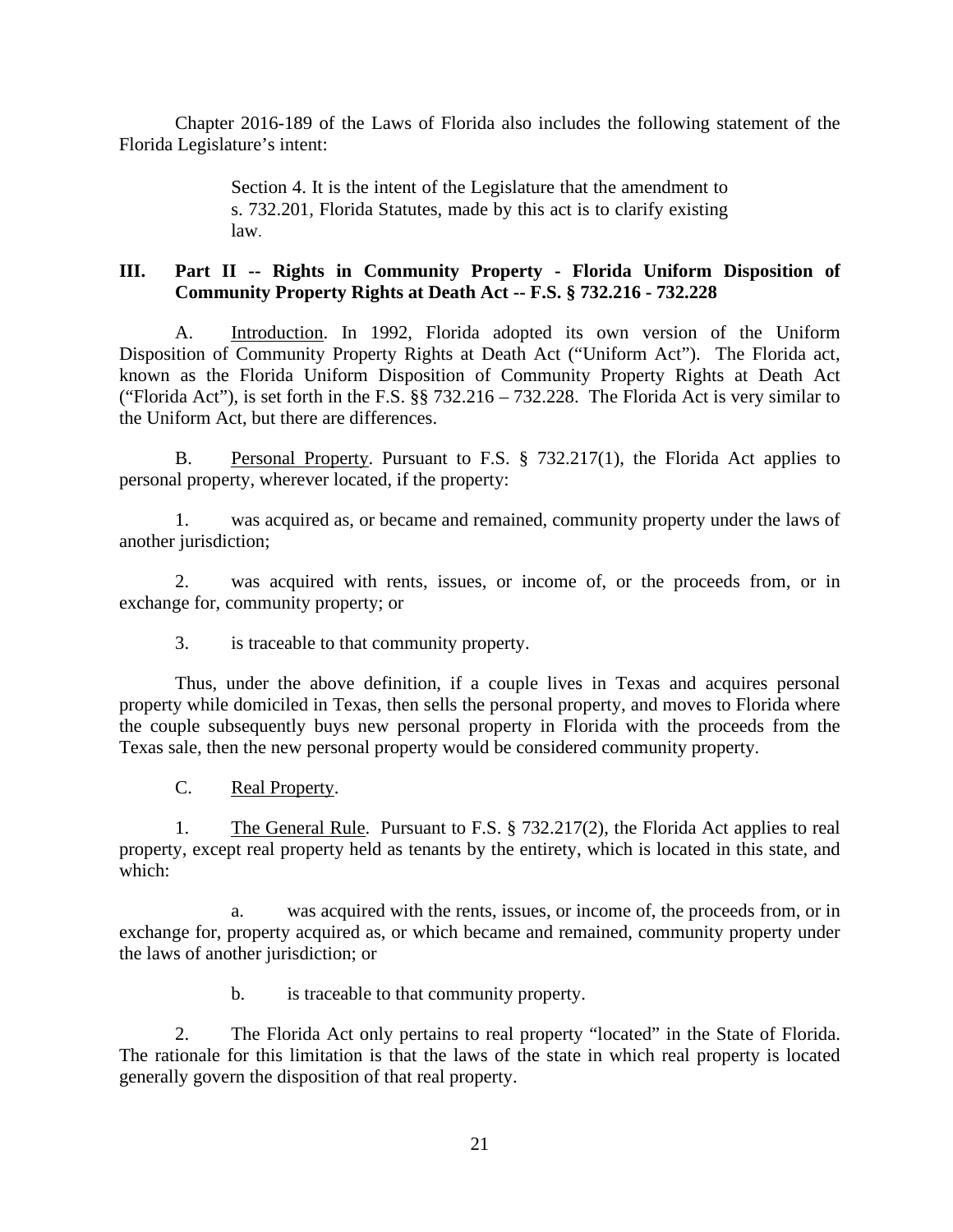## 3. Tenants by the Entirety Property.

a. The Florida Act does not apply to real property held as tenants by the entirety. This is one of the main deviations from the Uniform Act and has a sweeping impact. Thus, if real property (other than homestead property) is titled as tenants by the entirety, then the property loses any community property status it may have had. Or does it?

b. Arguably, community property can never become tenants by the entirety property in the first place. The two forms of ownership are mutually exclusive because community property rights do not maintain all five unities (time, title, interest, possession, and marriage) necessary to create tenants by the entirety property. "Interest" is missing and the unity of "title" is probably also missing from community property. Thus, community property never can be owned as tenants by the entirety in the first place unless there is an express, written, and informed waiver of community property rights.

## 4. Homestead Property.

a. Prior to 2003, F.S. § 732.217 also exempted "homestead" property from the Florida Act. The exclusion for homestead property in F.S. § 732.217 created an inconsistency within the Florida Act itself, as F.S. § 732.225 creates a conclusive presumption for homestead property. Thus, many questioned, "How does the Florida Act clarify the treatment of homestead property if the Florida Act does not apply to homestead property?" The solution was to remove the reference to homestead property from F.S. § 732.217, thus, making homestead property subject to the Florida Act.

b. F.S. § 732.225 of the Florida Act reads as follows:

Sections 732.216-732.228 do not prevent married persons from severing or altering their interest in property to which these sections apply. The reinvestment of any real property to which these sections apply located in this state which is or becomes homestead property creates a *conclusive presumption* that the spouses have agreed to terminate the community property attribute of the property reinvested. (emphasis added)*.*

c. In Florida, the general consensus of practitioners is that the second sentence of F.S. § 732.225 defeats any community property rights that may otherwise attach to homestead property. Thus, if a husband and wife sell their community property residence in Texas and move to Florida and subsequently use the proceeds from the Texas sale to buy homestead property titled in the husband's sole name, then a conclusive presumption is created that the spouses have agreed to terminate the community property aspects of the property. Thus, when the husband dies, the wife receives a life estate in the homestead property as opposed to an outright one-half interest in the property and a life estate in the remaining onehalf interest in the property. If the husband is not survived by minor children, then husband could devise the homestead property outright to the wife. The example assumes the husband is survived by either minor children or dies intestate survived by his wife and one or more lineal descendants.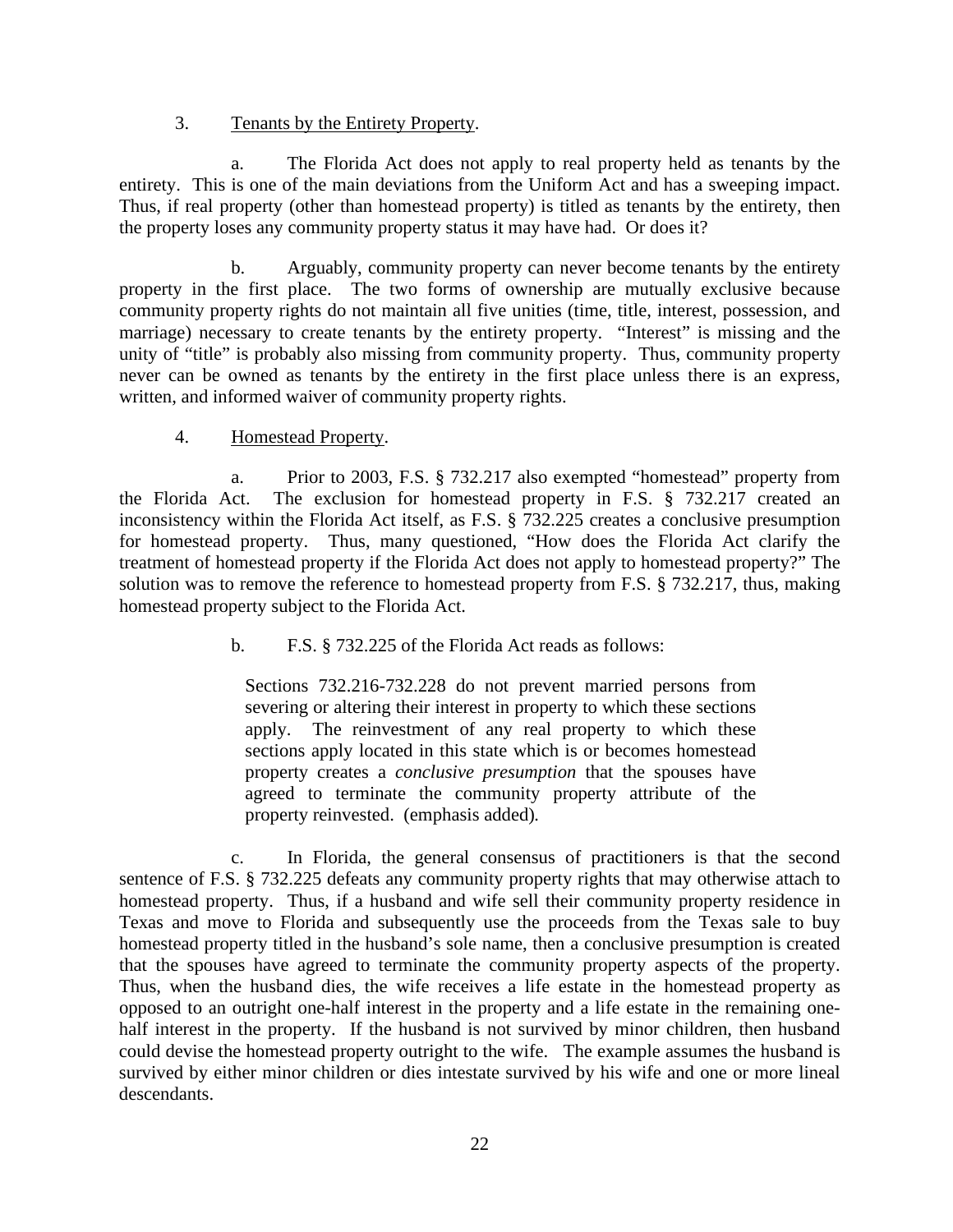d. Some practitioners, however, have opined that this conclusion is incorrect for two reasons:

(i) It is unconstitutional to attempt to defeat vested community property rights without due process; and

(ii) The language of the statute is meaningless in its application. If one reads the statute carefully, the statute applies to property that is characterized "at the time of death" as community property. F.S. § 732.217(2). The second sentence of F.S. § 732.225 proceeds to say that property to which the Florida Act applies (e.g. property that is determined to be community property at the time of death) which is reinvested in property which is or becomes homestead property creates a conclusive presumption that the spouses agreed to terminate the community property status of the property. Any reinvestment that occurs with respect to homestead property happens before the death of the first spouse. Thus, by its own terms, the conclusive presumption that is created does not apply to the homestead property on the death of the first spouse.

D. Rebuttable Presumptions under the Florida Act. F.S. § 732.218 creates rebuttable presumptions that apply in determining whether property is subject to the Florida Act.

1. Presumption 1: If property is acquired during marriage by a spouse of that marriage while domiciled in a jurisdiction under whose laws property could then be acquired as community property, then that property is presumed to have been acquired as, or to have become and remained, property to which the Florida Act applies. F.S. § 732.218(1).

> Example: Decedent acquires 100 shares of IBM stock in decedent's own name while decedent and decedent's surviving spouse are married and domiciled in Texas. Decedent and decedent's surviving spouse move to Florida where decedent subsequently dies still owning the 100 shares of IBM. There is a rebuttable presumption that the Florida Act applies to the 100 shares of IBM.

2. Presumption 2: Real property located in Florida (other than homestead real property held as tenants by the entirety) and personal property wherever located acquired by a married person while domiciled in a common law jurisdiction that is titled in a form which creates rights of survivorship is presumed not to be subject to the Florida Act. Thus, the property would pass to the survivor. F.S. § 732.218(2).

> Example: Decedent while domiciled in Florida takes title to a piece of real property in decedent's and decedent's daughter's names with rights of survivorship. There is a rebuttable presumption that the Florida Act does not apply and the property would pass by operation of law to the decedent's daughter upon decedent's death.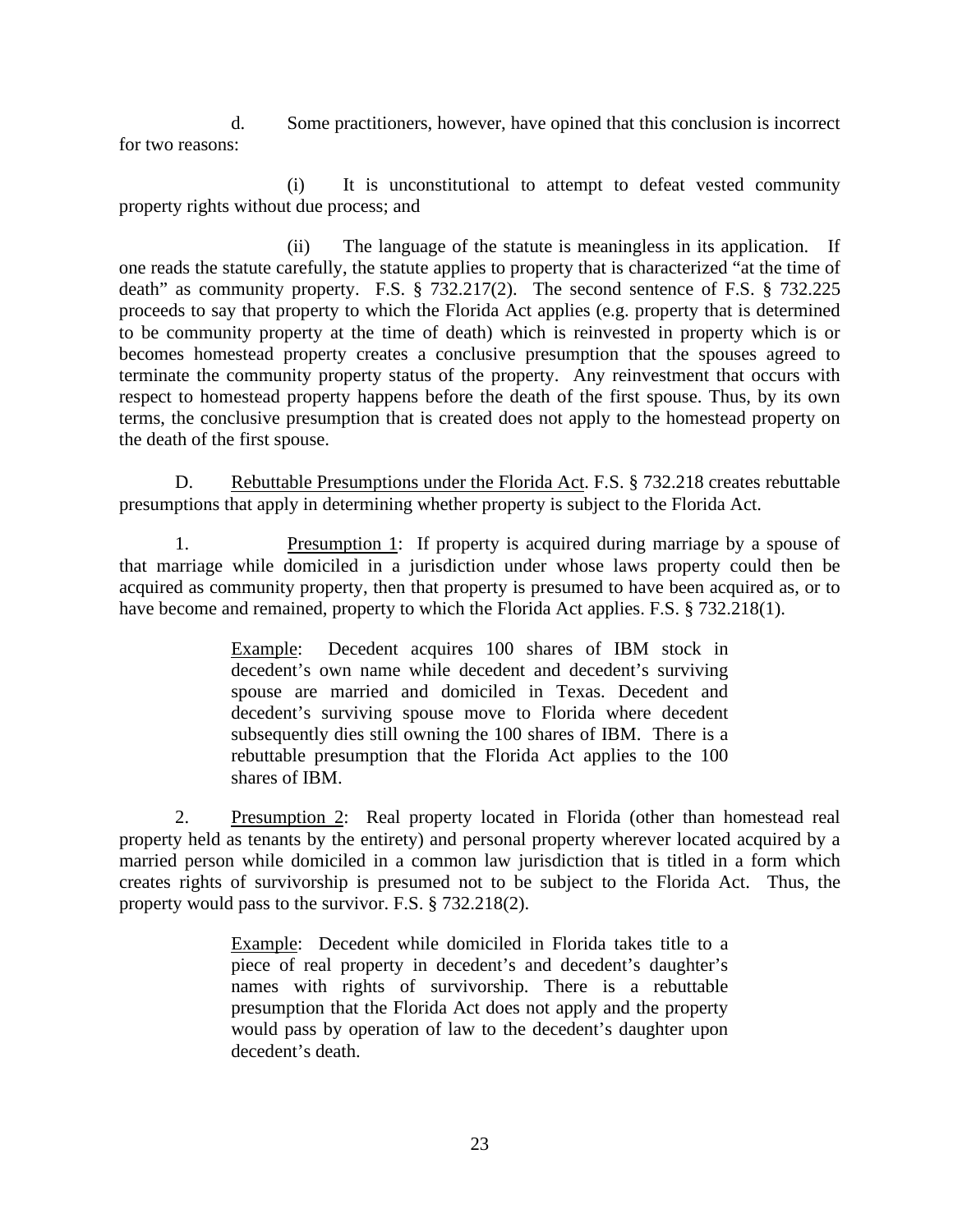## E. Disposition of Community Property Upon Death Under the Florida Act

1. F.S. § 732.219 provides for the disposition of property to which F.S. §§ 732.216 – 732.228 applies. Pursuant to F.S. § 732.219, one-half of the property is the property of the surviving spouse and is not subject to testamentary disposition by the decedent or distribution under the laws of succession ("Surviving Spouse's Interest"). The other one-half is property of the decedent and may be devised or descend by intestacy ("Decedent's Interest").

2. Elective Share. The Decedent's Interest is not subject to the elective share. F.S. §§ 732.219, 732.2045(1)(f). However, to the extent the Decedent's Interest is paid to or for the benefit of the surviving spouse, the Decedent's Interest is applied toward satisfaction of the elective share. F.S.  $\S 732.2075(1)(c)$ .

- F. Method of Perfecting Title.
- 1. Perfection of Title of Personal Representative or Beneficiary F.S. § 732.221.

a. If title to the property is held by the surviving spouse, then the personal representative or a beneficiary of the decedent may institute an action to perfect title to the Decedent's Interest.

b. The personal representative does not have a fiduciary duty to discover whether any property held by the surviving spouse is property to which the Florida Act applies unless a written demand is made by:

- a beneficiary within three months after service of a copy of the notice of administration on the beneficiary; or
- a creditor within three months after first publication of the notice to creditors.

2. Perfection of title of surviving spouse – F.S. § 732.223. If title to the property is held by the decedent, then the surviving spouse may perfect title in the Surviving Spouse's Interest by:

a. an order of the probate court; or

b. by execution of an instrument by the personal representative or the beneficiaries of the decedent with the approval of the probate court.

3. The personal representative has no duty to discover whether property held by the decedent is subject to the Florida Act unless the surviving spouse makes a written demand within three months after service of a copy of the notice of administration.

G. Purchaser for Value or Lender – F.S. § 732.222. With respect to property in which the Florida Act applies, purchasers for value and lenders are protected in relying on apparent title of the surviving spouse, the personal representative or beneficiaries, as the case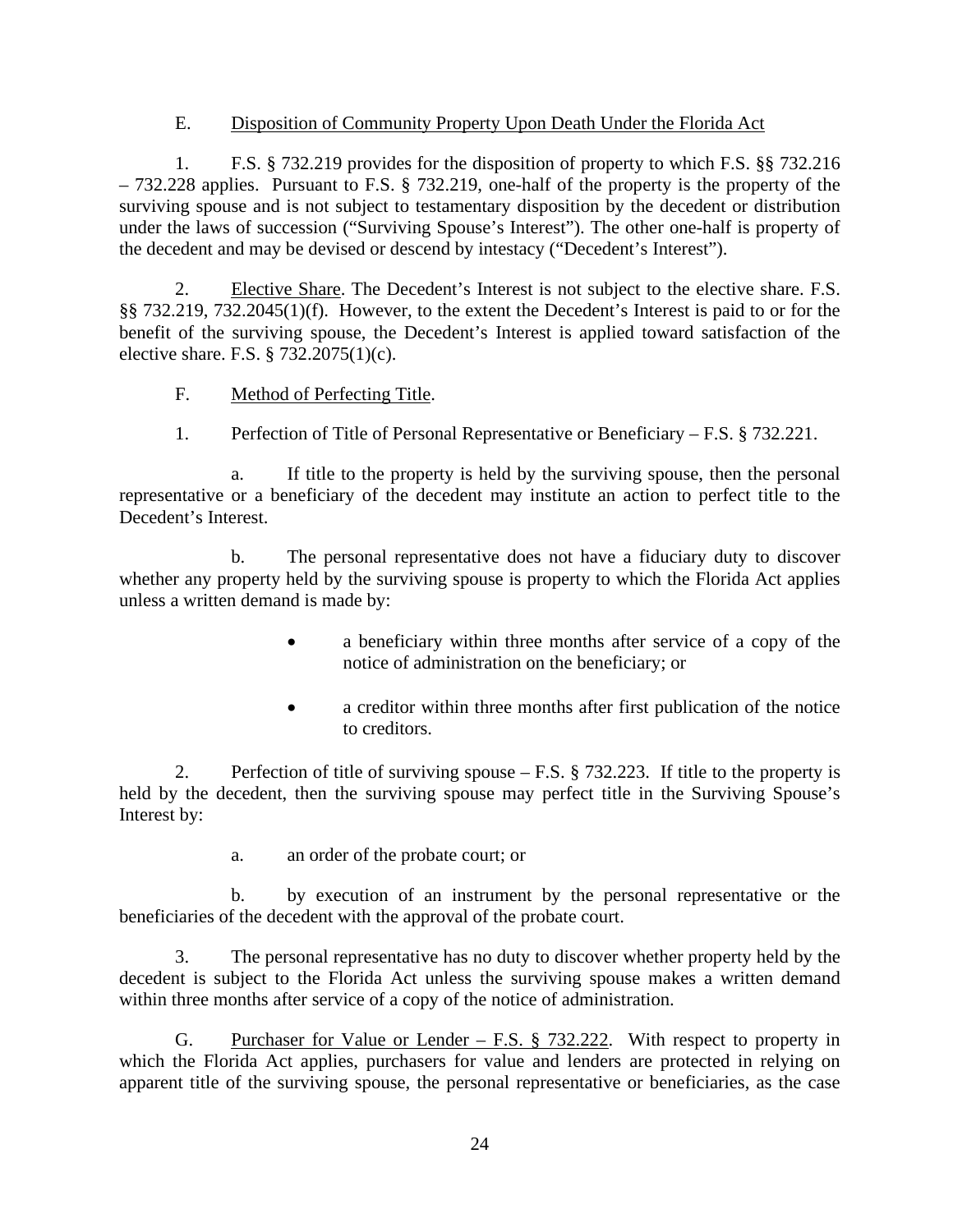may be. Moreover, the purchaser for value or a lender need not inquire whether a vendor or borrower acted properly.

## **IV. Part III -- Pretermitted Spouse and Children -- F.S. §§ 732.301; 732.302; Rule 5.025**

## A. Pretermitted Spouse -- F.S. § 732.301; Rule 5.025

1. General Rule: If a testator marries *after* executing a valid will, the surviving spouse is referred to as a pretermitted spouse. As a general rule, the pretermitted spouse is entitled to receive a share in the estate equal in value to that which the spouse would have received if the testator had died intestate.

2. Exceptions:

a. Provision has been made for, or waived by, the spouse by prenuptial or postnuptial agreement;

b. The spouse is provided for in the will (case law has expanded this exception to require the provision in the will to have been made in contemplation of marriage). See *Estate of Ganier*, 418 So.2d 256 (Fla. 1982); or

c. The will discloses an intention not to provide for the spouse.

3. Caution. If a testator executes a will after marriage, but that will is held to be invalid because of undue influence, thereby bringing back to life a prior will that was executed before the marriage, the spouse can become a pretermitted spouse. *Hoffman v Kohns*, 385 So.2d 1064 (Fla. 2d DCA 1980), *disapproved on other grounds* 460 So.2d 895.

4. Notice. A petition to determine status as a pretermitted spouse is listed as an automatic adversary proceeding under Rule 5.025. Thus, formal notice must be given to all interested person.

5. Deadline. There is no time deadline for filing a petition to determine pretermitted spouse. Thus, presumably the right can be asserted by the spouse anytime before the estate is closed.

B. Pretermitted Children -- F.S. § 732.302

1. General Rule. A child born or adopted after the execution of a will is considered to be a pretermitted child under F.S. § 732.302, which may entitled him or her to take a child's intestate share.

2. Exceptions.

a. By way of advancement, the child has received a part of the decedent's property equivalent to the child's intestate share;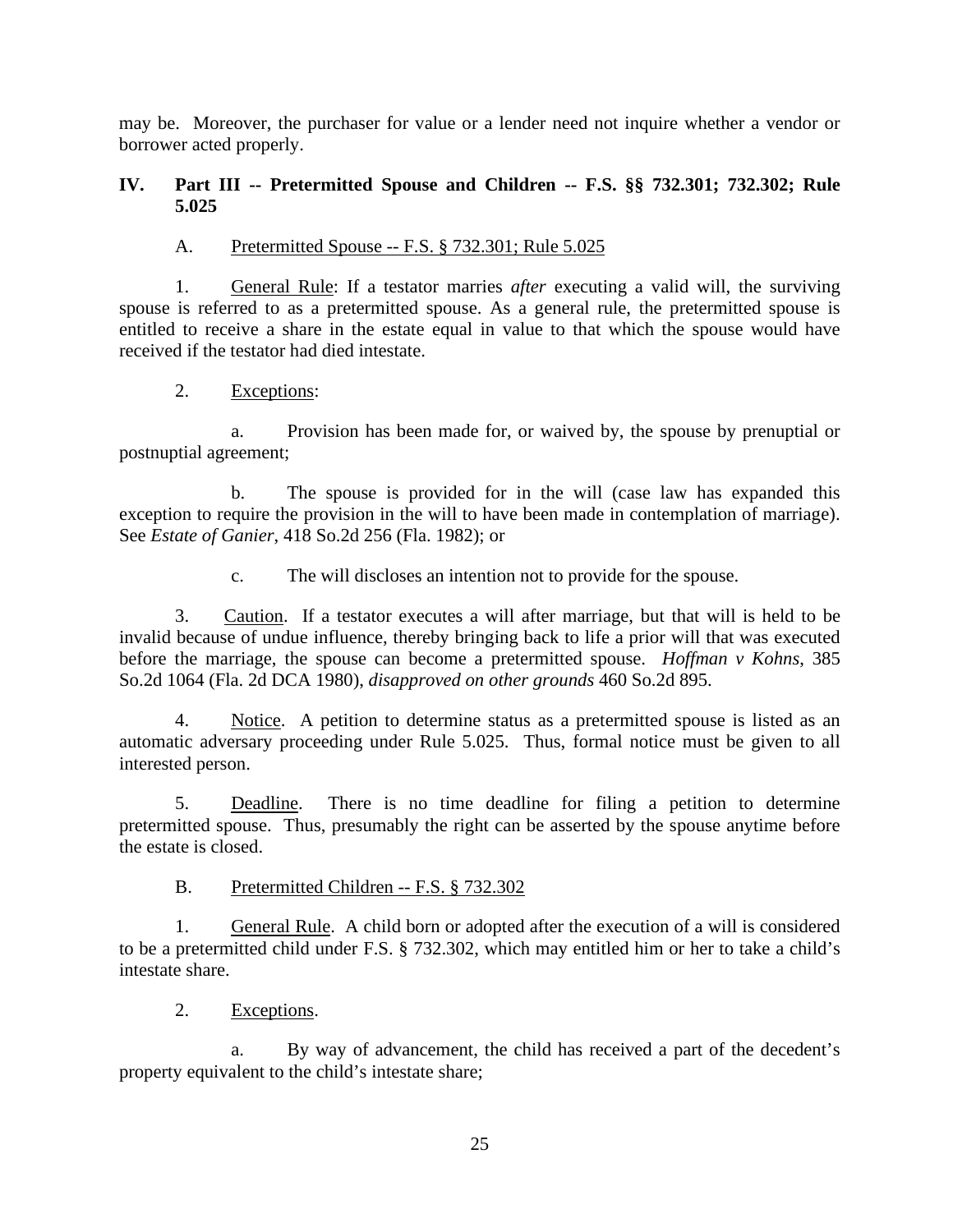b. It appears from the will that the omission was intentional; or

c. The testator had one or more children when the will was executed and devised substantially all the estate to the other parent of the pretermitted child and that other parent survived the testator and is entitled to take under the will.

3. Notice. A petition to determine status as a pretermitted child is listed as an adversary proceeding under Rule 5.025. Thus, formal notice must be given to all interested person.

4. Deadline. There is no time deadline for filing a petition to determine pretermitted child. Thus, presumably the right can be asserted by the child anytime before the estate is closed.

## **V. Part IV. Exempt Property and Allowances**

A. Homestead - F.S. § 732.401 – 732.4015; Rule 5.405. This topic (which we could literally talk about for days) is being covered separately by Shane Kelley.

- B. Exempt Property F.S. § 732.402; Rule 5.406.
- 1. Prerequisites.
	- a. The decedent must be domiciled in Florida at the time of death.
	- b. The decedent must be survived by a spouse or children.
- 2. Who is entitled to claim the exemption?

a. If there is a surviving spouse, the spouse is entitled to claim the exemption.

b. If there is no spouse (or the spouse has waived his or her right), the children are entitled to claim the exemption.

3. What constitutes exempt property?

a. Household furniture, furnishings, and appliances in the decedent's usual pace of abode up to a net value of \$20,000 as of the date of death.

b. Two motor vehicles which do not, individually as to either vehicle, have a gross weigh in excess of 15,000 pounds, held in the decedent's name and regularly used by the decedent or members of the decedent's family as their personal motor vehicles.

- c. Certain prepaid college contracts and Florida college savings agreements.
- d. Benefits paid pursuant to F.S. § 112.1915
- 4. Specifically or demonstratively devised property.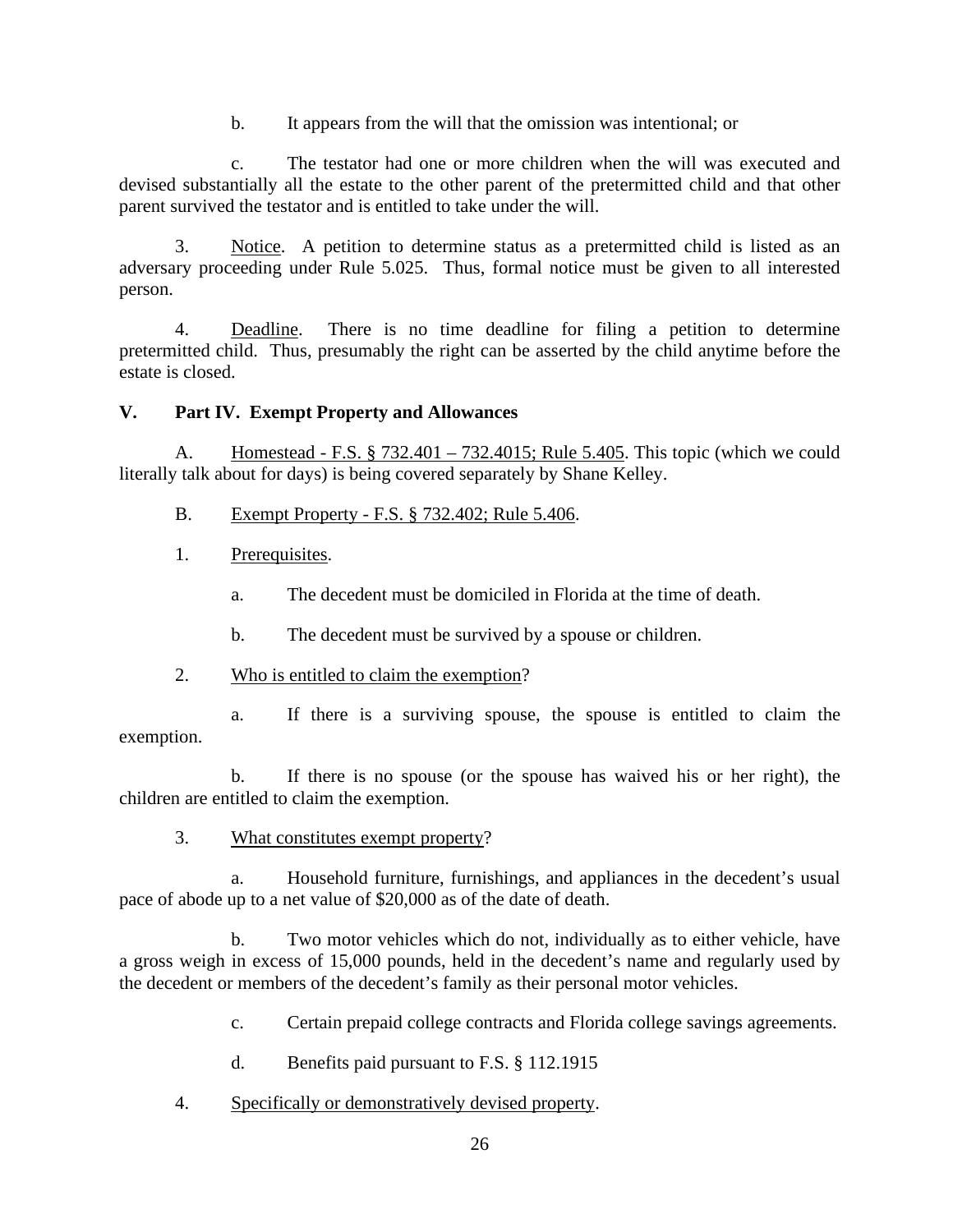a. General rule. Property that is specifically or demonstratively devised is excluded from exempt property.

b. Exception. If exempt property is specifically or demonstratively devised to a person who would otherwise be entitled to the exempt property, then the court may declare the property to be exempt.

- 5. Procedure and timing for filing.
	- a. A verified petition must be filed.

b. The petition must be filed on or before the later of the date that is 4 months after the date of service of the notice of administration or the date that is 40 days after the date of termination of any proceeding involving the construction, admission to probate, or validity of the will or involving any other matter affecting any part of the estate subject to a claim for exempt property. But see *In re: Estate of Dubin*, 536 So. 2d 1186 (Fla. 4th DCA 1989)(personal representative's failure to serve a copy of the inventory as required under the rule and statutes operates to toll the limitations under F.S. § 733.402(6)).

6. Effect.

a. Property that is determined to be exempt property is excluded from the value of the residuary estate and the value of the estate for purposes of determining the pretermitted or elective shares.

b. Property that is determined to be exempt property is exempt from all claims of the estate except perfected security interests thereon.

- C. Family Allowance -- F.S. § 732.403; Rule 5.407
- 1. Prerequisites.

a. The decedent must have been domiciled in Florida at the time of his or her death.

b. The decedent must be survived by a spouse or lineal heirs that the decedent was supporting or was obligated to support. "Lineal heirs" includes lineal ascendants and descendants.

2. Amount of allowance. The allowance cannot exceed \$18,000.

3. Procedure for claiming.

a. Effective January 1, 2004, Rule 5.407 governs the procedure for claiming a family allowance.

b. A verified petition must be filed.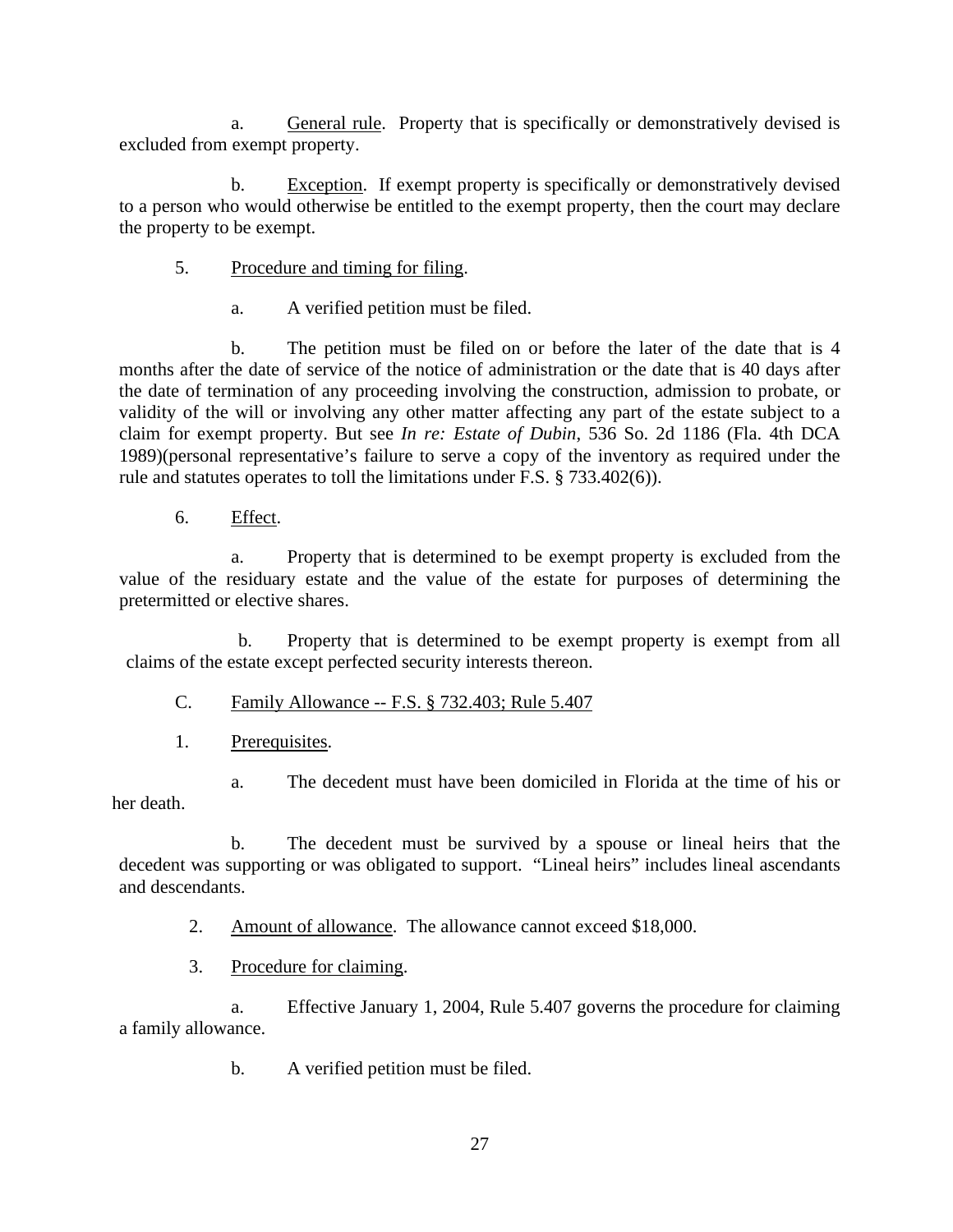4. Payment.

a. If there is a surviving spouse, the family allowance is payable to the spouse for the use of the spouse and dependent lineal heirs.

b. If any lineal heir does not live with the surviving spouse, the allowance may be apportioned based upon need.

c. If there is no surviving spouse, the family allowance is paid to the lineal heirs or the person having their care or custody.

5. Attorney Fees. Attorneys' fees may be awarded to the successful petitioner for family allowance. *Hoyt v Hoyt*, 814 So.2d 1254 (Fla. 2d DCA 2002).

6. Effect. The family allowance is not chargeable against any benefit or share otherwise passing to the surviving spouse or to the dependent lineal heirs, unless the will otherwise provides. The family allowance is entitled to class 5 priority. Thus, beware of payment of the family allowance if there are not sufficient funds in the estate to pay all claims.

## **VI. Part V- Wills –** *Select Provisions*

- A. Execution of wills F.S. § 732.502.
- 1. Requirements.

a. The will must be signed at the end by the testator or by someone signing the testator's name in the presence of the testator and at the testator's direction.

b. The will must be signed or acknowledged in the presence of two subscribing witnesses and the witnesses must sign in the presence of the testator and each other.

2. Special Types of Wills.

a. Nuncupative Wills. A nuncupative will is an oral will of personal property declared by a testator in the presence of witnesses at the time of the testator's last illness. *In re Estate of Vaughn*, 165 So.2d 241 (Fla. 1st DCA 1964). Florida does not recognize oral wills, thus a nuncupative will is invalid. F.S. §§ 731.201(36); 732.502(2); see also *In re Estate of Corbin*, 645 So.2d 39 (Fla. 1st DCA 1994). A nuncupative will of a non-Florida resident is also invalid in Florida even if the state in which the individual resides allows nuncupative wills. F.S. § 732.502(2). See also *Malleiro v. Mori*, 2015 WL 5714701 (Fla. 3d DCA 2015).

b. Holographic Wills. A holographic will is a will in a testator's handwriting signed by him, but which is not otherwise executed in accordance with the statutory requirements. Holographic wills are not valid in Florida. Likewise, a holographic will executed by a non-Florida resident is not valid in Florida even if the state in which the decedent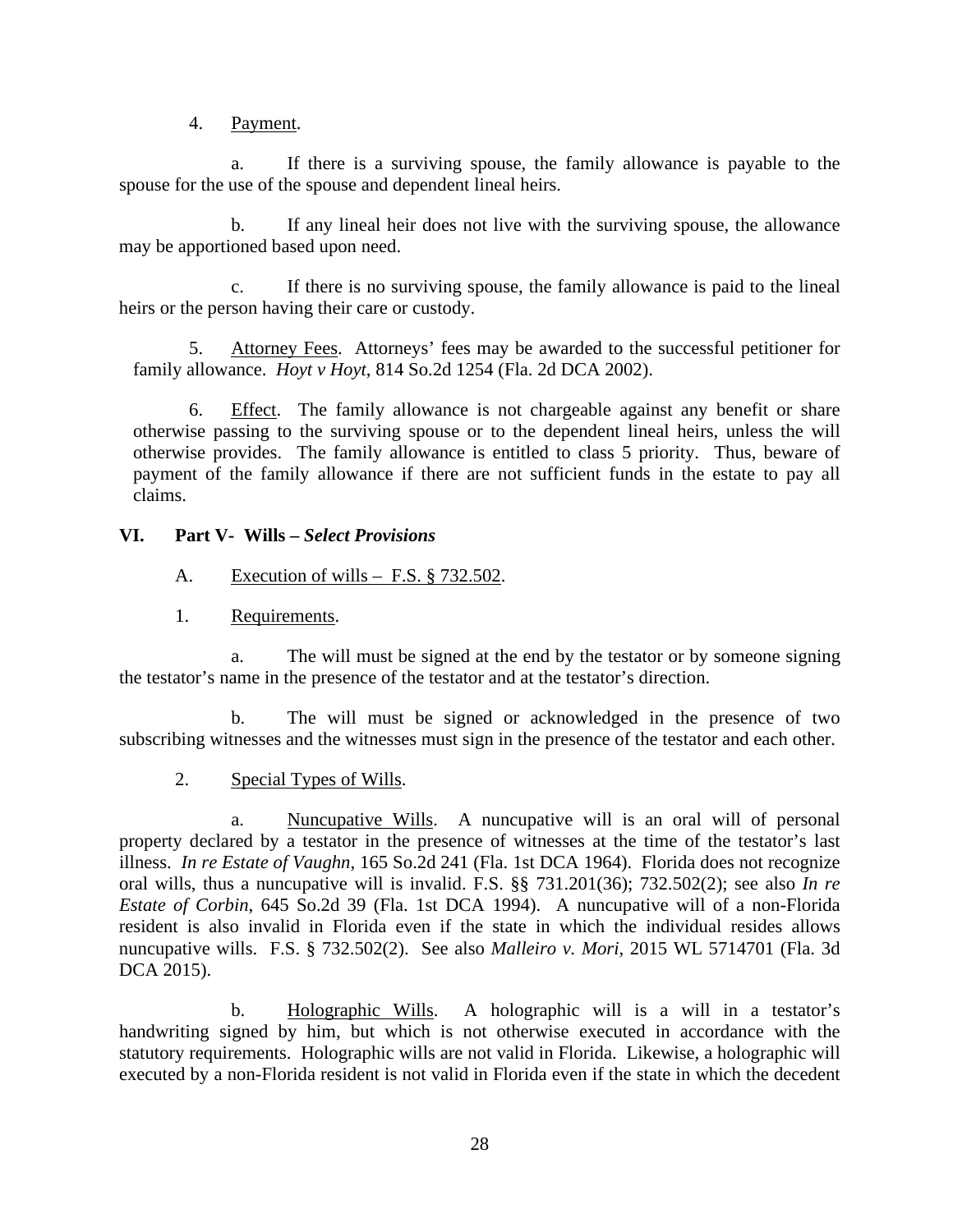is a resident recognizes holographic wills. F.S. § 732.502(2). See also *Lee v. Estate of Payne*, 148 So. 3d 776 (Fla. 2d DCA), *review denied*, 132 So. 3d 221 (Fla. 2013).

c. Military Wills. A will executed as a military testamentary instrument in accordance with 10 U.S.C. s. 1044d, Chapter 53, by a person who is eligible for military legal assistance is valid as a will in the State of Florida not withstanding any other provisions of the Florida Probate Code. F.S. § 732.502(3).

B. Self**-**proof of will -- F.S. § 732.503. The Code allows for a will or codicil to be self-proving. If the will is "self-proved", which means it was proved at the time it was executed by the acknowledgment of the decedent and the affidavits of the witnesses made before an officer authorized to administer oaths and evidenced by the officer's certificate attached to or following the will in the form required by law, then the order admitting the will to probate can be entered with no further proof.

# C. Revocation by writing – F.S.  $\S$  732.505

1. Inconsistency. There may be certain occasions where multiple wills exist at the time of the decedent's death. If a subsequent will or codicil does not expressly revoke the previous will or codicil, both documents must be looked at to determine the appropriate disposition. To the extent the documents are inconsistent, the inconsistent provisions of the earlier document are deemed revoked. The remaining provisions of the earlier document, however, remain in effect.

2. Expressed Revocation. A subsequent will, codicil, or other writing executed with the same formalities required for the execution of a will expressly revoke the will.

D. Revocation by act – F.S. § 732.506. A will or codicil is revoked by the testator, or some other person in the testator's presence and at the testator's direction, by burning, tearing, canceling, defacing, obliterating, or destroying it with the intent, and for the purpose, of revocation.

E. Effect of subsequent marriage, birth, adoption, or dissolution of marriage – F.S. § 732.507:

1. Subsequent marriage, birth, or adoption of lineal descendants does not revoke a prior will made by a testator. A subsequent wife or child however, may be entitled to a pretermitted share of the estate. F.S. § 732.507(1).

2. A provision in a will for a spouse that the testator subsequently divorces is null and void. Similarly, if a marriage is annulled after a will is executed any provision for the spouse in the will is null and void. In both instances, the will is construed as if the spouse had died at the time of the dissolution, divorce or annulment of the marriage, unless the will or the dissolution or divorce judgment expressly provides otherwise. F.S. § 732.507(2).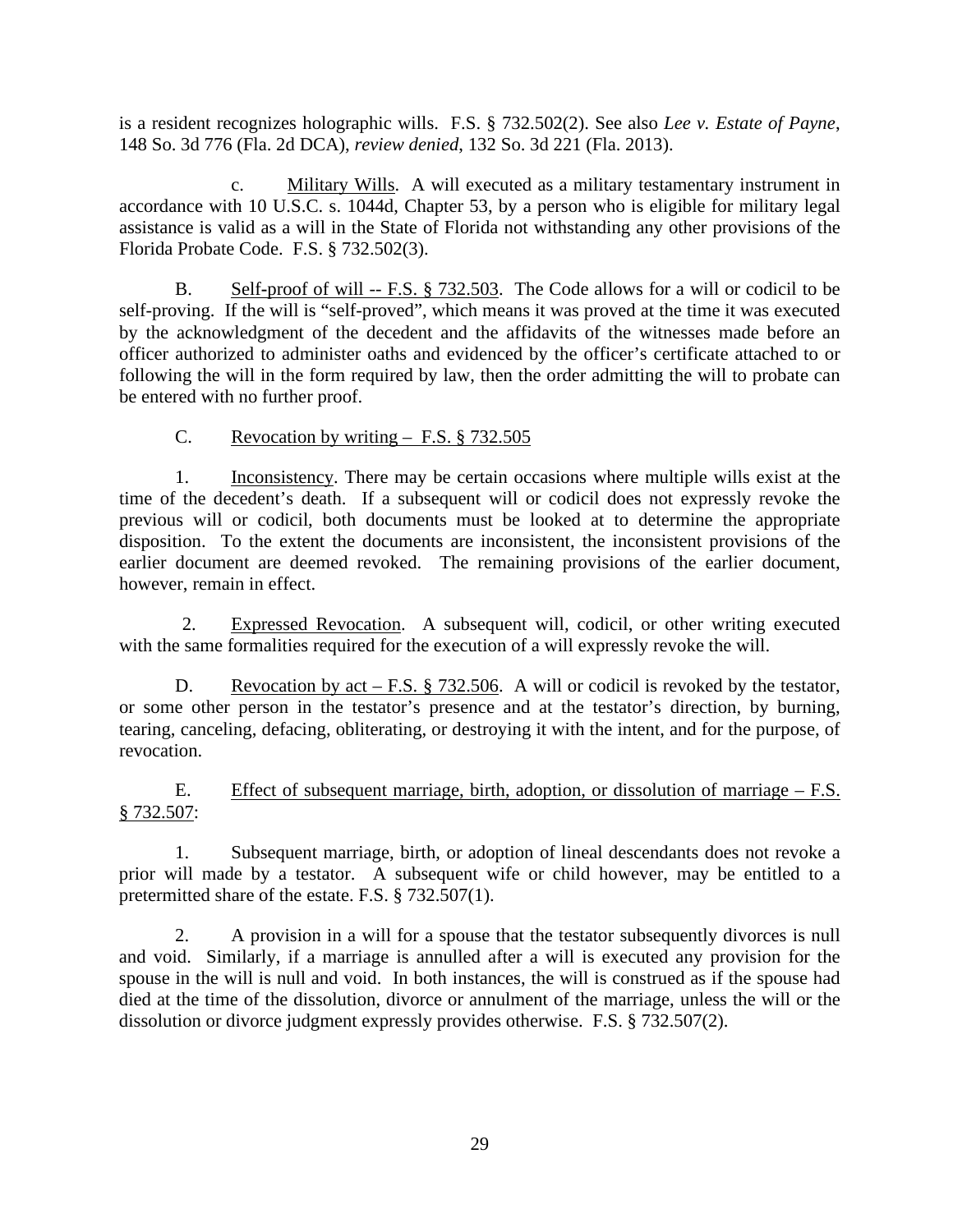F. Revival by revocation – F.S.  $\S$  732.508.

1. The revocation of a later dated will does not revive a prior dated will. F.S. § 732.508(1).

2. The revocation of a codicil to a will does not revoke the will. Moreover, the provisions in the will that were changed by the codicil are presumed to be reinstated unless there is evidence to the contrary. F.S. § 732.508(2).

# G. Incorporation by reference – F.S. § 732.512.

1. Reference to Writing. A writing in existence when a will is executed may be incorporated by reference into the will if the language of the will manifests this intent and describes the writing sufficiently to permit its identification. F.S. § 732.512(1).

2. Reference to Acts. A will may dispose of property by reference to acts and events which have significance apart from their effect upon the dispositions made by the will, whether they occurred before or after the execution of the will or before or after the testator's death. The execution or revocation of a will or trust by another person is such an event. F.S. § 732.512(2). Similarly, a devise of the "contents of my safe deposit" is an example of a devise by incorporation by reference.

H. Separate Writing  $-$  F.S. § 732.515. A written statement or list referred to in the decedent's will shall dispose of items of tangible personal property, other than property used in trade or business, not otherwise specifically disposed of by the will. To be admissible as evidence of the intended disposition, the writing must be signed by the testator and must describe the items and the devisees with reasonable certainty. The writing may be prepared before or after the execution of the will. It may be altered by the testator after its preparation. It may be a writing that has no significance apart from its effect upon the dispositions made by the will. If more than one otherwise effective writing exists, then, to the extent of any conflict among the writings, the provisions of the most recent writing revoke the inconsistent provisions of each prior writing.

I. Penalty clause for contest – F.S.  $\S$  732.517: A provision in a will purporting to penalize any interested person for contesting the will or instituting other proceedings relating to the estate is unenforceable.

# **VII. Part VI - Rules of Construction –** *Select Provisions*

# A. Antilapse, deceased devisee; class gifts – F.S. § 732.603

1. Whether a devise under a will or testamentary trust lapses if the beneficiary: (i) is dead when the will is executed or at the termination of a trust interest created by the will; (ii) does not survive the testator; or (iii) is required by the will or by operation of law to be treated as having predeceased the testator depends on the relationship of the testator to the beneficiary.

2. Grandparent or lineal descendant of a grandparent. Absent a provision in the will to the contrary, if the devisee or beneficiary is the grandparent or lineal descendant of a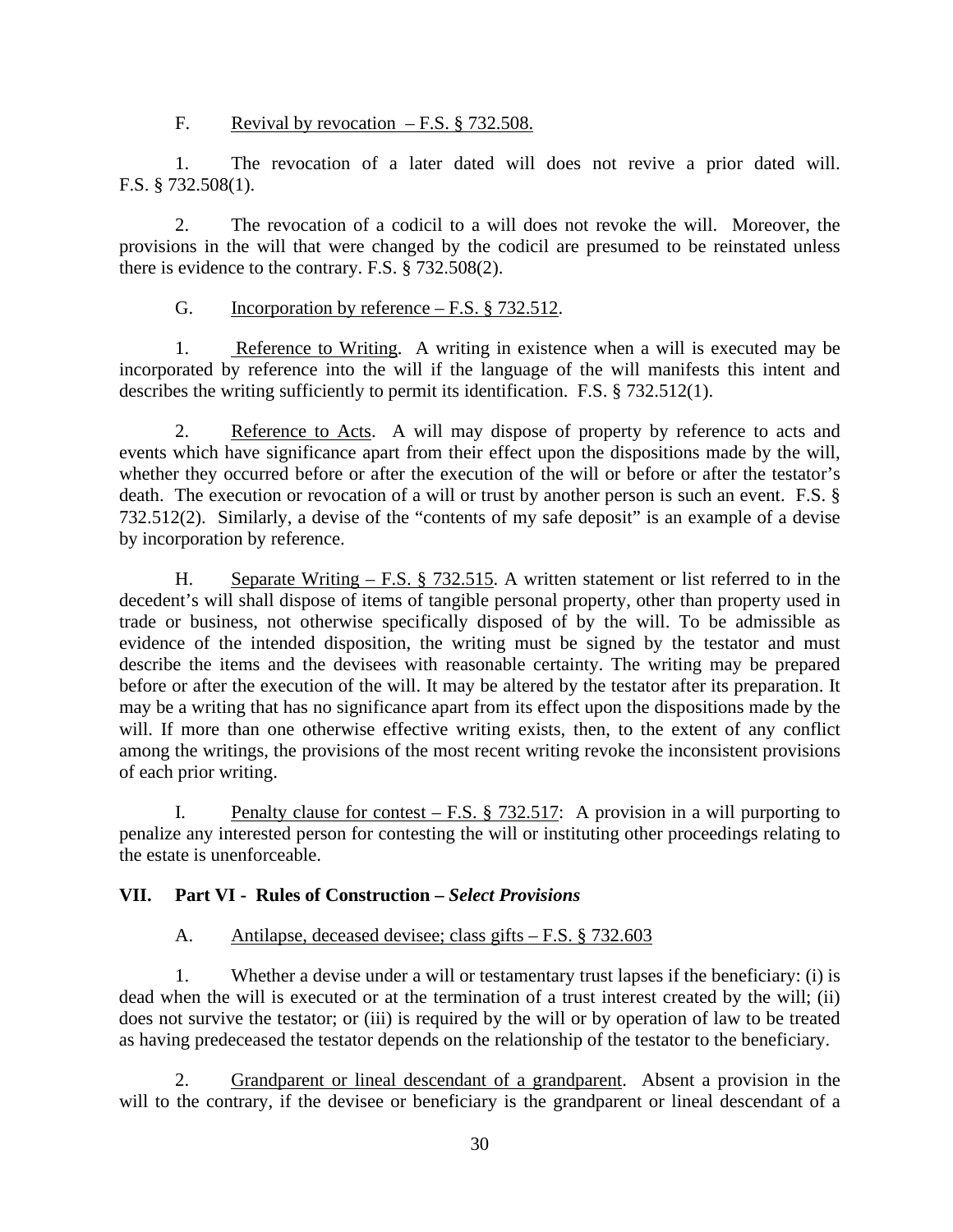grandparent of the testator, the descendants of the devisee or beneficiary take per stirpes in place of the deceased devisee or beneficiary.

3. All other cases. In all other cases, absent a provision in the will to the contrary, the testamentary disposition lapses.

B. Change in securities; accessions; nonademption – F.S. § 732.605: If the testator makes a devise of specific securities rather than their equivalent value the specific devisee is entitled to:

1. As much of the devised securities as is part of the estate at the time of the testator's death;

2. Any additional or other securities of the same entity owned by the testator because of action initiated by the entity, excluding any acquired by exercise of purchase options; and

3. Securities of another entity owned by the testator as a result of a merger, consolidation, reorganization or other similar action initiated by the entity;

4. Securities of the same entity acquired as a result of a plan of reinvestement.

C. Nonademption of specific devises in certain cases; sale by guardian of the property; unpaid proceeds of sale, condemnation, or insurance. – F.S. § 732.606

1. General Rule. Under common law a specific devise will adeem if the property it is not in existence at the time of the testator's death.

2. Exception. If specifically devised property is sold by a guardian for the ward's care or proceeds of a condemnation or insurance are paid to the guardian then the devisee has a right to a general pecuniary devise equal to the net sales price or the proceeds (less any monies the devisee is entitled to as described in (3) below) unless the testator's disability is judicially removed and the testator survives the restoration by at least one year. F.S. § 732.606(1)

3. Additional sums a specific devisee may be entitled to receive.

a. If all or part of specifically devised property is sold by the guardian or testator, the specific devisee is entitled to the balance of the purchase price owing from the purchaser plus any security interest.

b. Any amount of a condemnation award for the taking of the specifically devised property that is unpaid at the time of death.

c. Any proceeds unpaid at the time of death on fire or casualty insurance on the property.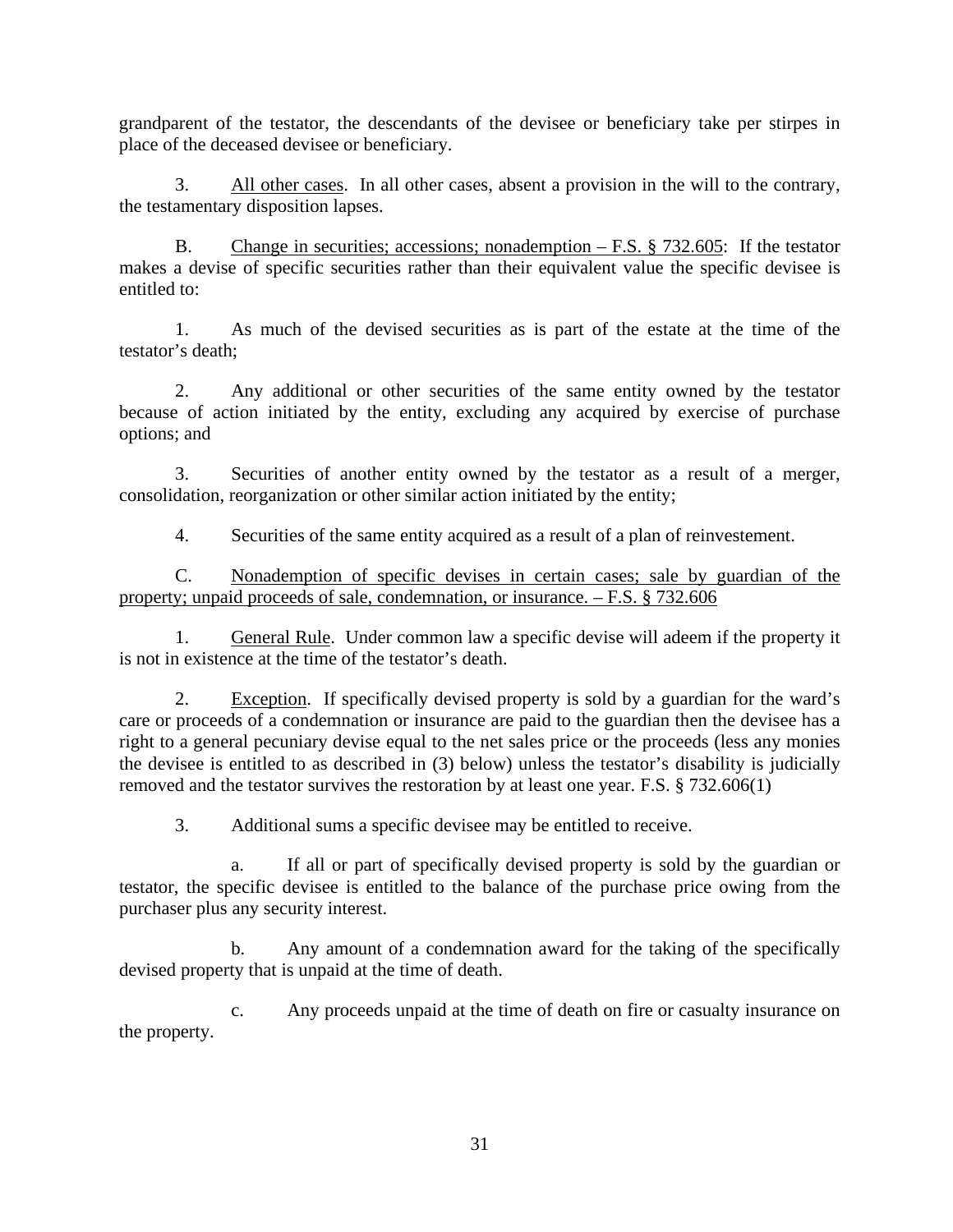d. Property owned by the testator at death as a result of foreclosure, or obtained instead of foreclosure, of the security for the specifically devised obligation. F.S. § 732.606(2)

4. F.S. § 732.606(1) only applies to property that is specifically devised and sold by the guardian or to certain events that occur with respect to specifically devised property while there is a guardian. F.S. § 732.606(2) is not limited to situations where there is a guardian, it applies to all testators.

## D. Reformation to Correct Mistakes & Modification to Achieve Tax Objectives – F.S. §§ 732.615 and 732.616

Up until July 1, 2011, it was the law of Florida that no court of law or equity could reform or rewrite a will. See, *e.g.*, *Owens v. Estate of Davis ex rel. Holzauser*, 930 So.2d 873 (Fla. 2d DCA 2006); *In re Estate of Budny*, 815 So.2d 781 (Fla. 2d DCA 2002); *In re Estate of Robinson*, 720 So.2d 540 (Fla. 4th DCA 1998); *In re Estate of Barker*, 448 So.2d 28 (Fla. 1st DCA 1984). But see *In re Estate of Reese*, 622 So.2d 157 (Fla. 4th DCA 1993) (court recognized general rule prohibiting reformation, but granted petition to construe will that divided testamentary trust into several new trusts, including certain tax-exempt trusts, to minimize federal tax liability); and *In re Estate of Wood*, 226 So.2d 46, 50 (Fla. 2d DCA 1969) (courts can construe will to include additional words that were omitted "by inadvertence or oversight," but that "are essential to the expression of the testator's manifest intention").

In a significant departure from prior law, the Code was amended, effective July 1, 2011, to permit a court to reform a will, even if its terms are unambiguous, to correct the terms of a will if it is shown by clear and convincing evidence that the terms of the will were affected by a mistake. F.S. § 732.615. "In determining the testator's original intent, the court may consider evidence relevant to the testator's intent even though the evidence contradicts an apparent plain meaning of the will." *Id.* Under this statute, interested persons can now petition the court to fix a mistake in a will to conform the document to the testator's true intent. See also F.S. § 736.0415 (reformation of trusts to correct mistakes).

Similarly, the 2011 Florida Legislature also added F.S. § 732.616, which permits any interested person to petition the court to modify a will to achieve the testator's tax objectives in a manner that is not contrary to the testator's probable intent. While this procedure had been available for trusts since 2007, it only became applicable to wills in 2011. See F.S. § 736.0416, the corresponding statute in the Florida Trust Code.

Actions to reform a will and to modify a will are both specific adversary proceedings under Rule 5.025(a). Accordingly, the proceedings, as nearly as practicable, are conducted similar to civil suits and are governed by the Florida Rules of Civil Procedure. Rule 5.025(d)(2).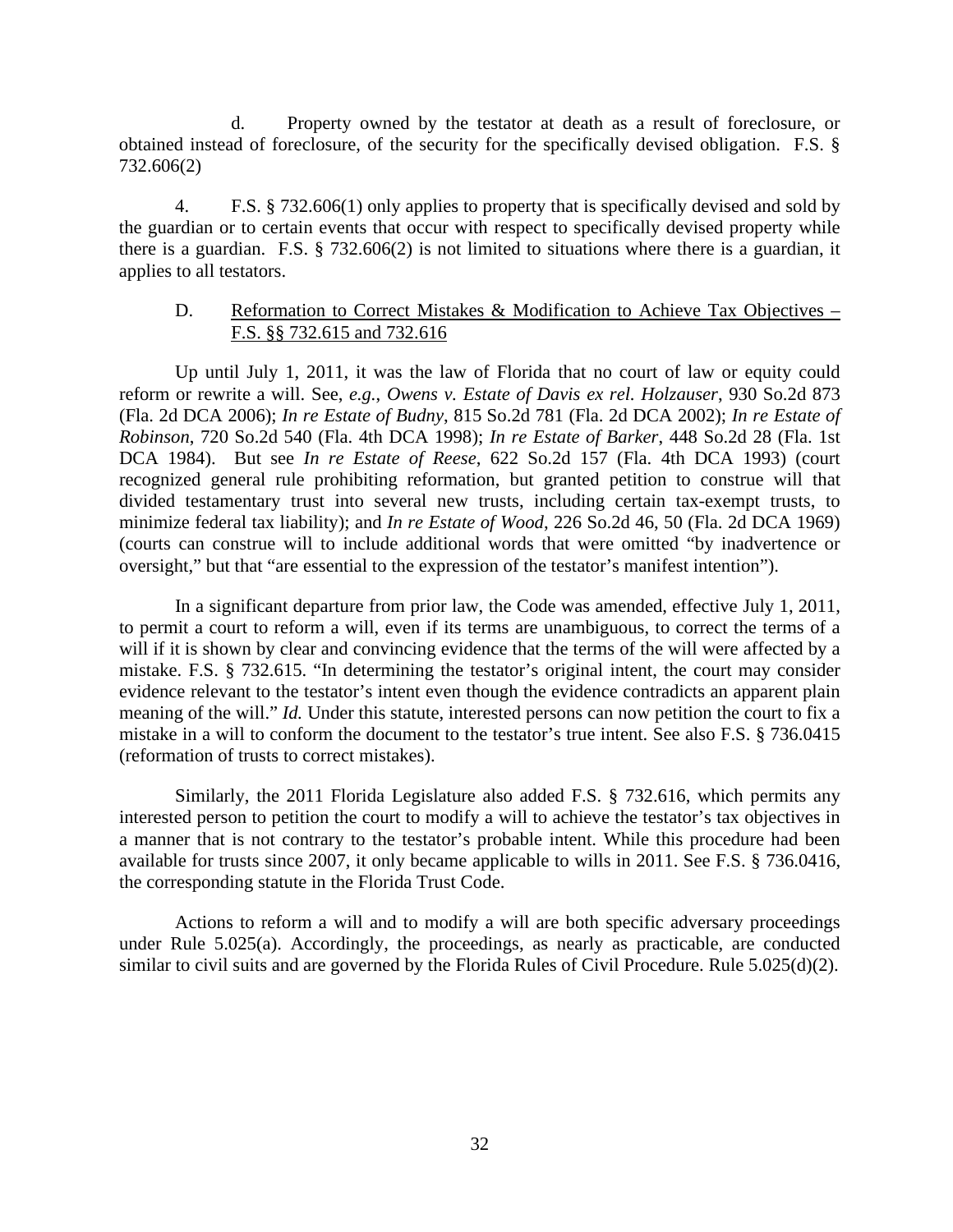## **VIII. Part VII -- Contractual Arrangements Relating to Death**

## A. Agreement concerning succession – F.S. § 732.701

1. Agreements. An agreement: (i) to make a will, (ii) to give a devise, (iii) not to revoke a will, (iv) not to revoke a devise, (v) not to make a will, or (vi) not to make a devise is enforceable only if:

a. General Rule. It is in writing, signed by the agreeing party in the presence of two attesting witnesses.

b. Exception. If an agreement is executed by a nonresident of Florida at the time of execution, the agreement is valid if it was validly executed under the laws of the state or country where the agreement was executed.

### c. Remedy for breach.

i. If the decedent breaches the agreement, the will is not invalid. The injured party has a claim for breach of contract. See *Johnson v. Girtman*, 542 So.2d 1033 (Fla. 3d DCA 1989), *disapproved on other grounds* 656 So.2d 460. Note that the injured party must file a timely claim under F.S. § 733.702. See *Spohr v. Berryman*, 589 So.2d 225 (Fla. 1991).

ii. If the contract to make a will has been defeated through an inter vivos transfer by the decedent, the claimant may pursue an action against the donee to set aside the transfer, based on fraudulent intent to avoid a contract. *Boyle v. Schmitt*, 578 So.2d 367 (Fla. 3d DCA 1991).

2. Joint or Mutual Will: The execution of a joint will or mutual will does not create a presumption of a contract either: (i) to make a will: or (ii) not to revoke the will or wills.

3. Agreement vs. elective share and pretermitted spousal rights. An agreement with a party other than the surviving spouse cannot be used to defeat a surviving spouse's right to elective share or pretermitted spouse. *Via v. Putnam*, 656 So. 2d 460, 464 (Fla. 1995). Example: A married couple execute mutual contractual wills agreeing that their estates will pass to each other and, upon the survivor's death, to their children. Wife then dies. Husband remarries and then dies without having executed a new will. The surviving spouse's right to elective share or pretermitted spouse share takes priority over the claim of the husband's children.

## B. Waiver of spousal rights – F.S. § 732.702.

1. Key Distinction. There are different standards for the validity of a prenuptial agreement in a probate proceeding and a dissolution proceeding. The Code supersedes cases that have evolved in the marital law context (i.e. *Del Vecchio v Del Vecchio*, 143 So.2d 17 (Fla. 1962).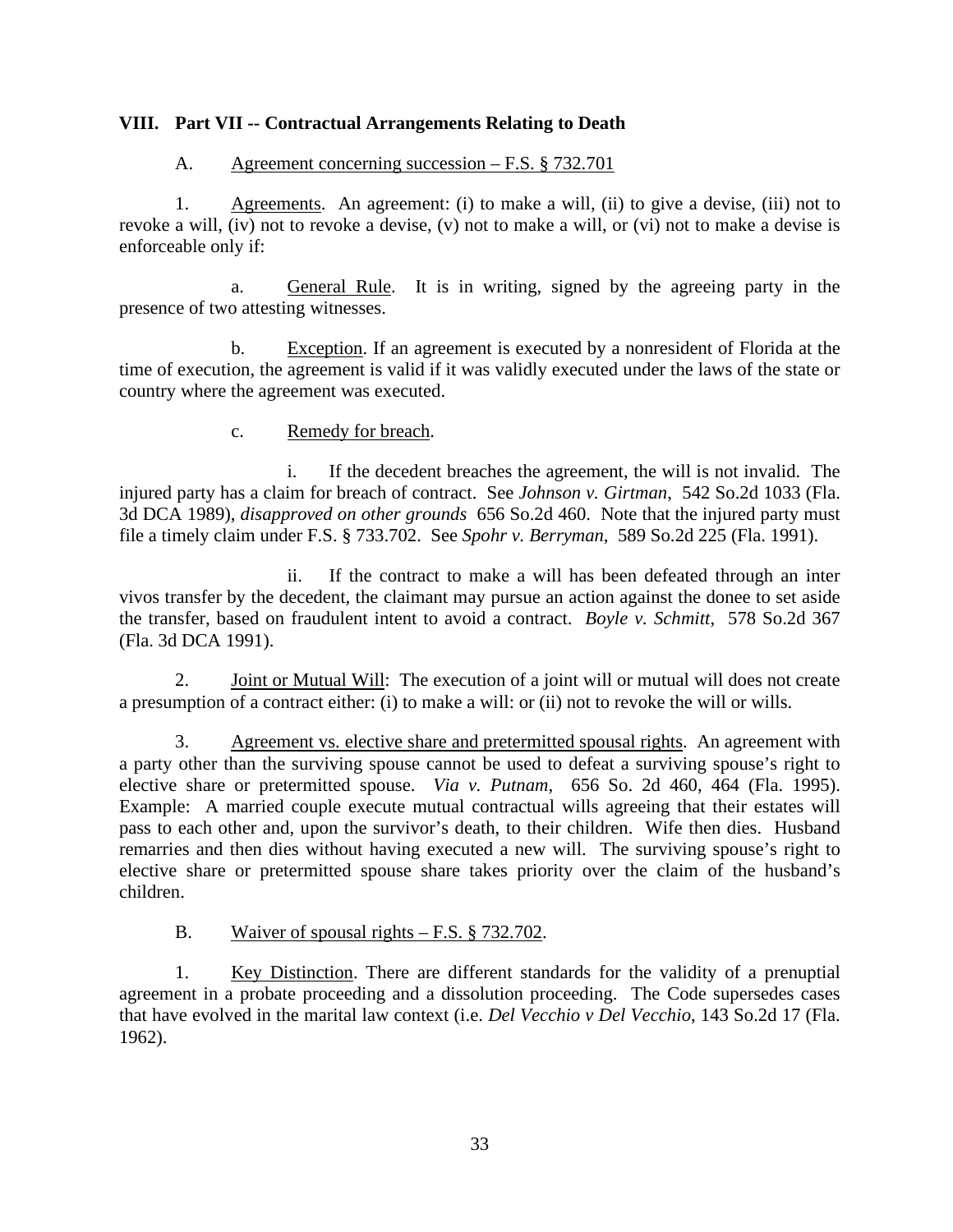2. Rights that can be waived. A surviving spouse (before or after marriage) by written contract, agreement, or waiver may waive wholly or partly the following rights:

- a. Elective share;
- b. Intestate share;
- c. Pertermitted spouse share;
- d. Homestead rights;
- e. Exempt property rights;
- f. Family allowance rights; and

g. Preference in appointment as personal representative of an intestate estate.

3. Waiver of all rights. Unless the waiver provides otherwise, a waiver of "all right," or equivalent language, in the property or estate of a present or prospective spouse is a waiver of all rights listed above. In addition, a waiver of "all rights" also waives any rights under a will executed before the written agreement, contract, or waiver.

4. Execution. The contract, agreement, or waiver must be signed by the surviving spouse in the presence of two subscribing witnesses. If an agreement is executed by a nonresident of Florida at the time of execution, the agreement is valid even if it does not meet met the execution requirements, if it was validity executed under the laws of the state or country where the agreement was executed.

5. Disclosure/consideration. Neither disclosure nor consideration is necessary to the validity of a waiver unless executed during marriage, in which case there must be fair disclosure. This statute was upheld by the Florida Supreme Court in *Estate of Roberts*, 388 So.2d 216 (Fla. 1980).

C. Effect of divorce, dissolution, or invalidity of marriage on disposition of certain assets at death  $-$  F.S. § 732.703. This statute makes it clear that a designation made by or on behalf of the decedent providing for the payment or transfer at death of an interest in an asset to or for the benefit of the decedent's former spouse is void as of the time the decedent's marriage was judicially dissolved or declared invalid by court order prior to the decedent's death, if the designation was made prior to the dissolution or court order. The decedent's interest in the asset shall pass as if the decedent's former spouse predeceased the decedent. This statute applies to a myriad of assets, including assets that may pass outside of probate, including:

- 1. A life insurance policy, qualified annuity, or other similar tax-deferred contract held within an employee benefit plan.
- 2. An employee benefit plan.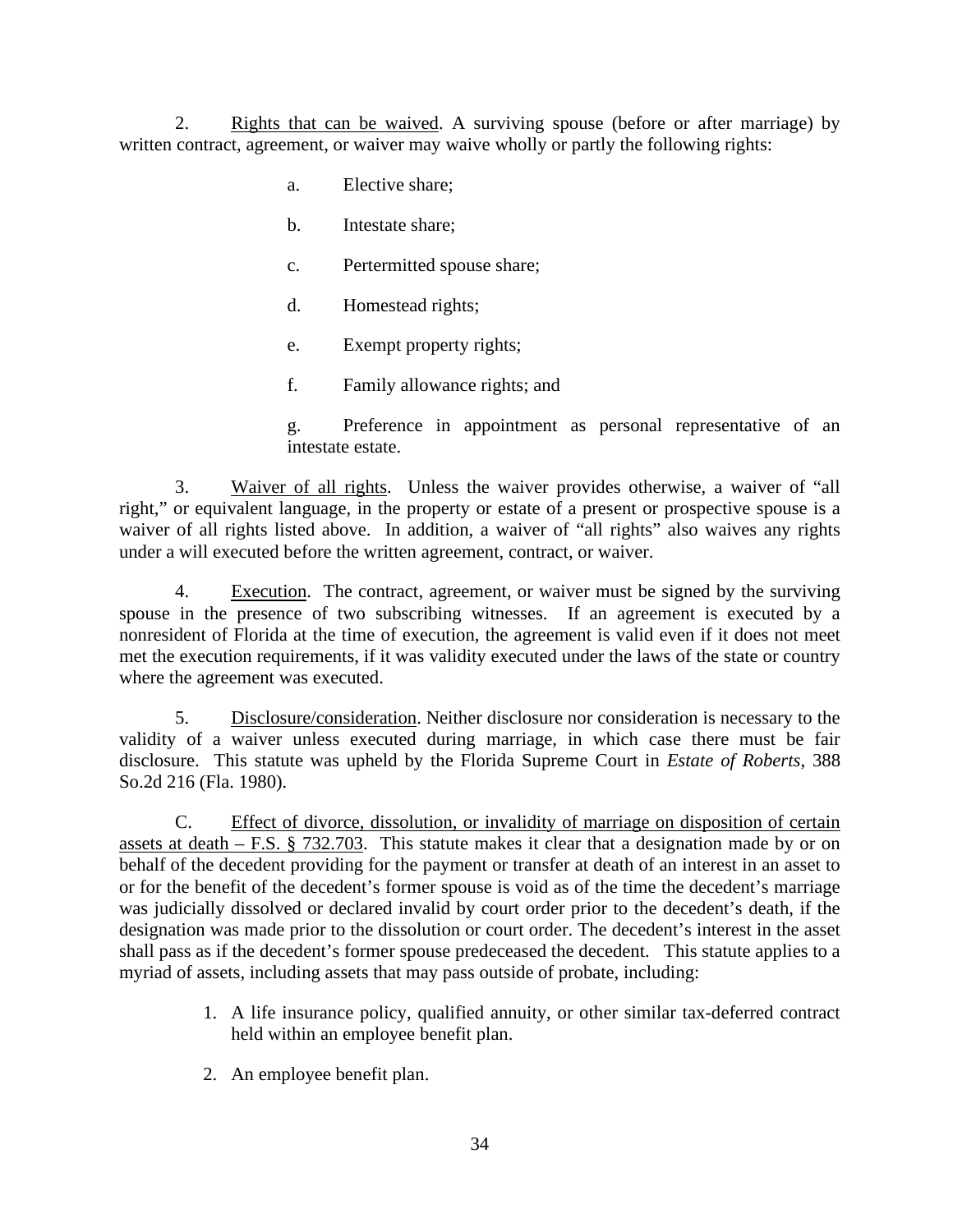- 3. An individual retirement account described in s. 408 or s. 408A of the Internal Revenue Code of 1986, including an individual retirement annuity described in s. 408(b) of the Internal Revenue Code of 1986.
- 4. A payable-on-death account.
- 5. A security or other account registered in a transfer-on-death form.
- 6. A life insurance policy, annuity, or other similar contract that is not held within an employee benefit plan or a tax-qualified retirement account.

The statute also identifies a list of assets to which is does not apply. *See* F.S. § 732.703(3).

## **IX. Part VIII - General Provisions**

A. Slayer Statute – F.S. § 732.802. A surviving person who unlawfully and intentionally kills or participates in procuring the death of the decedent is not entitled to any benefits under the will or under the Code, and the estate of the decedent passes as if the killer had predeceased the decedent. Property appointed by the will of the decedent to or for the benefit of the killer passes as if the killer had predeceased the decedent. This rule also applies to joint tenancies, named beneficiaries of a bond, life insurance policy, other contractual arrangement, and life estate in homestead.

B. Provisions relating to disposition of the body – F.S. § 732.804. Before the issuance of letters of administration, any person may carry out written instructions of the decedent relating to the decedent's body and funeral and burial arrangements.

C. Spousal rights procured by fraud, duress, or undue influence – F.S. § 732.805. A surviving spouse who is found to have procured a marriage to the decedent by fraud, duress, or undue influence is not entitled to rights or benefits that inure solely by virtue of the marriage or status as the surviving spouse. An exception to F.S. § 732.805 is when the decedent and surviving spouse cohabited as husband and wife full knowledge of the facts constituting the fraud, duress, or undue influence or both spouses otherwise subsequently ratified the marriage.

D. Gifts to lawyers and other disqualified persons – F.S. §732.806. This relatively new section of the Code renders void any part of a written instrument that makes a gift to a lawyer or a person related to a lawyer if the lawyer prepared or supervised the execution of the written instrument, or solicited the gift. The statute does not apply if the lawyer or other recipient of the gift is related to the person making the gift. F.S. § 732.806 was amended to clarify that this statute only applies to written instruments executed on or after October 1, 2013, the effective date of the statute.

# **X. Production of Wills -- F.S. § 732.901**

A. The custodian of a will must deposit the will with the clerk of the court having venue of the estate of the decedent within ten (10) days after receiving information that the testator died. F.S. § 732.901(1).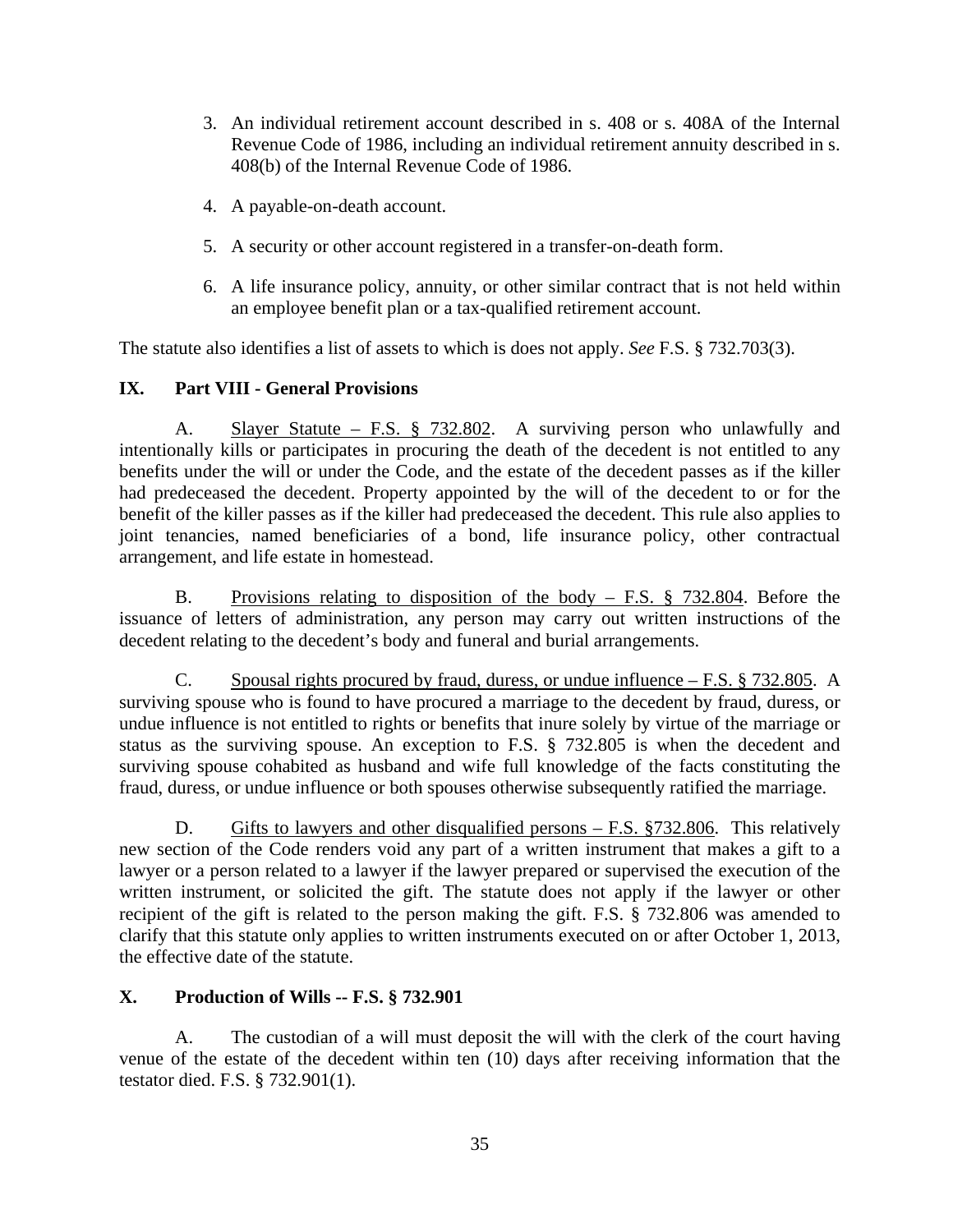B. If the custodian fails to deposit the will a petition to compel the custodian to deposit the will can be filed. F.S. § 732.901(2).

C. Costs, damages, and reasonable attorney's fees can be assessed against the custodian if the court finds there was no just or reasonable cause for the custodian failing to deposit the will. F.S. § 732.901(2).

D. New Retention Rule. Over the last few years, the Florida Supreme Court has significantly revised the Rules of Judicial Administration to facilitate the implementation of electronic filing in the State of Florida. When the idea of electronic service first arose, concerns were raised regarding the impact of the proposed amendments on the retention of original wills and codicils. F.S. § 732.901 provides that original wills are "deposited", not filed, with the clerk. In practice, however, once a probate proceeding is underway, a will is often added to the court file. Historically this was not a problem. Under the new electronic filing rules, however, it appears that a clerk is permitted to scan original documents, store a scanned copy in their electronic record keeping system, and then destroy the original.

In light of the unique evidentiary importance of preserving original wills and codicils, as part of the implementation of the electronic filing rule, the Florida Probate Rules Committee requested that the Florida Supreme Court enact a new rule aimed at protecting and preserving original wills and codicils. In particular, Florida Probate Rule 5.043, which became effective on October 1, 2012, and was amended on January 16, 2020, to include reference to the deposit of electronic wills consistent with F.S. § 732.526, states:

> Notwithstanding any rule to the contrary, and unless the court orders otherwise, any original executed will or codicil, including but not limited to an electronic will, deposited with the court must be retained by the clerk in its original form and must not be destroyed or disposed of by the clerk for 20 years after submission regardless of whether the will or codicil has been permanently recorded as defined by Florida Rule of Judicial Administration 2.430.

Effective October 1, 2013, F.S. § 732.901 was updated to conform to Rule 5.043. It also provides that separate writings must be maintained in their original form for the 20-year period.

E. A will under this statute includes a "separate writing." F.S. § 732.515.

F. F.S. § 732.526 Probate. June 7, 2019 F.S. § 732.526 was enacted to specify conditions by which an electronic will is deemed to be an original will. An electronic will which is filed with the clerk of court through the Florida E-Filing Portal is deemed to have been "deposited" under F.S. § 732.901. F.S. § 732.526(1). For a paper copy of an electronic will to be offered and admitted to probate shall constitute an original of the electronic will if the paper copy is certified by a notary public to be a true and correct copy. F.S. § 732.526(2).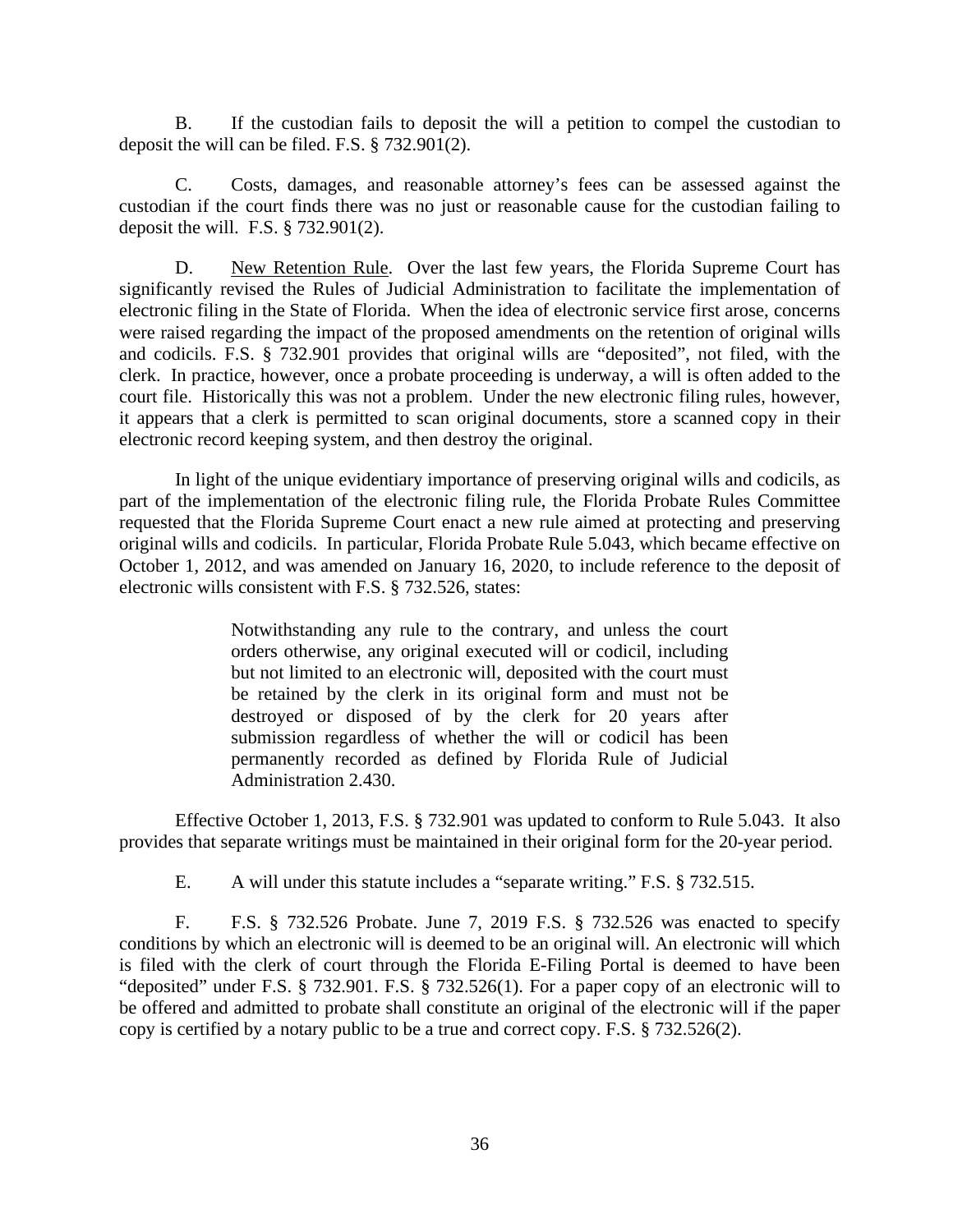# **Chapter 733 – Probate Code: Administration of Estates**

# **I. Part I –** *Select* **General Provisions**

A. Venue. – F.S. § 733.101. The venue for probate of wills and granting letters shall be: (a) in the Florida county where the decedent was domiciled; (b) if the decedent had no domicile Florida, then in any county where the decedent's property is located; (c) if the decedent had no domicile Florida and possessed no property in this Florida, then in the county where any debtor of the decedent resides. A married woman whose husband is an alien or a nonresident of Florida may establish or designate a separate domicile Florida. Additionally, whenever a proceeding is filed laying venue in an improper county, the court may transfer the action in the same manner as provided in the Florida Rules of Civil Procedure. Any action taken by the court or the parties before the transfer is not affected by the improper venue.

B. Effect of Probate. – F.S. § 733.103. A will is not effective to prove title to, or the right of possession of the property of the testator, until a will is admitted to probate (either in Florida or the state where the decedent was domiciled). In any collateral action or proceeding relating to devised property, the probate of a will in Florida is conclusive of its due execution; that it was executed by a competent testator, free of fraud, duress, mistake, and undue influence; and that the will was unrevoked on the testator's death.

# C. Suspension of statutes of limitation in favor of the personal representative. – F.S. § 733.104.

If a person entitled to bring an action dies before the expiration of the time limited for the commencement of the action and the cause of action survives, the action may be commenced by that person's personal representative before the later of the expiration of the time limited for the commencement of the action or 12 months after the decedent's death.

If a person against whom a cause of action exists dies before the expiration of the time limited for commencement of the action and the cause of action survives, if a claim is timely filed, the expiration of the time limited for commencement of the action shall not apply.

D. Determination of beneficiaries. – F.S. § 733.105. Any interested person may petition the court to determine beneficiaries when property passes by intestate succession or the will is unclear and there is doubt about: (a) who is entitled to receive any part of the property; (b) the shares and amounts that any person is entitled to receive. Any personal representative who makes distribution or takes any other action pursuant to an order determining beneficiaries shall be fully protected. A separate civil action to determine beneficiaries may be brought when an estate has not been administered.

E. Costs and attorney fees  $-$  F.S.  $\frac{8}{3}$  733.106

1. Effective date. This fee and cost statute was overhauled effective July 1, 2015. The law in effect before July 1, 2015, applies to proceedings commenced before that date.

2. In all probate proceedings, costs may be awarded as in chancery actions.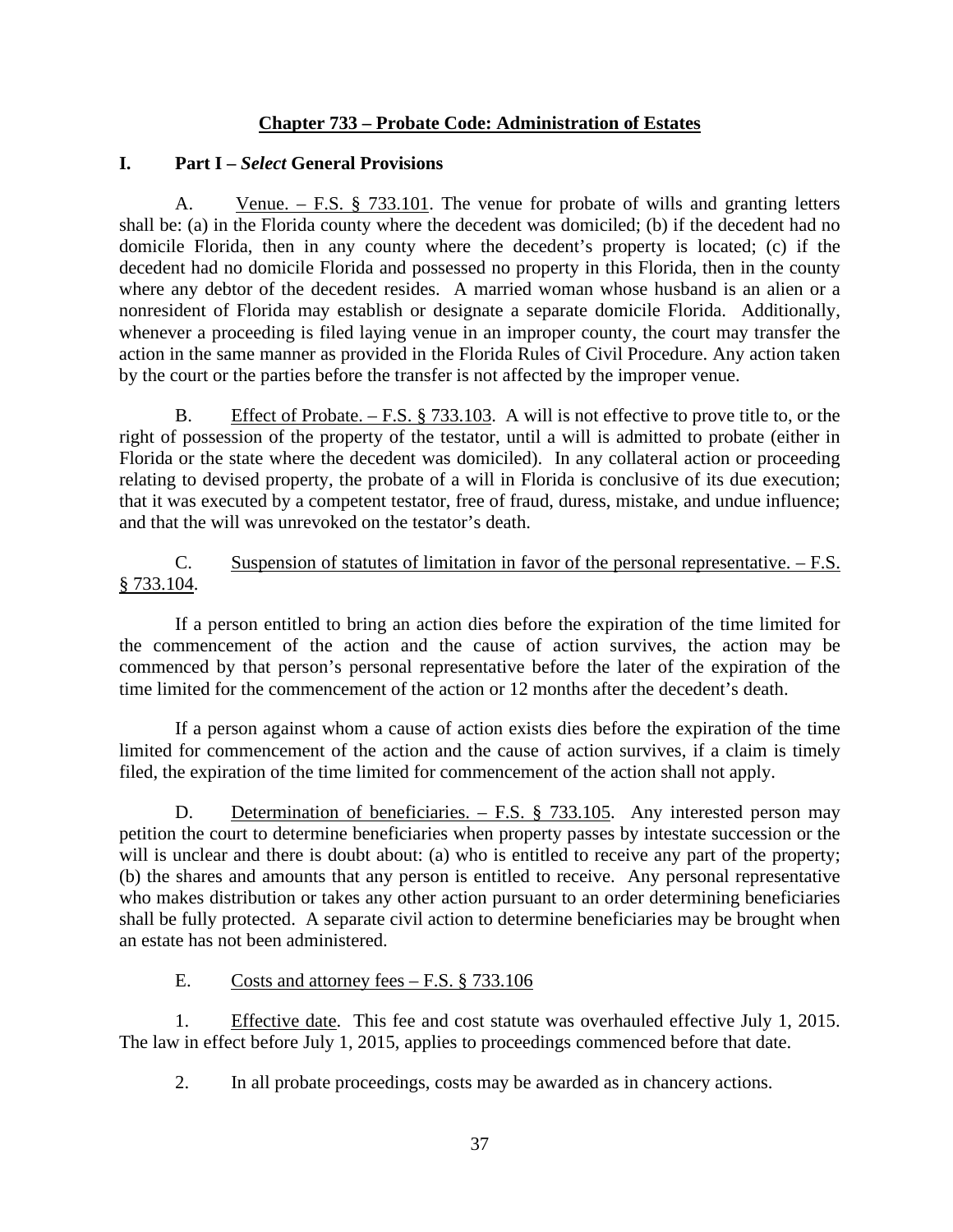3. A person nominated as personal representative, or any proponent of a will if the person so nominated does not act within a reasonable time, if in good faith justified in offering the will in due form for probate, shall receive costs and attorney fees from the estate even though probate is denied or revoked.

4. Any attorney who has rendered services to an estate may be awarded reasonable compensation from the estate.

5. If costs and attorney fees are to be paid from the estate under the relevant Code sections the court, in its discretion, may direct from what part of the estate they shall be paid.

6. If the court directs an assessment against a person's part of the estate and such part is insufficient to fully pay the assessment, the court may direct payment from the person's part of a trust, if any, if a pour-over will is involved and the matter is interrelated with the trust.

7. All or any part of the costs and attorney fees to be paid from the estate may be assessed against one or more persons' part of the estate in such proportions as the court finds to be just and proper. In the exercise of its discretion, the court may consider the following factors: (a) the relative impact of an assessment on the estimated value of each person's part of the estate; (b) the amount of costs and attorney fees to be assessed against a person's part of the estate; (c) the extent to which a person whose part of the estate is to be assessed, individually or through counsel, actively participated in the proceeding; (d) the potential benefit or detriment to a person's part of the estate expected from the outcome of the proceeding; (e) the relative strength or weakness of the merits of the claims, defenses, or objections, if any, asserted by a person whose part of the estate is to be assessed; (f) whether a person whose part of the estate is to be assessed was a prevailing party with respect to one or more claims, defenses, or objections; (g) whether a person whose part of the estate is to be assessed unjustly caused an increase in the amount of costs and attorney fees incurred by the personal representative or another interested person in connection with the proceeding; and (h) any other relevant fact, circumstance, or equity.

8. The court may assess a person's part of the estate without finding that the person engaged in bad faith, wrongdoing, or frivolousness.

F. Fees and costs; will reformation and modification – F.S. § 733.1061. In a proceeding to reform or modify a will the court shall award taxable costs as in chancery actions, including attorney's fees and guardian ad litem fees. When awarding taxable costs, including attorney's fees and guardian ad litem fees, under this section, the court in its discretion may direct payment from a party's interest, if any, in the estate or enter a judgment which may be satisfied from other property of the party, or both.

G. Burden of proof in contests; presumption of undue influence – F.S. § 733.107. In all proceedings contesting the validity of a will, the burden shall be upon the proponent of the will to establish prima facie its formal execution and attestation. A properly executed selfproving affidavit or an oath of an attesting witness is admissible and establishes prima facie the formal execution and attestation of the will. Thereafter, the contestant has the burden of establishing the grounds on which the probate of the will is opposed or revocation is sought.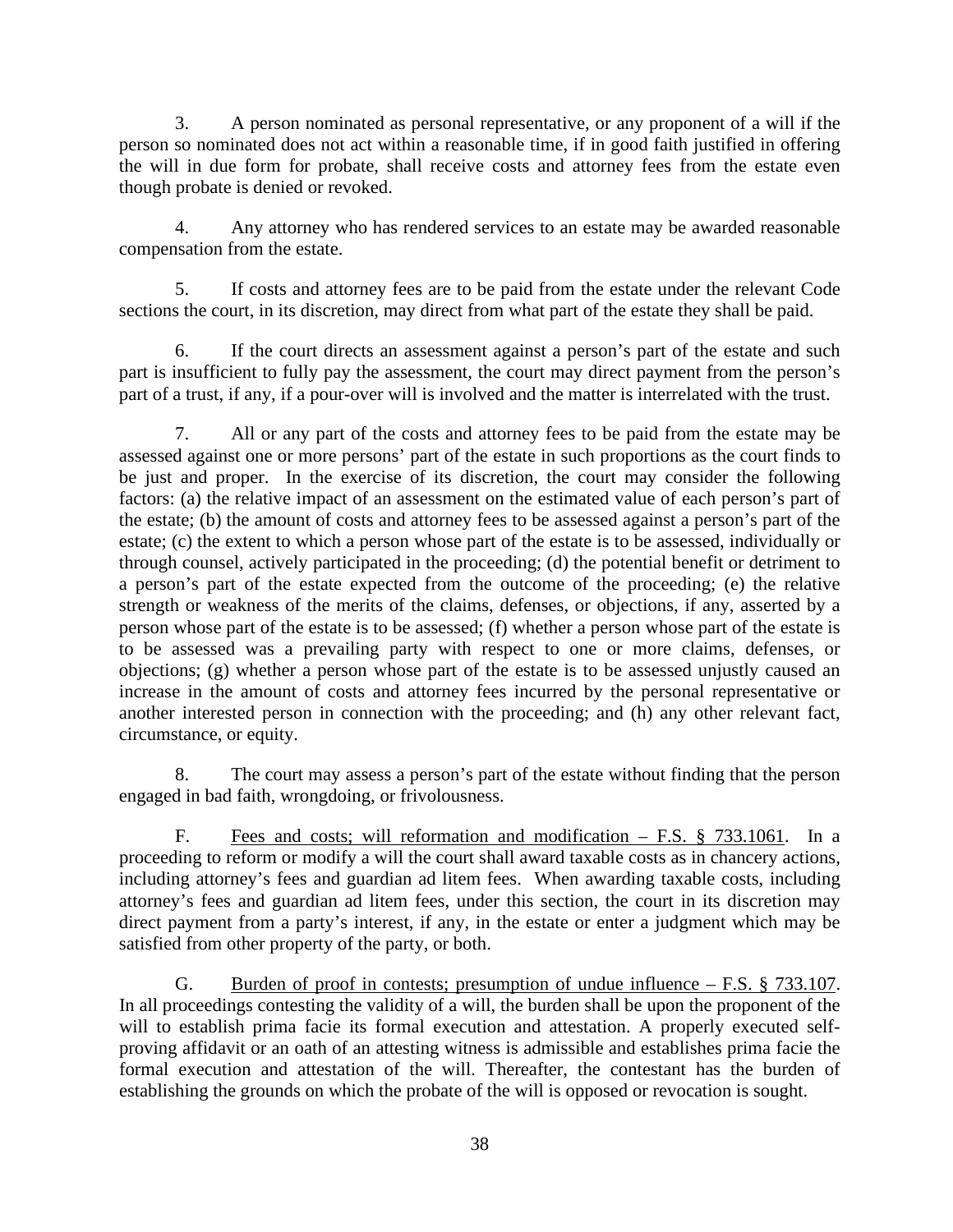In any transaction or event to which the presumption of undue influence applies, the presumption implements public policy against abuse of fiduciary or confidential relationships and is therefore a presumption shifting the burden of proof under F.S. §§ 90.301-90.304.

# H. Revocation of Probate – F.S. § 733.109.

A proceeding to revoke the probate of a will must be brought in the court having jurisdiction over the administration. Any interested person, including a beneficiary under a prior will, unless otherwise barred by a waiver or statute of limitations, may commence the proceeding before final discharge of the personal representative. Pending a final determination, the personal representative is to proceed with the administration of the estate as if no revocation proceeding had been commenced, except that no distribution may be made to beneficiaries in contravention of the rights of those who, but for the will, would be entitled to the property disposed of.

Revocation of probate of a will shall not affect or impair the title to property purchased in good faith for value from the personal representative prior to an order of revocation.

# **II. Part II – Commencing Administration**

A. Proof of Wills – F.S. § 733.201. Self-proved wills executed in accordance with the Code may be admitted to probate without further proof. A purportedly self-proved electronic will may be admitted to probated only as provided for under subsections (2) and (3) of F.S. § 733.201 or the acknowledgement by the testator and the affidavits of the witnesses, involves an online notarization in which there was a substantial failure to comply with the procedures set forth in F.S. § 117.265.

1. F.S. § 733.201(2). A will may be admitted to probate upon the oath of any attesting witness taken before any circuit judge, commissioner appointed by the court, or clerk.

2. If it appears to the court that the attesting witnesses cannot be found or that they have become incapacitated after the execution of the will or their testimony cannot be obtained within a reasonable time, a will may be admitted to probate upon the oath of the personal representative nominated by the will, whether or not the nominated personal representative is interested in the estate, or upon the oath of any person having no interest in the estate under the will stating that the person believes the writing exhibited to be the true last will of the decedent.

B. Petition for Administration – F.S. § 733.202. Any interested person may petition for administration.

C. Probate of a will written in a foreign language  $-$  F.S. § 733.204. A will written in a foreign language must be accompanied by a true and complete English translation before it can be admitted to probate in Florida. No personal representative who complies in good faith with the English translation of the will as established by the court shall be liable for doing so.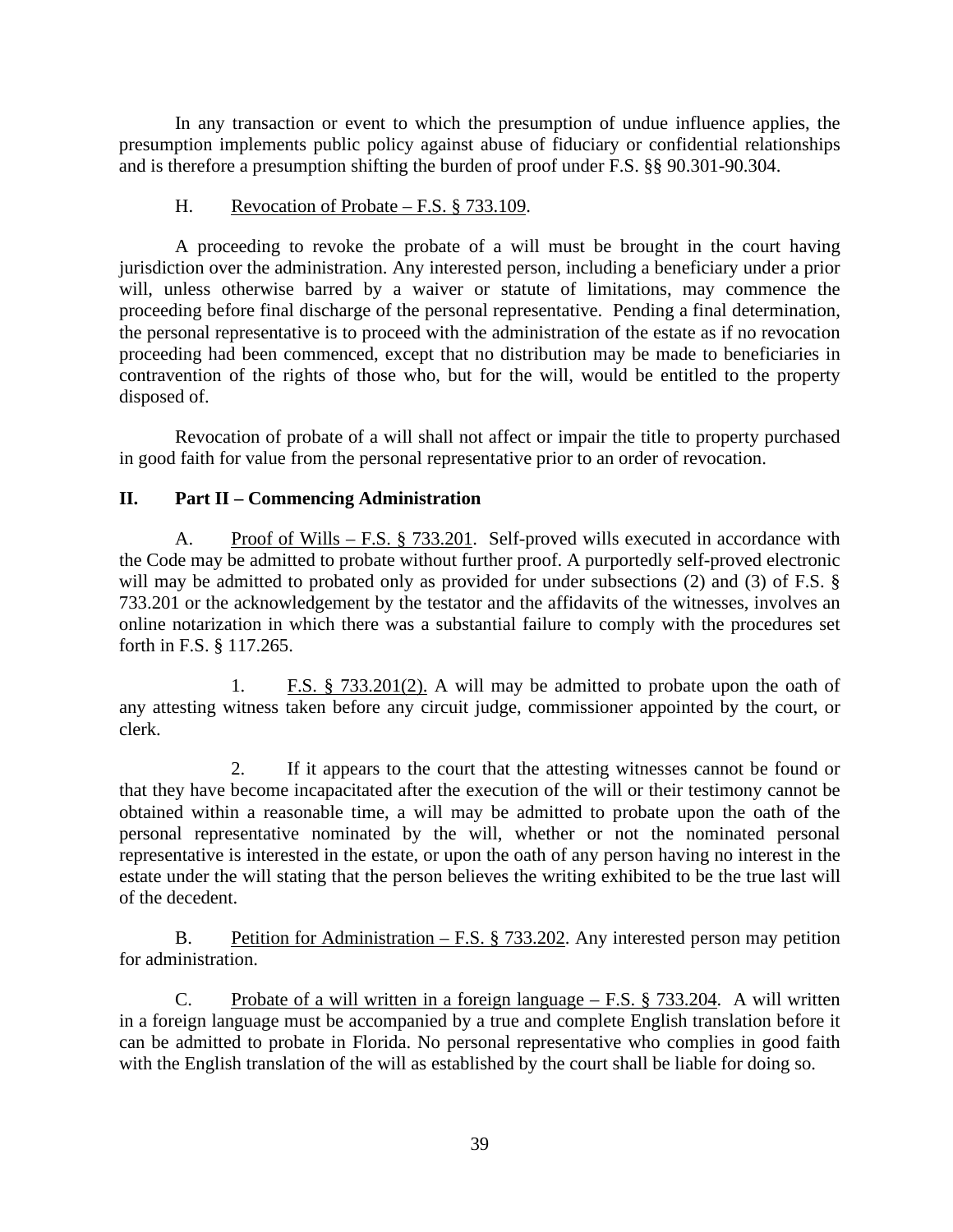D. Probate of notarial will – F.S. § 733.205.When a copy of a notarial will in the possession of a notary entitled to its custody in a foreign state or country, the laws of which state or country require that the will remain in the custody of the notary, duly authenticated by the notary, whose official position, signature, and seal of office are further authenticated by an American consul, vice consul, or other American consular officer within whose jurisdiction the notary is a resident, or whose official position, signature, and seal of office have been authenticated according to the requirements of the Hague Convention of 1961, is presented to the court, it may be admitted to probate if the original could have been admitted to probate in Florida.

The duly authenticated copy is prima facie evidence of its purported execution and of the facts stated in the certificate. Any interested person may oppose the probate of such a notarial will or may petition for revocation of probate of such a notarial will, as in the original probate of a will in this state.

E. Probate of will of resident after foreign probate. – F.S. § 733.206. If a will of any person who dies a resident of Florida is admitted to probate in any other state or country through inadvertence, error, or omission before probate in Florida, the will may be admitted to probate in Florida if the original could have been admitted to probate in this state.

An authenticated copy of the will, foreign proof of the will, the foreign order of probate, and any letters issued shall be filed instead of the original will and shall be prima facie evidence of its execution and admission to foreign probate. Any interested person may oppose the probate of the will or may petition for revocation of the probate of the will, as in the original probate of a will in this state.

F. Establishment and probate of lost or destroyed will. – F.S. § 733.207. Any interested person may establish the full and precise terms of a lost or destroyed will and offer the will for probate. The specific content of the will must be proved by the testimony of two disinterested witnesses, or, if a correct copy is provided, it shall be proved by one disinterested witness.

G. Discovery of later will. – F.S. § 733.208. On the discovery of a later will or codicil, any interested person may petition to revoke the probate of the earlier will or to probate the later will or codicil. No will or codicil may be offered after the testate or intestate estate has been completely administered and the personal representative discharged.

H. Estates of missing persons. – F.S. § 733.209. Any interested person may petition to administer the estate of a missing person; however, no personal representative shall be appointed until the court determines the missing person is dead.

I. Notice of administration; filing of objections. – F.S. § 733.212.

1. The personal representative must promptly serve a copy of the notice of administration in the manner provided for service of formal notice, unless served under F.S. § 733.2123 on the following persons who are known to the personal representative:

a. The decedent's surviving spouse;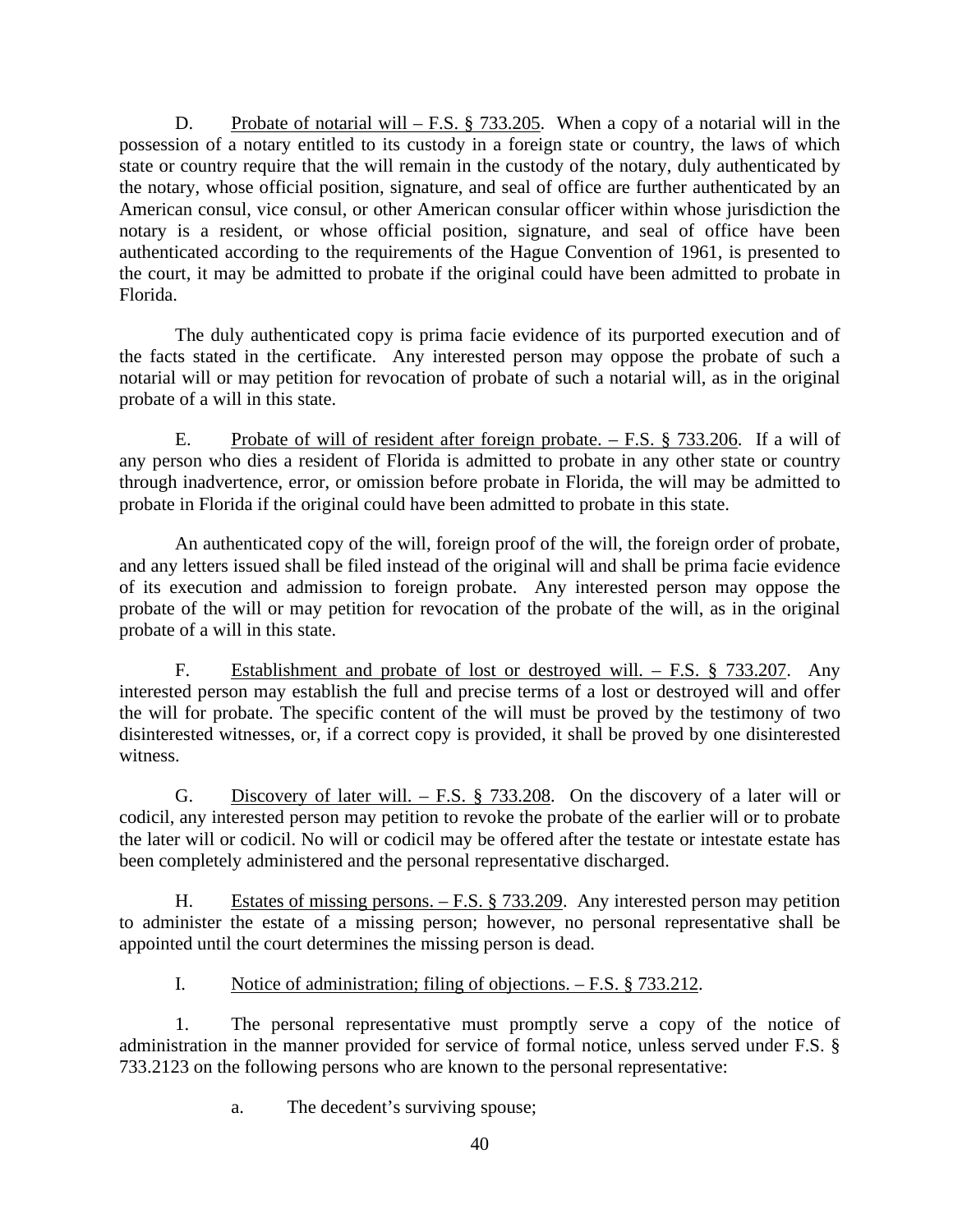b. Beneficiaries;

c. The trustee of any trust described in F.S. § 733.707(3) and each qualified beneficiary of the trust as defined in F.S. § 736.0103, if each trustee is also a personal representative of the estate; and

d. Persons who may be entitled to exempt property

The personal representative may similarly serve a copy of the notice on any devisees under a known prior will or heirs or others who claim or may claim an interest in the estate.

2. The notice of administration must state:

a. The name of the decedent, the file number of the estate, the designation and address of the court in which the proceedings are pending, whether the estate is testate or intestate, and, if testate, the date of the will and any codicils.

b. The name and address of the personal representative and the name and address of the personal representative's attorney, and that the fiduciary lawyer-client privilege in F.S. § 90.5021 applies with respect to the personal representative and any attorney employed by the personal representative.

c. That any interested person on whom a copy of the notice of administration is served must file on or before the date that is 3 months after the date of service of a copy of the notice of administration on that person any objection that challenges the validity of the will, the venue, or the jurisdiction of the court. The 3-month time period may only be extended for estoppel based upon a misstatement by the personal representative regarding the time period within which an objection must be filed. The time period may not be extended for any other reason, including affirmative representation, failure to disclose information, or misconduct by the personal representative or any other person. Unless sooner barred, all objections to the validity of a will, venue, or the jurisdiction of the court must be filed no later than the earlier of the entry of an order of final discharge of the personal representative or 1 year after service of the notice of administration.

d. That persons who may be entitled to exempt property under F.S. § 732.402 will be deemed to have waived their rights to claim that property as exempt property unless a petition for determination of exempt property is filed by such persons or on their behalf on or before the later of the date that is 4 months after the date of service of a copy of the notice of administration on such persons or the date that is 40 days after the date of termination of any proceeding involving the construction, admission to probate, or validity of the will or involving any other matter affecting any part of the exempt property.

e. That unless an extension is granted pursuant to F.S. § 732.2135(2), an election to take an elective share must be filed on or before the earlier of the date that is 6 months after the date of service of a copy of the notice of administration on the surviving spouse, or an attorney in fact or a guardian of the property of the surviving spouse, or the date that is 2 years after the date of the decedent's death.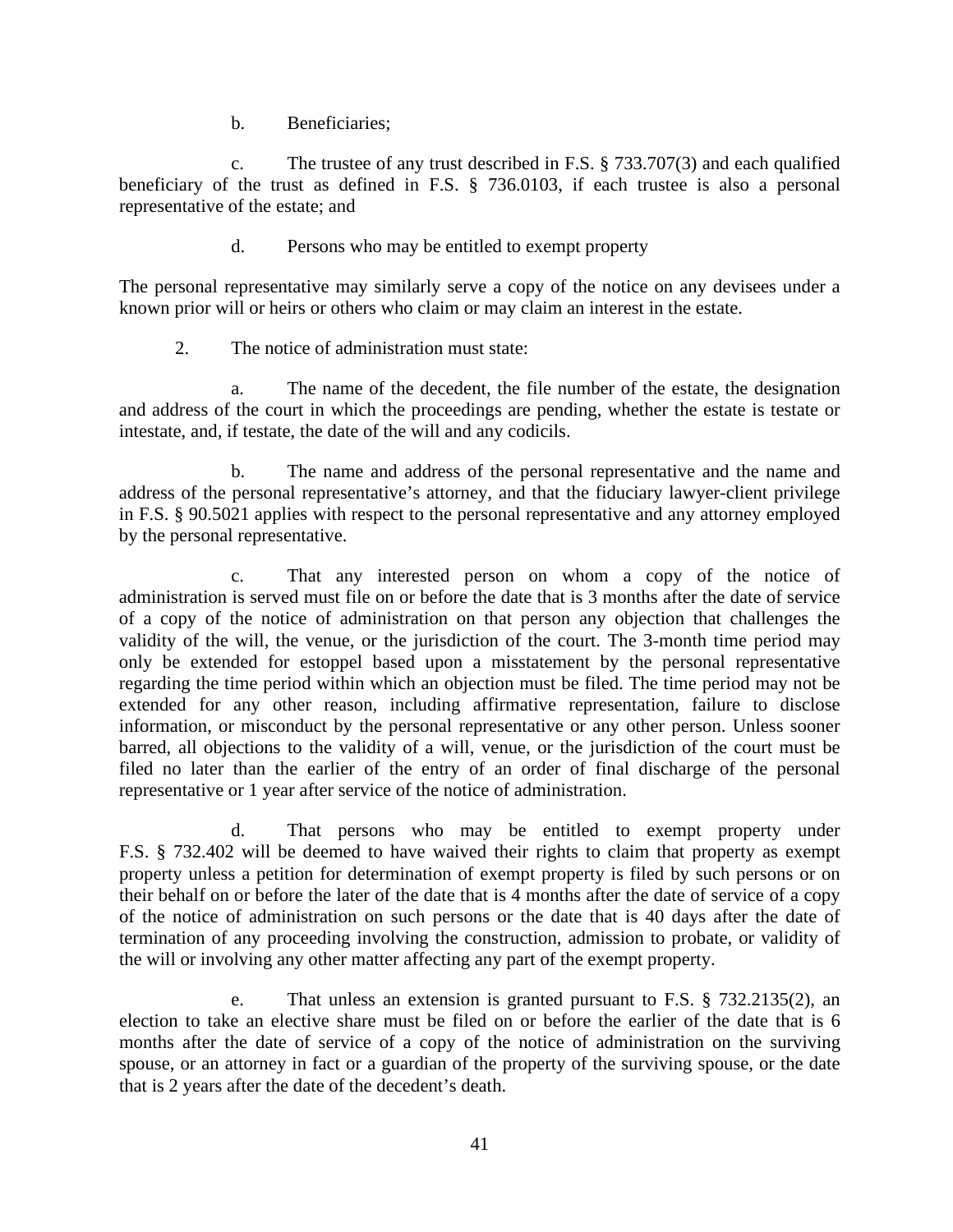f. Under certain circumstances and by failing to contest the will, the recipient of the notice of administration may be waiving his or her right to the contest the validity of a trust or other writing incorporated by reference into a will.

3. Any interested person on whom a copy of the notice of administration is served must object to the validity of the will, the venue, or the jurisdiction of the court by filing a petition or other pleading requesting relief in accordance with the Rules on or before the date that is 3 months after the date of service of a copy of the notice of administration on the objecting person, or those objections are forever barred. The 3-month time period may only be extended for estoppel based upon a misstatement by the personal representative regarding the time period within which an objection must be filed. The time period may not be extended for any other reason, including affirmative representation, failure to disclose information, or misconduct by the personal representative or any other person. Unless sooner barred, all objections to the validity of a will, venue, or the jurisdiction of the court must be filed no later than the earlier of the entry of an order of final discharge of the personal representative or 1 year after service of the notice of administration.

4. The appointment of a personal representative or a successor personal representative shall not extend or renew the period for filing objections under this section, unless a new will or codicil is admitted.

5. The personal representative is not individually liable to any person for giving notice under this statute, regardless of whether it is later determined that notice was not required by this section. The service of notice in accordance with this section is not be construed as conferring any right.

6. If the personal representative in good faith fails to give notice required by this section, the personal representative is not liable to any person for the failure. Liability, if any, for the failure is on the estate.

7. If a will or codicil is subsequently admitted to probate, the personal representative must promptly serve a copy of a new notice of administration as required for an initial will admission.

8. For the purpose of determining deadlines established by reference to the date of service of a copy of the notice of administration in cases in which such service has been waived, service are deemed to occur on the date the waiver is filed.

J. Notice to creditors and filing of claims. – F.S. § 733.2121.

1. Unless creditors' claims are otherwise barred by F.S. § 733.710, the personal representative must publish a notice to creditors. The notice shall contain the name of the decedent, the file number of the estate, the designation and address of the court in which the proceedings are pending, the name and address of the personal representative, the name and address of the personal representative's attorney, and the date of first publication. The notice shall state that creditors must file claims against the estate with the court during the time periods set forth in F.S. § 733.702, or be forever barred.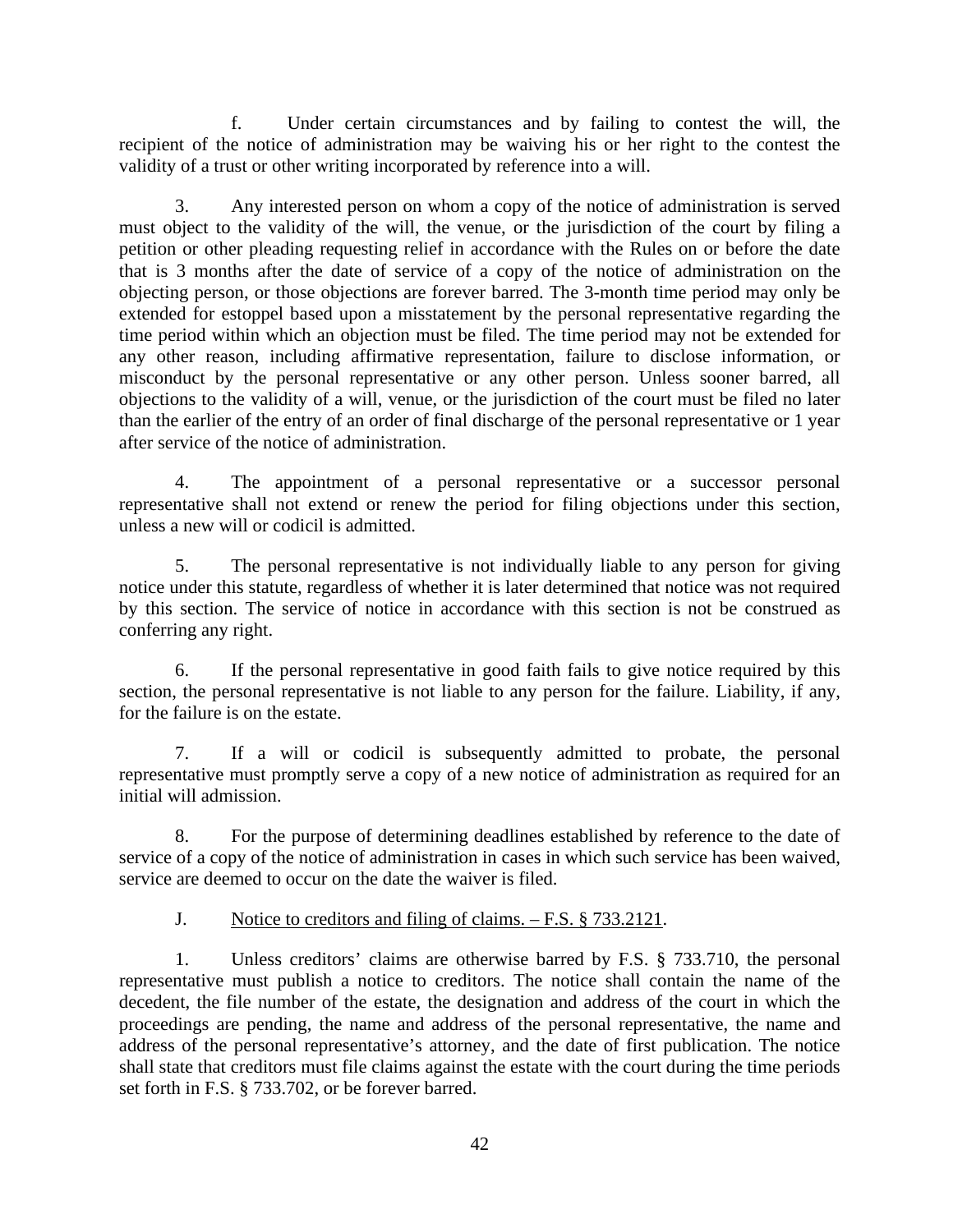2. Publication shall be once a week for 2 consecutive weeks, in a newspaper published in the county where the estate is administered or, if there is no newspaper published in the county, in a newspaper of general circulation in that county.

3. The personal representative must make a diligent search to determine the names and addresses of creditors of the decedent who are reasonably ascertainable, even if the claims are unmatured, contingent, or unliquidated, and shall promptly serve a copy of the notice on those creditors. Impracticable and extended searches are not required. Service is not required on any creditor who has filed a claim as provided in this part, whose claim has been paid in full, or whose claim is listed in a personal representative's timely filed proof of claim. The personal representative is not individually liable to any person for giving notice under this statute, even if it is later determined that notice was not required. The service of notice to creditors is not be construed as admitting the validity or enforceability of a claim.

4. If the personal representative in good faith fails to give notice required by this section, the personal representative is not liable to any person for the failure. Liability, if any, for the failure is on the estate.

5. If a decedent at the time of death was 55 years of age or older, the personal representative shall promptly serve a copy of the notice to creditors and provide a copy of the death certificate on the Agency for Health Care Administration within 3 months after the first publication of the notice to creditors, unless the agency has already filed a statement of claim in the estate proceedings.

6. If the Department of Revenue has not previously been served with a copy of the notice to creditors, then service of the inventory on the Department of Revenue shall be the equivalent of service of a copy of the notice to creditors.

K. Adjudication before issuance of letters. – F.S. § 733.2123. A petitioner may serve formal notice of the petition for administration on interested persons. A person who is served with such notice before the issuance of letters or who has waived notice may not challenge the validity of the will, testacy of the decedent, venue, or jurisdiction of the court, except in the proceedings before issuance of letters.

L. Probate as prerequisite to judicial construction of will. – F.S. § 733.213. A will may not be construed until it has been admitted to probate.

# **III. Part III – Preference in Appointment and Qualifications of Personal Representative**

A. Preference in appointment of personal representative. – F.S. § 733.301.

1. Preference in Testate Estates. In granting letters of administration, the following order of preference applies in testate estates: (a) the personal representative, or his or her successor, nominated by the will or pursuant to a power conferred in the will; (b) the person selected by a majority in interest of the persons entitled to the estate; and (c) a devisee under the will. If more than one devisee applies, the court may select the one best qualified.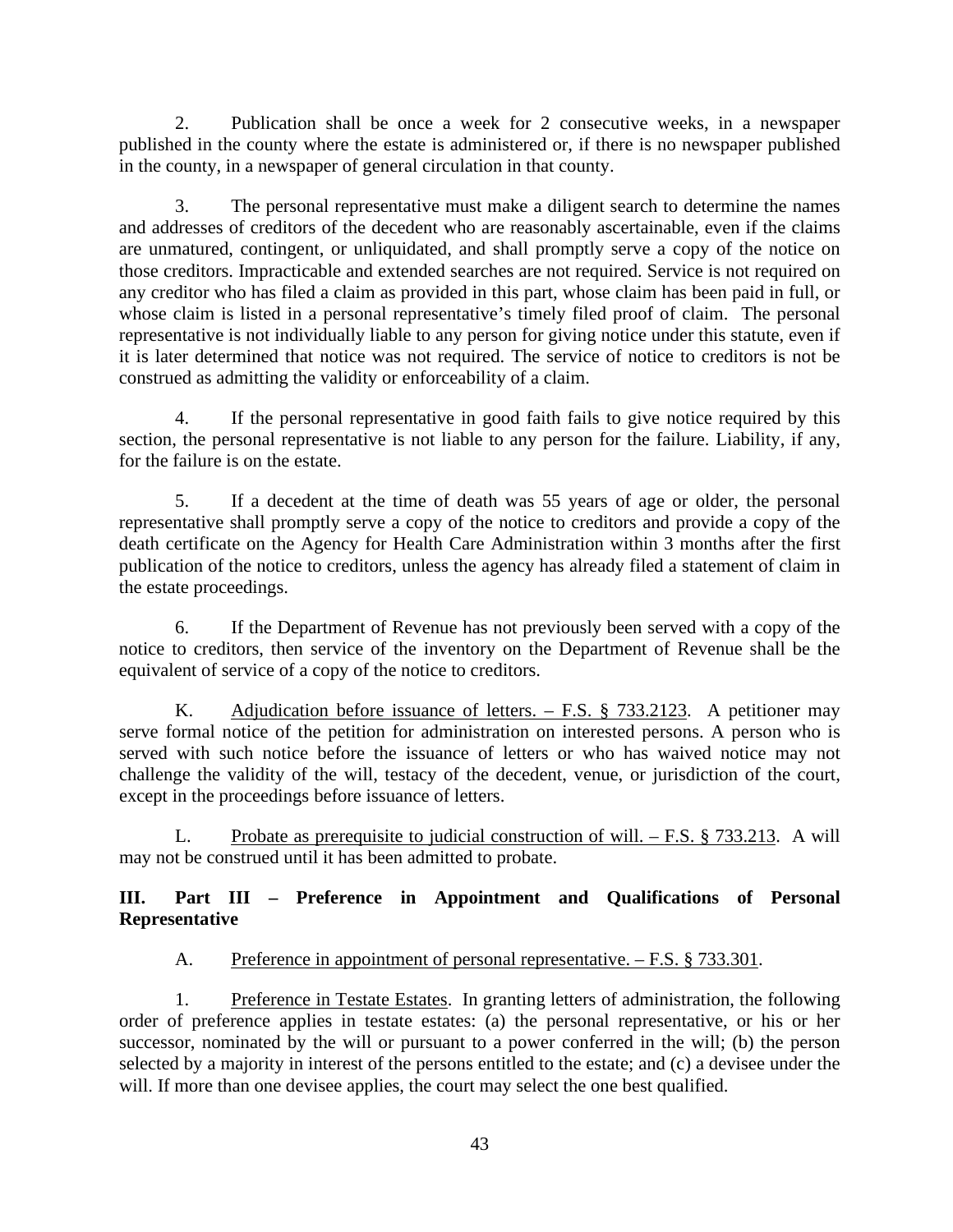2. Preference in Intestate Estates. In granting letters of administration, the following order of preference applies in intestate estates: (a) the surviving spouse; (b) the person selected by a majority in interest of the heirs; and (c) the heir nearest in degree. If more than one applies, the court may select the one best qualified.

3. A guardian of the property of a ward who if competent would be entitled to appointment as, or to select, the personal representative may exercise the right to select the personal representative.

4. In either a testate or an intestate estate, if no application is made by any of the persons described above, the court will appoint a capable person, except that the following persons may not be appointed: (a) one who works for, or holds public office under, the court; or (b) one who is employed by, or holds office under, any judge exercising probate jurisdiction.

5. After letters have been granted in either a testate or an intestate estate, if a person who was entitled to, and has not waived, preference over the person appointed at the time of the appointment and on whom formal notice was not served seeks the appointment, the letters granted may be revoked and the person entitled to preference may have letters granted after formal notice and hearing.

6. After letters have been granted in either a testate or an intestate estate, if any will is subsequently admitted to probate, the letters shall be revoked and new letters granted.

B. Who may be appointed personal representative. – F.S. § 733.302. Subject to the limitations set forth in the Code, any person who is sui juris and is a resident of Florida at the time of the death of the person whose estate is to be administered is qualified to act as personal representative in Florida.

C. Persons not qualified to serve a Personal Representative. – F.S. § 733.303. A person is not qualified to act as a personal representative if the person: (a) has been convicted of a felony; (b) has been convicted in any state or foreign jurisdiction of abuse, neglect, or exploitation of an elderly person or a disabled adult, as defined in F.S. § 825.101; (c) is mentally or physically unable to perform the duties; or (d) is under the age of 18 years.

D. Nonresidents. – F.S. § 733.304. A person who is not domiciled in Florida cannot qualify as personal representative unless the person is: (a) a legally adopted child or adoptive parent of the decedent; (b) related by lineal consanguinity to the decedent; (c) a spouse or a brother, sister, uncle, aunt, nephew, or niece of the decedent, or someone related by lineal consanguinity to any such person; or (d) the spouse of a person otherwise qualified under this section.

E. Trust companies and other corporations and associations. – F.S. § 733.305. All trust companies incorporated under the laws of Florida, all state banking corporations and state savings associations authorized and qualified to exercise fiduciary powers in Florida, and all national banking associations and federal savings and loan associations authorized and qualified to exercise fiduciary powers in Florida are entitled to act as personal representatives and curators of estates.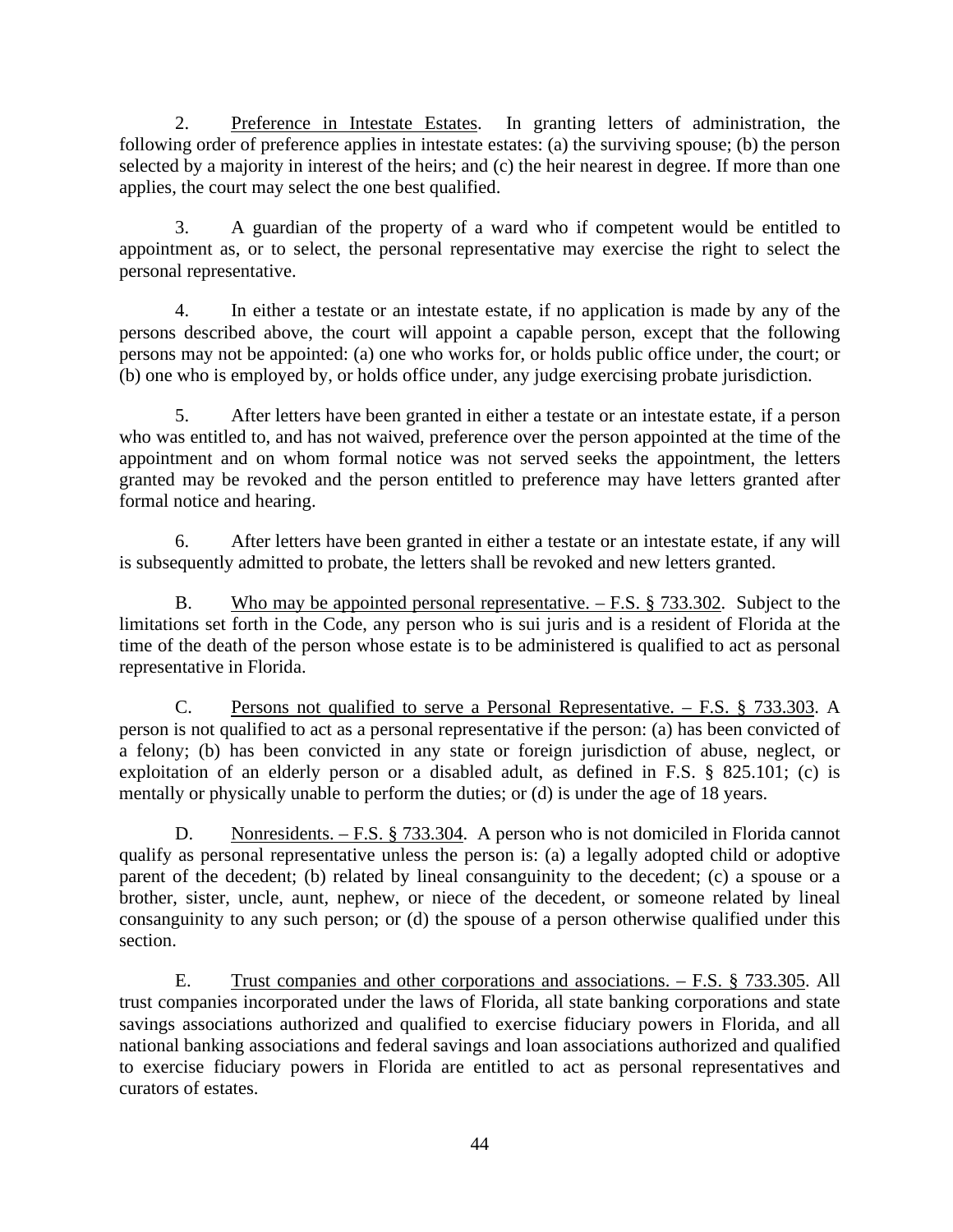F. Effect of appointment of debtor. – F.S. § 733.306. The appointment of a debtor as personal representative does not extinguish the debt due the decedent.

G. Succession of administration. – F.S. § 733.307.The personal representative of the estate of a deceased personal representative is not authorized to administer the estate of the first decedent. On the death of a sole or surviving personal representative, the court must appoint a successor personal representative to complete the administration of the estate.

H. Administrator ad litem. – F.S. § 733.308.When an estate must be represented and the personal representative is unable to do so, the court must appoint an administrator ad litem without bond to represent the estate in that proceeding. The fact that the personal representative is seeking reimbursement for claims against the decedent does not require appointment of an administrator ad litem.

I. Executor de son tort.  $-$  F.S. § 733.309. No person is liable to a creditor of a decedent as executor de son tort, but any person taking, converting, or intermeddling with the property of a decedent is liable to the personal representative or curator, when appointed, for the value of all the property so taken or converted and for all damages to the estate caused by the wrongful action. This statute is not to be construed to prevent a creditor of a decedent from suing anyone in possession of property fraudulently conveyed by the decedent to set aside the fraudulent conveyance.

J. Personal representative not qualified.  $-$  F.S. § 733.3101. This statute was substantially revised effective July 1, 2015. The law in effect before July 1, 2015 applies to proceedings commenced before that date.

1. A personal representative must resign immediately if the personal representative knows that he or she was not qualified to act at the time of appointment.

2. Any time a personal representative, who was qualified to act at the time of appointment, knows that he or she would not be qualified for appointment if application for appointment were then made, the personal representative must promptly file and serve a notice setting forth the reasons. The personal representative's notice must state that any interested person may petition to remove the personal representative. An interested person on whom a copy of the personal representative's notice is served may file a petition requesting the personal representative's removal within 30 days after the date on which such notice is served.

3. A personal representative who fails to comply with this section is *personally liable* for costs, including attorney fees, incurred in any removal proceeding if the personal representative is removed. This liability extends to a personal representative who does not know, but should have known, of the facts that would have required him or her to resign or to file and serve a notice.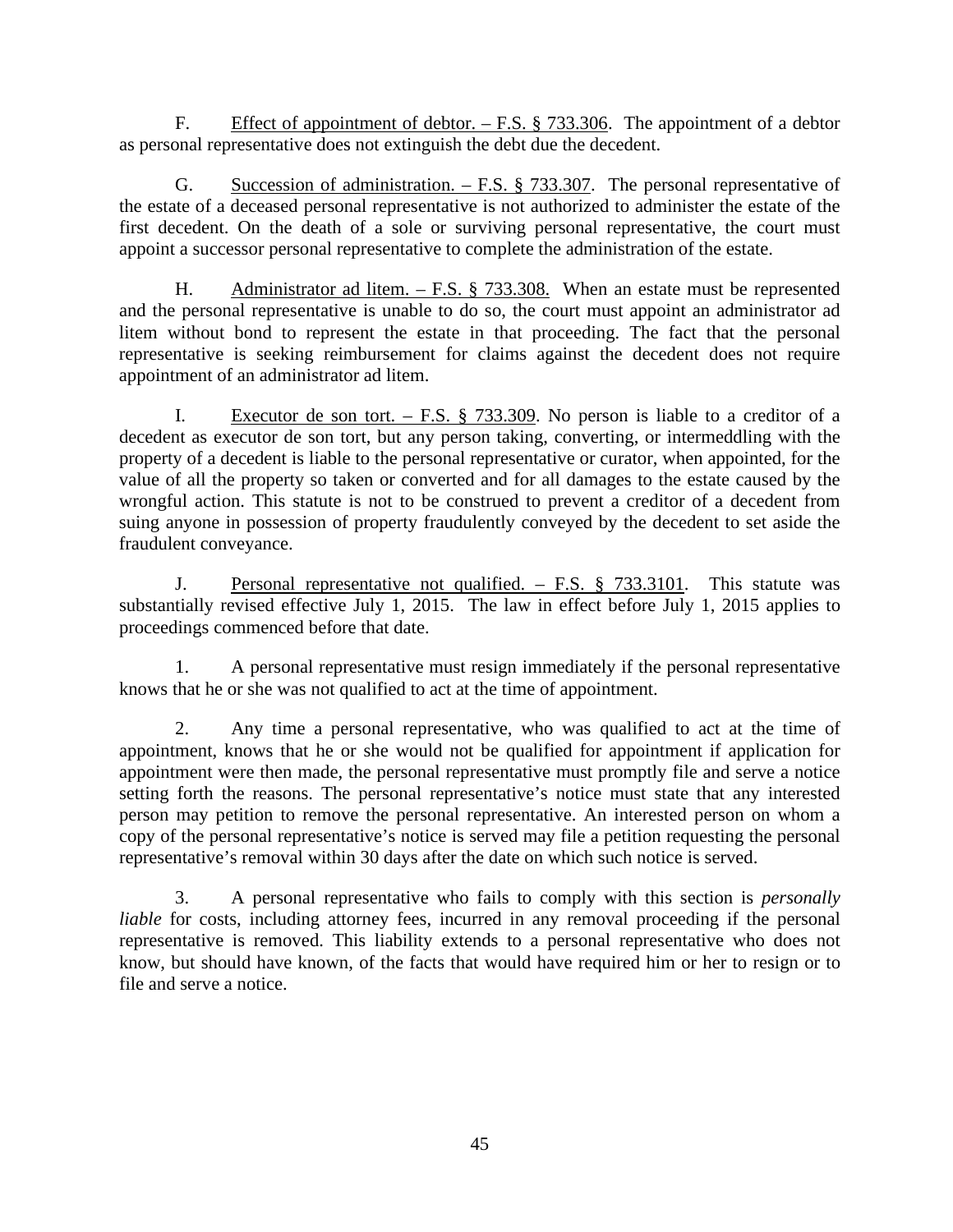### **IV. Part IV – Fiduciary Bonds**

### A. Bond of fiduciary; when required; form. – F.S. § 733.402.

Unless the bond requirement has been waived by the will or by the court, every fiduciary to whom letters are granted must execute and file a bond with surety, as defined in F.S. § 45.011, to be approved by the clerk without a service fee. The bond is payable to the Governor and the Governor's successors in office, conditioned on the performance of all duties as personal representative according to law. The bond must be joint and several.

The court may waive the requirement of filing a bond, require a bond, increase or decrease the bond, or require additional surety.

B. Amount of bond. – F.S. § 733.403. All bonds required are to be in the penal sum that the court deems sufficient after consideration of the gross value of the estate, the relationship of the personal representative to the beneficiaries, exempt property and any family allowance, the type and nature of assets, known creditors, and liens and encumbrances on the assets.

C. Liability of surety. – F.S. § 733.404. No surety for any personal representative or curator may be charged beyond the value of the assets of an estate because of any omission or mistake in pleading or of false pleading of the personal representative or curator.

D. Release of surety. – F.S. § 733.405.

On the petition of any interested person, the surety is entitled to be released from liability for the future acts and omissions of the fiduciary. Pending hearing on the petition, the court may restrain the fiduciary from acting, except to preserve the estate.

On hearing, the court is to enter an order prescribing the amount of the new bond for the fiduciary and the date when the bond is to be filed. If the fiduciary fails to give the new bond, the fiduciary shall be removed at once, and further proceedings shall be had as in cases of removal.

The original surety remains liable in accordance with the terms of its original bond for all acts and omissions of the fiduciary that occur prior to the approval of the new surety and filing and approval of the bond. The new surety is be liable on its bond only after the filing and approval of the new bond.

E. Bond premium allowable as expense of administration. – F.S. § 733.406. A personal representative or other fiduciary required to give bond shall pay the reasonable premium as an expense of administration.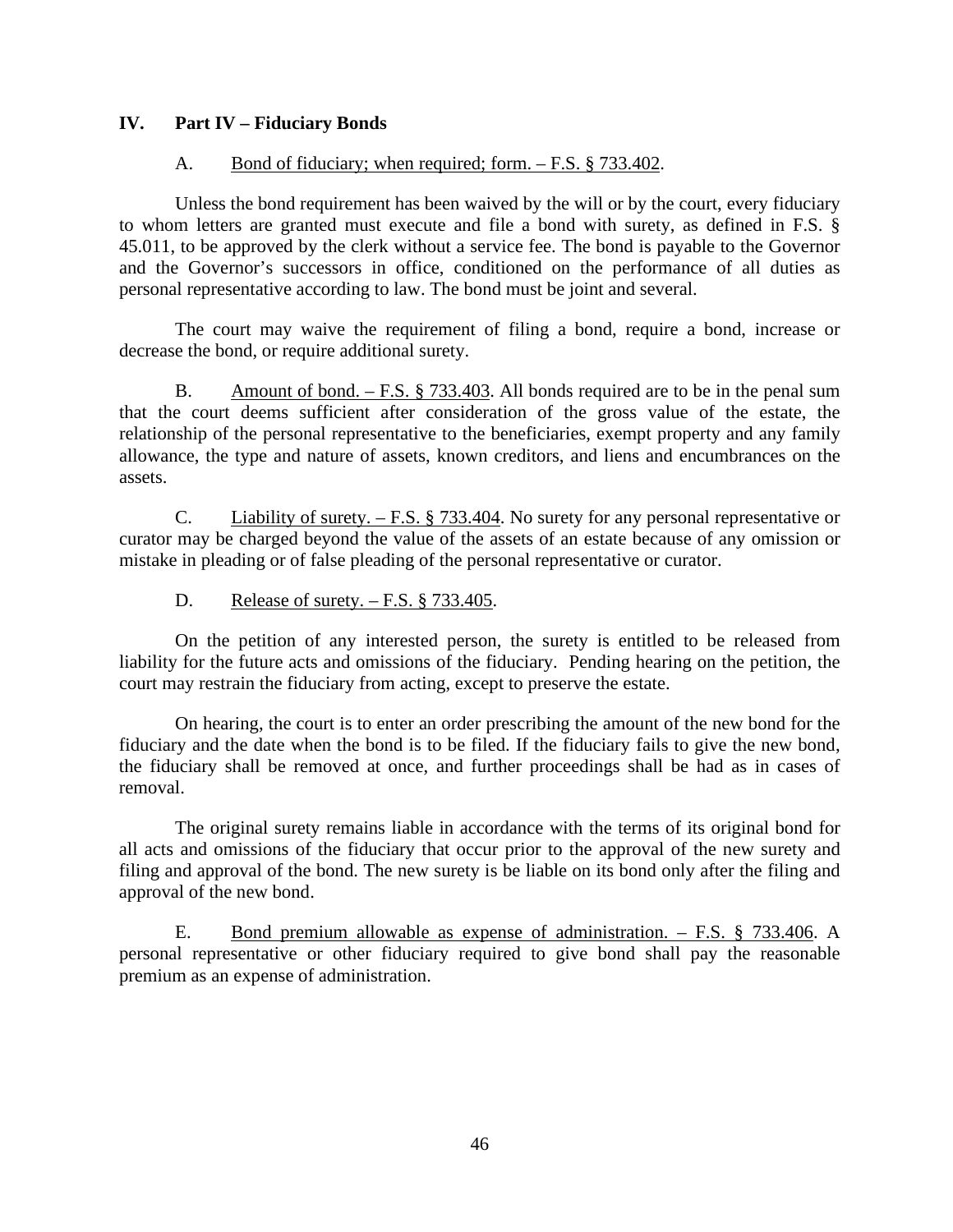# **V. Part V – Curators, Resignation and Removal of Personal Representatives**

A. Curators. – F.S. § 733.501.

1. When it is necessary, the court may appoint a curator after formal notice to the person apparently entitled to letters of administration. The curator may be authorized to perform any duty or function of a personal representative. If there is great danger that any of the decedent's property is likely to be wasted, destroyed, or removed beyond the jurisdiction of the court and if the appointment of a curator would be delayed by giving notice, the court may appoint a curator without giving notice.

2. Bond shall be required of the curator as the court deems necessary. No bond shall be required of banks and trust companies as curators.

3. Curators shall be allowed reasonable compensation for their services, and the court may consider the provisions of F.S. § 733.617.

4. Curators are subject to removal and surcharge.

B. Resignation of personal representative. – F.S. § 733.502. A personal representative may resign. After notice to all interested persons, the court may accept the resignation and then revoke the letters of the resigning personal representative if the interests of the estate are not jeopardized by the resignation. The acceptance of the resignation does not exonerate the personal representative or the surety from liability.

C. Appointment of successor upon resignation. – F.S. § 733.503. When the personal representative's resignation is accepted, the court shall appoint a personal representative or shall appoint a curator to serve until a successor personal representative is appointed.

D. Surrender of assets after resignation. – F.S. § 733.5035. When the resignation has been accepted by the court, all estate assets, records, documents, papers, and other property of or concerning the estate in the resigning personal representative's possession or control shall immediately be surrendered to the successor fiduciary. The court may establish the conditions and specify the assets and records, if any, that the resigning personal representative may retain until the final accounting of the resigning personal representative has been approved.

E. Accounting and discharge following resignation. – F.S. § 733.5036. A resigning personal representative shall file and serve a final accounting of the personal representative's administration. After determination and satisfaction of the liability, if any, of the resigning personal representative, after compensation of the personal representative and the attorney and other persons employed by the personal representative, and upon receipt of evidence that undistributed estate assets have been delivered to the successor fiduciary, the personal representative shall be discharged, the bond released, and the surety discharged.

F. Removal of personal representative; causes for removal. – F.S. § 733.504. A personal representative shall be removed and the letters revoked if he or she was not qualified to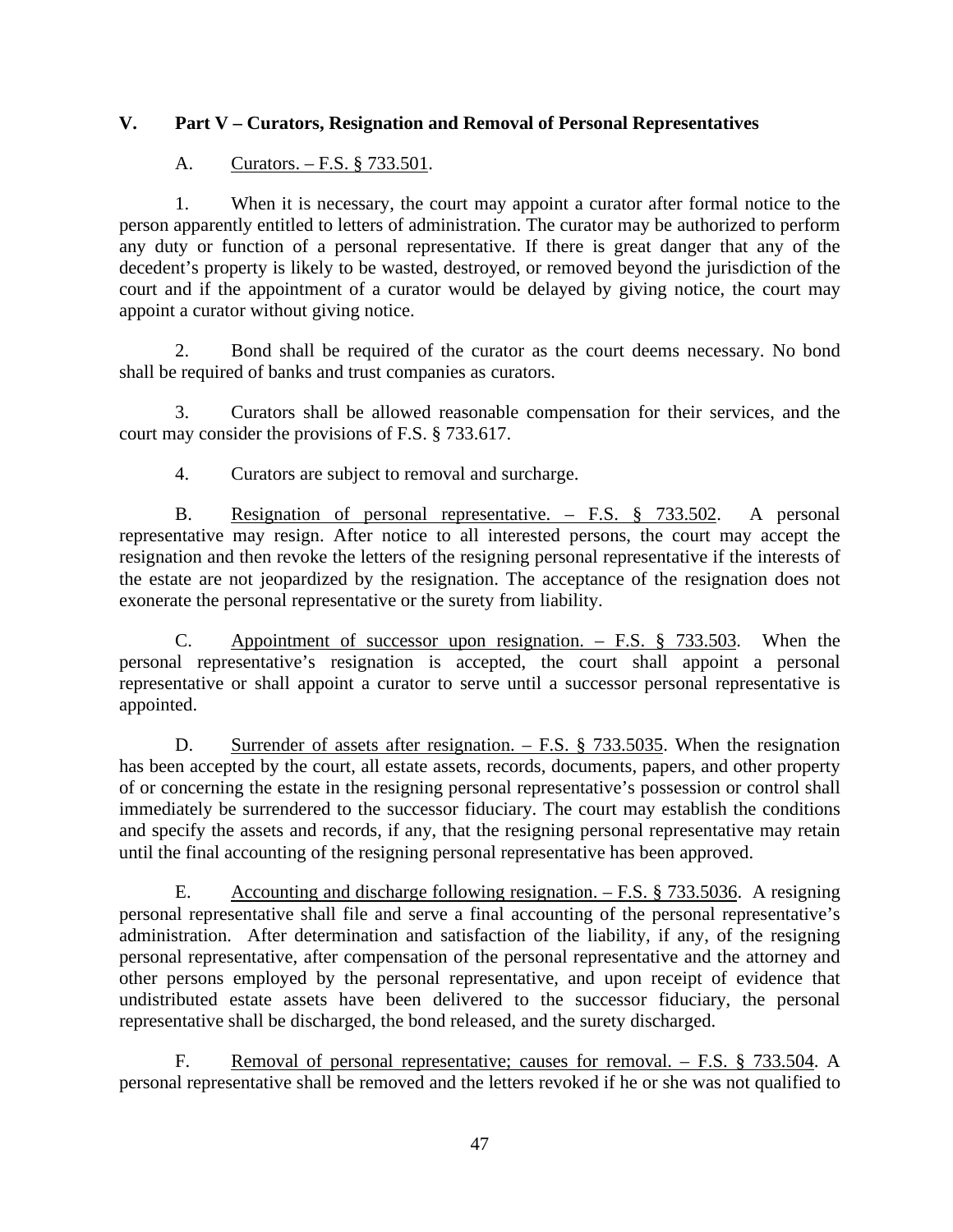act at the time of appointment. A personal representative may be removed and the letters revoked for any of the following causes:

1. Adjudication that the personal representative is incapacitated.

2. Physical or mental incapacity rendering the personal representative incapable of the discharge of his or her duties.

3. Failure to comply with any order of the court, unless the order has been superseded on appeal.

4. Failure to account for the sale of property or to produce and exhibit the assets of the estate when so required.

5. Wasting or maladministration of the estate.

6. Failure to give bond or security for any purpose.

7. Conviction of a felony.

8. Insolvency of, or the appointment of a receiver or liquidator for, any corporate personal representative.

9. Holding or acquiring conflicting or adverse interests against the estate that will or may interfere with the administration of the estate as a whole. This cause of removal shall not apply to the surviving spouse because of the exercise of the right to the elective share, family allowance, or exemptions, as provided elsewhere in the Code.

10. Revocation of the probate of the decedent's will that authorized or designated the appointment of the personal representative.

11. Removal of domicile from Florida, if domicile was a requirement of initial appointment.

12. The personal representative was qualified to act at the time of appointment but is not now entitled to appointment.

G. Jurisdiction in removal proceedings. – F.S. § 733.505. A petition for removal is to be filed in the court having jurisdiction of the administration.

H. Proceedings for removal. – F.S. § 733.506. Proceedings for removal of a personal representative may be commenced by the court or upon the petition of an interested person. The court shall revoke the letters of a removed personal representative. The removal of a personal representative shall not exonerate the removed personal representative or the removed personal representative's surety from any liability.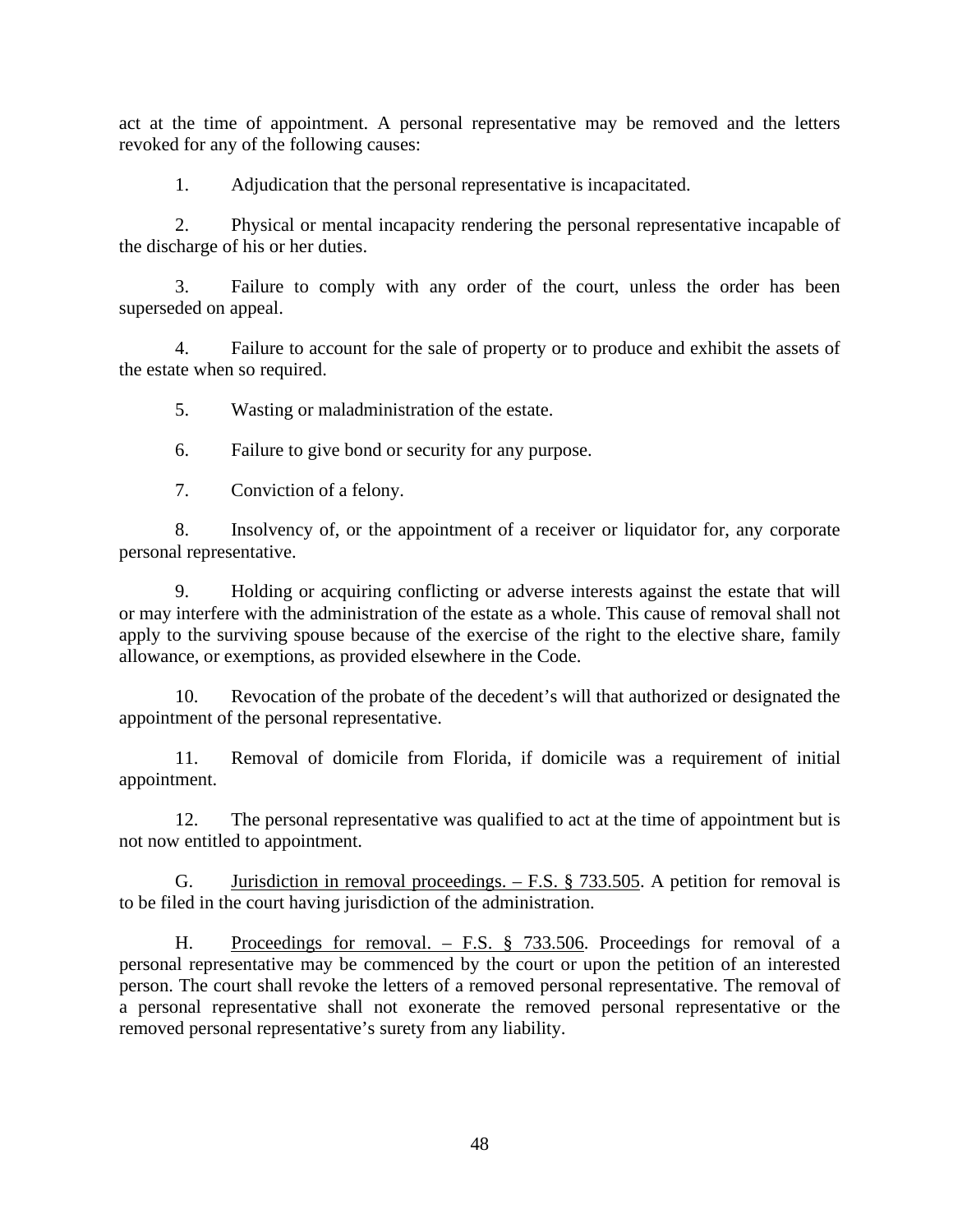I. Appointment of successor upon removal.  $-$  F.S. § 733.5061. When a personal representative is removed, the court shall appoint a personal representative or shall appoint a curator to serve until a successor personal representative is appointed.

J. Accounting and discharge of removed personal representatives upon removal. – F.S. § 733.508. A removed personal representative shall file and serve a final accounting of that personal representative's administration. After determination and satisfaction of the liability, if any, of the removed personal representative, after compensation of that personal representative and the attorney and other persons employed by that personal representative, and upon receipt of evidence that the estate assets have been delivered to the successor fiduciary, the removed personal representative shall be discharged, the bond released, and the surety discharged.

K. Surrender of assets upon removal. – F.S. § 733.509. Upon entry of an order removing a personal representative, the removed personal representative is required to immediately deliver all estate assets, records, documents, papers, and other property of or concerning the estate in the removed personal representative's possession or control to the remaining personal representative or successor fiduciary.

# **VI. Part VI – Duties and Powers of Personal Representative**

A. Time of accrual of duties and powers. – F.S. § 733.601. The duties and powers of a personal representative commence upon appointment. The powers of a personal representative relate back in time to give acts by the person appointed, occurring before appointment and beneficial to the estate, the same effect as those occurring after appointment. A personal representative may ratify and accept acts on behalf of the estate done by others when the acts would have been proper for a personal representative.

B. General duties. – F.S. § 733.602.

1. A personal representative is a fiduciary who must observe the standards of care applicable to trustees. A personal representative is under a duty to settle and distribute the estate of the decedent in accordance with the terms of the decedent's will and the Code as expeditiously and efficiently as is consistent with the best interests of the estate.

2. A personal representative is not be liable for any act of administration or distribution if the act was authorized at the time. Subject to other obligations of administration, a probated will is authority to administer and distribute the estate according to its terms. An order of appointment of a personal representative is authority to distribute apparently intestate assets to the heirs of the decedent if, at the time of distribution, the personal representative is not aware of a proceeding challenging intestacy or a proceeding questioning the appointment or fitness to continue.

C. Personal representative to proceed without court order. – F.S. § 733.603. A personal representative shall proceed expeditiously with the settlement and distribution of a decedent's estate and, except as otherwise specified by the Code or ordered by the court, shall do so without adjudication, order, or direction of the court. A personal representative may invoke the jurisdiction of the court to resolve questions concerning the estate or its administration.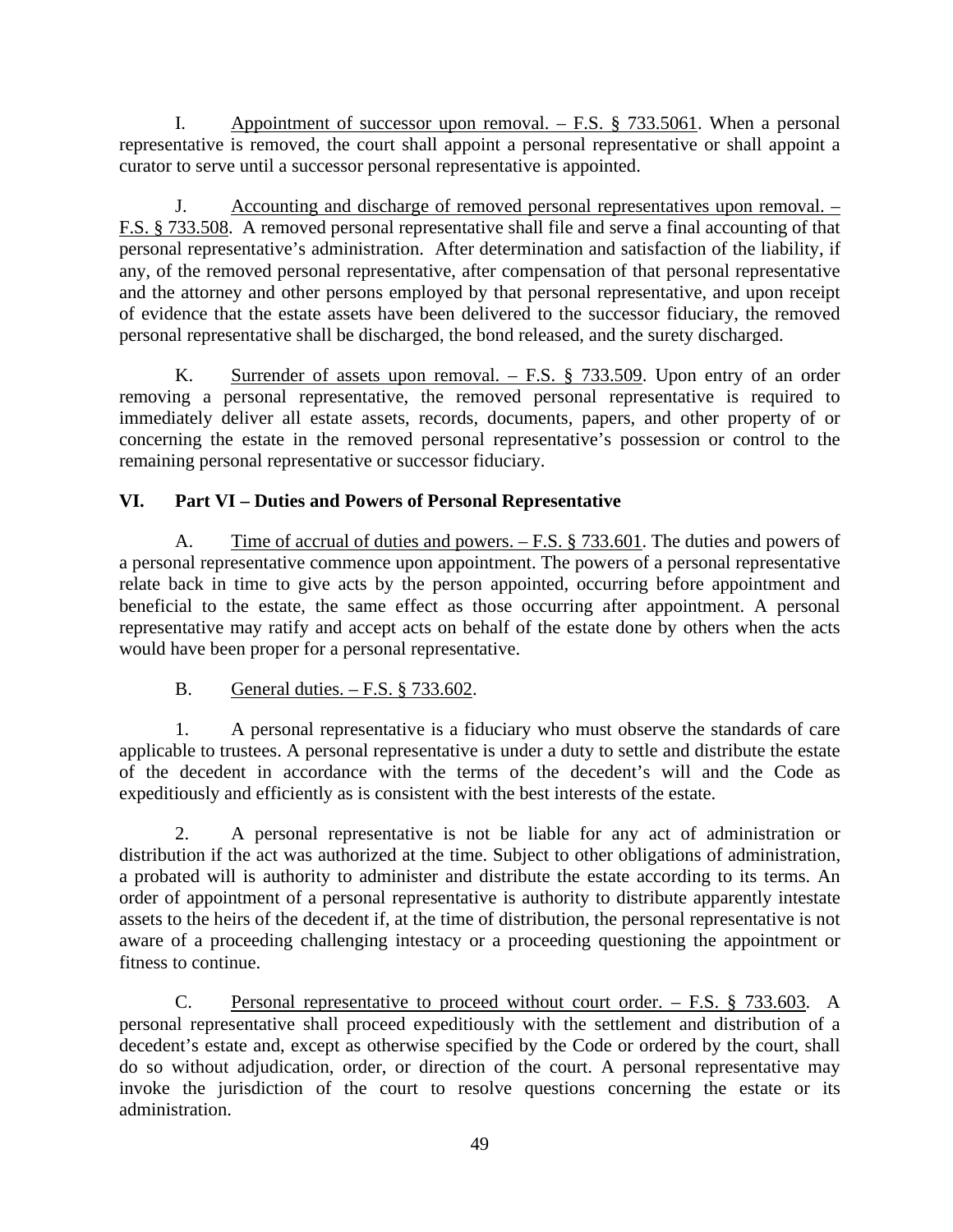# D. Inventories and accountings. – F.S. § 733.604.

1. A personal representative must file a verified inventory of property of the estate, listing it with reasonable detail and including for each listed item its estimated fair market value at the date of the decedent's death. All inventories and accountings are confidential and exempt from public access, except that they are to be disclosed: (a) to the personal representative; (b) to the personal representative's attorney; (c) to an interested person as defined in F.S. § 731.201; or (d) by court order upon a showing of good cause.

2. If the personal representative learns of any property not included in the original inventory, or learns that the estimated value or description indicated in the original inventory for any item is erroneous or misleading, the personal representative shall file a verified amended or supplementary inventory showing any new items and their estimated value at the date of the decedent's death, or the revised estimated value or description.

3. Upon written request to the personal representative, a beneficiary shall be furnished a written explanation of how the inventory value for an asset was determined, or, if an appraisal was obtained, a copy of the appraisal, as follows: (a) to a residuary beneficiary or heir in an intestate estate, regarding all inventoried assets; and (b) to any other beneficiary, regarding all assets distributed or proposed to be distributed to that beneficiary.

4. The personal representative must notify each beneficiary of that beneficiary's rights under this statute. Neither a request nor the failure to request information under this subsection affects any rights of a beneficiary in subsequent proceedings concerning any accounting of the personal representative or the propriety of any action of the personal representative.

# E. Opening safe-deposit box. – F.S. § 733.6065.

The initial opening of a safe-deposit box that is leased or co-leased by the decedent must be conducted in the presence of any two of the following persons: an employee of the institution where the box is located, the personal representative, or the personal representative's attorney of record. Each person who is present must verify the contents of the box by signing a copy of the inventory under penalties of perjury. The personal representative shall file the safe-deposit box inventory, together with a copy of the box entry record from a date which is 6 months prior to the date of death to the date of inventory, with the court within 10 days after the box is opened. Unless otherwise ordered by the court, this inventory and the attached box entry record is subject to inspection only by persons entitled to inspect an inventory under s. 733.604(1). The personal representative may remove the contents of the box.

# F. Possession of estate.  $-$  F.S. § 733.607.

1. Except as otherwise provided by a decedent's will, every personal representative has a right to, and shall take possession or control of, the decedent's property, except the protected homestead, but any real property or tangible personal property may be left with, or surrendered to, the person presumptively entitled to it unless possession of the property by the personal representative will be necessary for purposes of administration. The request by a personal representative for delivery of any property possessed by a beneficiary is conclusive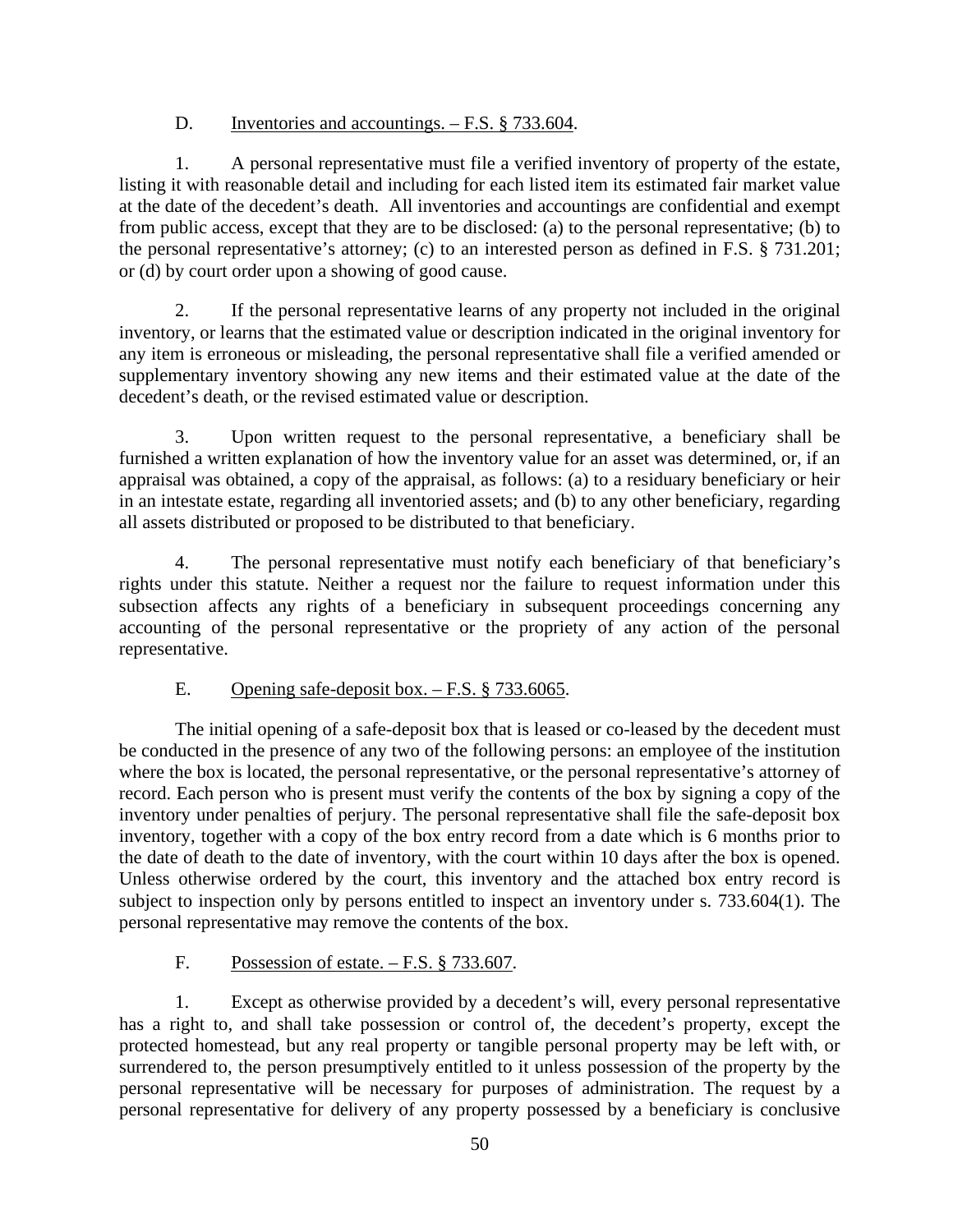evidence that the possession of the property by the personal representative is necessary for the purposes of administration, in any action against the beneficiary for possession of it. The personal representative shall take all steps reasonably necessary for the management, protection, and preservation of the estate until distribution and may maintain an action to recover possession of property or to determine the title to it.

2. If, after providing for statutory entitlements and all devises other than residuary devises, the assets of the decedent's estate are insufficient to pay the expenses of the administration and obligations of the decedent's estate, the personal representative is entitled to payment from the trustee of a trust described in F.S. § 733.707(3), in the amount the personal representative certifies in writing to be required to satisfy the insufficiency, subject to the exclusions and preferences under F.S. § 736.05053.

# G. General power of the personal representative  $-$  F.S. § 733.608

1. Power over Property. All real and personal property of the decedent located in Florida (except the protected homestead) including rents, income, issues, and profits from it is under the authority of the personal representative: (a) for the payment of devises, family allowance, elective share, estate and inheritance taxes, claims, charges, and expenses of the administration and obligations of the decedent's estate; (b) to enforce contribution and equalize advancement; and (c) for distribution.

2. Possession of Homestead. If property that reasonably appears to the personal representative to be protected homestead is not occupied by a person who appears to have an interest in the property, the personal representative is authorized, but not required, to take possession of that property for the limited purpose of preserving, insuring, and protecting it for the person having an interest in the property, pending a determination of its homestead status. If the personal representative takes possession of that property, any rents and revenues may be collected by the personal representative for the account of the heir or devisee, but the personal representative has no duty to rent or otherwise make the property productive.

3. Lien on Homestead. If the personal representative expends funds or incurs obligations to preserve, maintain, insure, or protect the homestead, the personal representative is entitled to a lien on that property and its revenues to secure repayment of those expenditures and obligations incurred. These expenditures and obligations incurred, including, but not limited to, fees and costs, will constitute a debt owed to the personal representative that is charged against and which may be secured by a lien on the protected homestead, as provided in this section. The debt includes any amounts paid for these purposes after the decedent's death and prior to the personal representative's appointment to the extent later ratified by the personal representative in the court proceeding. The statute goes on to discuss the procedure and requirements for the imposition of such a lien.

4. Personal Representative Note Liable for Not Taking Possession of Homestead. The personal representative shall not be liable for failure to take possession of the protected homestead or to expend funds on its behalf.

H. Improper exercise of power; breach of fiduciary duty – F.S. § 733.609.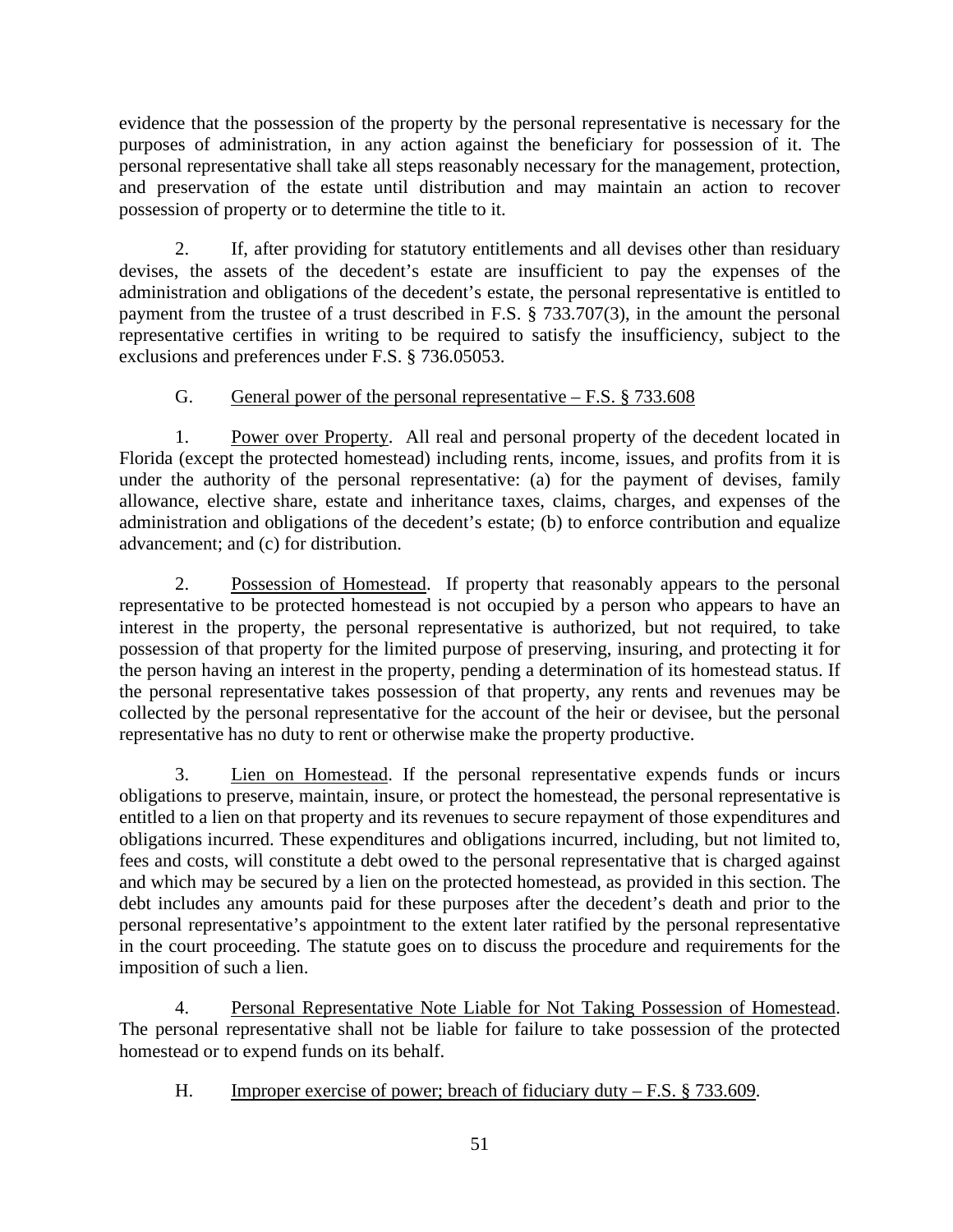1. A personal representative's fiduciary duty is the same as the fiduciary duty of a trustee of an express trust, and a personal representative is liable to interested persons for damage or loss resulting from the breach of this duty.

2. In all actions for breach of fiduciary duty or challenging the exercise of or failure to exercise a personal representative's powers, the court shall award taxable costs as in chancery actions, including attorney's fees. When awarding taxable costs, including attorney's fees, the court in its discretion may direct payment from a party's interest, if any, in the estate or enter a judgment which may be satisfied from other property of the party, or both.

I. Sale, encumbrance, or transaction involving conflict of interest – F.S. § 733.610. Any sale or encumbrance to the personal representative or the personal representative's spouse, agent, or attorney, or any corporation or trust in which the personal representative has a substantial beneficial interest, or any transaction that is affected by a conflict of interest on the part of the personal representative, is voidable by any interested person except one who has consented after fair disclosure, unless: (a) the will or a contract entered into by the decedent expressly authorized the transaction; or (b) the transaction is approved by the court after notice to interested persons.

J. Persons dealing with the personal representative; protection – F.S. § 733.611. Except as provided in F.S. § 733.613(1), a person who in good faith either assists or deals for value with a personal representative is protected as if the personal representative acted properly. The fact that a person knowingly deals with the personal representative does not require the person to inquire into the authority of the personal representative. A person is not bound to see to the proper application of estate assets paid or delivered to the personal representative. This protection extends to instances in which a procedural irregularity or jurisdictional defect occurred in proceedings leading to the issuance of letters, including a case in which the alleged decedent is alive.

K. Transactions authorized for the personal representative  $-$  F.S. § 733.612. Unless the will or a court order states otherwise, and subject to the order in which assets abate, a personal representative may:

Retain assets owned by the decedent, pending distribution or liquidation, including those in which the personal representative is personally interested or that are otherwise improper for fiduciary investments.

2. Perform or compromise, or, when proper, refuse to perform, the decedent's contracts. In performing the decedent's enforceable contracts to convey or lease real property, among other possible courses of action, the personal representative may:

a. Convey the real property for cash payment of all sums remaining due or for the purchaser's note for the sum remaining due, secured by a mortgage on the property.

b. Deliver a deed in escrow, with directions that the proceeds, when paid in accordance with the escrow agreement, be paid as provided in the escrow agreement.

3. Receive assets from fiduciaries or other sources.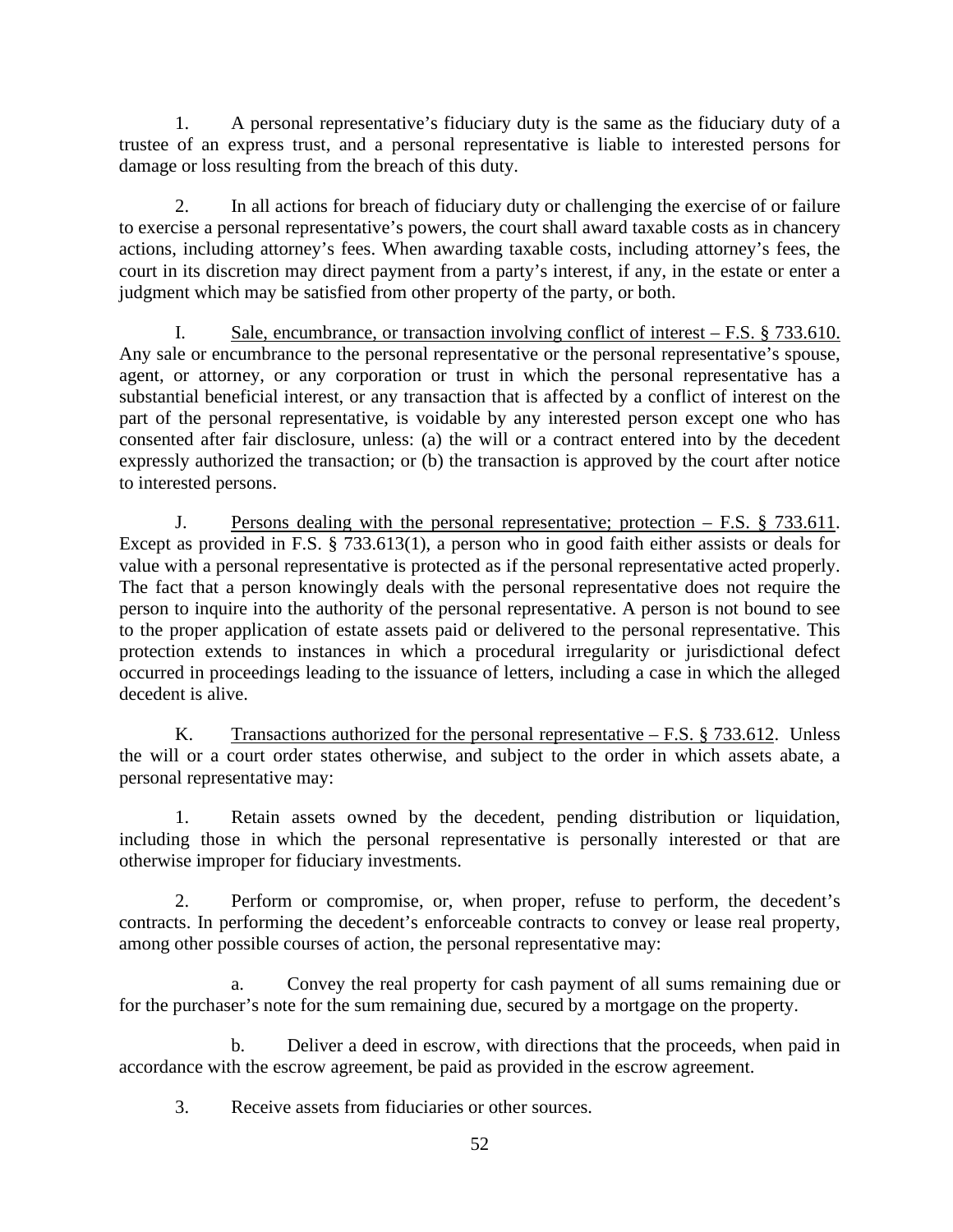4. Invest funds as provided in F.S. §518.10-518.14, considering the amount to be invested, liquidity needs of the estate, and the time until distribution will be made

5. Acquire or dispose of an asset, excluding real property in this or another state, for cash or on credit and at public or private sale, and manage, develop, improve, exchange, partition, or change the character of an estate asset.

6. Make ordinary or extraordinary repairs or alterations in buildings or other structures; demolish improvements; or erect new party walls or buildings.

7. Enter into a lease, as lessor or lessee, for a term within, or extending beyond, the period of administration, with or without an option to renew.

8. Enter into a lease or arrangement for exploration and removal of minerals or other natural resources or enter into a pooling or unitization agreement.

9. Abandon property when it is valueless or so encumbered, or in a condition, that it is of no benefit to the estate.

10. Vote, or refrain from voting, stocks or other securities in person or by general or limited proxy.

11. Pay calls, assessments, and other sums chargeable or accruing against, or on account of, securities, unless barred by the provisions relating to claims.

12. Hold property in the name of a nominee or in other form without disclosure of the interest of the estate, but the personal representative is liable for any act of the nominee in connection with the property so held.

13. Insure the assets of the estate against damage or loss and insure against personal and fiduciary liability to third persons.

14. Borrow money, with or without security, to be repaid from the estate assets or otherwise, other than real property, and advance money for the protection of the estate.

15. Extend, renew, or in any manner modify any obligation owing to the estate. If the personal representative holds a mortgage, security interest, or other lien upon property of another person, he or she may accept a conveyance or transfer of encumbered assets from the owner in satisfaction of the indebtedness secured by its lien instead of foreclosure.

16. Pay taxes, assessments, and other expenses incident to the administration of the estate.

17. Sell or exercise stock subscription or conversion rights or consent, directly or through a committee or other agent, to the reorganization, consolidation, merger, dissolution, or liquidation of a corporation or other business enterprise.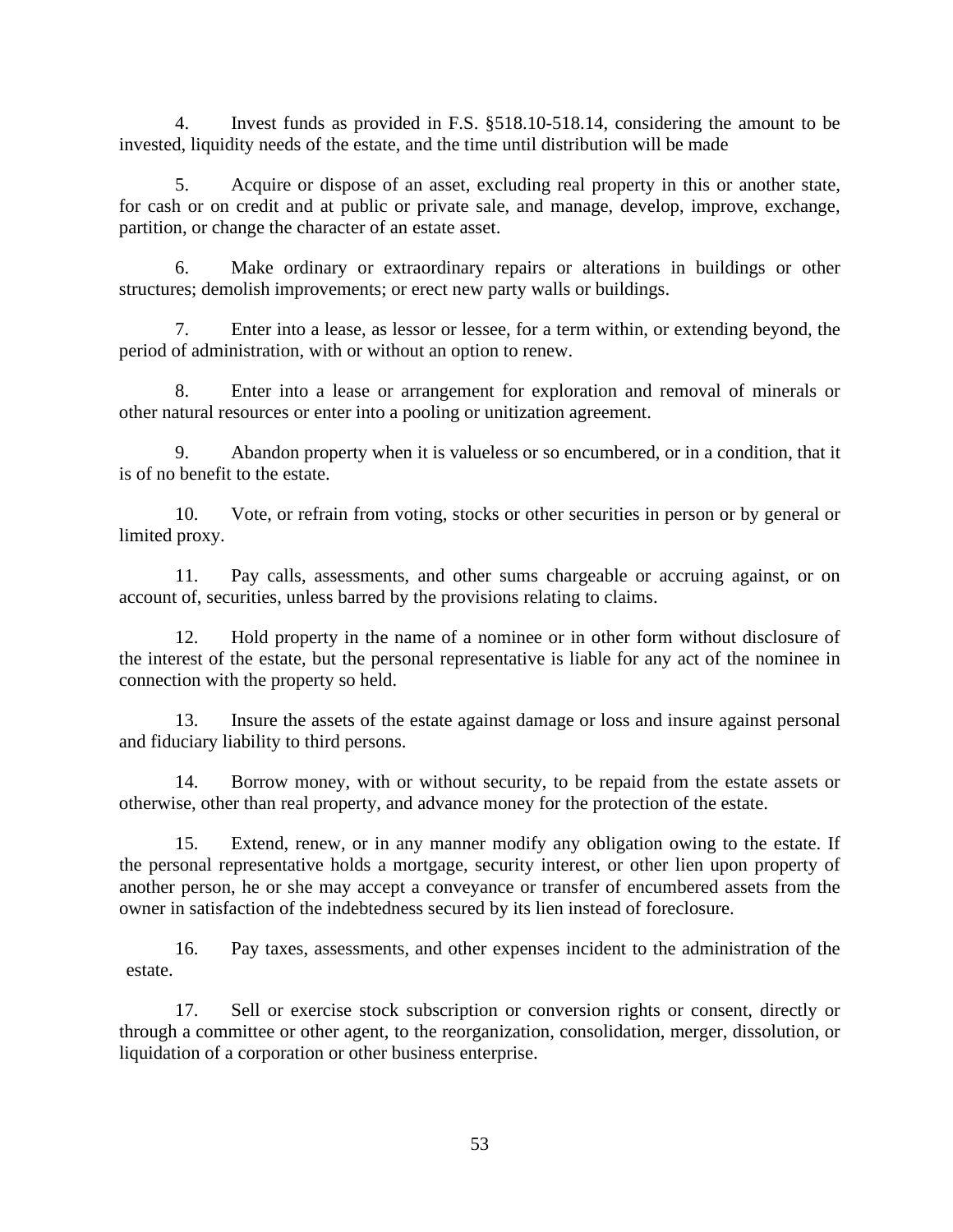18. Allocate items of income or expense to either estate income or principal, as permitted or provided by law.

19. Employ persons, including, but not limited to, attorneys, accountants, auditors, appraisers, investment advisers, and others, even if they are one and the same as the personal representative or are associated with the personal representative, to advise or assist the personal representative in the performance of administrative duties; act upon the recommendations of those employed persons without independent investigation; and, instead of acting personally, employ one or more agents to perform any act of administration, whether or not discretionary. Any fees and compensation paid to a person who is the same as, associated with, or employed by, the personal representative shall be taken into consideration in determining the personal representative's compensation.

20. Prosecute or defend claims or proceedings in any jurisdiction for the protection of the estate, of the decedent's property, and of the personal representative.

21. Sell, mortgage, or lease any personal property of the estate or any interest in it for cash, credit, or for part cash or part credit, and with or without security for the unpaid balance.

22. Continue any unincorporated business or venture in which the decedent was engaged at the time of death:

a. In the same business form for a period of not more than 4 months from the date of appointment, if continuation is a reasonable means of preserving the value of the business, including good will.

b. In the same business form for any additional period of time that may be approved by court order.

23. Provide for exoneration of the personal representative from personal liability in any contract entered into on behalf of the estate.

24. Satisfy and settle claims and distribute the estate as provided in the Code.

25. Enter into agreements with the proper officer or department head, commissioner, or agent of any department of the government of the United States, waiving the statute of limitations concerning the assessment and collection of any federal tax or any deficiency in a federal tax.

26. Make partial distribution to the beneficiaries of any part of the estate not necessary to satisfy claims, expenses of administration, taxes, family allowance, exempt property, and an elective share, in accordance with the decedent's will or as authorized by operation of law.

27. Execute any instruments necessary in the exercise of the personal representative's powers.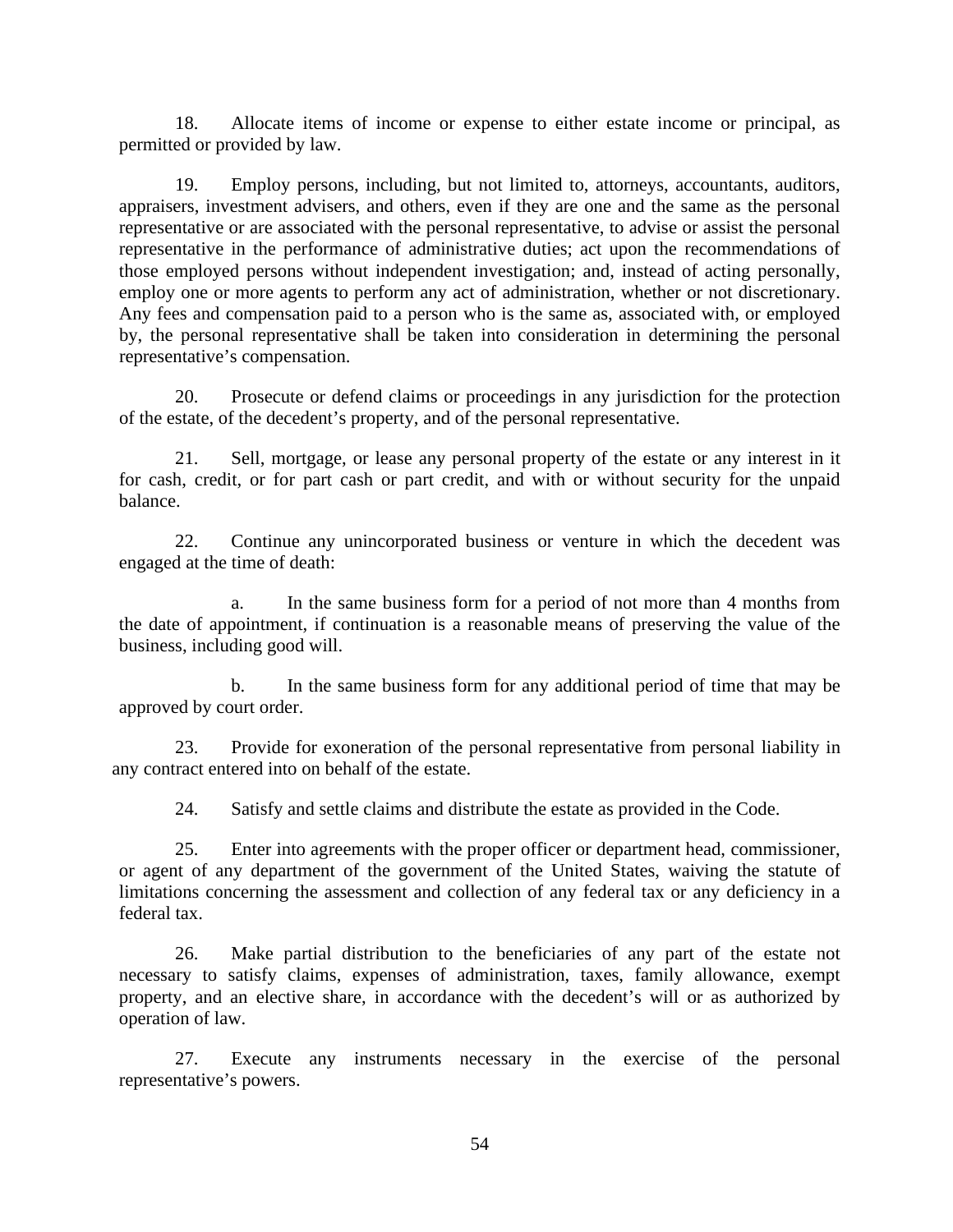L. Personal representative; powers as to environmental issues relating to property subject to administration; liability – F.S.  $\S$  733.6121. This statute articulates special rules regarding the personal representative's power and liability in dealing with property that has environmental issues.

# M. Personal representative's right to sell real property – F.S. § 733.613.

1. When a personal representative of an intestate estate, or whose testator has not conferred a power of sale or whose testator has granted a power of sale but the power is so limited by the will or by operation of law that it cannot be conveniently exercised, shall consider that it is for the best interest of the estate and of those interested in it that real property be sold, the personal representative may sell it at public or private sale. No title shall pass until the court authorizes or confirms the sale. No bona fide purchaser shall be required to examine any proceedings before the order of sale.

2. When a decedent's will confers specific power to sell or mortgage real property or a general power to sell any asset of the estate, the personal representative may sell, mortgage, or lease, without authorization or confirmation of court, any real property of the estate or any interest therein for cash or credit, or for part cash and part credit, and with or without security for unpaid balances. The sale, mortgage, or lease need not be justified by a showing of necessity, and the sale pursuant to power of sale shall be valid.

3. In a sale or mortgage which occurs under a specific power to sell or mortgage real property, or under a court order authorizing or confirming that act, the purchaser or lender takes title free of claims of creditors of the estate and entitlements of estate beneficiaries, except existing mortgages or other liens against real property are not affected.

N. Powers and duties of successor personal representative – F.S. § 733.614. A successor personal representative has the same power and duty as the original personal representative to complete the administration and distribution of the estate as expeditiously as possible, but shall not exercise any power made personal to the personal representative named in the will without court approval.

# O. Joint personal representatives; when joint action required – F.S. § 733.615.

1. If two or more persons are appointed joint personal representatives, and unless the will provides otherwise, the concurrence of all joint personal representatives appointed pursuant to a will or codicil executed prior to October 1, 1987, or appointed to administer an intestate estate of a decedent who died prior to October 1, 1987, or of a majority of joint personal representatives appointed pursuant to a will or codicil executed on or after October 1, 1987, or appointed to administer an intestate estate of a decedent dying on or after October 1, 1987, is required on all acts connected with the administration and distribution of the estate.

2. This restriction does not apply when any joint personal representative receives and receipts for property due the estate, when the concurrence required under this subsection cannot readily be obtained in the time reasonably available for emergency action necessary to preserve the estate, or when a joint personal representative has been delegated to act for the others.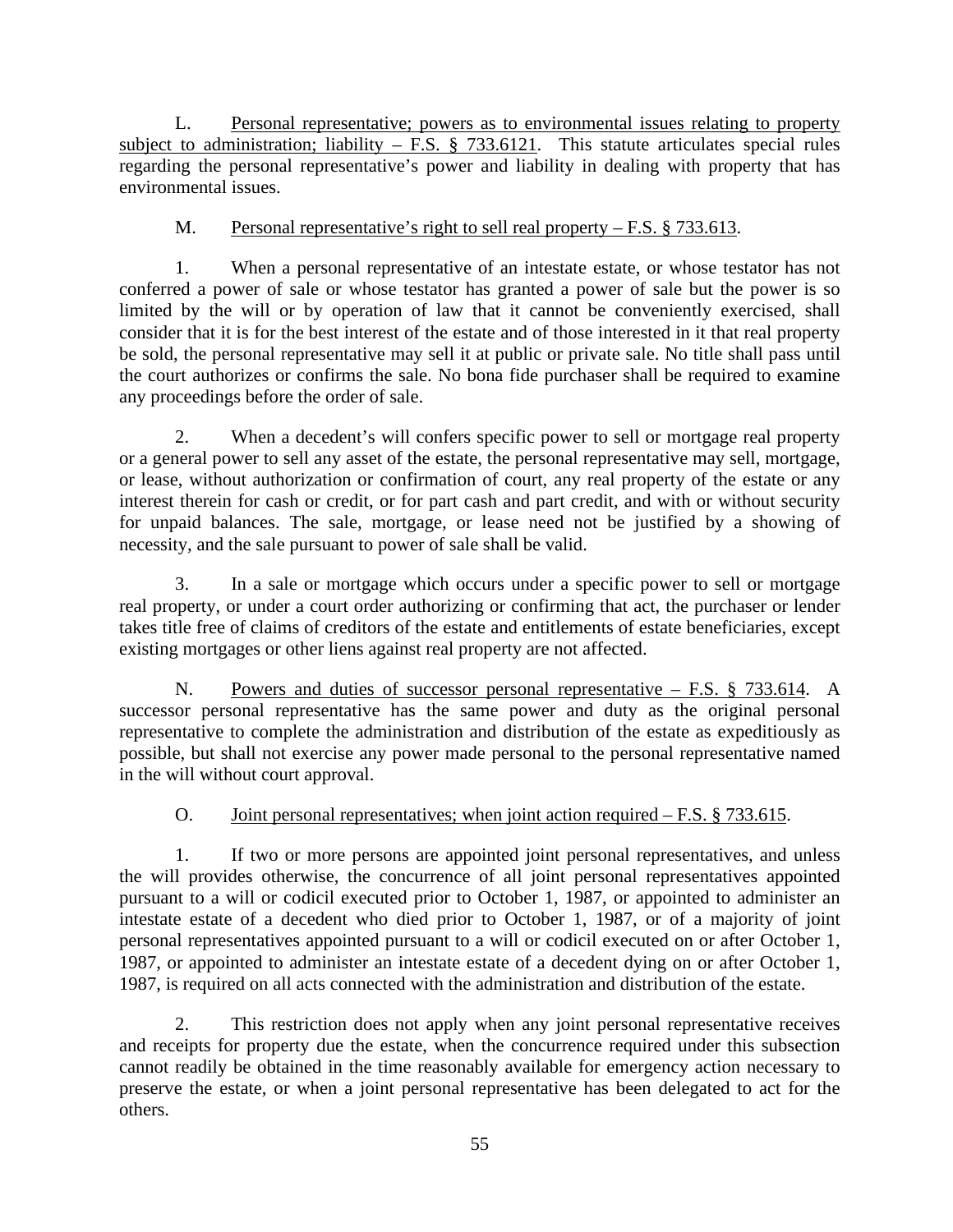3. Where action by a majority of the joint personal representatives appointed is authorized, a joint personal representative who has not joined in exercising a power is not liable to the beneficiaries or to others for the consequences of the exercise, and a dissenting joint personal representative is not liable for the consequences of an action in which the dissenting personal representative joins at the direction of the majority of the joint personal representatives, if the dissent is expressed in writing to the other joint personal representatives at or before the time of the action.

4. A person dealing with a joint personal representative without actual knowledge that joint personal representatives have been appointed, or if advised by a joint personal representative that the joint personal representative has authority to act alone for any of the reasons mentioned above, is as fully protected in dealing with that joint personal representative as if that joint personal representative possessed and properly exercised the power.

P. Powers of surviving personal representatives – F.S. § 733.616. Unless otherwise provided by the terms of the will or a court order, every power exercisable by joint personal representatives may be exercised by the one or more remaining after the appointment of one or more is terminated. If one or more, but not all, nominated as joint personal representatives are not appointed, those appointed may exercise all powers granted to those nominated.

# Q. Compensation of personal representative – F.S. § 733.617.

1. A personal representative is entitled to a commission payable from the estate assets without court order as compensation for ordinary services. The commission is based on the compensable value of the estate, which is the inventory value of the probate estate assets and the income earned by the estate during administration.

2. The presumed reasonable compensation for a personal representative in formal administration as follows: (a) 3% for the first \$1 million; (b) 2.5% for all above \$1 million and not exceeding \$5 million; (c) 2% for all above \$5 million and not exceeding \$10 million; (d) 1.5% for all above \$10 million.

3. A personal representative is also entitled to additional compensation for any extraordinary services including, but not limited to: (a) the sale of real or personal property; (b) the conduct of litigation on behalf of or against the estate; (c) involvement in proceedings for the adjustment or payment of any taxes; (d) the carrying on of the decedent's business; (e) dealing with protected homestead; and (f) any other special services which may be necessary for the personal representative to perform.

4. If the will provides that a personal representative's compensation shall be based upon specific criteria, other than a general reference to commissions allowed by law or words of similar import, including, but not limited to, rates, amounts, commissions, or reference to the personal representative's regularly published schedule of fees in effect at the decedent's date of death, or words of similar import, then a personal representative shall be entitled to compensation in accordance with that provision. However, except for references in the will to the personal representative's regularly published schedule of fees in effect at the decedent's date of death, or words of similar import, if there is no written contract with the decedent regarding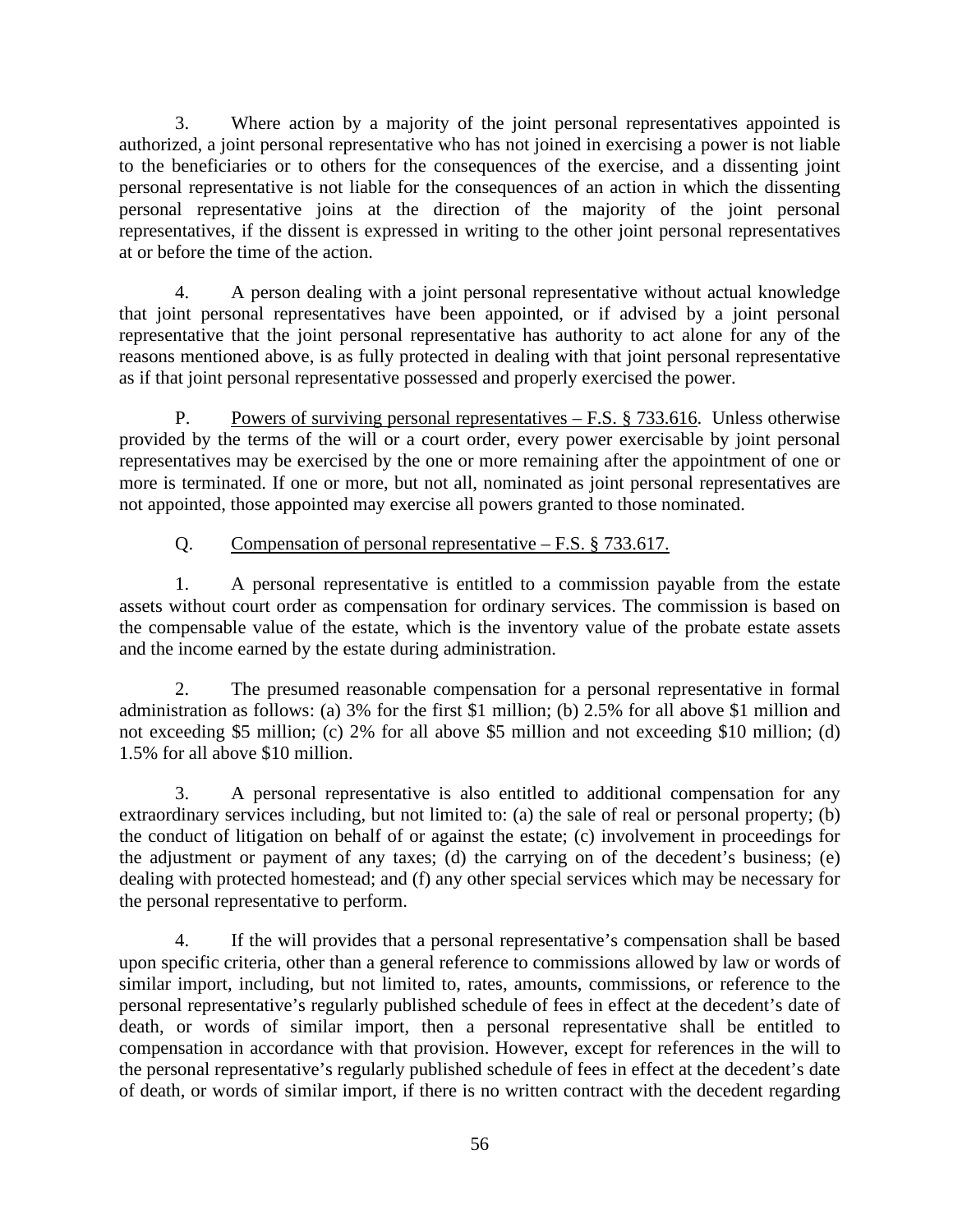compensation, a personal representative may renounce the provisions contained in the will and be entitled to compensation under statute. A personal representative may also renounce the right to all or any part of the compensation.

5. Joint Commissions. If the probate estate's compensable value is \$100,000 or more, and there are two representatives, each personal representative is entitled to the full commission allowed to a sole personal representative. If there are more than two personal representatives and the probate estate's compensable value is \$100,000 or more, the compensation to which two would be entitled must be apportioned among the personal representatives. The basis for apportionment shall be one full commission allowed to the personal representative who has possession of and primary responsibility for administration of the assets and one full commission among the remaining personal representatives according to the services rendered by each of them respectively. If the probate estate's compensable value is less than \$100,000 and there is more than one personal representative, then one full commission must be apportioned among the personal representatives according to the services rendered by each of them respectively.

6. Except as otherwise provided in F.S. § 733.617, if the personal representative is a member of The Florida Bar and has rendered legal services in connection with the administration of the estate, then in addition to a fee as personal representative, there also shall be allowed a fee for the legal services rendered.

7. Upon petition of any interested person, the court may increase or decrease the compensation for ordinary services of the personal representative or award compensation for extraordinary services if the facts and circumstances of the particular administration warrant. The statute lists the factors the court must consider.

8. F.S. § 733.617 was amended by Ch. 2020-67, Laws of the State of Florida which became effective on July 1, 2020. The July 1, 2020 specifies that certain attorneys and person nominated as the personal representative are not entitled to compensation for serving unless the attorney or person serving is related to the testator or unless certain disclosures are made before a will is executed. The July 1, 2020 amendment add the following provisions to F.S. § 733.617:

a. F.S. § 733.617(8)(a) states that, an attorney serving as the personal representative, or a person related to the attorney, is not entitled to compensation for serving as a personal representative if the attorney prepared or supervised the execution of the will that nominates the attorney or person related to the attorney as the personal representative, unless the attorney or person nominated is related to the testator, or the attorney makes the following disclosures to the testator before the will is executed:

i. That subject to statutory limitations, most family members, regardless of residence, or any person that is a Florida resident, are eligible to serve as the personal representative;

ii. Any person, including an attorney, who serves as the personal representative is entitled to reasonable compensation; and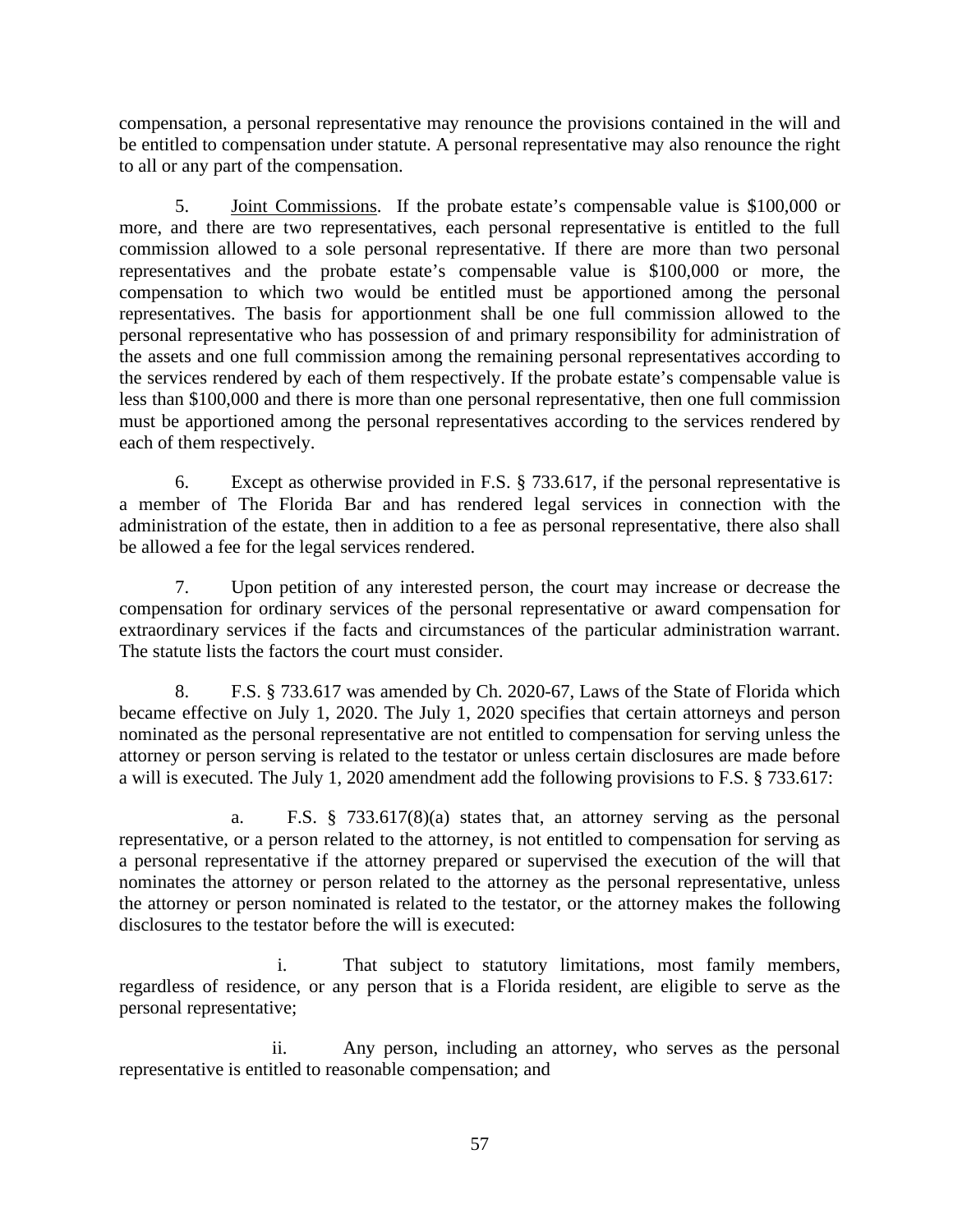iii. Compensation payable to the personal representative is in addition to any attorney fees payable to the attorney or the attorney's firm for legal services rendered to the personal representative.

b. F.S. § 733.617(b)(1) requires the testator must execute a written statement that the disclosures were made prior to the execution of the will. The written statement must be in a separate writing from the will may be annexed to the will. The written statement may be executed before or after the execution of the will, but the disclosures must be made before the execution of the will.

c. F.S. § 733.617(8)(b)2 provides a form that the written statement must substantially comply wit.

d. F.S. § 733.617(c) provides that for the purposes of F.S. § 733.617:

i. An attorney is deemed to have prepared or supervised the execution of the will if the preparation or supervision of the execution was performed by an employee or attorney employed at the same firm as the attorney at the time the will was executed

ii. A person is "related" to an individual if the person is:

1. A spouse;

2. Lineal ascendant or descendant;

3. Sibling;

- 4. Relative of the individual or the individual's spouse with whom the attorney maintains a close, familial relationship;
- 5. A spouse of a person in 2, 3, or 4;
- 6. A person or cohabitated with the individual; or
- 7. An employee or attorney employed by the same firm as the attorney at the time the will is executed.

iii. An attorney or person related to the attorney is deemed to have been nominated in the will when the will nominates the attorney or person related to the attorney as the personal representative, co-personal representative, successor, or alternate personal representative, or provides the attorney or any person related to the attorney with the power to nominate the personal representative and the attorney or person related to the attorney was nominated using that power.

e. F.S. § 733.617(d) other than compensation payable to the personal representative, the subsection does not limit any rights or remedies that any interested person may have in law or equity.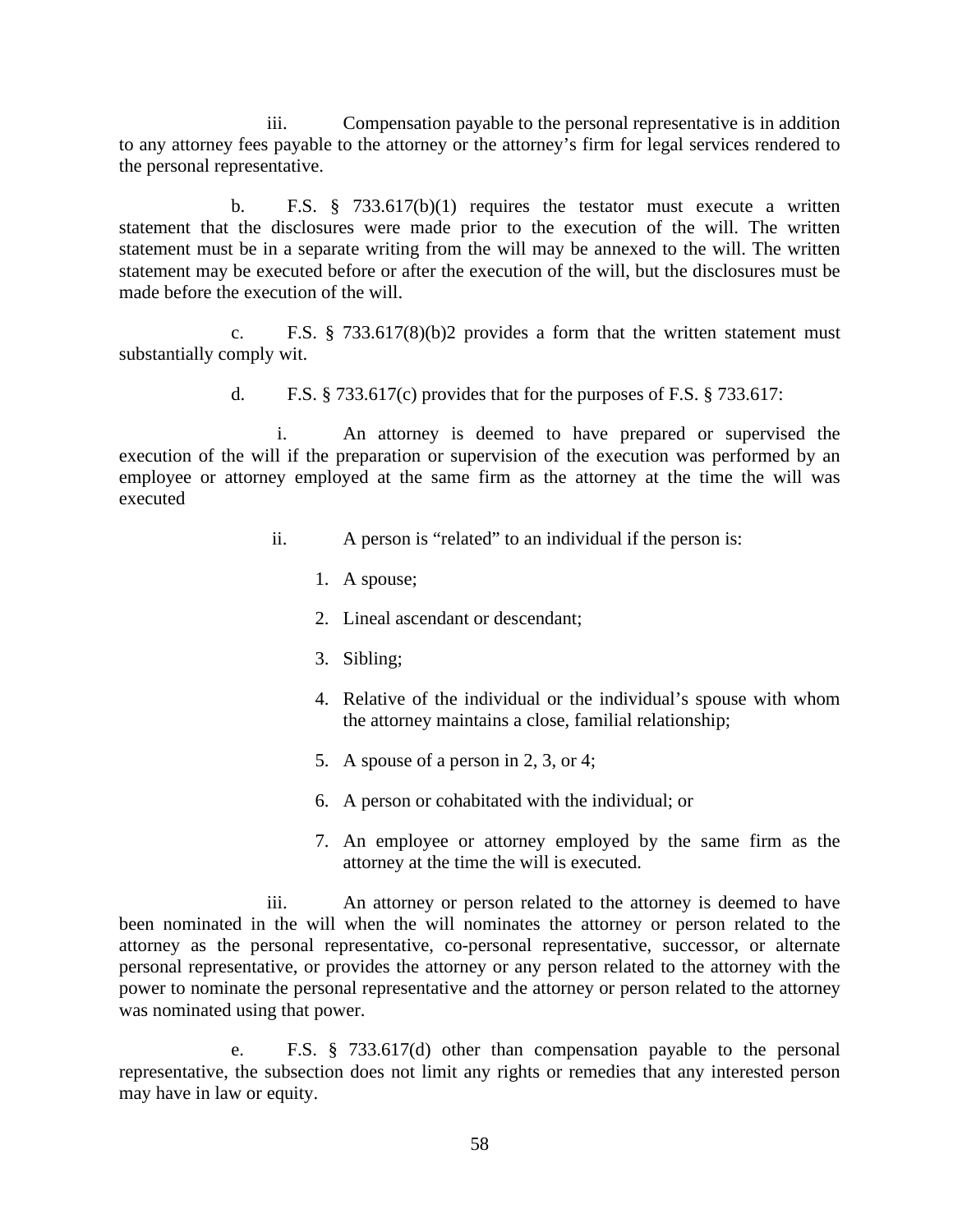f. F.S. § 733.617(e) the failure to obtain an acknowledgement from the testator does not disqualify the personal representative or affect the validity of the will.

g. F.S. § 733.617(f) the amendment applies to all nominations made pursuant to a will (i) executed by a resident on or after October 1, 2020; or (ii) a will republished by a resident on or after October 1, 2020, if the republished will nominates the attorney who prepared or supervised the execution of the instrument that republished the will, or a person related to such attorney as personal representative.

### R. Compensation of attorney for the personal representative – F.S. § 733.6171.

1. Attorneys for personal representatives are entitled to reasonable compensation payable from the estate assets without court order.

2. The attorney, the personal representative, and persons bearing the impact of the compensation may agree to compensation determined in a different manner than provided in this section. Compensation may also be determined in a different manner than provided in this section if the manner is disclosed to the parties bearing the impact of the compensation and if no objection is made as provided for in the Rules.

3. If compensation is to be charged based on the fee schedule set out in F.S. § 733.6171, the attorney shall make the following disclosures in writing to the personal representative:

- a. There is not a mandatory statutory fee for estate administration.
- b. The attorney fee is not required to be based on the size of the estate, and the presumed reasonable fee may not be appropriate in all estate administrations.
- c. The fee is subject to negotiation between the personal representative and the attorney.
- d. The selection of the attorney is made at the discretion of the personal representative, who is not required to select the attorney who prepared the will.
- e. The personal representative shall be entitled to a summary of ordinary and extraordinary services rendered for the fees agreed upon at the conclusion of the representation or a detailed summary of the services performed during the representation.

4. The attorney shall obtain the personal representative's timely signature acknowledging the disclosures. If the attorney fails to make the required disclosures required, the attorney may not be paid without prior court approval or written consent of all interested parties.

5. Compensation for ordinary services of attorneys in formal estate administration is presumed to be reasonable if based on the compensable value of the estate, which is the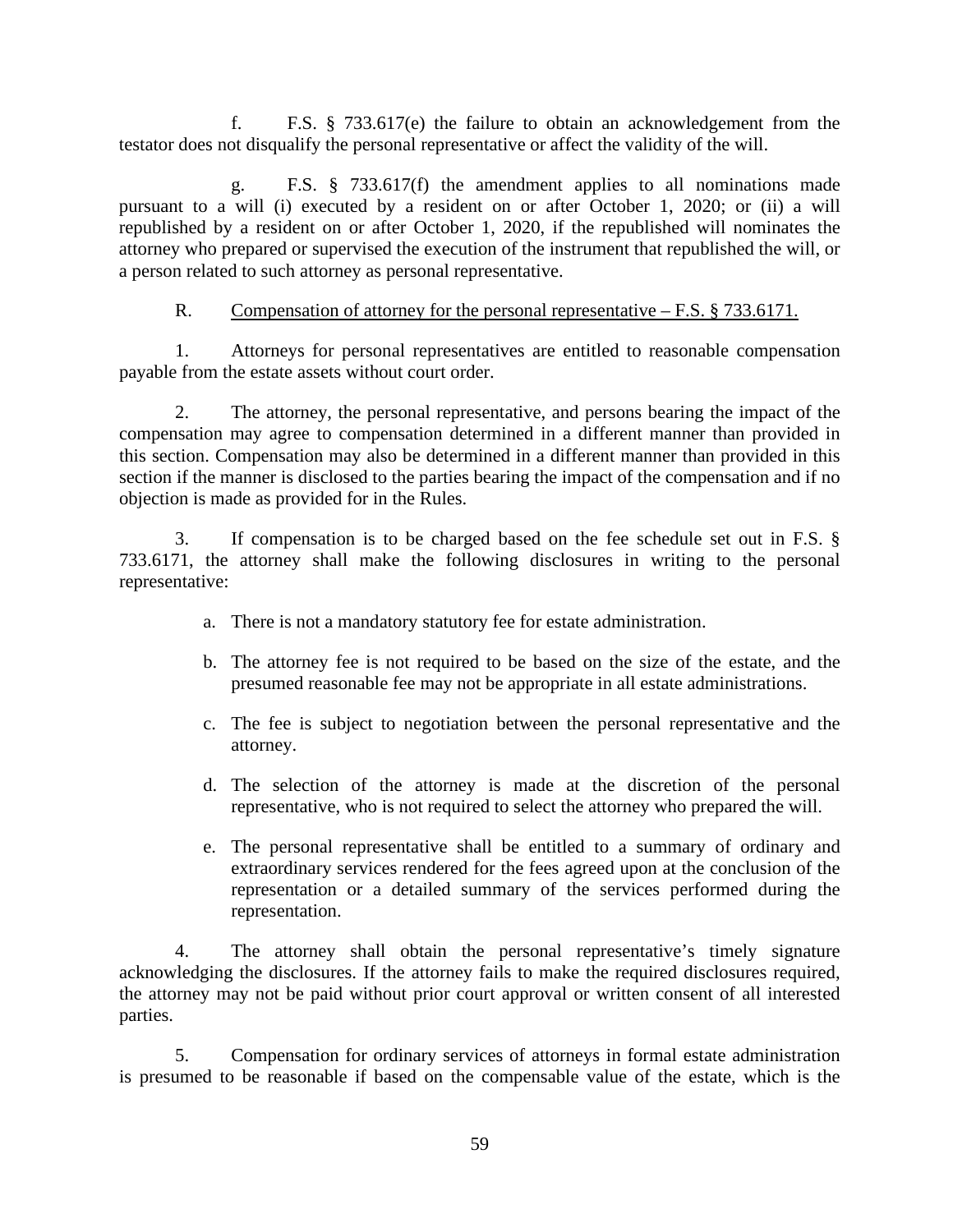inventory value of the probate estate assets and the income earned by the estate during the administration as provided in the following schedule:

a. One thousand five hundred dollars for estates having a value of \$40,000 or less.

b. An additional \$750 for estates having a value of more than \$40,000 and not exceeding \$70,000.

c. An additional \$750 for estates having a value of more than \$70,000 and not exceeding \$100,000.

d. For estates having a value in excess of \$100,000, at the rate of 3 percent on the next \$900,000.

e. At the rate of 2.5 percent for all above \$1 million and not exceeding \$3 million.

f. At the rate of 2 percent for all above \$3 million and not exceeding \$5

million.

g. At the rate of 1.5 percent for all above \$5 million and not exceeding \$10 million.

h. At the rate of 1 percent for all above \$10 million.

6. Subject to the above disclosure requirements, in addition to fees for ordinary services, the attorney for the personal representative shall be allowed further reasonable compensation for any extraordinary service. What is an extraordinary service may vary depending on many factors, including the size of the estate. The statute lists examples of extraordinary service, including things like involvement in a will contest, will construction, a proceeding for determination of beneficiaries, a contested claim, elective share proceeding, apportionment of estate taxes, or any adversarial proceeding or litigation by or against the estate.

7. Upon petition of any interested person, the court may increase or decrease the compensation for ordinary services of the attorney or award compensation for extraordinary services if the facts and circumstances of the particular administration warrant. The statute lists facts for consideration by the court.

8. If a separate written agreement regarding compensation exists between the attorney and the decedent, the attorney shall furnish a copy to the personal representative prior to commencement of employment, and, if employed, shall promptly file and serve a copy on all interested persons. Neither a separate agreement nor a provision in the will suggesting or directing that the personal representative retain a specific attorney will obligate the personal representative to employ the attorney or obligate the attorney to accept the representation, but if the attorney who is a party to the agreement or who drafted the will is employed, the compensation paid shall not exceed the compensation provided in the agreement or in the will.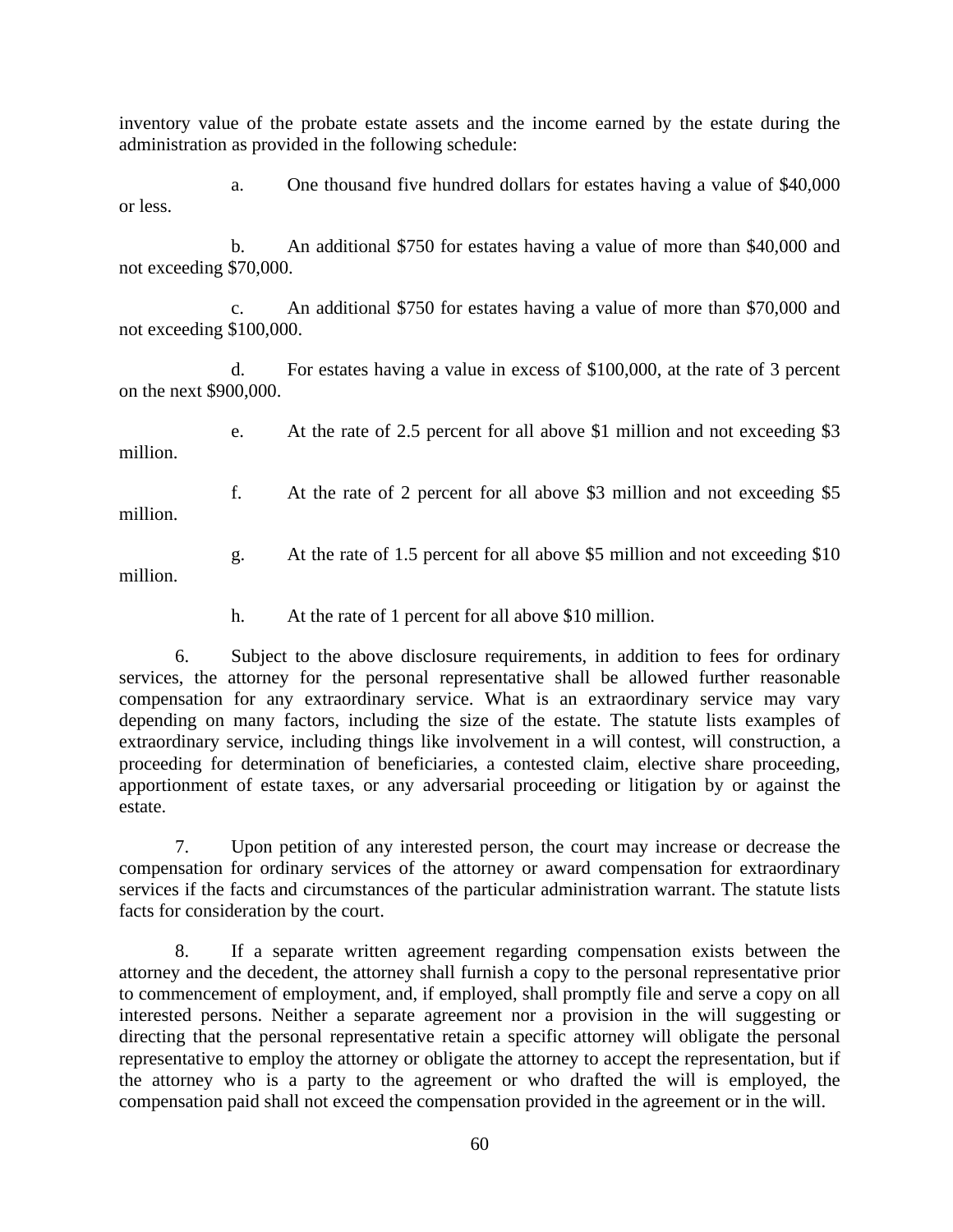S. Proceedings for review of employment of agents and compensation of personal representatives and employees of estate – F.S. § 733.6175

1. The court may review the propriety of the employment of any person employed by the personal representative and the reasonableness of any compensation paid to that person or to the personal representative.

2. Court proceedings to determine reasonable compensation of the personal representative or any person employed by the personal representative, if required, are a part of the estate administration process, and the costs, including attorneys' fees, of the person assuming the burden of proof of propriety of the employment and reasonableness of the compensation shall be determined by the court and paid from the assets of the estate unless the court finds the requested compensation to be substantially unreasonable. The court shall direct from which part of the estate the compensation shall be paid.

3. The burden of proof of propriety of the employment and the reasonableness of the compensation shall be upon the personal representative and the person employed. Any person who is determined to have received excessive compensation from an estate for services rendered may be ordered to make appropriate refunds.

4. The court may determine reasonable compensation for the personal representative or any person employed by the personal representative without receiving expert testimony. Any party may offer expert testimony after notice to interested persons. If expert testimony is offered, a reasonable expert witness fee shall be awarded by the court and paid from the assets of the estate. The court shall direct from what part of the estate the fee shall be paid.

T. Individual liability of personal representative – F.S. § 733.619

1. Unless otherwise provided in the contract, a personal representative is not individually liable on a contract, except a contract for attorney's fee, properly entered into as fiduciary unless the personal representative fails to reveal that representative capacity and identify the estate in the contract.

2. A personal representative is individually liable for obligations arising from ownership or control of the estate or for torts committed in the course of administration of the estate only if personally at fault.

3. Claims based on contracts, except a contract for attorney's fee, entered into by a personal representative as a fiduciary, on obligations arising from ownership or control of the estate, or on torts committed in the course of estate administration, may be asserted against the estate by proceeding against the personal representative in that capacity, whether or not the personal representative is individually liable.

Issues of liability as between the estate and the personal representative individually may be determined in a proceeding for accounting, surcharge, or indemnification, or other appropriate proceeding.

61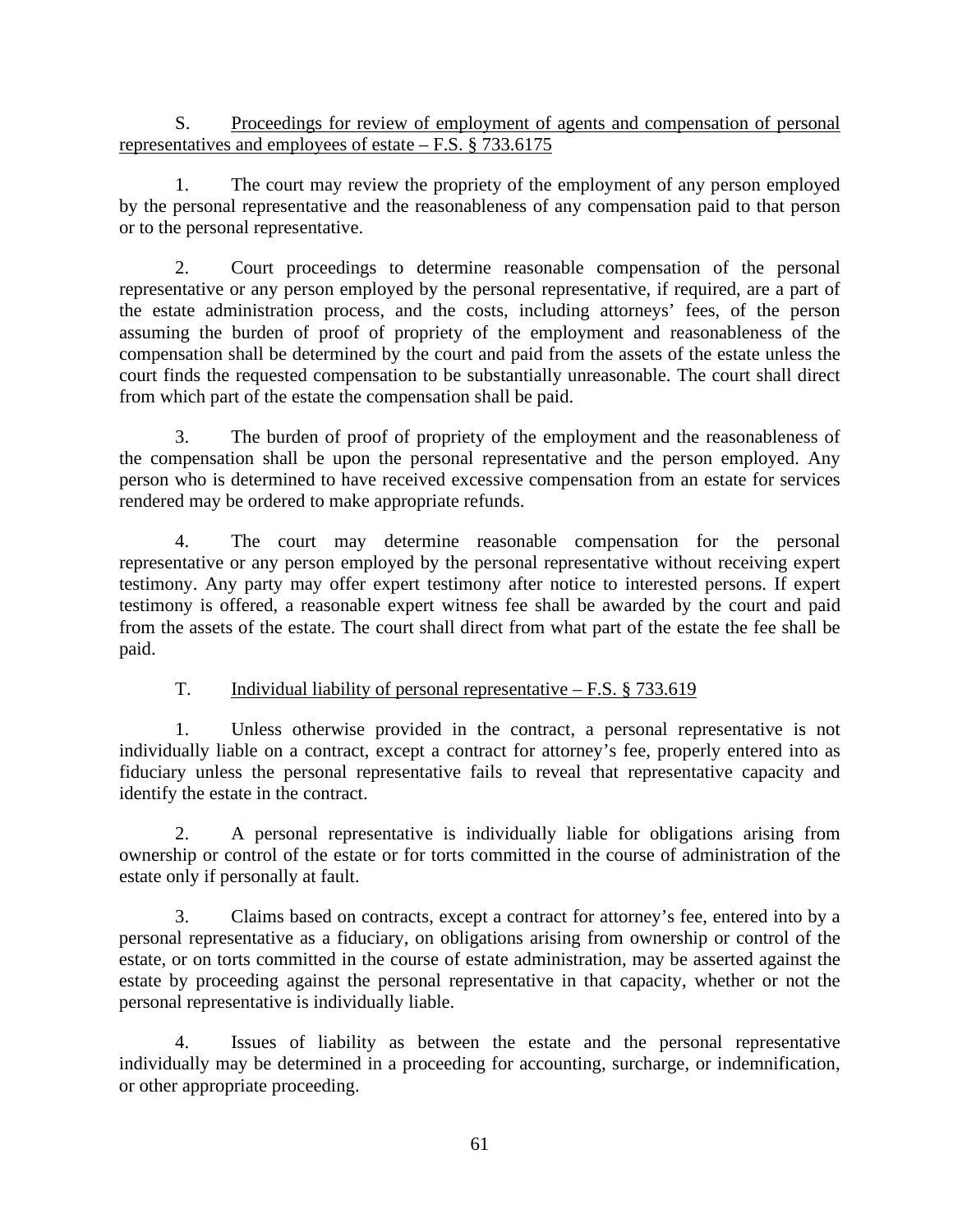#### U. Exculpation of personal representative – F.S. § 733.620

1. A term of a will relieving a personal representative of liability to a beneficiary for breach of fiduciary duty is unenforceable to the extent that the term:

a. Relieves the personal representative of liability for breach of fiduciary duty committed in bad faith or with reckless indifference to the purposes of the will or the interests of interested persons; or

b. Was inserted into the will as the result of an abuse by the personal representative of a fiduciary or confidential relationship with the testator.

2. An exculpatory term drafted or caused to be drafted by the personal representative is invalid as an abuse of a fiduciary or confidential relationship unless:

a. The personal representative proves that the exculpatory term is fair under the circumstances.

b. The term's existence and contents were adequately communicated directly to the testator or to the independent attorney of the testator. This provision applies only to wills created on or after July 1, 2007.

### **VII. Part VII – Creditor Claims**

This topic is being covered separately by Tami Conetta, but the basics are set forth for your review and enjoyment.

### A. Duties to Creditors

The personal representative handles the decedent's possessions so that creditors, legatees, distributees, and other lawful claimants receive their rightful shares under the law. *Whitfield v. Whitfield*, 172 So. 711 (Fla. 1937); *Campbell v. Owen*, 132 So. 2d 212 (Fla. 2d DCA 1961). It has been said that it is the personal representative's paramount duty to protect the interests of creditors because they have the first claim against the estate, and in a broad sense, the personal representative holds the estate as a trust fund for the payment of the decedent's debts. *State v. Beardsley*, 82 So. 794 (Fla. 1919); *In re Wilson's Estate*, 116 So. 2d 440 (Fla. 2d DCA 1959).

Once the personal representative is appointed, Florida law provides a period of 3 months during which creditors of the decedent must notify the personal representative of their claims. F.S. § 733.702. The personal representative must publish a notice to that effect in the local newspaper, and send proof of publication to the court. In addition, the personal representative is required to send a copy of the notice to all "known or reasonably ascertainable" creditors, and advise them of the decedent's death and the time period within which they must present their claims. F.S. §§ 733.701, 733.2121.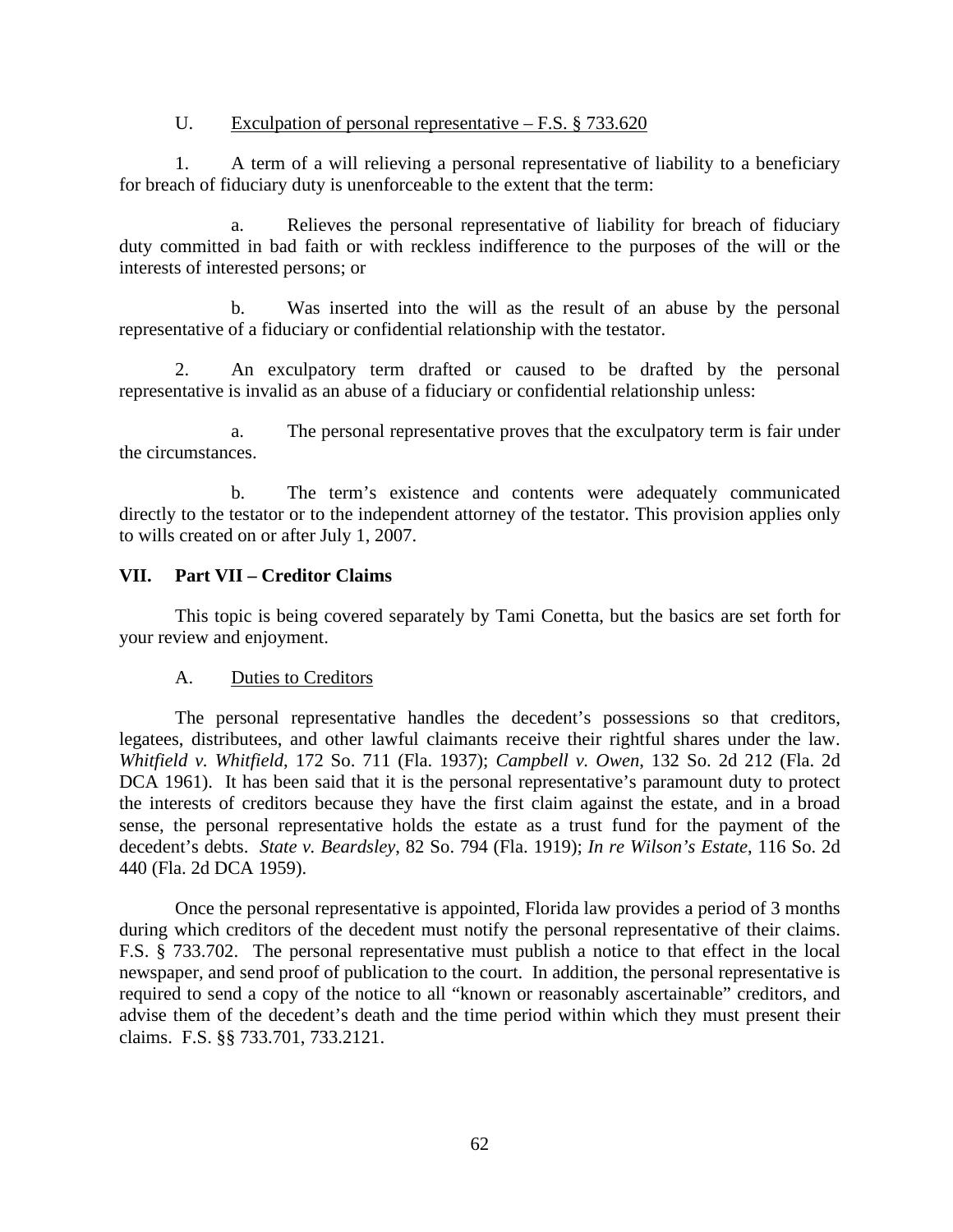If probate is not opened, then creditors have up to 2 years from decedent's date of death to seek payment from the decedent's revocable trust and/or the recipients of property received as a result of the decedent's death. F.S. § 733.710.

If a creditor does not timely file written notice of his claim with the court, in most cases he or she will be barred from making a claim against the estate. If any claim is considered questionable, the personal representative may refuse to pay it and should promptly follow the procedure for timely filing a written objection to or compromise of the claim.

Prior to the end of the claim period, the personal representative should also file with the court a form listing all claims and funeral expenses which he either has paid or intends to pay. Fla. Prob. R. 5.498, 5.499.

The personal representative is required to pay all valid claims within 1 year from the date of first publication of notice to creditors, provided that the time shall be extended for claims in litigation, unmatured claims, and contingent claims. F.S. § 733.705(1). The court may extend the time for payment of a valid claim upon a showing of good cause. *Id.* The personal representative cannot be compelled to pay a debt of the decedent until 5 months after the first publication of notice to creditors. *Id.*

#### B. Procedure for Filing Claims

#### 1. Form and Manner of Presenting Claims

Florida Probate Rule 5.490 and F.S. § 733.703 set forth the form and manner of presenting a claim. A creditor's statement of claim must be verified, filed with the clerk in duplicate, and state (a) the basis for the claim; (b) the amount claimed; (c) the name and address of the creditor; (d) the security for the claim, if any; and (e) whether the claim is due or involves uncertainty and, if not due, then the due date, and if contingent or unliquidated, the nature of the uncertainty. The form requirements under F.S. § 733.703 have been very liberally construed. For example, in *May v. Illinois Nat. Ins. Co.,* 771 So. 2d 1143 (Fla. 2000), a petition for appointment of an administrator ad litem filed in the actual probate proceeding contained enough about a claim against the estate that the court deemed it sufficient to fulfill the filing requirements. When an error, omission or other defect is made in a statement of claim, it may be corrected by amendment at any time. *Id*.; F.S. § 733.704. However, an amendment to the nature or amount of the claim must be made before the expiration of the non-claim period. *See Estate of Shearer v. Agency for Health Care Admin.*, 737 So. 2d 1229 (Fla. 5th DCA 1999).

#### 2. Time for Filing

Florida Statute § 733.702 provides that claims must be filed within the later of 3 months after the first publication of notice to creditors, or as to any creditor who was required to be served with notice to creditors (i.e., "reasonably ascertainable"), 30 days after the date of service of a copy of the notice to creditors. If a creditor fails to file their claim within the time period prescribed by F.S. § 733.702, their claim will be time barred unless the time for filing is extended by the court. An extension may be granted only upon the grounds of fraud, estoppel, or insufficient notice of the claims period.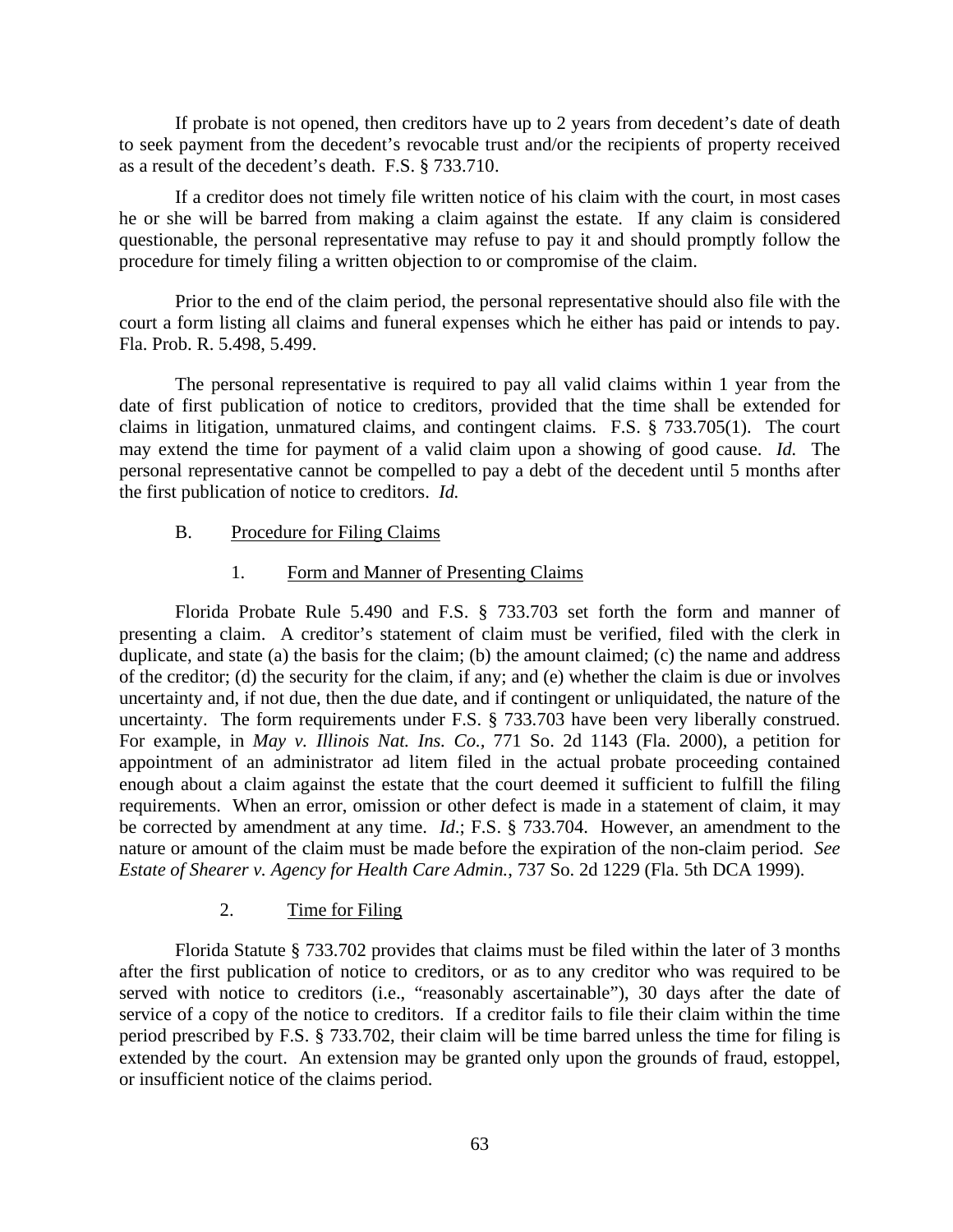In *May v. Illinois Nat. Ins. Co*., 771 So. 2d 1143 (Fla. 2000), the Florida Supreme Court held that F.S. § 733.702 is a statute of limitations as opposed to a jurisdictional statute of nonclaim. *See also Scott v. Reyes*, 913 So. 2d 13 (Fla. 2d DCA 2005). The difference between the two types of statutes is that a jurisdictional statute of nonclaim operates as an automatic bar to untimely claims, while a statute of limitations bars untimely claims only when a party asserts its operation as an affirmative defense. As a practical matter, this means that a creditor who fails to file their claim within the time set forth in F.S. § 733.702 must be given an opportunity to justify their failure to file a claim in a timely manner.

As noted above, in order to preserve a claim against a decedent's estate in Florida, a creditor must file a written statement of the claim within the statutorily prescribed time periods. *See* F.S. § 733.702 and § 733.710. Section 733.702 is a statute of limitations tied to the later of 30 days after the date of service of a notice to creditors or 3 months after the first publication of notice to creditors. On the other hand, section 733.710 is a jurisdictional statute of nonclaim that is not subject to waiver or extension in a probate proceeding.

Specifically, F.S. § 733.702 states in relevant part:

(1) If not barred by s. 733.710, no claim or demand against the decedent's estate that arose before the death of the decedent . . . is binding on the estate, on the personal representative, or on any beneficiary *unless filed in the probate proceeding on or before the later of the date that is 3 months after the time of the first publication of the notice to creditors or, as to any creditor required to be served with a copy of the notice to creditors, 30 days after the date of service on the creditor*, even though the personal representative has recognized the claim or demand by paying a part of it or interest on it or otherwise . . . .

\*\*\*

(3) Any claim not timely filed as provided in this section is barred even though no objection to the claim is filed unless the court extends the time in which the claim may be filed. An extension may be granted only upon grounds of fraud, estoppel, or insufficient notice of the claims period. No independent action or declaratory action may be brought upon a claim which was not timely filed unless an extension has been granted by the court. If the personal representative or any other interested person serves on the creditor a notice to file a petition for an extension, the creditor shall be limited to a period of 30 days from the date of service of the notice in which to file a petition for extension.

Section 733.710, states in relevant part:

(1) Notwithstanding any other provision of the code, 2 years after the death of a person, neither the decedent's estate, the personal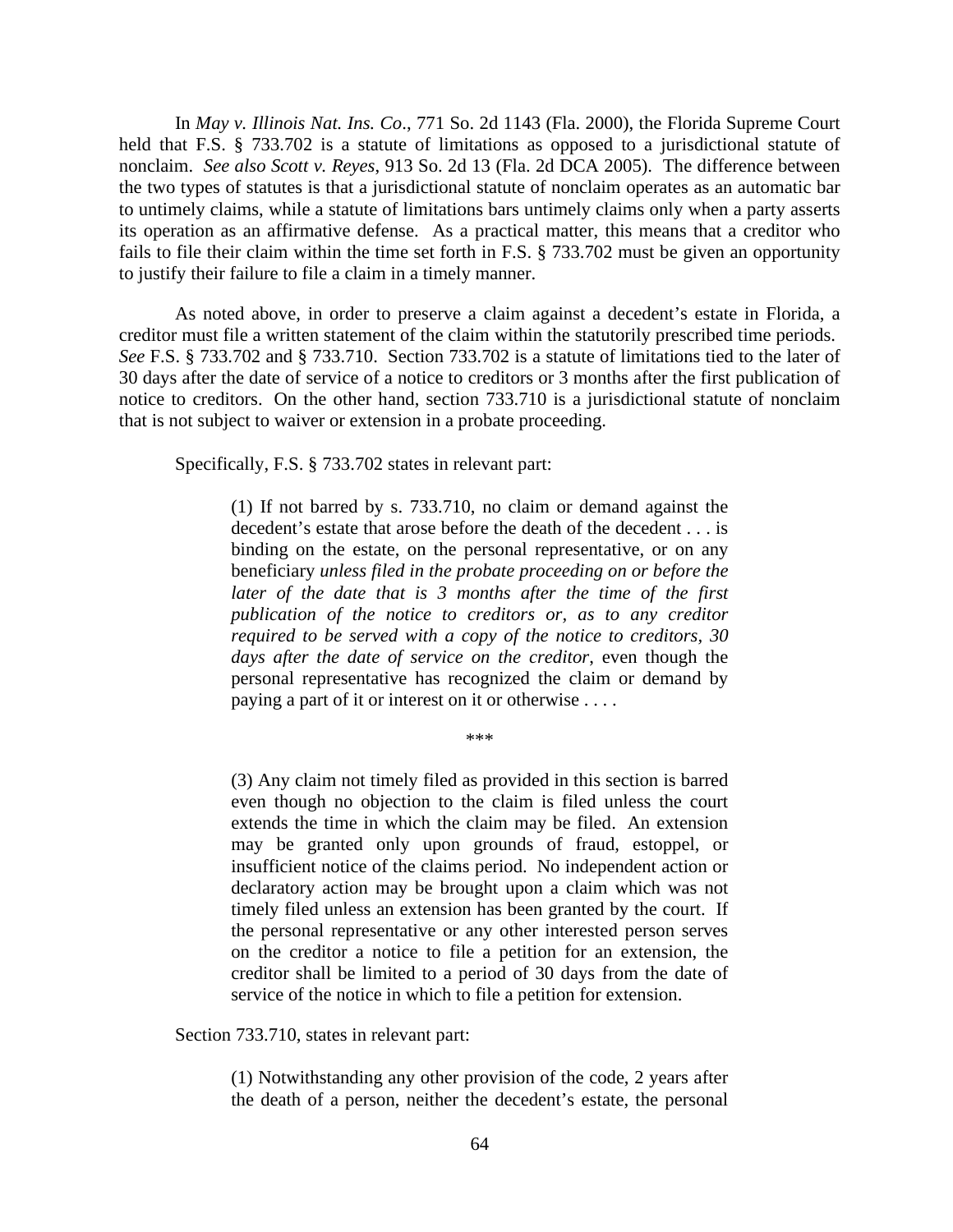representative, if any, nor the beneficiaries shall be liable for any claim or cause of action against the decedent, whether or not letters of administration have been issued, except as provided in this section.

(2) This section shall not apply to a creditor who has filed a claim pursuant to s. 733.702 within 2 years after the person's death, and whose claim has not been paid or otherwise disposed of pursuant to s. 733.705.

The First, Second, and Fifth Districts in Florida have ruled that a reasonably ascertainable creditor who was not served with a notice to creditors is required to file a claim within the 3-month publication period, unless the creditor files a motion for extension of time under F.S. § 733.702(3) within the 2-year statute of repose set out in F.S. § 733.710. *See Morgenthau v. Estate of Andzel*, 26 So. 3d 628, 632-33 (Fla. 1st DCA 2009); *Lubee v. Adams*, 77 So. 3d 882, 884 (Fla. 2d DCA 2012); *Souder v. Malone*, 143 So. 3d 486 (Fla. 5th DCA).

The Fourth DCA reached a contrary result in *Golden v. Jones*, 126 So. 3d 390 (Fla. 4th DCA 2013). *Golden* dealt with the timeliness of a claim filed in a probate estate by a known or reasonably ascertainable creditor who was not served with a notice to creditors. The Fourth DCA held that the statute of limitations for filing a claim under F.S. § 733.702 does not begin to run against a known or reasonably ascertainable creditor unless that creditor is served with a notice to creditors. Hence, such a creditor has until 2 years following the decedent's date of death, as provided in F.S. §733.710, to file a timely claim. Citing its opinion in *In re Estate of Puzzo*, 637 So. 2d 26 (Fla. 4th DCA 1994), the Fourth DCA stated that "a claim of a reasonably ascertainable creditor, who was never served with notice to creditors, is timely if it is filed within two years of the decedent's death." The court concluded that "[b] ecause such a claim is timely under section 733.702(1), it would be unnecessary for a reasonably ascertainable creditor to file a motion for extension of time under section 733.702(3)." This is an important distinction between *Golden* and the *Lubee* and *Morgenthau* cases. Ultimately, the Fourth DCA reversed and remanded the case to the trial court to determine whether the creditor was a known or reasonably ascertainable creditor. In light of the conflict with the First and Second Districts, the Fourth DCA certified the question to the Florida Supreme Court. The Florida Supreme Court accepted jurisdiction and, in late 2015, finally brought some clarity to this issue.

The Florida Supreme Court resolved the conflict and issued an opinion on October 1, 2015 approving the decision of the Fourth DCA in *Jones v. Golden*, 176 So. 3d 242 (Fla. 2015). The Court concluded that "claims of known or reasonably ascertainable creditors of an estate who were not served with a copy of the notice to creditors are timely if filed within two years of the decedent's death."

#### 3. Two Year Statute of Nonclaim

It is worth repeating that F.S. § 733.710 provides that "notwithstanding any other provision of the code, 2 years after the death of a person, neither the decedent's estate, the personal representative, if any, nor the beneficiaries shall be liable for any claim or cause of action against the decedent, whether or not letters of administration have been issued" except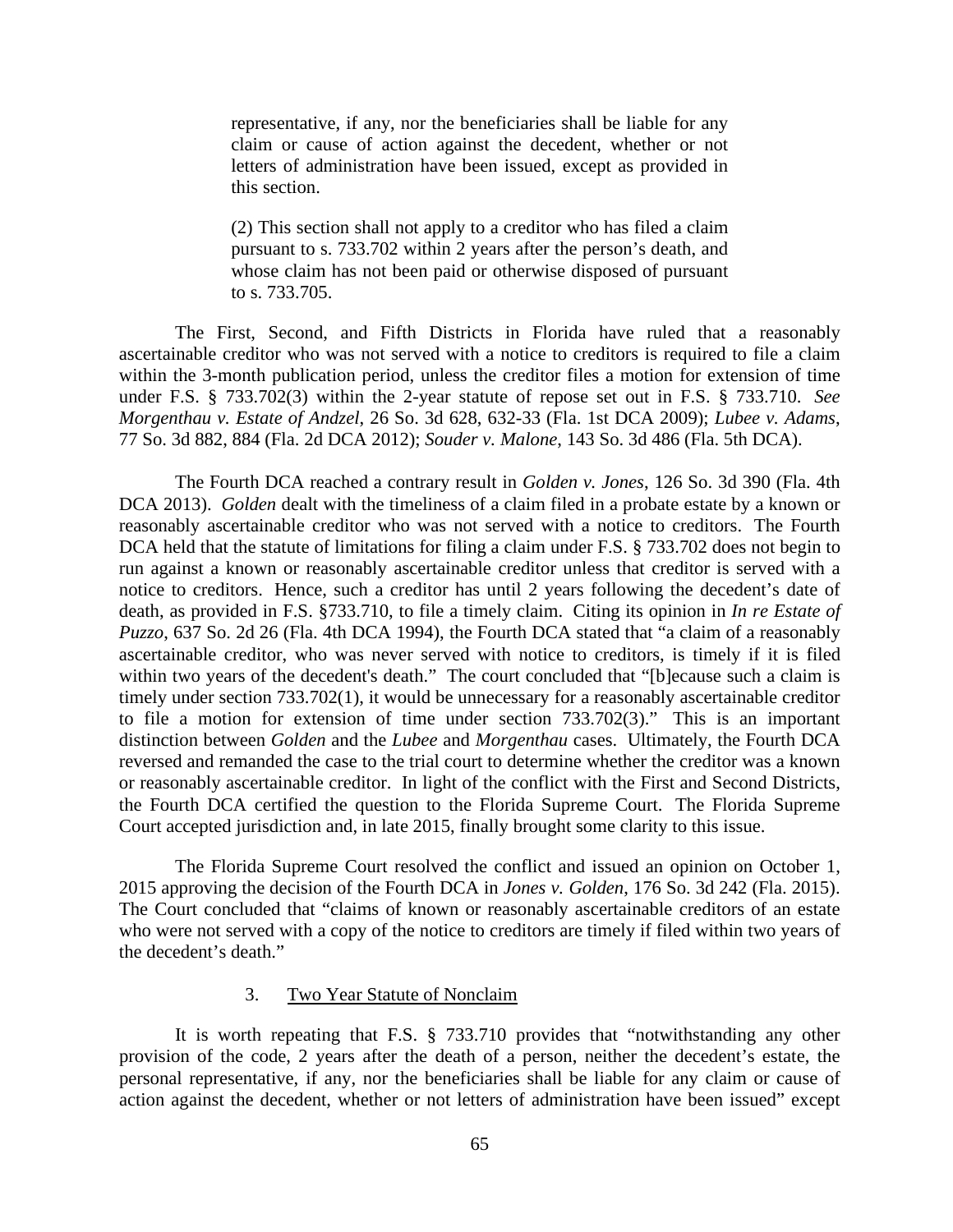for claims of creditors which have been timely filed pursuant to F.S. § 733.702 within 2 years of death.

Florida Statute 733.710 is a true jurisdictional statute of nonclaim and serves as an absolute bar to creditors' claims after the two-year period. *May v. Illinois Nat. Ins. Co.*, 771 So. 2d 1143 (Fla. 2000). The *May* decision resolved a split among the District Courts of Appeal on this issue. *See Baptist Hospital of Miami, Inc. v. Carter*, 658 So. 2d 560 (Fla. 3d DCA 1995) and *Comerica Bank v. SDI Operating Partners, L.P.*, 673 So. 2d 163 (Fla. 4th DCA 1996).

#### C. Necessity of Filing Claim

Florida Statute 733.702(1) requires that "claims or demands" against the decedent's estate that arose before the death of the decedent, and funeral or burial expenses incurred after death, be filed with the court. The terms "claims and demands" are extremely broad and cover almost all causes of action in tort and contract.

A claim must be filed regardless of whether the action has already been commenced by the creditor, the action is already pending, or a judgment has already been obtained. *See Spohr v. Berryman*, 589 So. 2d 225 (Fla. 1991); *In re Estate of Danese*, 601 So. 2d 570 (Fla. 1st DCA 1992); *Hogan v. Howard*, 716 So. 2d 286 (Fla. 2d DCA 1998).

- D. Procedure for Objecting to Claims
	- 1. Standing to Object

Pursuant to Florida Statute 733.705(2), the personal representative or any other "interested person" may file an objection to a claim. The objection may be signed and filed by the attorney of record for the interested person. *Johnson v. Estate of Fraedrich*, 472 So. 2d 1266 (Fla. 1st DCA 1985).

#### 2. Time for Objecting

Florida Statute 733.705(2) provides that an objection must be filed within the later of 4 months from the first publication of notice to creditors or within 30 days from the timely filing of a claim or amendment to a claim. The time for objecting can be extended by the court for "good cause" under F.S. § 733.705(2). The court can grant the extension even if the petition for extension is filed after the time for making the objection has run. *In re Estate of Keerl*, 451 So. 2d 872 (Fla. 2d DCA 1984). Courts have held that "good cause" requires the showing of a substantial reason that constitutes a legal excuse (similar to the excusable neglect concept for setting aside defaults). *See e.g., Cohen v. Majestic Distilling Co., Inc.*, 765 So. 2d 276 (Fla. 4th DCA 2000). The burden of showing good cause is on the movant. *In re Estate of Maze*, 431 So. 2d 747 (Fla. 5th DCA 1983). Mere ignorance of law, hardship, or reliance on the advice of another is not considered to be good cause. *In re Estate of Dudley*, 374 So. 2d 1111 (Fla. 4th DCA 1979). Settlement negotiations alone are not good cause. *Id.; Maze*, 431 So. 2d 747.

Failure to object to an improper claim will require its payment. However, if that is the case, the beneficiaries of the estate may seek to surcharge the personal representative. *See Goggin v. Shanley*, 81 So. 2d 728 (Fla. 1955).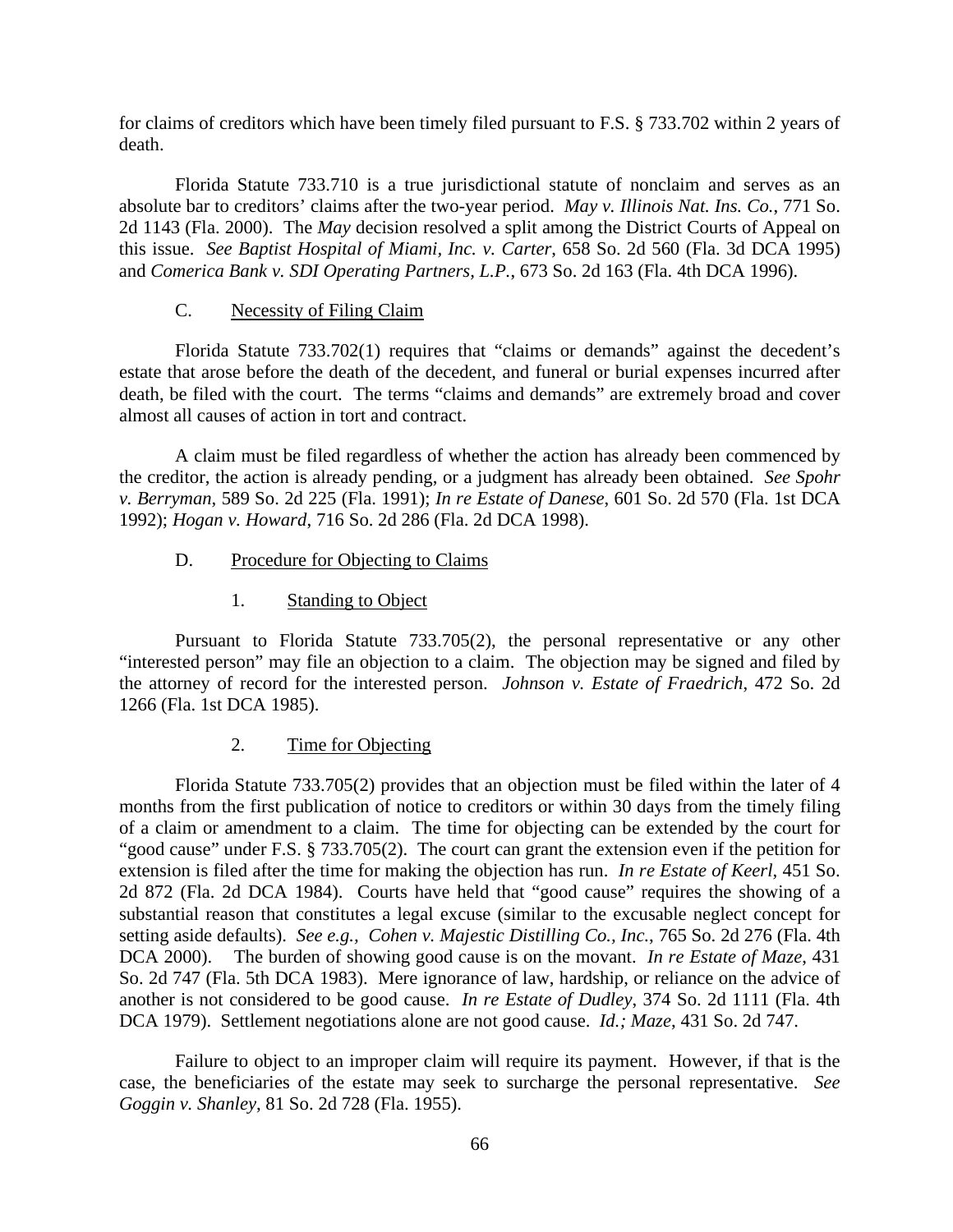# E. The Independent Action

If an interested person files an objection, the creditor has 30 days to file an "independent action" against the personal representative to enforce the claim or establish its validity. F.S. § 733.705. Initiating an independent action requires the filing of a separate action upon the claim rather than the filing of a petition for payment of the claim in the probate proceedings. *In re Estate of Pridgeon*, 349 So. 2d 741 (Fla. 1st DCA 1977). Under certain circumstances, a pending lawsuit against the decedent will fulfill the independent action requirement. *In re Estate of Brown*, 421 So. 2d 752 (Fla. 4th DCA 1982). If a creditor fails to bring an action, the claim is barred without further court order. F.S. § 733.705(5). The time for filing an independent action can be extended by the court for good cause. *Id.*

# **VIII. Part VIII –** *Select* **Special Provisions for Distribution**

A. Delivery of devises and distributive shares – F.S. § 733.801. The personal representative is not required to pay or deliver any devise or distributive share or to surrender possession of any land to any beneficiary until the expiration of 5 months from the granting of letters of administration. Additionally, unless the will provides otherwise, the personal representative shall pay as an expense of administration the reasonable expenses of storage, insurance, packing, and delivery of tangible personal property to a beneficiary.

# B. Proceedings for compulsory payment of devises or distributive interest  $-$  F.S. § 733.802.

1. Before final distribution, no personal representative shall be compelled: (a) to pay a devise in money before the final settlement of the personal representative's accounts; (b) to deliver specific personal property devised, unless the personal property is exempt personal property; (c) to pay all or any part of a distributive share in the personal estate of a decedent, or (d) to surrender land to any beneficiary, *unless* the beneficiary establishes that the property will not be required for the payment of debts, family allowance, estate and inheritance taxes, claims, elective share of the surviving spouse, charges, or expenses of administration or to provide funds for contribution or to enforce equalization in case of advancements.

2. An order directing the surrender of real property or the delivery of personal property by the personal representative to the beneficiary shall be conclusive in favor of bona fide purchasers for value from the beneficiary or distributee as against the personal representative and all other persons claiming by, through, under, or against the decedent or the decedent's estate.

3. If the administration of the estate has not been completed before the entry of an order of partial distribution, the court may require the person entitled to distribution to give a bond, conditioned on the making of due contribution for the payment of devises, family allowance, estate and inheritance taxes, claims, elective share of the spouse, charges, expenses of administration, and equalization in case of advancements, plus any interest on them.

C. Encumbered property; liability for payment – F.S. § 733.803.The specific devisee of any encumbered property shall be entitled to have the encumbrance on devised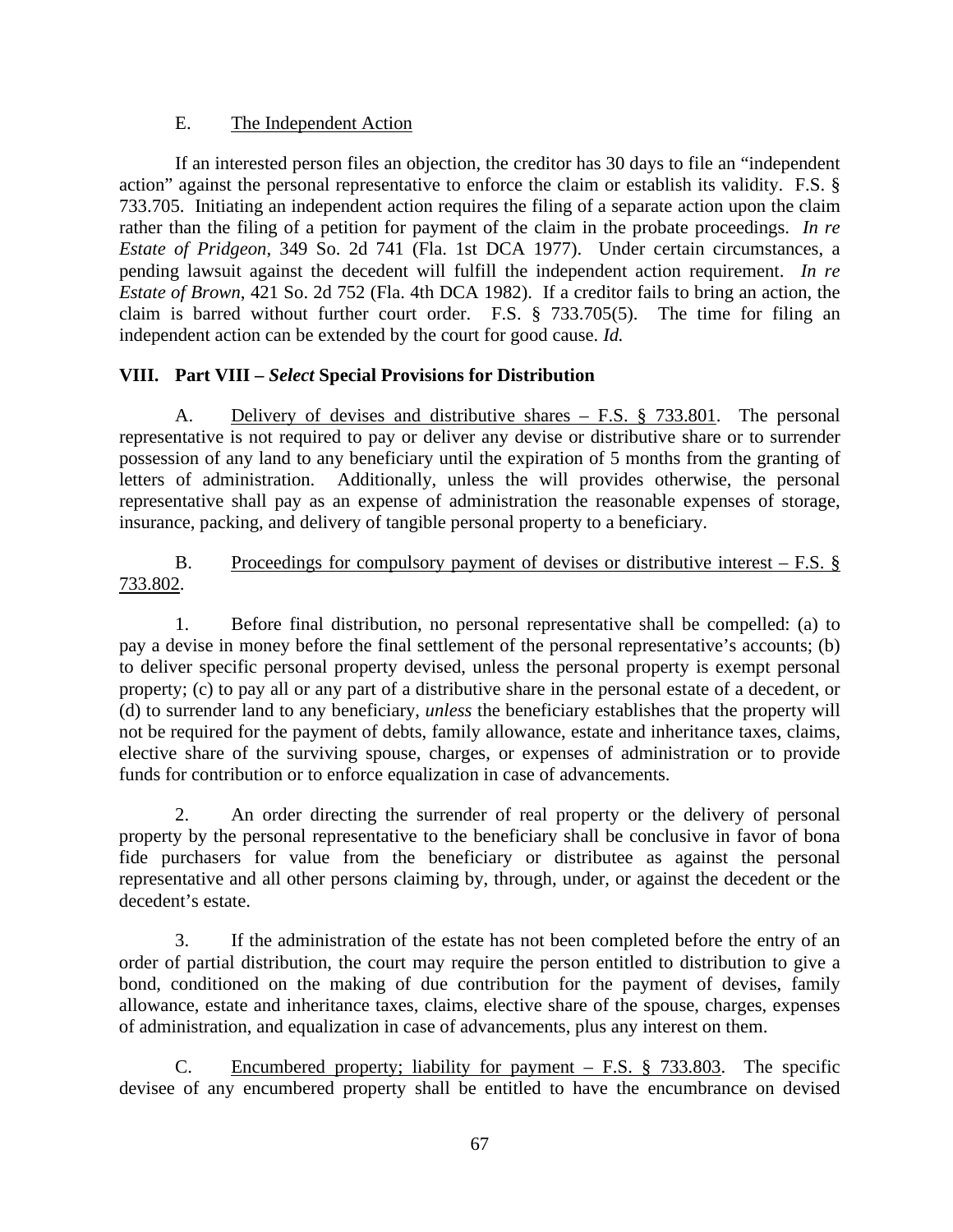property paid at the expense of the residue of the estate only when the will shows that intent. A general direction in the will to pay debts does not show that intent.

# D. Order in which assets abate – F.S. § 733.805

1. Funds or property designated by the will shall be used to pay debts, family allowance, exempt property, elective share charges, expenses of administration, and devises, to the extent the funds or property is sufficient. If no provision is made or the designated fund or property is insufficient, the funds and property of the estate shall be used for these purposes, and to raise the shares of a pretermitted spouse and children, except as otherwise provided in subsections (3) and (4) of the statute, in the following order: (a) property passing by intestacy; (b) property devised to the residuary devisee or devisees; (c) property not specifically or demonstratively devised; (d) property specifically or demonstratively devised.

2. Demonstrative devises shall be classed as general devises upon the failure or insufficiency of funds or property out of which payment should be made, to the extent of the insufficiency. Devises to the decedent's surviving spouse, given in satisfaction of, or instead of, the surviving spouse's statutory rights in the estate, shall not abate until other devises of the same class are exhausted. Devises given for a valuable consideration shall abate with other devises of the same class only to the extent of the excess over the amount of value of the consideration until all others of the same class are exhausted. Except as herein provided, devises shall abate equally and ratably and without preference or priority as between real and personal property. When property that has been specifically devised or charged with a devise is sold or used by the personal representative, other devisees shall contribute according to their respective interests to the devisee whose devise has been sold or used. The amounts of the respective contributions shall be determined by the court and shall be paid or withheld before distribution is made.

3. F.S. § 733.817 (the Code's estate tax apportionment statute) applies before this section is applied.

E. Advancement – F.S. § 733.806. If a person dies intestate, property that the decedent gave during lifetime to an heir is treated as an advancement against the heir's share of the estate only if declared in a contemporaneous writing by the decedent or acknowledged in writing by the heir. The property advanced shall be valued at the time the heir came into possession or enjoyment of the property or at the time of the death of the decedent, whichever first occurs. If the recipient of the property does not survive the decedent, the property shall not be taken into account in computing the intestate share to be received by the recipient's descendants unless the declaration or acknowledgment provides otherwise.

F. Right of retainer – F.S. § 733.809. The amount of a noncontingent indebtedness due from a beneficiary to the estate or its present value, if not due, may be offset against that beneficiary's interest. However, that beneficiary shall have the benefit of any defense that would be available in a direct proceeding for recovery of the debt.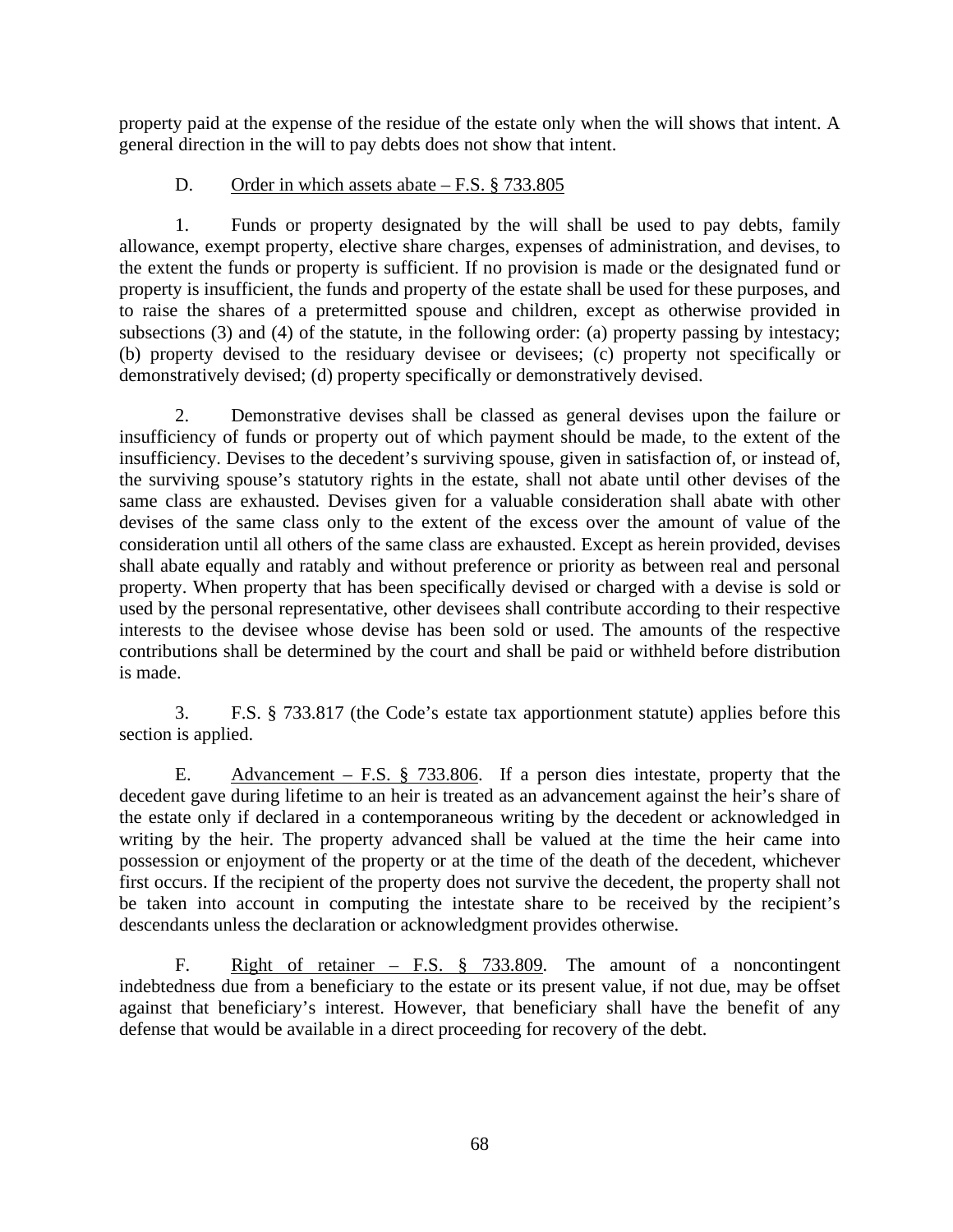# G. Distribution in kind; valuation – F.S.  $\S$  733.810

1. Assets shall be distributed in kind unless (a) a general power of sale is conferred; (b) a contrary intention is indicated by the will or trust; or (c) disposition is made otherwise under the provisions of the Code.

2. Any pecuniary devise, family allowance, or other pecuniary share of the estate or trust may be satisfied in kind if: (a) the person entitled to payment has not demanded cash; (b) the property is distributed at fair market value as of its distribution date; and (c) no residuary devisee has requested that the asset remain a part of the residuary estate.

3. When not practicable to distribute undivided interests in a residuary asset, the asset may be sold.

4. When the fiduciary under a will or trust is required, or has an option, to satisfy a pecuniary devise or transfer in trust, to or for the benefit of the surviving spouse, with an inkind distribution, at values as finally determined for federal estate tax purposes, the fiduciary shall, unless the governing instrument otherwise provides, satisfy the devise or transfer in trust by distribution of assets, including cash, fairly representative of the appreciated or depreciated value of all property available for that distribution, taking into consideration any gains and losses realized from a prior sale of any property not devised specifically, generally, or demonstratively.

5. A personal representative or a trustee is authorized to distribute any distributable assets, non-pro rata among the beneficiaries subject to the fiduciary's duty of impartiality.

H. Improper distribution or payment; liability of distributee or payee – F.S. § 733.812. A distributee or a claimant who was paid improperly must return the assets or funds received, and the income from those assets or interest on the funds since distribution or payment, unless the distribution or payment cannot be questioned because of adjudication, estoppel, or limitations. If the distributee or claimant does not have the property, its value at the date of disposition, income thereon, and gain received by the distributee or claimant must be returned.

I. Purchasers from distributees protected – F.S. § 733.813.If property distributed in kind, or a security interest in that property, is acquired by a purchaser or lender for value from a distributee, the purchaser or lender takes title free of any claims of the estate and incurs no personal liability to the estate, whether or not the distribution was proper. The purchaser or lender need not inquire whether a personal representative acted properly in making the distribution in kind.

J. Partition for purpose of distribution – F.S. § 733.814.When two or more beneficiaries are entitled to distribution of undivided interests in any property, the personal representative or any beneficiary may petition the court before the estate is closed to partition the property in the same manner as provided by law for civil actions of partition. The court may direct the personal representative to sell any property that cannot be partitioned without prejudice to the owners and that cannot be allotted equitably and conveniently.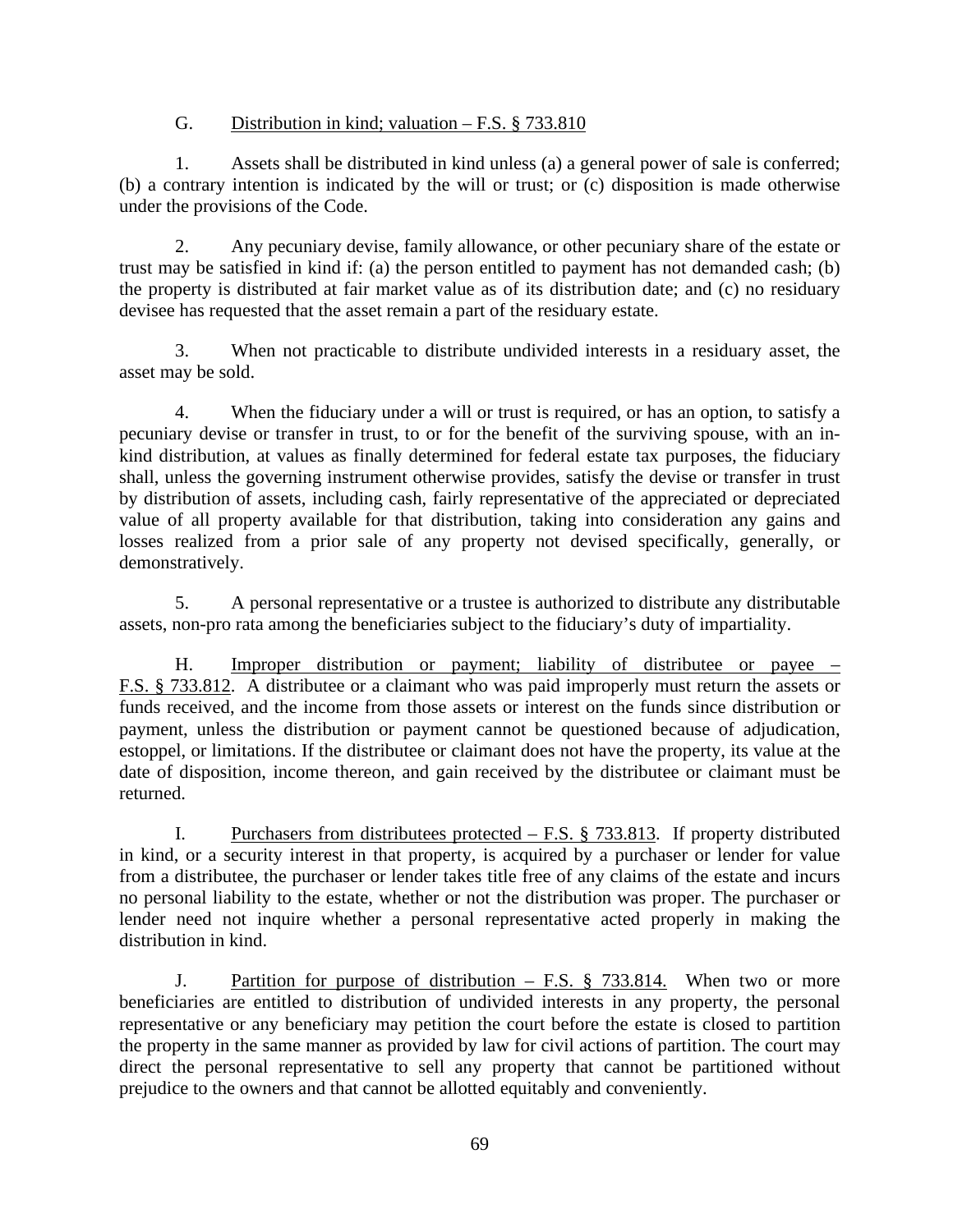K. Private contracts among interested persons – F.S. § 733.815. Subject to the rights of creditors and taxing authorities, interested persons may agree among themselves to alter the interests, shares, or amounts to which they are entitled in a written contract executed by them. The personal representative shall abide by the terms of the contract, subject to the personal representative's obligation to administer the estate for the benefit of interested persons who are not parties to the contract, and to pay costs of administration. Trustees of a testamentary trust are interested persons for the purposes of this statute.

L. Disposition of unclaimed property held by personal representatives – F.S. § 733.816. This statute lays out the procedure whereby a personal representative may dispose of unclaimed property.

M. Apportionment of estate taxes – F.S. § 733.817. This statute, which could be the subject of a full day seminar itself, establishes the default procedure for the apportionment of estate tax.

# **IX Part IX – Closing Estates**

A. Final discharge – F.S. § 733.901.After administration has been completed, the personal representative shall be discharged. The discharge of the personal representative shall release the personal representative and shall bar any action against the personal representative, as such or individually, and the surety.

B. Subsequent administration – F.S.  $\S$  733.903. The final settlement of an estate and the discharge of the personal representative shall not prevent further administration. The order of discharge may not be revoked based upon the discovery of a will or later will.

# **Chapter 734 – Probate Code: Foreign Personal Representatives; Ancillary Administration**

# **I. Part I – General Provisions**

# A. Foreign personal representative – F.S. § 734.101

1. Personal representatives who produce authenticated copies of probated wills or letters of administration duly obtained in any state or territory of the United States may maintain actions in the courts of Florida.

2. Personal representatives appointed in any state or country may be sued in Florida concerning property in Florida and may defend actions or proceedings brought in Florida.

3. Debtors who have not received a written demand for payment from a personal representative or curator appointed in this state within 90 days after appointment of a personal representative in any other state or country, and whose property in Florida is subject to a mortgage or other lien securing the debt held by the foreign personal representative, may pay the foreign personal representative after the expiration of 90 days from the date of appointment of the foreign personal representative. Thereafter, a satisfaction of the mortgage or lien executed by the foreign personal representative, with an authenticated copy of the letters or other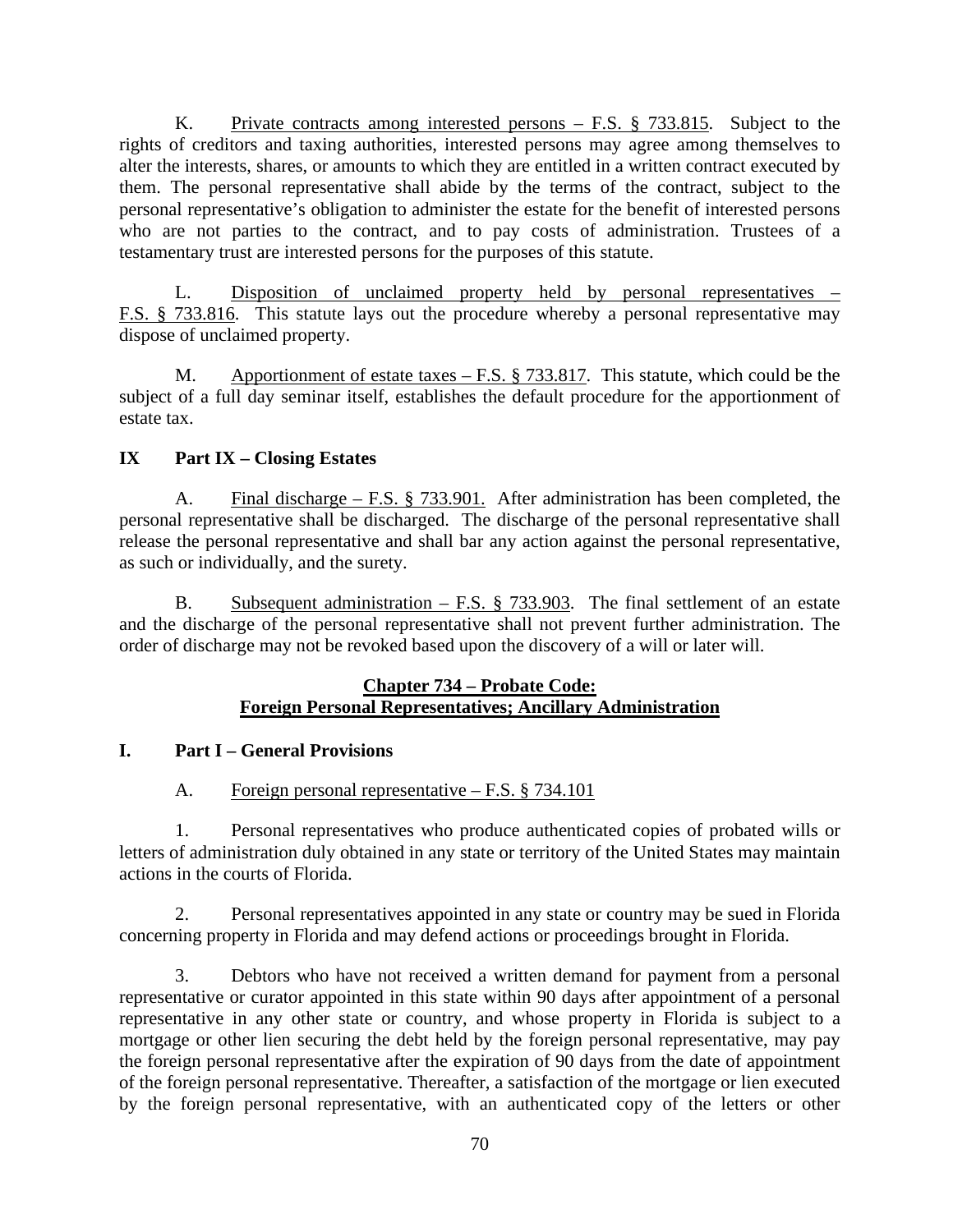evidence of authority attached, may be recorded in the public records. The satisfaction shall be an effective discharge of the mortgage or lien, irrespective of whether the debtor making payment had received a written demand before paying the debt.

4. Except as provided in F.S. § 655.936, all persons indebted to the estate of a decedent, or having possession of personal property belonging to the estate, who have received no written demand from a personal representative or curator appointed in this state for payment of the debt or the delivery of the property are authorized to pay the debt or to deliver the personal property to the foreign personal representative after the expiration of 90 days from the date of appointment of the foreign personal representative.

### B. Ancillary administration – F.S. § 734.102.

When domiciliary probate is proceeding in a foreign state, ancillary proceedings are necessary for the disposition of real property located in Florida. Ancillary administration is governed by Chapter 734 of the Florida Statutes. Its primary function is to effectuate the sale or transfer of Florida real estate owned by a nonresident decedent. Ancillary administration proceedings may also be used to transfer personal property held in Florida if done within 90 days from the date of appointment of a foreign personal representative. F.S. § 734.101(4).

Ancillary administration gives an ancillary personal representative, once appointed, the power to sell Florida property. F.S. § 734.102(7). If the foreign personal representative is qualified to act in Florida, he may petition the court to be named as ancillary personal representative. F.S. § 734.102(1). If the foreign personal representative is not qualified, a successor who is qualified may petition or alternatively a majority in interest of the estate beneficiaries are entitled to select an ancillary personal representative. F.S. § 734.102(1). Venue is proper in the county where the property is located. F.S. § 733.101(b).

The petition for ancillary administration shall be verified and must include for a testate estate an authenticated copy of the domiciliary proceedings showing the will, petition for probate, order admitting the will to probate, and authority of the personal representative. For an intestate estate the petition for ancillary administration must be verified and must contain an authenticated copy or so much of the domiciliary proceedings as will show the petition for administration, and authority of the personal representative to act, or if appointment of someone other than the domiciliary personal representative is requested, a statement of the facts constituting ground on which appointment is sought. Notice must be given to all known persons qualified to act as ancillary personal representative with superior or equal entitlement to petitioner and to the domiciliary personal representatives who have not waive noticed or joined in the petition. Fla. Prob. R. 5.470. Upon filing, the court must determine that the will was properly executed in accordance with Florida law, and, if so, the court will admit it to probate in Florida. Fla. Prob. R. 5.470(c).

The ancillary personal representative has identical powers to that of a Florida domiciliary personal representative. Additionally, an ancillary personal representative may sell Florida property to pay Florida debts, regardless of the existence of sufficient assets in the domicile state. *In re Wilson's Estate*, 197 So. 557 (Fla. 1940). After the payment of all administration expenses and claims against the estate, the court may order the remaining property transferred to the foreign personal representative or have it distributed to the beneficiaries. F.S. § 734.102(6).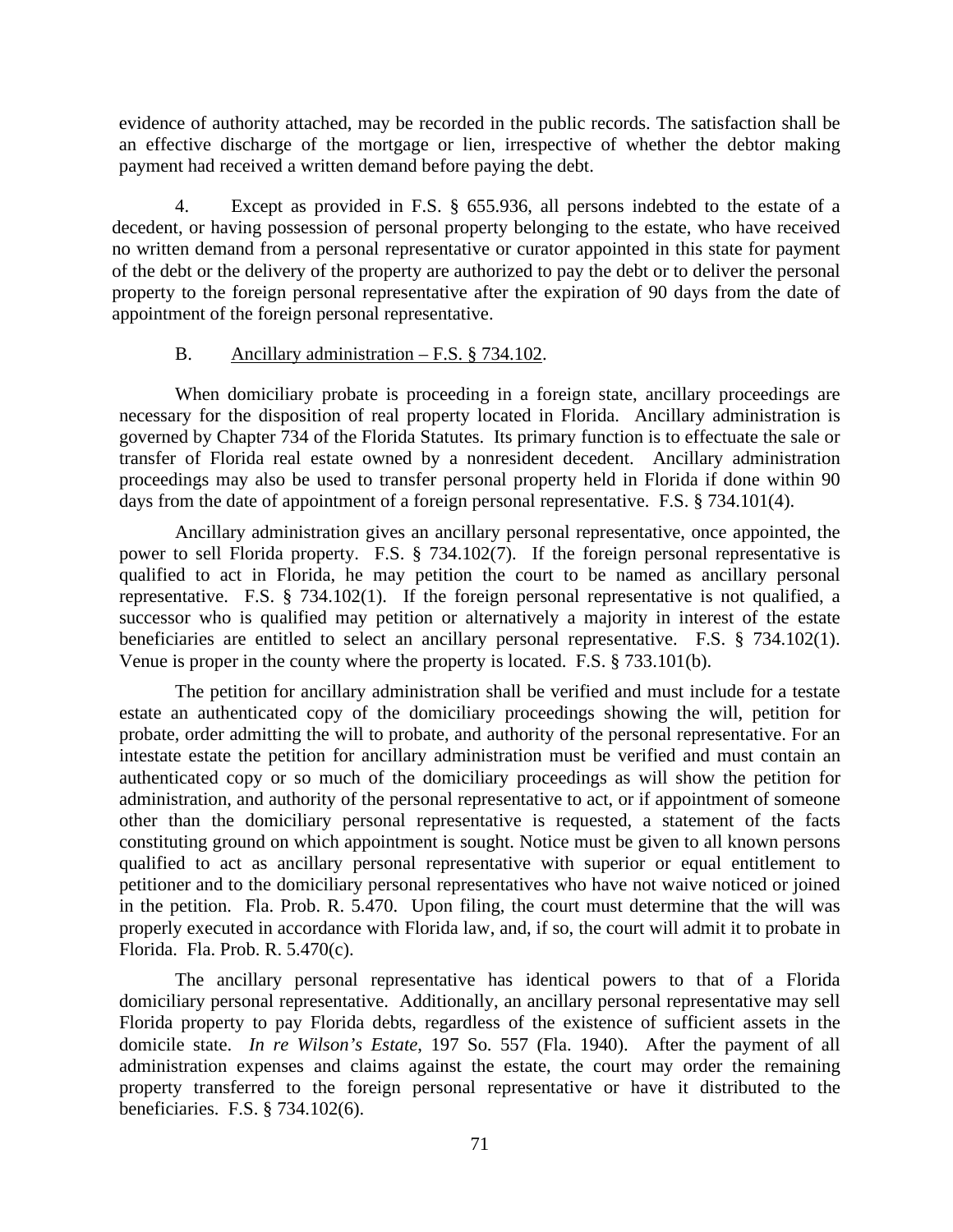C. Nonresident decedent's testate estate with property not exceeding \$50,000 in this state; determination of claims – F.S. § 734.1025.

1. When a nonresident decedent dies testate and leaves property subject to administration in this state the gross value of which does not exceed \$50,000 at the date of death, the foreign personal representative of the estate before the expiration of 2 years after the decedent's death may file in the circuit court of the county where any property is located an authenticated transcript of so much of the foreign proceedings as will show the will and beneficiaries of the estate, as provided in the Rules. The court must admit the will and any codicils to probate if they comply with F.S.  $\S$  732.502(1), (2), or (3).

2. The foreign personal representative may cause a notice to creditors to be served and published according to the relevant requirements of chapter 733. Claims not filed in accordance with chapter 733 will be barred as provided in F.S. § 733.702. If any claim is filed, a personal representative shall be appointed as provided in the Rules.

D. Foreign wills; admission to record; effect on title – F.S. § 734.104.

1. An authenticated copy of the will of a nonresident that devises real property in this state, or any right, title, or interest in the property, may be admitted to record in any county of this state where the property is located at any time after 2 years from the death of the decedent or at any time after the domiciliary personal representative has been discharged if there has been no proceeding to administer the estate of the decedent in this state, provided: (a) the will was executed as required by chapter 732; and (b) the will has been admitted to probate in the proper court of any other state, territory, or country.

2. A petition to admit a foreign will to record may be filed by any person and shall be accompanied by authenticated copies of the foreign will, the petition for probate, and the order admitting the will to probate. If no petition is required as a prerequisite to the probate of a will in the jurisdiction where the will of the nonresident was probated, upon proof by affidavit or certificate that no petition is required, an authenticated copy of the will may be admitted to record without an authenticated copy of a petition for probate, and the order admitting the will to record in this state shall recite that no petition was required in the jurisdiction of original probate.

3. If the court finds that the requirements of this section have been met, it shall enter an order admitting the foreign will to record.

4. When admitted to record, the foreign will shall be as valid and effectual to pass title to real property and any right, title, or interest therein as if the will had been admitted to probate in this state.

# **II. Part II – Jurisdiction over Foreign Personal Representatives**

A. **Jurisdiction by act of foreign personal representative – F.S. § 734.201.** A foreign personal representative submits personally to the jurisdiction of the courts of this state in any proceeding concerning the estate by: (a) filing authenticated copies of the domiciliary proceedings under F.S. § 734.104; (b) receiving payment of money or taking delivery of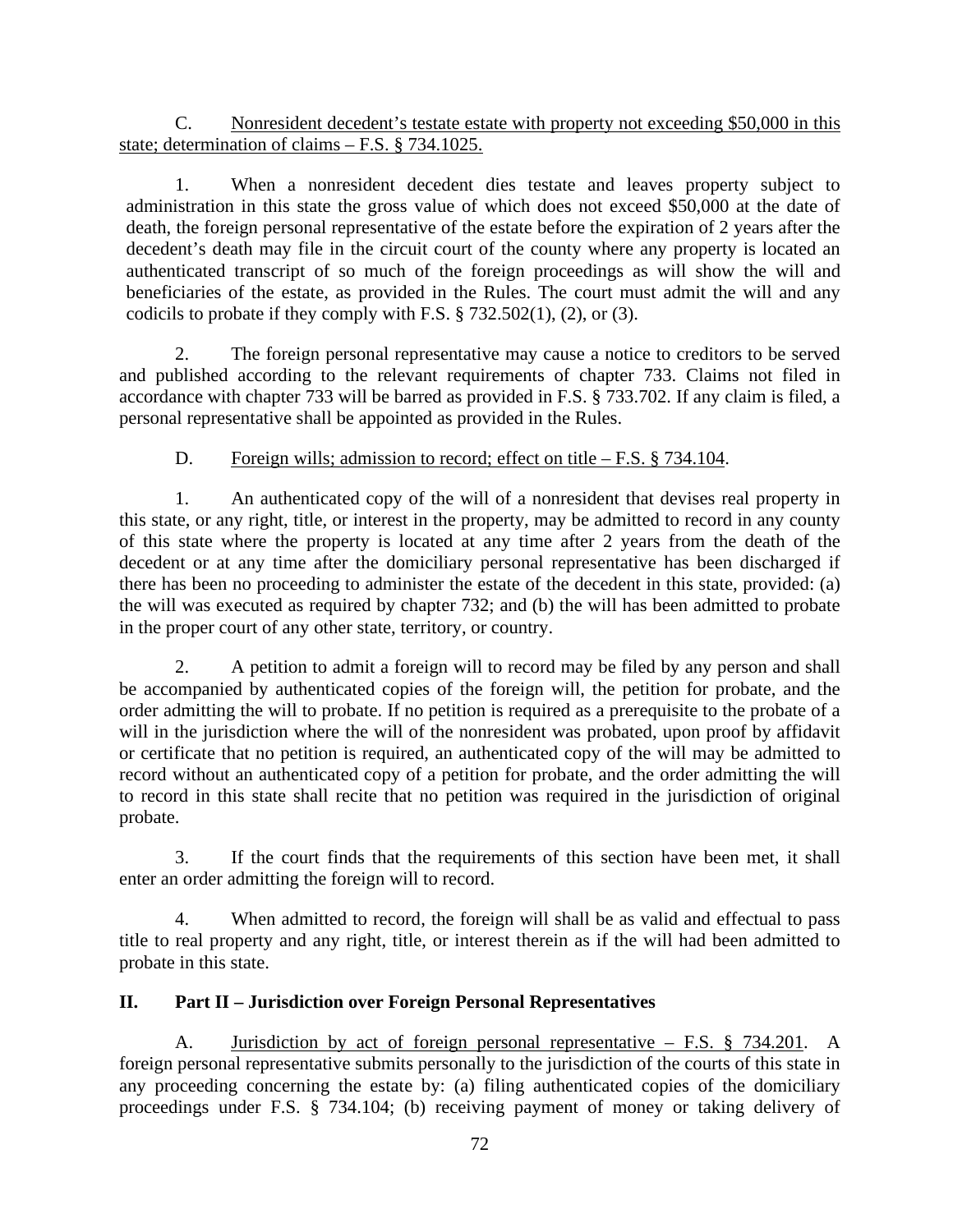personal property, under F.S. § 734.101; or (c) doing any act as a personal representative in this state that would have given the state jurisdiction over that person as an individual.

B. Jurisdiction by act of decedent – F.S. § 734.202. In addition to jurisdiction conferred by F.S. § 734.201, a foreign personal representative is subject to the jurisdiction of the courts of Florida to the same extent that the decedent was subject to jurisdiction immediately before death.

### **Chapter 735 – Probate Code: Small Estates**

#### **I. Part I - Summary Administration**

Summary administration is available for the administration of estates not exceeding \$75,000 or when the decedent has been dead for more than two years. F.S. § 735.201(2). Summary administration may not be used if the decedent expressly directed in his will that a principal administration must be performed. F.S. § 735.201(1). The provision allowing for any estate to use summary administration after two years is included because, at that point, claims by creditors have passed the two year non-claim bar under F.S. § 733.710.

In preparation for summary administration, the petitioner should first perform a diligent search for assets to determine the value and whether it is under \$75,000. The \$75,000 "value" is gross, rather than "net" value of the estate. This includes all "probate" assets of an estate. *See* Jennifer L. Griffin and Deborah P. Goodall, *Important Preliminary Administration Issues*, *in* Practice Under Florida Probate Code §§ 1.2.E (Fla. Bar CLE 9th ed. 2017) (giving a good explanation of what is included in "probate" assets). Additionally, the petitioner must identify "known or reasonably ascertainable creditors" and include them in the petition.

Florida Statute 735.203 and Fla. Prob. R. 5.530 detail the requirements of a petition for summary judgment. The petition may be filed by "any beneficiary or person nominated as personal representative in the decedent's will offered for probate." F.S. § 735.203(1). When filing a petition for Summary Administration, a practitioner should follow the requirements of Fla. Prob. R. 5.530 and F.S*.* § 735.203 closely. Notably in summary administration, unlike principal administration, the petition must contain a schedule of distribution detailing to whom each asset is to be distributed. Fla. Prob. R. 5.530(a)(12).

Upon filing of the petition for summary administration, the will, if any, must be proven in accordance with Chapter 733 prior to admission to probate. F.S. § 735.206(1). The court may enter an order of summary administration allowing immediate distribution and authorizing debtors of the decedent and anyone holding property of the decedent to comply with the order. F.S. § 735.206(4)(b). After the property has been transferred, each recipient becomes personally liable, pro rata, on the creditor's claims against the estate for 2 years after the date of decedent's death. F.S. § 735.206(4)(e).

### **II. Part II - Disposition of Personal Property without Administration**

### A. Disposition without administration – F.S.  $\S$  735.301.

No administration is required or formal proceedings are necessary for a decedent leaving only personal property exempt under the provisions of F.S. § [732.402,](http://www.leg.state.fl.us/Statutes/index.cfm?App_mode=Display_Statute&Search_String=&URL=0700-0799/0732/Sections/0732.402.html) personal property exempt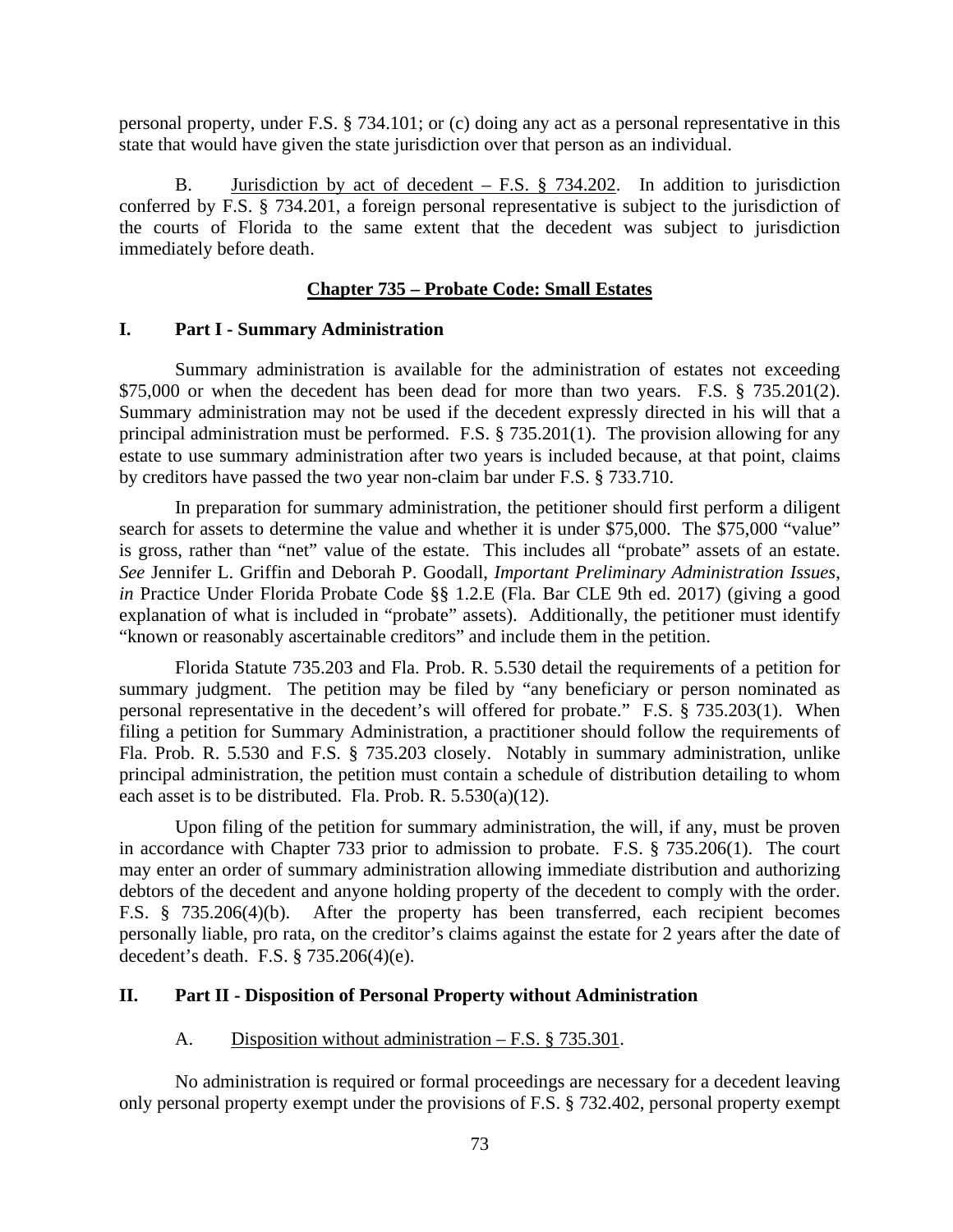from the claims of creditors under the Constitution of Florida, and nonexempt personal property the value of which does not exceed the sum of the amount of preferred funeral expenses and reasonable and necessary medical and hospital expenses of the last 60 days of the last illness.

Upon informal application by affidavit, letter, or otherwise by any interested party, the court, by letter or other writing under the seal of the court, may authorize the payment, transfer, or disposition of the personal property, tangible or intangible, belonging to the decedent to those persons entitled.

Any person, firm, or corporation paying, delivering, or transferring property under the authorization shall be forever discharged from liability thereon.

#### B. Income tax refunds in certain cases – F.S. § 735.302.

In any case when the United States Treasury Department determines that an overpayment of federal income tax exists and the person in whose favor the overpayment is determined is dead at the time the overpayment of tax is to be refunded, and irrespective of whether the decedent had filed a joint and several or separate income tax return, the amount of the overpayment, if not in excess of \$2,500, may be refunded as follows: (a) directly to the surviving spouse on his or her verified application; or (b) if there is no surviving spouse, to one of the decedent's children who is designated in a verified application purporting to be executed by all of the decedent's children over the age of 14 years.

In either event, the application must show that the decedent was not indebted, that provision has been made for the payment of the decedent's debts, or that the entire estate is exempt from the claims of creditors under the constitution and statutes of the state, and that no administration of the estate, including summary administration, has been initiated and that none is planned, to the knowledge of the applicant.

If a refund is made to the surviving spouse or designated child pursuant to the application, the refund operates as a complete discharge to the United States from liability from any action, claim, or demand by any beneficiary of the decedent or other person. WPB\_ACTIVE 7606442.1

### **Probate Versus the Use of Revocable Trusts**

### **I. Benefits of the Florida Probate Process**

### A. Addressing Creditors.

1. In General. Estate administration offers the fiduciary a better method to flesh out potential creditors without simply having to wait the two-year statute of repose set out in F.S. §733.710. By availing oneself of the estate administration process, in addition to being able to publish a Notice to Creditors, which will serve to bar creditors that would otherwise not be ascertainable by the personal representative through the performance of a diligent search, who fail to file a Statement of Claim within the three-month publication period, creditors who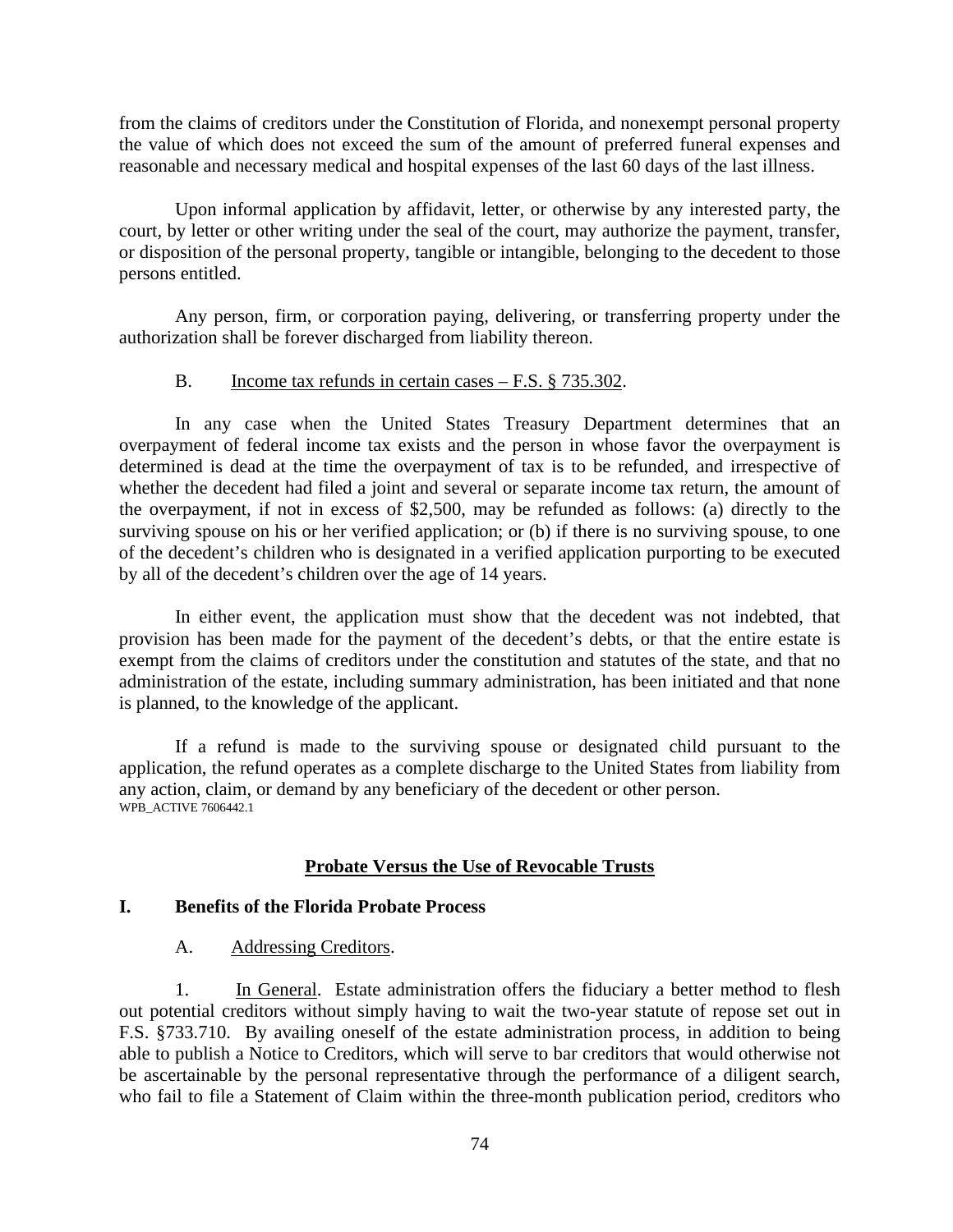are provided a copy of the Notice to Creditors are also barred from recovering on their claim (I) as to a secured creditor, to the extent that the value of the property encumbered by a valid, perfected security interest is not sufficient to cover the amount of such claim, or (II) the creditor does not file a claim within the greater of three months after the date the Notice to Creditors was first published in a newspaper of general circulation in the county in which the estate is being administered or within 30 days of receiving a copy of the Notice to Creditors, whichever is longer in time.

2. Upside Down Asset. An estate administration process enables the personal representative to limit the remedy of a secured creditor to foreclosing on the encumbered asset, such as real estate, a vessel or a motor vehicle, by providing that secured creditor with a copy of the Notice to Creditors in instances in which the secured creditor does not timely file a Statement of Claim in the estate proceeding.

# B. Handling Federal Tax Matters.

1. Only a court appointed personal representative has the authority to sign a United States Gift (and Generation-Skipping Transfer) Tax Return (IRS Form 709) on behalf of a decedent. CCA 201405016 (issued December 5, 2013).

2. Only a court appointed personal representative has the authority to bring an action in the United States Tax Court on behalf of a decedent or the decedent's estate (such as with respect to an IRS Form 706). Rule 60(c), Tax Court Rules and Procedures.

# C. Homestead Real Estate Matters.

1. Creditor Issues. Allowing a Will (or even intestate succession) to convey ownership of the decedent's primary residence ("Homestead") to the decedent's surviving spouse or heirs (as that term was broadly defined in *McKean v. Warburton*, 919 So.2d 341 (Fla. 2006)), without the concern that creditor lacking a secured interest in the Homestead could reach the Homestead to satisfy, in whole or in part, the creditor's judgment or claim.

2. Note as well that homestead real property, if devised or other passing to the decedent's surviving spouse or one or more heirs of the decedent is not considered a part of the "probate" estate. *See* F.S. §§733.607 and 733.608.

D. Separate Writing Provision. Florida law specifically allows the use of a separate writing pursuant to the disposition of certain items of tangible personal property in conjunction with a Will. F.S. §732.515. There is no similar provision in the Florida Trust Code and the provisions of F.S. §736.0403(2)(b) appears to make the attempted use of a separate writing pursuant to the provisions of a trust agreement ineffective.

E. Exempt Property Vis-à-vis Section 732.402, Florida Statutes. The estate administration process provides creditor protection at death that is not available using a revocable trust to move ownership of the types of assets described in F.S. §732.401, to a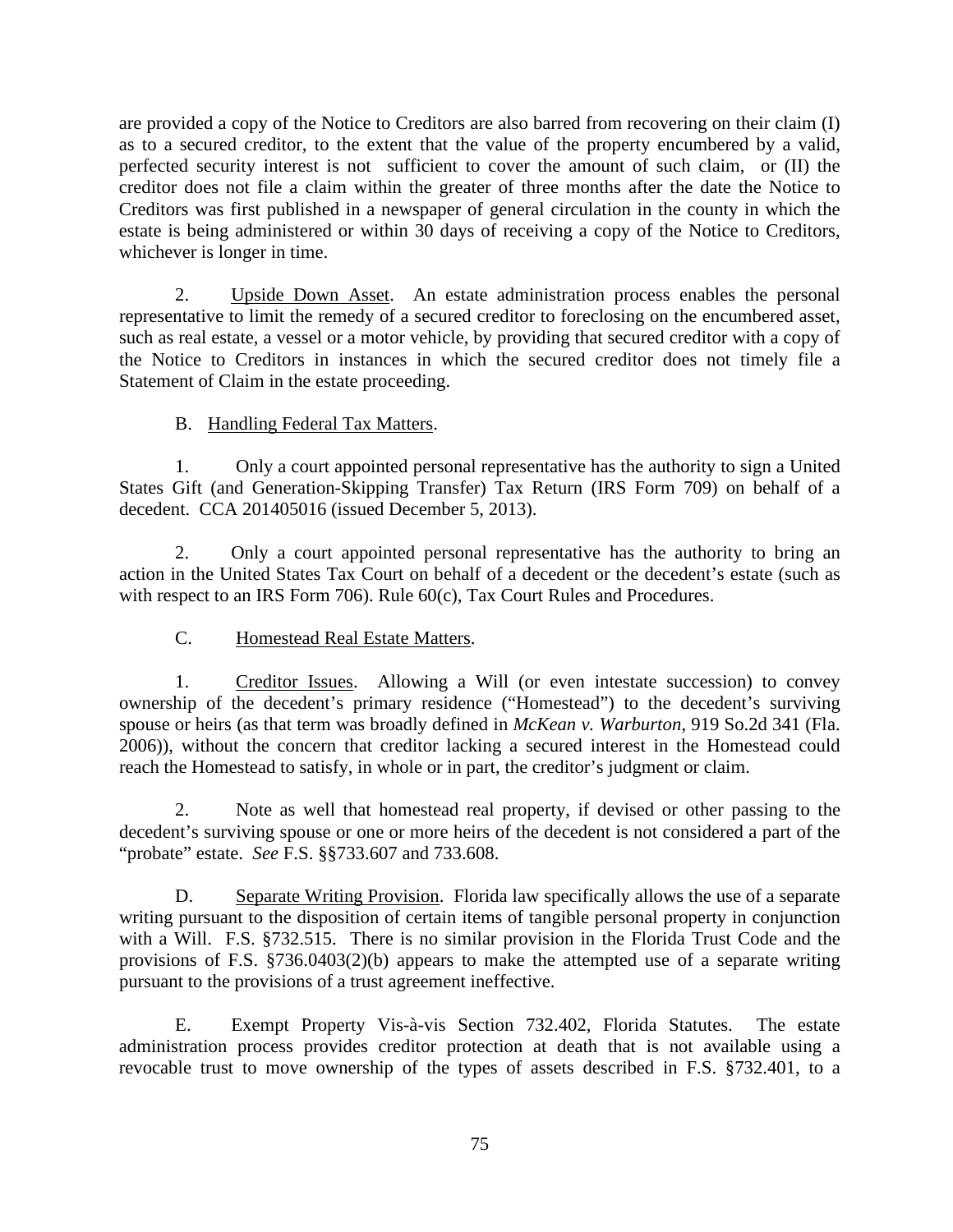surviving spouse, if any, and if none, to children, such as up to two motor vehicles, Section 529 arrangements and household furniture, furnishings and appliances.

F. Less Confusing than Dealing with Two Separate Administrations (an Estate Administration and a Trust Administration)

G. Original Wills Must be Preserved by the Clerks of Court for 20 Years. Therefore, once filed, the original Will can be located later. An original document is the best source to determine forgery. Okay, where is the original trust agreement or even a copy when you need it?

# II. **Part II – Disadvantages of Revocable Trusts Pre-Mortem**

A. This is an easy one. Many assets that could otherwise be structured in an asset protected fashion if owned by an individual (e.g., IRAs, which would need to be liquidated if the assets comprising the IRA were to be conveyed to the revocable trust) or by a married couple (e.g., tenancy by the entirety) are lost when owned by a revocable trust.

B. In addition, designating a revocable trust as the beneficiary of a qualified retirement plan account or an IRA may preclude the stretch-out of the post-mortem payments from the qualified retirement plan account or IRA after the death of the plan participant/IRA owner, keeping in mind the impact made by the enactment of the SECURE Act.

C. Moreover, due to improvements made to Florida laws relating to durable powers of attorney, I would suggest that it is easier for the agent of an individual through the use of a durable power of attorney to obtain management of that individual's assets, than for a nominated successor trustee to obtain access to assets owned by a revocable trust.

D. Does the law allow the use of a separate writing otherwise allowable in a Will pursuant to the provisions of Section 732.515, Florida Statutes, pursuant to provisions contained in a revocable trust agreement?

# **III. Part III – Disadvantages of Revocable Trusts Post Mortem**

A. Issues Involving Certain Special Florida Ad Valorem Tax Exemptions.

1. Ad Valorem Tax Exemption Passing to the Surviving Spouse of a Totally and Permanently Disabled Veteran – Service Connected Disability. F.S. §196.081. If the real estate was owned by the deceased veteran, there is a risk that the surviving spouse may not be deemed to own legal or beneficial title if the Homestead is owned by a trust established by the deceased veteran. F.S. §196.081(3).

2. Ad Valorem Tax Exemption Passing to the Surviving Spouse of a Totally and Permanently Disabled First Responder – In the Line of Duty Injury While Employed by the State of Florida or a Political Subdivision of the State of Florida. F.S. §§196.102 and 196.081(6).